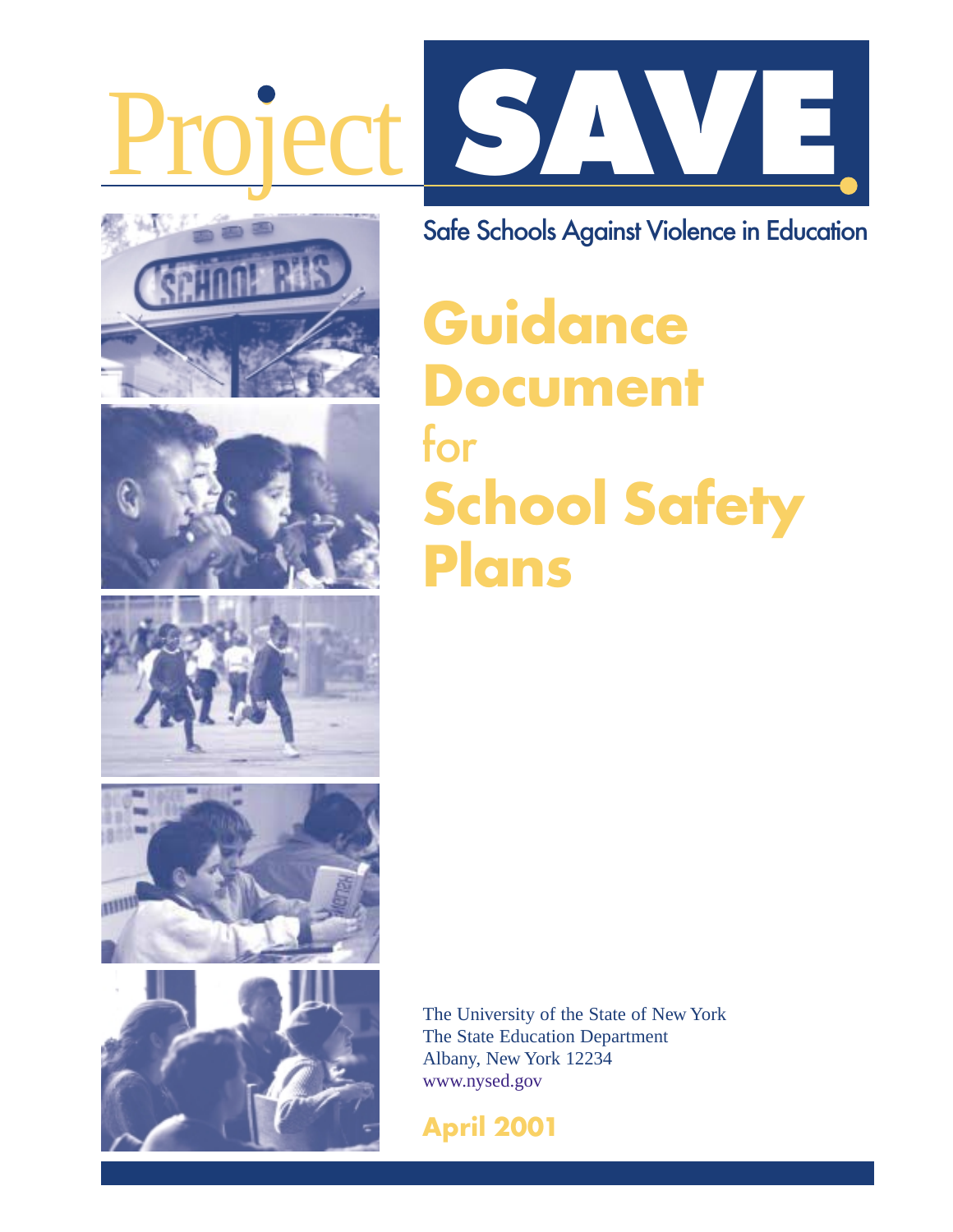## THE UNIVERSITY OF THE STATE OF NEW YORK Regents of The University

President of The University and Commissioner of Education RICHARD P. MILLS

Chief Operating Officer RICHARD H. CATE

Deputy Commissioner for Elementary, Middle, Secondary, and Continuing Education JAMES A. KADAMUS

Assistant Commissioner for Regional School and Community Services JAMES R. BUTTERWORTH

Team Leader, Comprehensive Health and Pupil Services REBECCA GARDNER

Coordinator, Facilities Management and Information Reporting CHARLES A. SZUBERLA, JR.

Coordinator, Facilities Planning and Management Services CARL T. THURNAU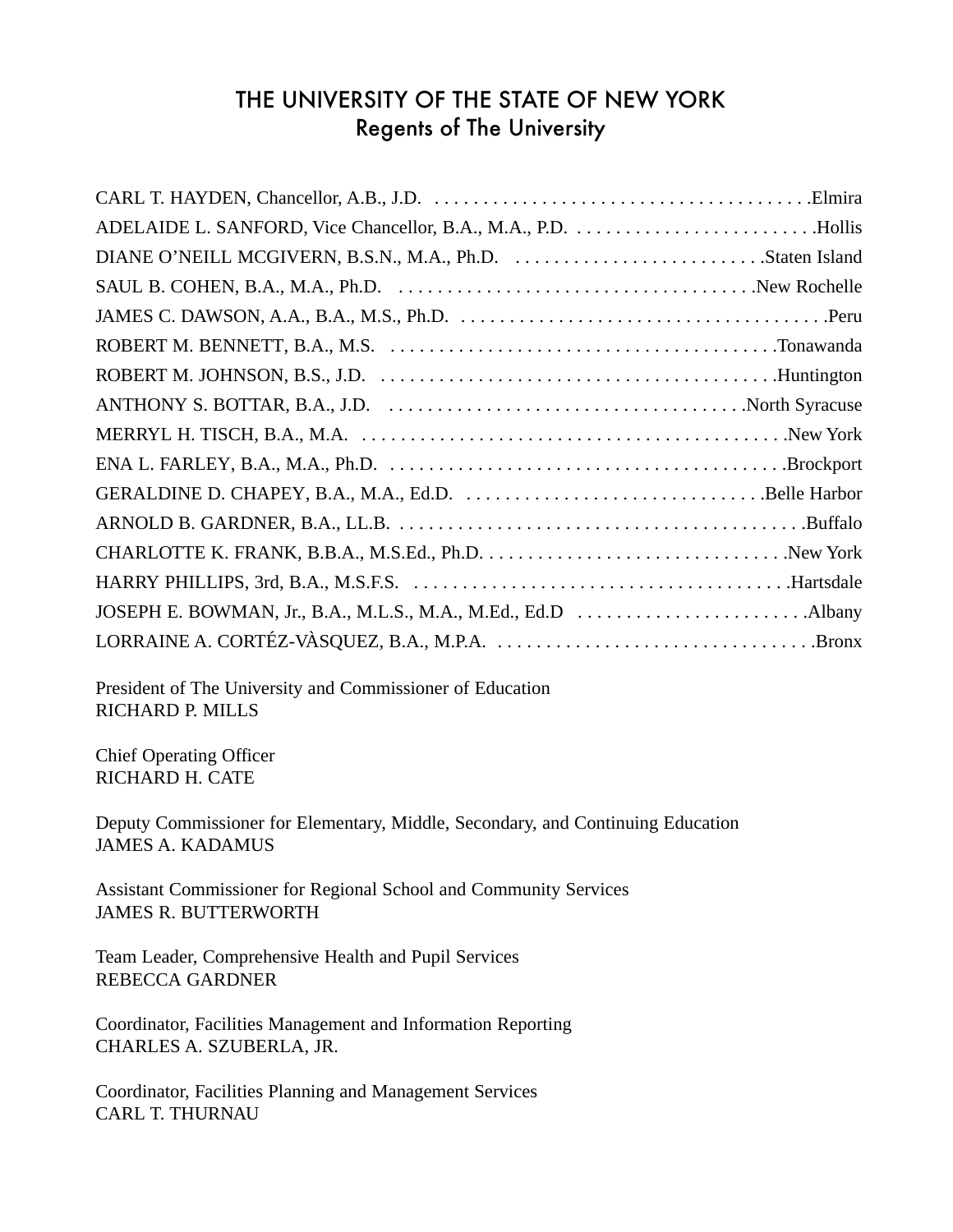# **Contents**

| <b>Sample Outlines:</b>                                                                                                                                                                                                                     |
|---------------------------------------------------------------------------------------------------------------------------------------------------------------------------------------------------------------------------------------------|
| Sample Summary - Building-Level Emergency Response Plan 30                                                                                                                                                                                  |
| • Regulatory Description of Components<br>- District-Wide School Safety Plans 38                                                                                                                                                            |
| - Building-Level Emergency Response Plans  40                                                                                                                                                                                               |
| • Guiding Questions:<br>- Sample District-Wide School Safety Plan 41<br>- Sample Building-Level Emergency Response Plan 47                                                                                                                  |
| • Project SAVE School Safety Plan Worksheet 51                                                                                                                                                                                              |
| • State Agency Contacts:<br>- New York State Center for School Safety 54<br>- Coordinated School Health Network Centers 55<br>- New York State Division of Criminal Justice Services  60<br>- New York State Emergency Management Office 62 |
|                                                                                                                                                                                                                                             |
|                                                                                                                                                                                                                                             |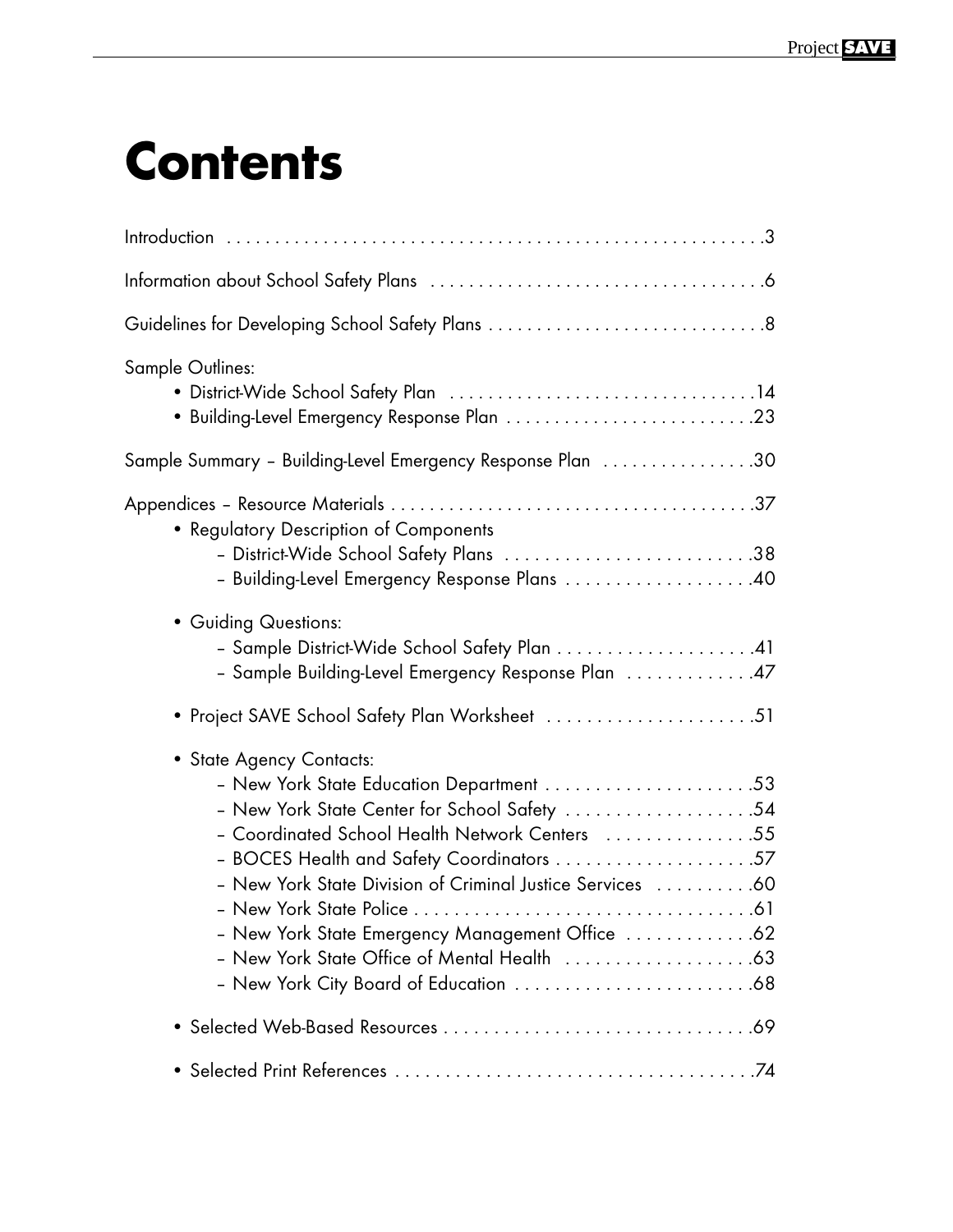## **Acknowledgements**

**Project SAVE School Safety Plans Workgroup Members**  Evelyn Bernstein, *New York State Education Department* Deedrick Bertholf, *Delaware-Chenango BOCES* Fong Chan, *New York City Board of Education* David Clapp, *New York State Education Department* David DeMatteo, *New York State Emergency Management Office* Jeanne Eckdahl, *New York State Center for School Safety* Brian diLorenzo, *New York State Police* Renise Holohan, *New York State Police* Mary Grenz Jalloh, *New York State Center for School Safety* Art Lange, *Orange-Ulster BOCES* Sharon Lansing, *New York State Division of Criminal Justice Services* Joakim Lartey, *New York State Center for School Safety* Joseph LeViness, *New York State Office Mental Health* Mike Lynch, *New York State Police* David McBath, *New York State Police* Debra Fuchs Nadeau, *New York State Center for School Safety/Satellite/Sullivan BOCES* Laura Sahr, *New York State Education Department* Bill Shea, *New York State Emergency Management Office* John Soja, *New York State Education Department* Michael Smith, *Chemung County Emergency Management* Suzanne Smith, *New York State Office of Mental Health* Gregory Thomas, *New York City Board of Education* Felicia Watson, *New York State Center for School Safety*

#### **Project SAVE School Safety Plans Coordination**

New York State Center for School Safety

**School Safety Plans Workgroup Facilitators** Sullivan Educational Associates

#### **Publication Design**

Barbara Conboy

This document has been developed by the New York State Education Department in consultation with the New York State Division of Criminal Justice Services, the New York State Police, and other appropriate state agencies as required by Section 155.17 of the Regulations of the Commissioner of Education.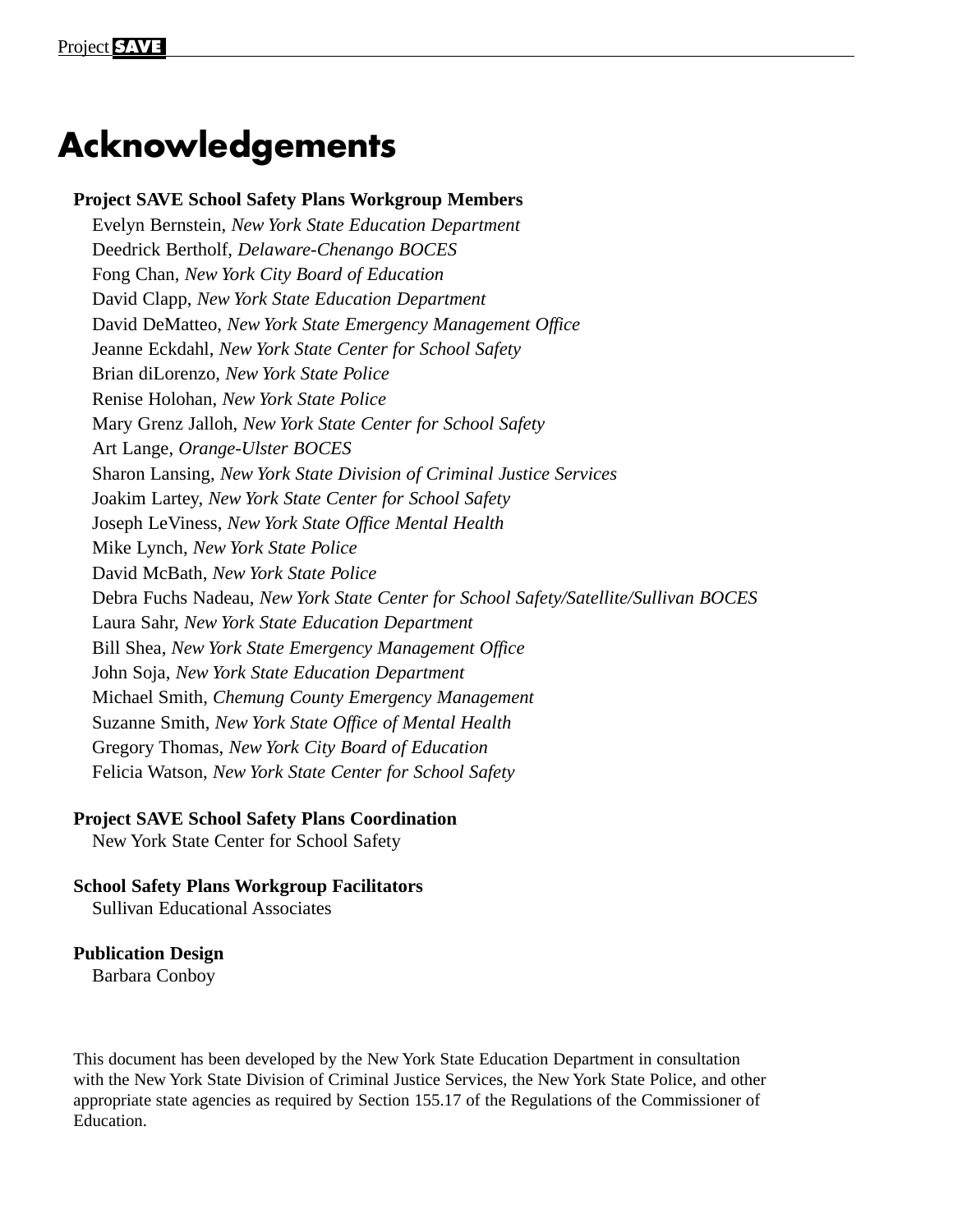# **Introduction**

Creating and maintaining safe learning environments is everybody's business. While schools remain among the safest places for our students, one incident of violence or disruption of learning is one too many. Teachers, school administrators and members of the general school community are becoming increasingly concerned about school safety and the potential for violence that exists in every community. Elementary, middle, junior high schools, and high schools in urban, suburban and rural communities throughout the State are seeking ways to ensure the safety of students in school. While media attention has focused on the most traumatic incidents of school violence, the impact of other violent acts that impair education also need to be given attention. These acts include bullying, threats or intimidation, disruptive behavior in class, carrying of weapons, fighting, physical assaults and other behaviors that impede learning.

The New York State Education Department is committed to promoting safe and healthy learning environments where students are secure in their pursuit of educational success. A growing body of research indicates that positive, skills-based approaches focusing on strengths may increase the safety of students and teachers in schools and promote an improved instructional climate for learning. While schools can play a vital role in the prevention of violence through preparedness, education and training, they need help from the entire community in this effort.

Today, our schools and the students served by them face great challenges. In the past decade, we have seen horrific acts of violence against individuals and groups of individuals for unfathomable reasons. Each time one of these events occurs, parents in cities and towns across America wonder: "Could this happen here, in my child's school, to my child?" Recent events in our own state in Elmira indicate that no school should assume that "It can't happen here."

To address issues of school safety and violence prevention, the Safe Schools Against Violence in Education Act (SAVE) was passed by the New York State Legislature and signed into law by Governor George E. Pataki on July 24, 2000. Project SAVE culminates the work of the Task Force on School Violence chaired by Lieutenant Governor Mary O. Donohue. The Task Force consisted of a broad range of qualified people from all parts of the State including students, parents, teachers, school administrators, law enforcement experts, business leaders, mental health professionals and local elected officials. From its inception in January 1999, the Task Force sought information concerning the best school violence prevention and intervention practices in the State and the nation. Ten public hearings were held throughout the State, providing a rich array of recommendations from local communities about ways to ensure the safety of New York's students. The Task Force's final report, Safer Schools for the 21st Century (October, 1999), contained a series of recommendations intended to reduce incidents of violence in schools and strengthen schools' capacities for responding to emergencies that could affect the health and safety of children.

The New York State Board of Regents approved amendments to the Regulations of the Commissioner of Education as emergency measures in November 2000 to ensure compliance with the new legislation. The revised regulations in Section 155.17 of the Commissioner's Regulations contain the requirements for schools concerning school safety plans. A major component of SAVE is the develop-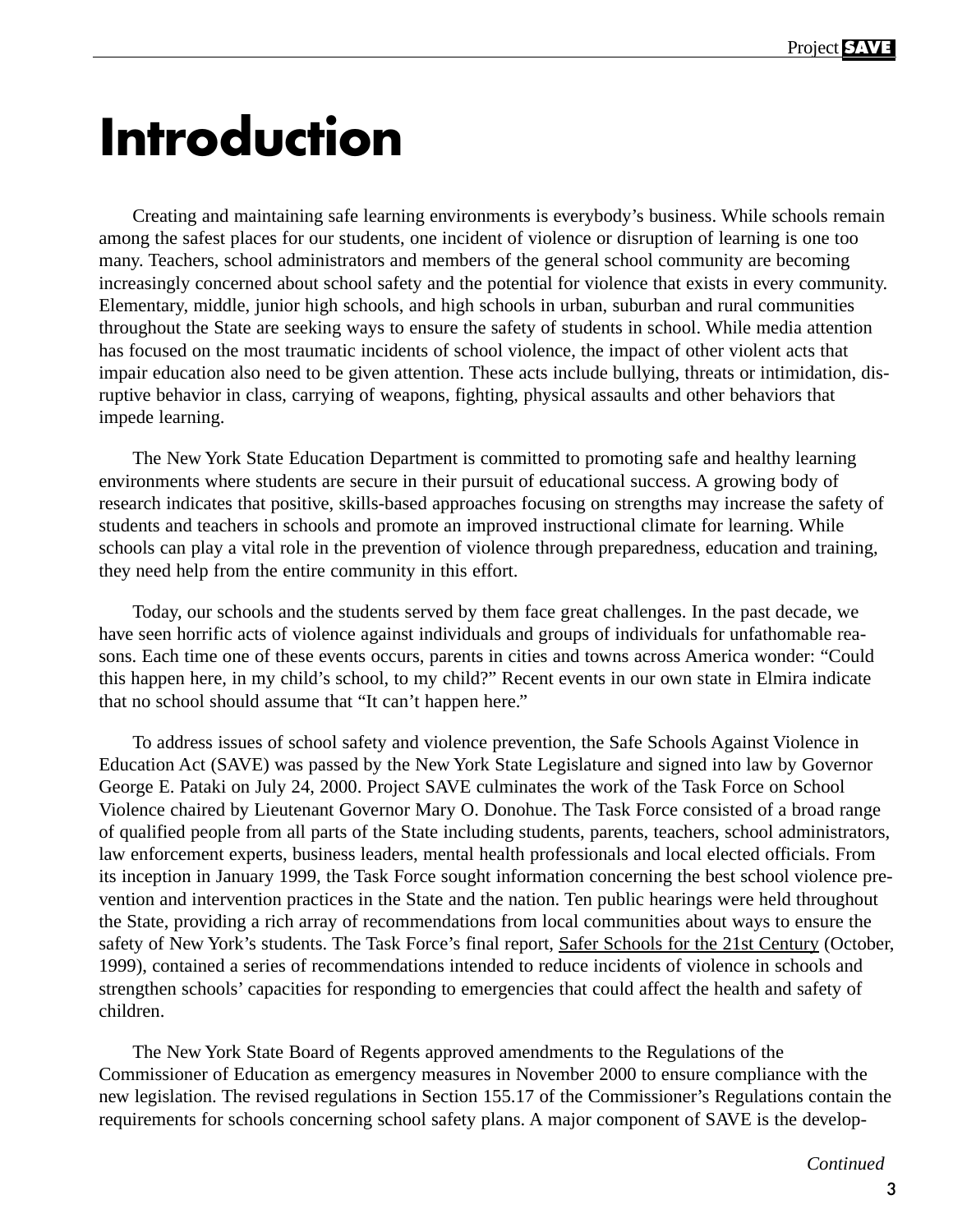## Project **SAVE**

Introduction, continued

ment of school safety plans at the district and at the building levels. The new District-wide School Safety Plan replaces the current school emergency management plan that is required for all districts. At the building level, a newly required Building-level Emergency Response Plan must be prepared for each school building in the State. Together, these plans are intended to define how each school district and all the buildings in the district will respond to acts of violence and other disasters through prevention, intervention, emergency response, and management.

Both the District-wide School Safety Plan and the Building-level Emergency Response Plan should be viewed as part of a comprehensive, collaborative approach required by Project SAVE. While schools are on the front lines in the effort to prevent school violence and promote school safety, schools cannot do it alone. The New York State Education Department strongly endorses and encourages broad community participation beyond the requirements in law and regulations, to improve the safety of the school environment. The Task Force states in its report that "The best solutions to improving school safety will be found at the local level. When efforts are made to include a broad representation of the community, the possibilities for success are enhanced exponentially." (1999, p. 10)

## **Recognizing School Safety Issues**

While violence isn't the only safety issue schools face, the past decade has witnessed numerous acts of tragic violence in schools in all parts of the nation. Since 1992, at least twenty-three schools throughout the country have experienced multiple victim homicides. In the last three years alone, nine acts of violence on school grounds have resulted in the deaths of twenty-five students and four teachers, and the wounding of another seventy-two students and three school employees. (Safer Schools for the 21st Century, 1999) These senseless acts of violence have occurred in urban, suburban and rural communities where people previously believed that such an incident could not happen in their schools. Fortunately, no school in New York State has been the site of the types of horrific violence that have occurred in other schools in the nation.

New York State schools, however, are not free of the types of violent student behavior and student victimization that seriously impede the educational progress of students. The 1999 Youth Risk Behavior Survey (YRBS), conducted by the Centers for Disease Control and Prevention, was administered to a representative sample of students in the State's high schools. The survey results document the continued presence of safety concerns on the part of many students.

- Approximately 35% of all students and 44% of all male students reported that they were in a fight one or more times in the past year with almost half (15%) of the students reporting that the fights occurred on school property.
- Nearly 18% of all students and 27% of all male students reported that they carried a weapon, such as a gun, knife or club, one or more times in the past 30 days, including 8% of students reporting that they carried the weapon on school property.
- Over 9% of all students were threatened or injured with a weapon on school property over the past 12 months.
- About 8% of all students reported that they did not go to school one or more times over the past 30 days because they felt unsafe at school or on their way to and from school.
- School bomb threats continue to disrupt the education of students. Over 500 threats were reported during the 1999-2000 school year, including threats related to bombs, arson and anthrax.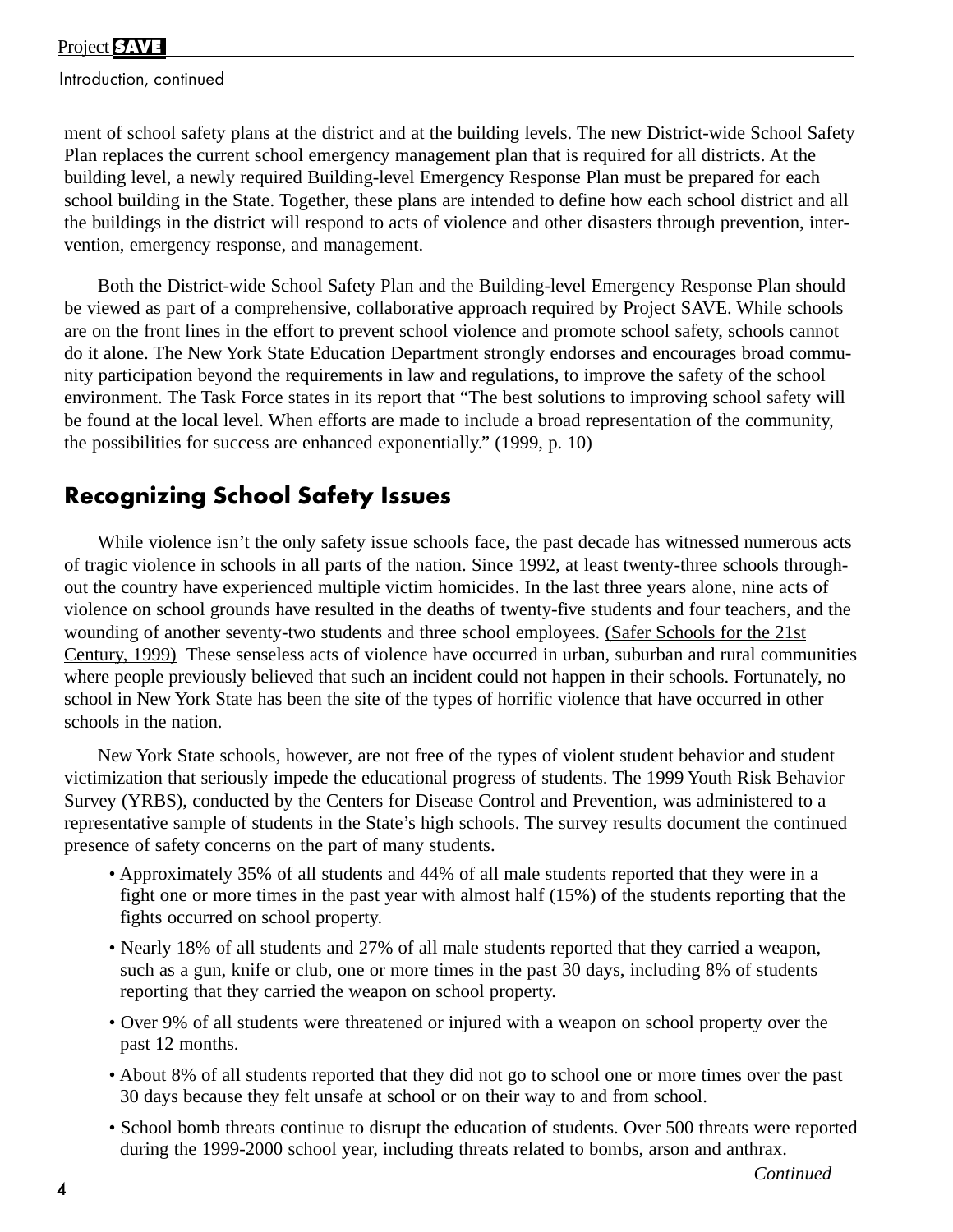Introduction, continued

The Task Force concludes that while nationwide, the percentage of students reporting injuries and threats of injury have declined noticeably during the nineties, the current level of violence in our schools still remains unacceptable. It interferes with the rights of all children to a sound education. Students who want to learn should have every opportunity to pursue their educational goals free from violence and disruption.

## **Promoting Student Academic Achievement**

Recognizing that all children will need knowledge and skills to be successful in a rapidly changing and complex society, New York State has initiated a comprehensive education reform strategy to ensure high achievement for all students. Key steps to strengthen teaching and learning include new higher learning standards across seven education content areas; new statewide exams and student assessments to ensure that students attain the knowledge and skills they need for success; and new teacher training and certification requirements that address the need for a competent and highly-qualified teaching force.

A growing body of research and evaluative studies is developing the critical link between achievement and safe, healthy, orderly and supportive school environments where learning can take place. Students need a safe and secure environment that is free of drugs and crime in order to learn. The State's Task Force on School Violence repeatedly heard from individuals throughout the State that all facets of the community must engage in meaningful dialogue to use all available resources to ensure safe schools for students. In particular, the influences that lead to violence must be addressed in a very direct way by school leaders and staff, students and parents, and community agencies and leaders. Students must be involved as partners because we cannot eliminate school violence without them.

## **Planning for Success**

The increasing focus on violence prevention and the creation of safe schools where children can learn has generated strong support and concerted actions on the part of caring individuals in communities throughout the State and the nation. Many schools have realized the wealth of resources available in their community, and the time and effort that people will offer for the benefit of children. Model school safety strategies and exemplary planning processes and procedures have emerged in schools in New York and throughout the nation. The level of information and resources available for assisting schools and communities in school safety planning has risen dramatically over the past several years, and is readily accessible for use.

Project SAVE draws upon the considerable expertise and insight of knowledgeable individuals in formulating strategies for addressing school safety. The comprehensive approach to school safety and violence prevention, and the focus on broad-based community participation and involvement in school safety planning, incorporate best practices and program models that have proven effective for many schools. The creation and organization of school safety teams at the district and school building levels provides a proven model for drawing upon both school and community resources for enhancing the safety of students in school.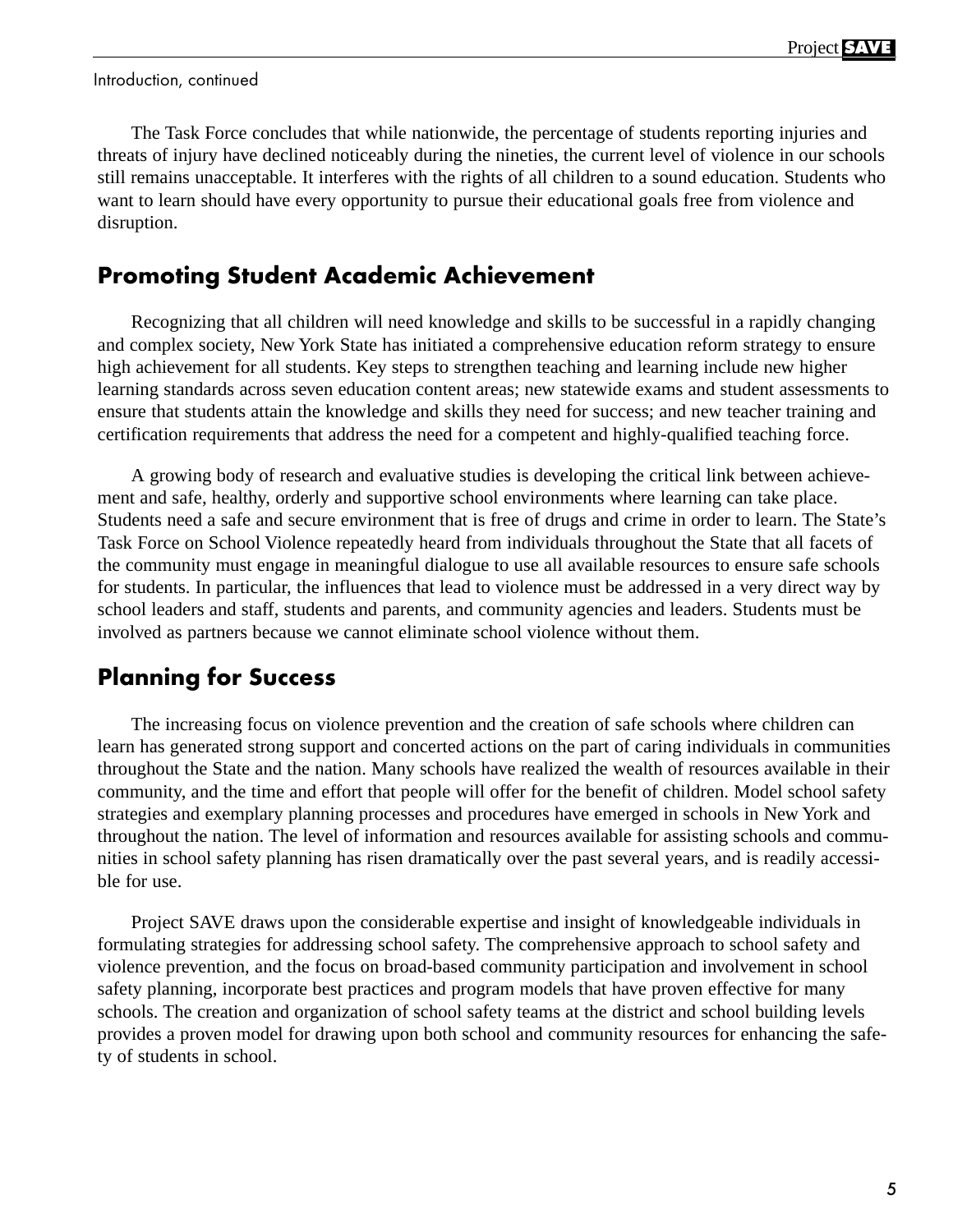# **Information about School Safety Plans**

The SAVE law and implementing regulations require the development of a school safety plan at the district level, and individual emergency response plans for each building in the district. The Task Force report recognizes that "In the quest to take a pro-active approach regarding school safety issues, the local school district must find a way to personalize that approach to fit its own individual needs." (1999, p. 24) The development of the school safety plans can be the framework for the district in managing its initiatives in creating a safe and orderly school environment in which learning can take place. Planning teams should begin their work with a thorough review of the law and regulations. To assist districts and school buildings with the process for school safety planning and the formation of school safety teams, the following information provides important details concerning the SAVE planning requirements.

## **Who Must Adopt School Safety Plans?**

Every Board of Education, every Board of Cooperative Educational Services (BOCES) and County Vocational Education and Extension Board and the Chancellor of the New York City School District must adopt:

- A District-wide School Safety Plan, and
- A Building-level Emergency Response Plan for each building in the district.

## **When Do Plans Have to Be Developed?**

Plans need to be developed and adopted by the Board of Education or the Chancellor in New York City by July 1, 2001, and reviewed and updated annually by July 1 of each succeeding year.

## **Who Develops the Plans?**

The District-wide School Safety Plan is to be developed by a District-wide School Safety Team, and the Building-level plan is to be developed by a Building-level School Safety Team.

## **Who Are On the Planning Teams?**

Legislation specifies the composition of school safety planning teams. While there are requirements of who must be on the planning teams, districts are encouraged to consider the inclusion of individuals beyond the minimum required who can contribute to ensuring continuity between the district and the building-level plans.

• **The District-wide School Safety Team** is appointed by the Board of Education or the Chancellor in New York City and shall include, but is not limited to, representatives of the School Board, student, teacher, administrator, and parent organizations, school safety personnel and other school personnel.

• **The Building-level School Safety Team** is appointed by the building principal and shall include, but is not limited to, representatives of teacher, administrator and parent organizations, school safety per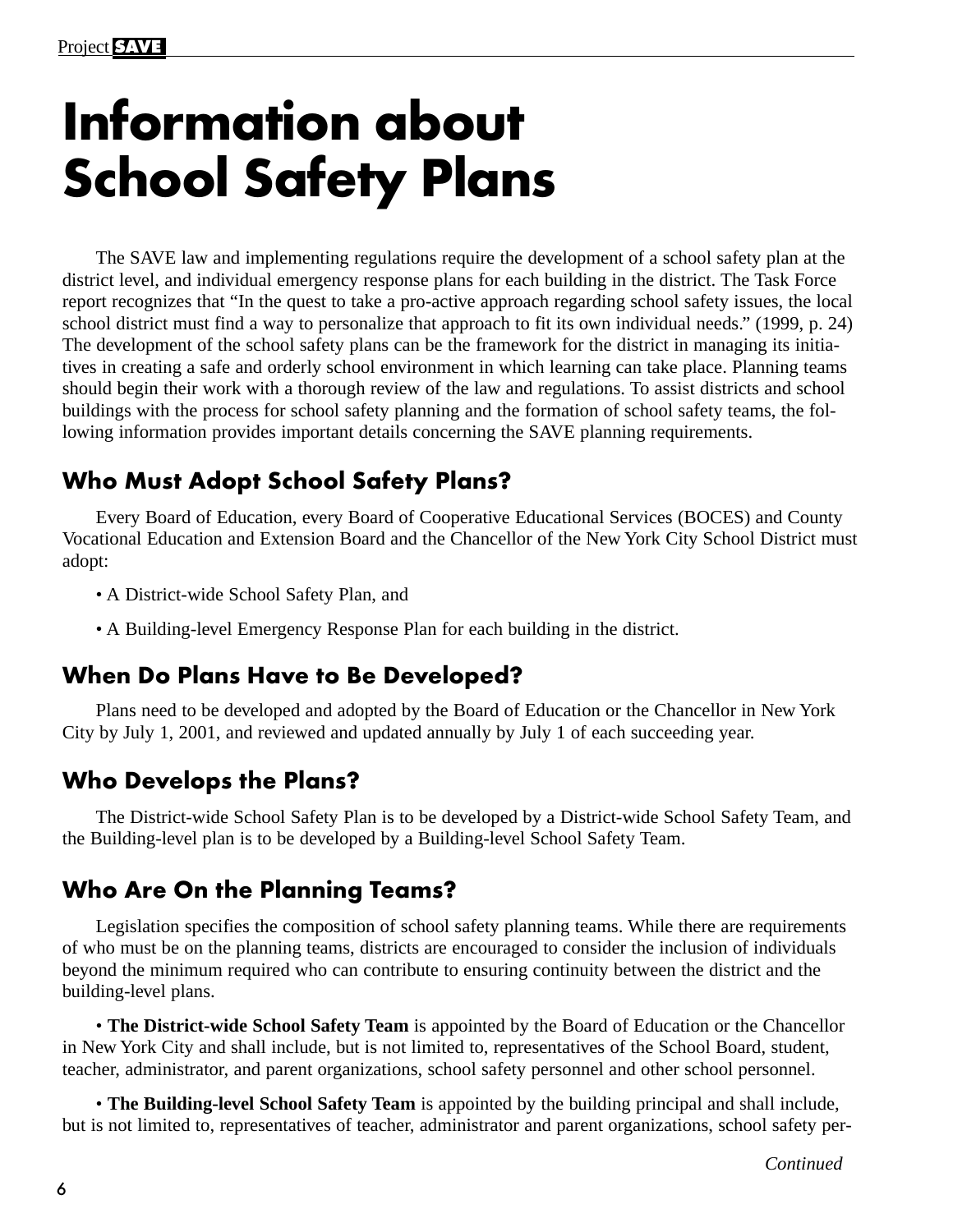Information about School Safety Plans, continued

sonnel, other school personnel, community members, local law enforcement officials, local ambulance or other emergency response agencies, and any other representatives the School Board, Chancellor or other governing body deems appropriate.

## **Are there any differences in requirements for cities with over 1,000,000 inhabitants?**

Amendments have been made to Commissioner's Regulations, Section 155.17 governing School Safety Plans that apply exclusively to New York City.

- Subdivision (c) Definitions has been amended to modify the definitions of Emergency Response Team and Post-Incident Response Team. Rather than requiring all schools in New York City to have unique teams in each of its schools, the amended regulation now allows such teams to be created on the district level with building-level participation.
- Subdivision (e) (1) District-wide School Safety Plans has been amended in relation to the components required for District-wide School Safety Plans in New York City. The following subparagraphs of subdivision (e) (1) will not be required in New York City District-wide School Safety Plans: (ii), (vii), (viii), (ix), (x), (xix) and (xx).
- It should be noted that subdivision  $(g)$  Communication Liaisons does not identify a chief communication liaison in New York City for local or State emergencies.

## **Are the Plans Subject to Public Comment?**

Both District-wide School Safety Plans and Building-level Emergency Response Plans must be made available for public comment at least thirty days prior to adoption by the School Board. Only a summary of each of the Building-level plans must be available for public comment. The School Board may adopt the plans only after at least one public hearing has been held which provides for the participation of school personnel, parents, students and other interested parties.

## **Where Should Plans Be Submitted?**

A copy of each District-wide School Safety Plan and any amendments to the plan must be submitted to the Commissioner of Education no later than thirty days after adoption. A copy of each Buildinglevel Emergency Response Plan and any amendments must be filed with appropriate local law enforcement officials and with the State Police within thirty days of adoption. (See Resources Section for State Police addresses.)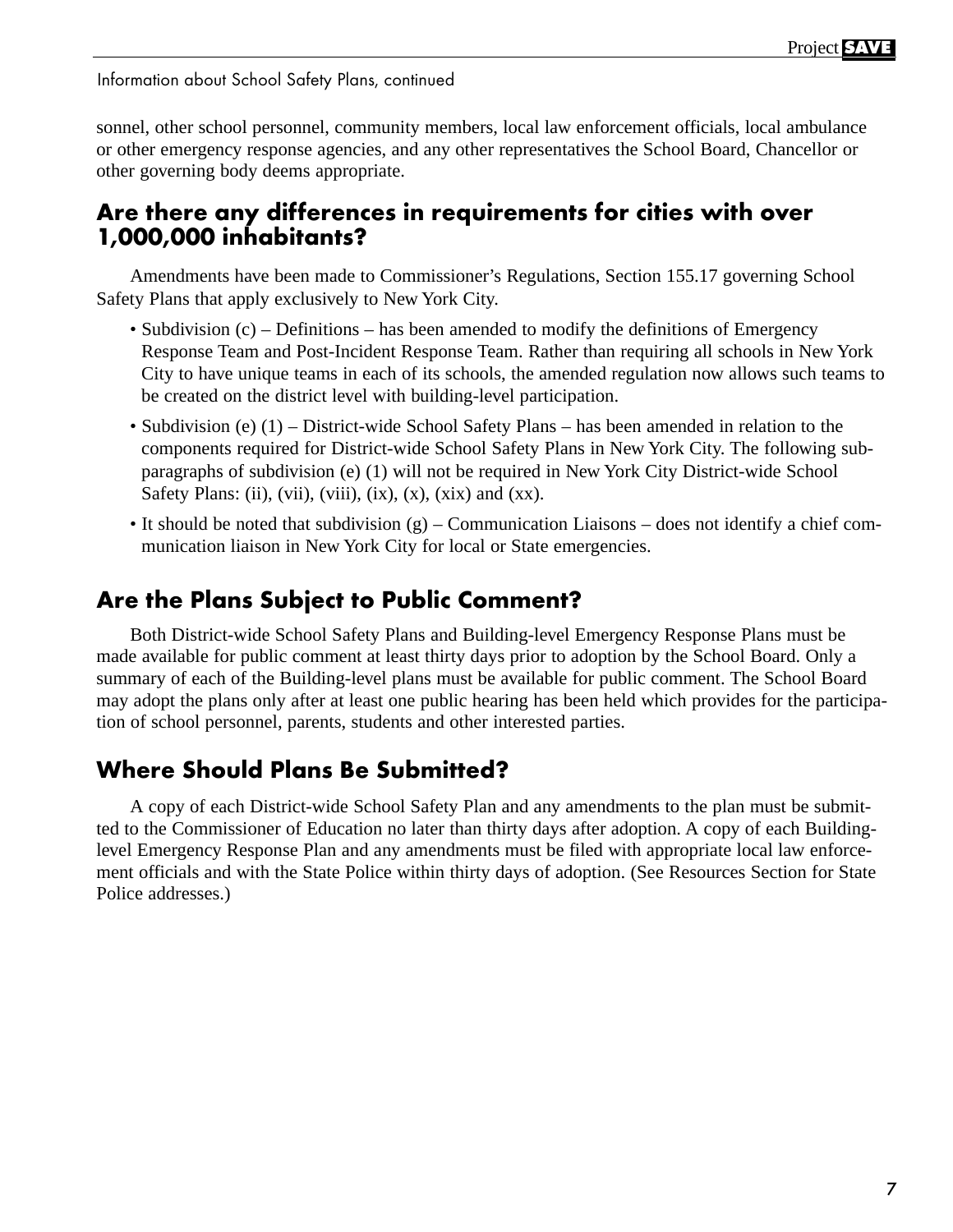# **Guidelines For Developing School Safety Plans**

## **Introduction**

The District-wide School Safety Plan provides the framework for a school district to identify and implement appropriate strategies for creating and maintaining a safe and secure learning environment for all its students. Developed by the District-wide School Safety Team, the district's plan provides the overall guidance and direction for development of the Building-level Emergency Response Plan for each of the school buildings in the district. While the district-wide plan covers a broad scope of activities, including violence prevention, intervention and response, the building plans focus more directly on critical actions that must be taken to protect the safety of students and adults in the event of an emergency. Taken together, the district and building plans provide a comprehensive approach to addressing school safety and violence prevention, and provide the structure where all individuals can fully understand their roles and responsibilities for ensuring the safety of the entire school community.

The Task Force recognized that ensuring that schools remain safe places of learning requires a major strategic commitment. The effectiveness of any safety plan hinges on the ability of school administrators and their safety teams to assess the district's unique concerns and security needs, and to identify and implement appropriate strategies for creating and maintaining a safe school environment.

The intent of the legislation emphasizes that effective school safety planning works best when school administrators, school staff, students, parents and community members undertake an honest and critical appraisal of a school's safety program and security needs. Developing a school safety plan requires the conduct of a systematic assessment of school safety and security, followed by the development or modification of a school safety plan that addresses the problems and needs identified by the assessment. Only then can a school safety plan truly meet the needs of its school community.

Recognizing the critical need of data in decision-making, the New York State Center for School Safety (NYSCSS) offers the following outline to consider in development of school safety plans for districts and schools that has been used successfully as a guide in many schools:

- **Data Collection:** What information does the school already have available? What else does the school need (internal and external sources)?
- **Data Analysis:** How can the school use this information to identify its needs?
- **Problem-Solving:** Based on the data, can the school identify what it needs to do?
- **Implementation:** Based on the research, what strategies are available that would be useful to the school community and address the identified needs?
- **Evaluation:** How does the school know its strategies have made a difference?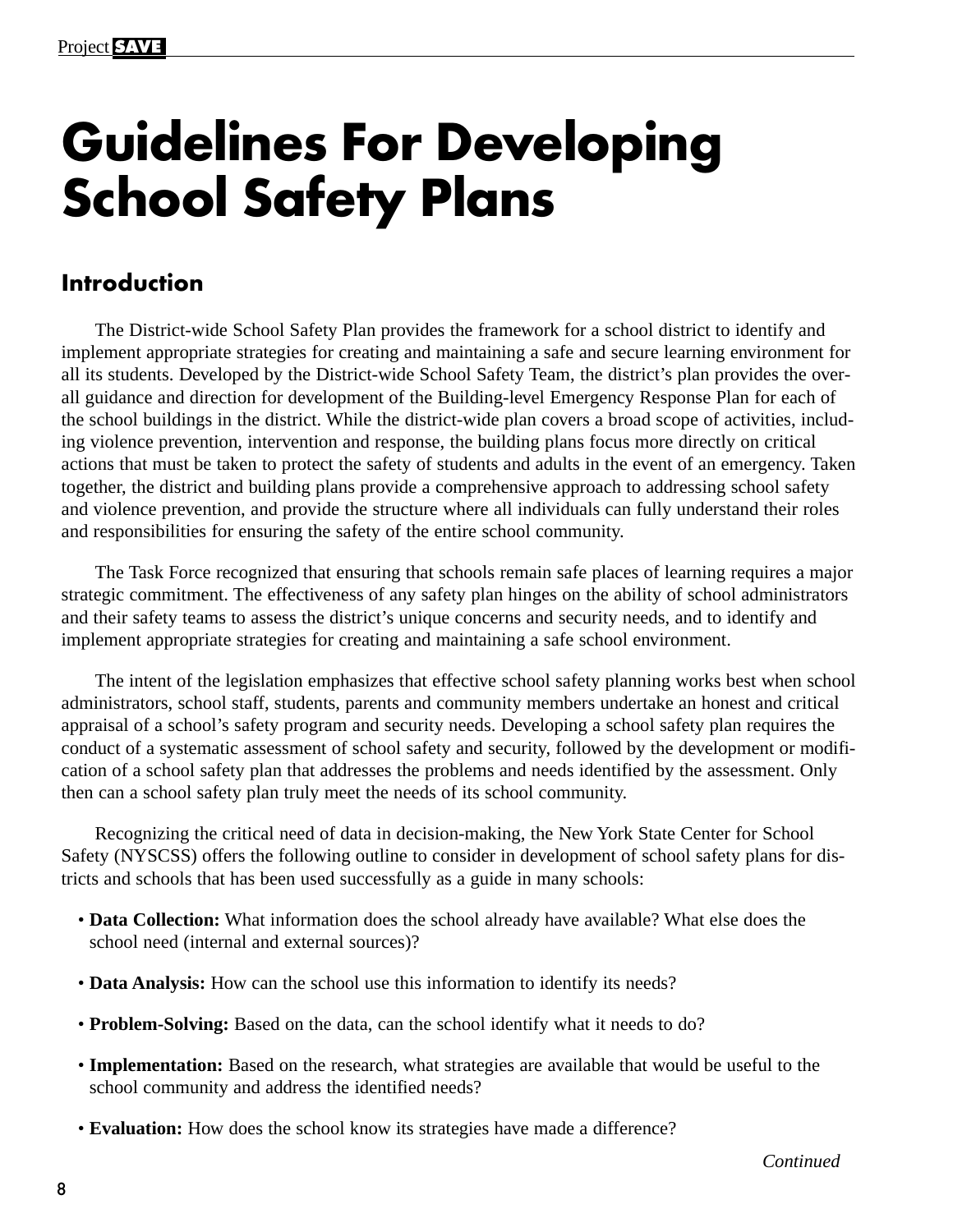The Task Force also recognized that the key to success is a community's ability to build a mechanism for true collaboration through involving law enforcement, schools, human services agencies, grass roots and faith-based community organizations, and parents and business people. Many districts across the State have established collaborative relationships in order to promote safer schools.

## **Guiding Principles**

A school safety planning workgroup of key State agencies with expertise in school safety, violence prevention, and risk management developed a set of guiding principles for school safety planning. The principles are as follows.

- Schools should build on what is already in place. Many school districts and school buildings have already developed school safety and violence prevention plans. These should be used as the foundation for meeting the new requirements.
- Plans should be developed through an open process with broad community participation. Students, parents, teachers, school leaders, public safety agencies and other key partners should be involved in plan development in a meaningful way. Broad participation by community members will gain their acceptance and support of school plans.
- Planning should be comprehensive, encompassing activities from early prevention through crisis response. In addressing the intent of the law, schools should focus on a process-driven approach to planning rather than on a checklist of activities that must be done.
- Planning should be based on an assessment of data. School safety plans will be more responsive to particular school needs when data related to the school is used as a basis for planning.
- Plans should be user-friendly, easy to read, and understandable. The plans should be widely disseminated within the community to foster broad acceptance and participation.
- Plans should clearly define roles and responsibilities. It is crucial that all key people know their roles and responsibilities, as well as the roles and responsibilities of others in the event of a crisis situation. Plans should also include contingency provisions to enable implementation when key individuals are unavailable or not in a position to perform their roles.
- Staff development should be included in the planning process. For plans to be effective, staff and other involved individuals need to develop their knowledge and skills about the components in the plans and actions to be taken for implementing the components in appropriate situations.
- Plans should be coordinated with nonpublic schools and recognize the needs of special school populations. Students and staff with disabilities, limited English speaking students and other special student populations should be addressed in all plans.
- Plans should be continually reviewed and updated to remain current. Changes in personnel, local conditions and other factors necessitate periodic review and updating of plans to ensure their applicability to current conditions.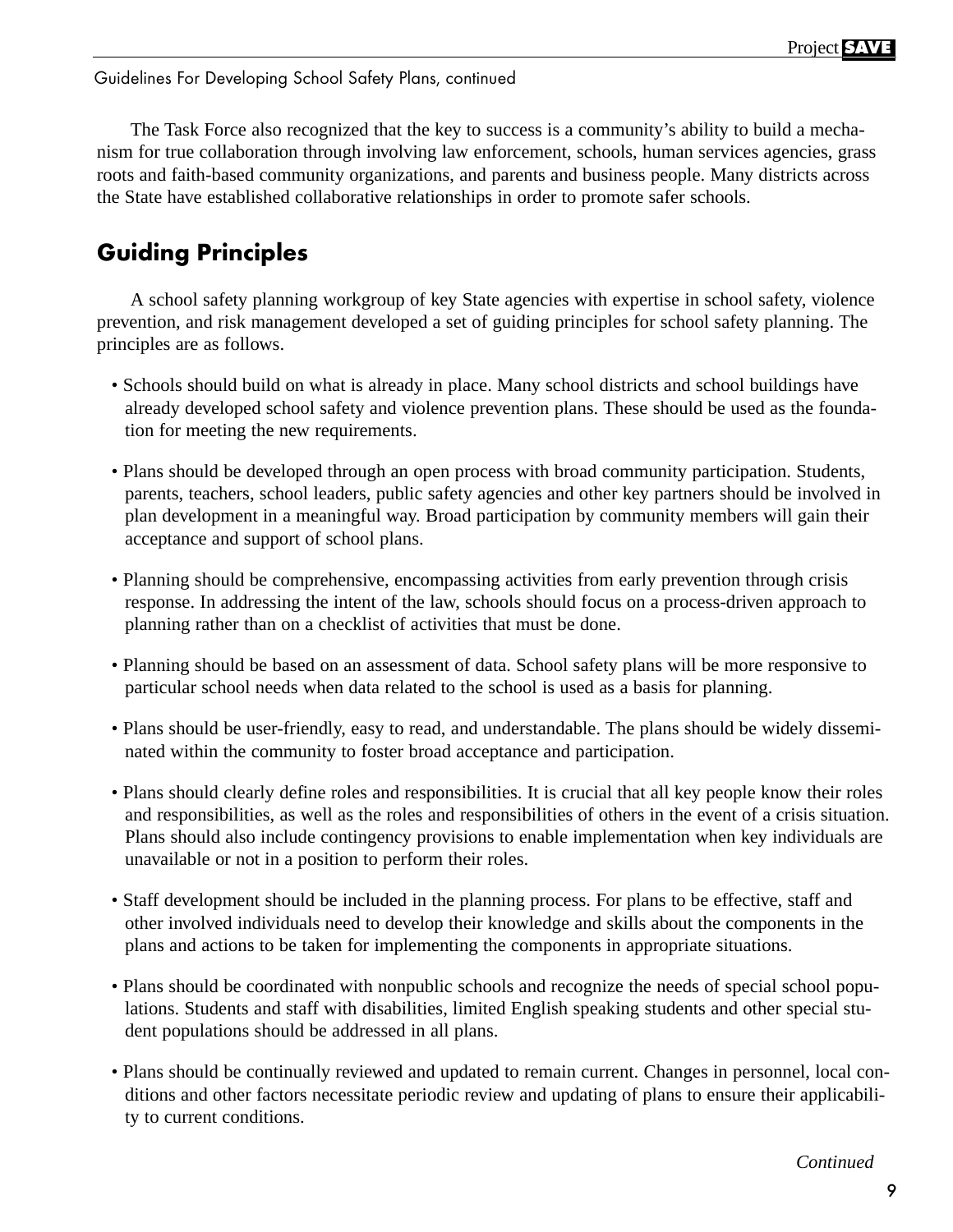## **Notes of Caution**

The school safety planning workgroup also developed a list of suggestions based upon their prior experience in similar planning efforts that may be helpful to schools. These include the following:

- Don't reinvent the wheel. Schools should build upon existing plans and activities, as well as draw upon the experiences of others who have developed and implemented effective plans.
- Leadership is needed throughout the planning process. School and community leadership needs to be continuously provided to build and maintain the momentum for effective planning.
- Effective planning takes time. The planning process must include adequate time in order to ensure broad participation and active involvement of key partners in the development of plans.
- Beware of "packaged products". The temptation to seek an easy solution by purchasing or obtaining an "off the shelf", prepackaged school safety plan should be avoided as a way to meet the new requirements.
- Consider formal agreements, if necessary. Changes in personnel, new organizational arrangements or other factors within the schools and/or partner agencies may necessitate formal agreements with periodic review and updates to ensure the viability of plans over time.

## **A Planning Framework**

The following framework may prove useful as school safety teams prepare plans at the district and school building levels. For districts that have already prepared their plans, or have substantially completed their own planning process, the information below can be a useful tool for ensuring that their plans have addressed all legislative requirements.

*First:* A sample format for both the district-wide and building-level school safety plans has been provided following this section of the document. A Building-level Emergency Response Plan Sample Summary format for public hearings is also provided. Both the District-wide School Safety Plan and the Building-level Emergency Response Plan contain a series of requirements that must be included in the plans. These requirements have been organized into a series of broad categories that group similar activities and strategies in order to reduce any redundancy and/or overlap in policies and procedures. Sample plans for both the District-wide School Safety Plan and the Building-level Emergency Response Plan that are included in this document are organized according to these four categories:

- General Considerations and Planning Guidelines
- Risk Reduction/Prevention and Intervention
- Response
- Recovery

Recovery is also referred to as "postvention" and includes those initiatives taken after a violent incident or other traumatic event has occurred.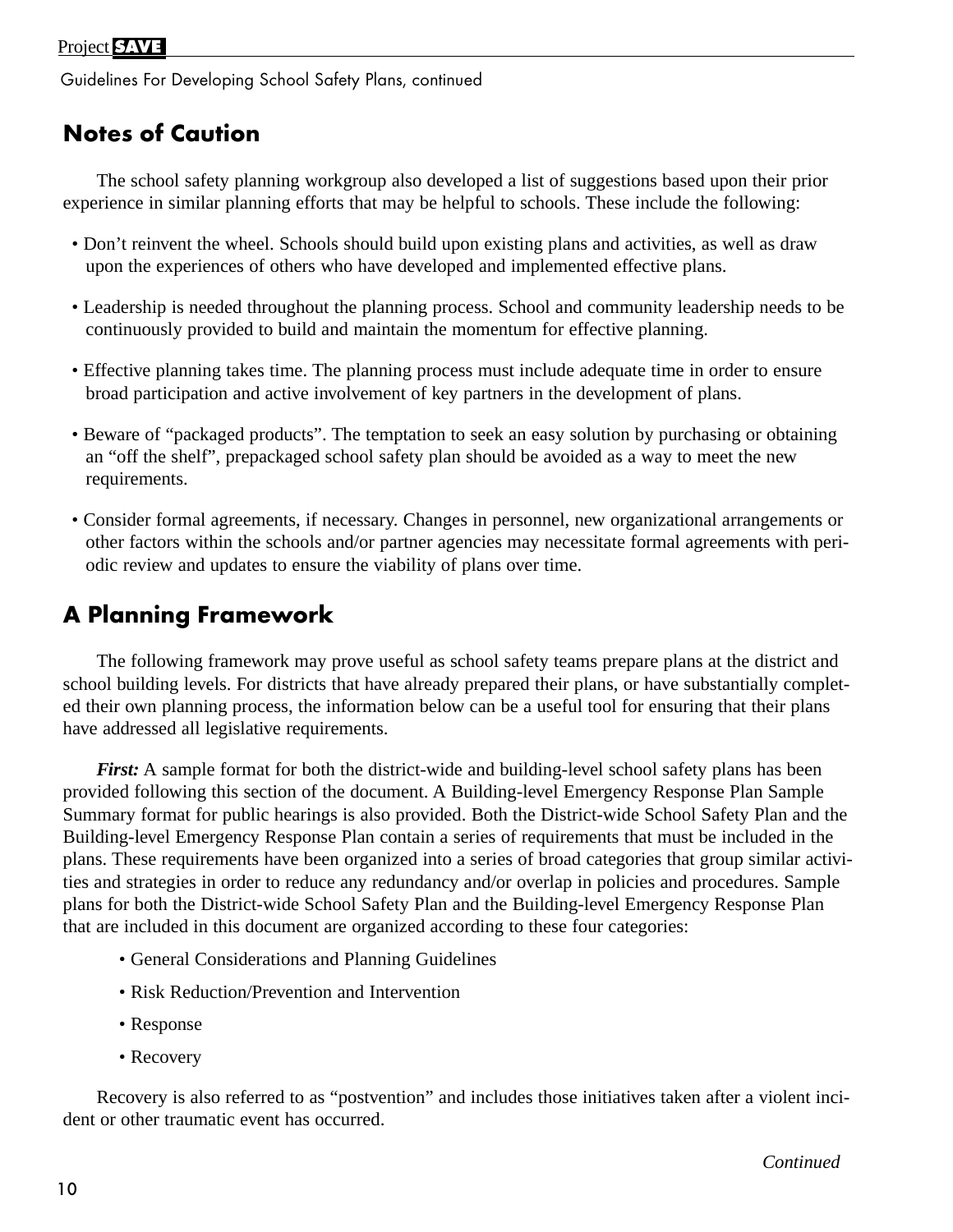**Second:** A series of resources have been developed to assist in developing school safety plans. Those resources are contained in the appendices of this document and will be helpful in the planning process.

- The first resource is a chart that provides an easy reference guide for districts and schools to identify the requirements in Commissioner's Regulations, Section 155.17. This chart represents only the minimal requirements required in the regulations. Many schools may wish to add additional components to meet their individual needs.
- The second resource represents a series of guiding questions that have been developed by the school safety planning workgroup for each of the four categories in the District-wide School Safety Plan and in the Building-level Emergency Response Plan. These guiding questions have been developed to serve as a tool to identify the key requirements and other considerations to be addressed in the plans. School districts or individual buildings may wish to add additional questions for consideration to meet their individual needs.
- The third resource is a Project SAVE School Safety Plan Worksheet that has been developed as a planning tool. The worksheet allows for the organizing of all the key information about policies and procedures in a convenient and easy-to-use format. This tool may be useful to districts and schools as a tool for the school safety teams to use in the planning process. This tool contains the following sections to identify:
	- whether the District-wide or Building-level School Safety Team is using the format;
	- which component of the plan is being considered;
	- which specific requirement is to be addressed;
	- guiding questions to stimulate discussion;
	- external and internal resources that could be used;
	- the tasks and activities that could assist the planning team in the planning process; and
	- a summary of the decisions or options selected by the district or school building.
- The fourth resource is a listing of all relevant State agencies and appropriate local contacts to assist in the planning process.
- The fifth resource is a series of websites which can be useful to school districts and to individual buildings to answer questions or provide information regarding general or specific issues about school safety planning.
- The sixth resource is a listing of print documents that school districts or individual school buildings have found useful in the planning process.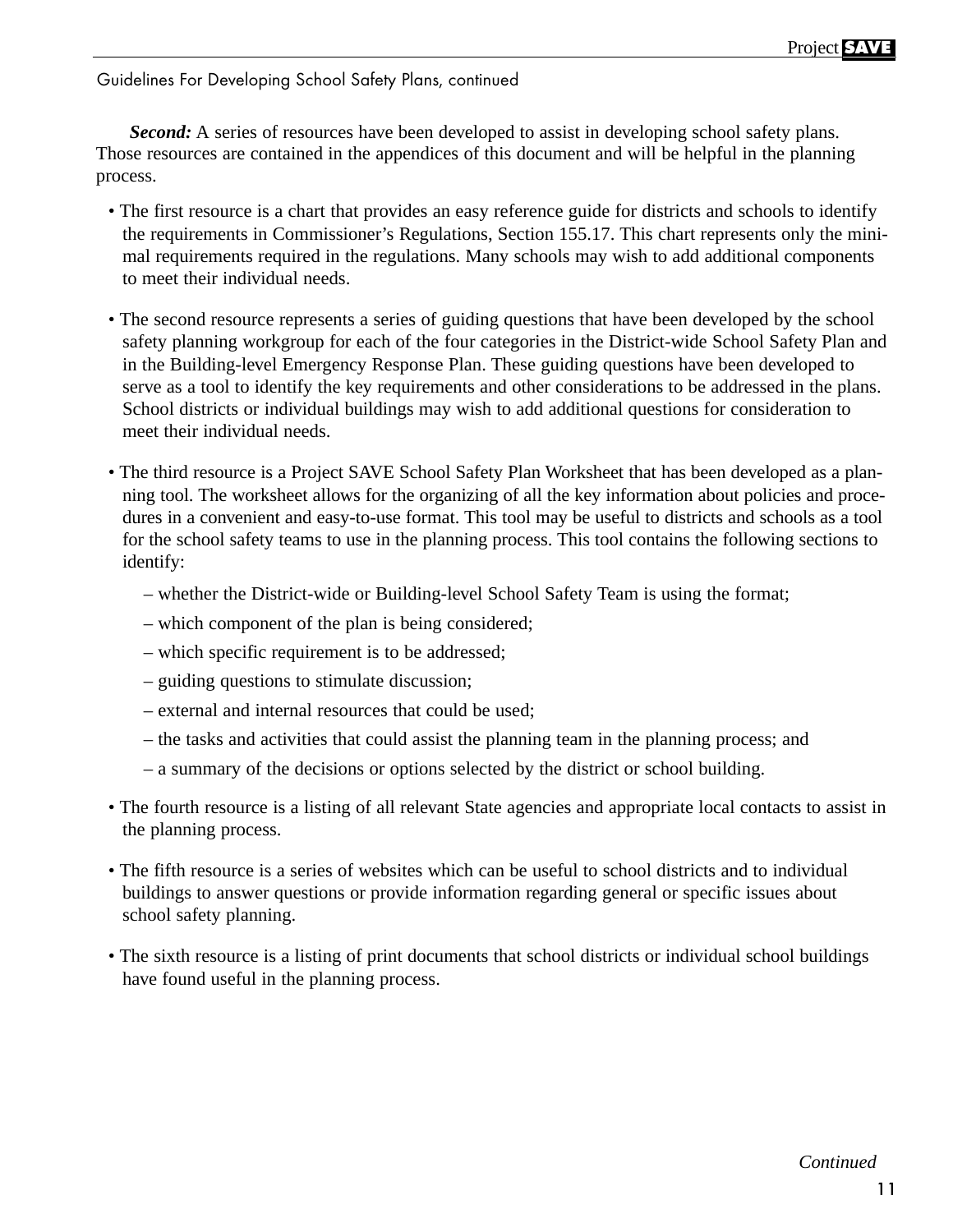## **Using the Sample Formats and Resources as a Framework for Planning**

The framework for planning provided in this document can be a useful tool to ensure that all important elements are included in the district and building plans. It also provides an easy-to-use format for communicating among individuals and groups participating in the planning process. The following steps provide one way of using the framework for developing school safety plans:

- Review the guiding principles and the notes of caution in this section with the school safety planning teams. Combined with knowledge of the law and regulations, they provide a good starting point for discussion among planning team members on where to begin the planning process. Based upon their knowledge and their experiences, team members may wish to modify, adapt and/or add principles or notes of caution that more fully reflect local needs and conditions.
- Determine if the four categories (General Considerations and Planning Guidelines, Risk Reduction/Prevention and Intervention, Response, and Recovery) are useful ways of organizing school safety planning activities for your district or school. These categories are suggested as one way of grouping similar tasks and activities for ensuring that all required elements are included in the district and school building plans. Depending upon local needs, planning team members may wish to consider other categories for grouping activities that may be more appropriate in the local setting.
- Use the guiding questions as an initial checklist of items that need to be addressed in the school safety plans. The guiding questions incorporate all the required components that need to be addressed in the plans. In many instances, schools have already developed policies and procedures that can be used in their new plans. In other cases, the guiding questions will serve to identify areas where additional work or more comprehensive approaches may be needed. Based upon their own experiences within the local school and community, planning team members may suggest additional questions that should be considered in developing the plans.
- Review the Project SAVE School Safety Plan Worksheet with planning team members.
- Examine the list of plan requirements. Discuss and clarify with team members what is included within each requirement so everyone has a clear understanding of what needs to be included in the plan. Examine existing plans already developed by the district or school to determine which requirements may need further development.
- Select a set of guiding questions that planning team members agree need to be addressed for any requirement. For example, if a district has not yet developed program initiatives for prevention and intervention strategies based on the district assessment, the guiding questions may be helpful to stimulate discussion.
- Identify the resources that are known and available to the district for use by the planning team in developing the school safety plan. A listing of these resources on the worksheet will enable all individuals to better understand the resources that were used as a basis for selecting certain strategies or activities. Under external resources, for example, the U.S. Education Department's document "Early Warning, Timely Response" may be the key external resource used to help school and community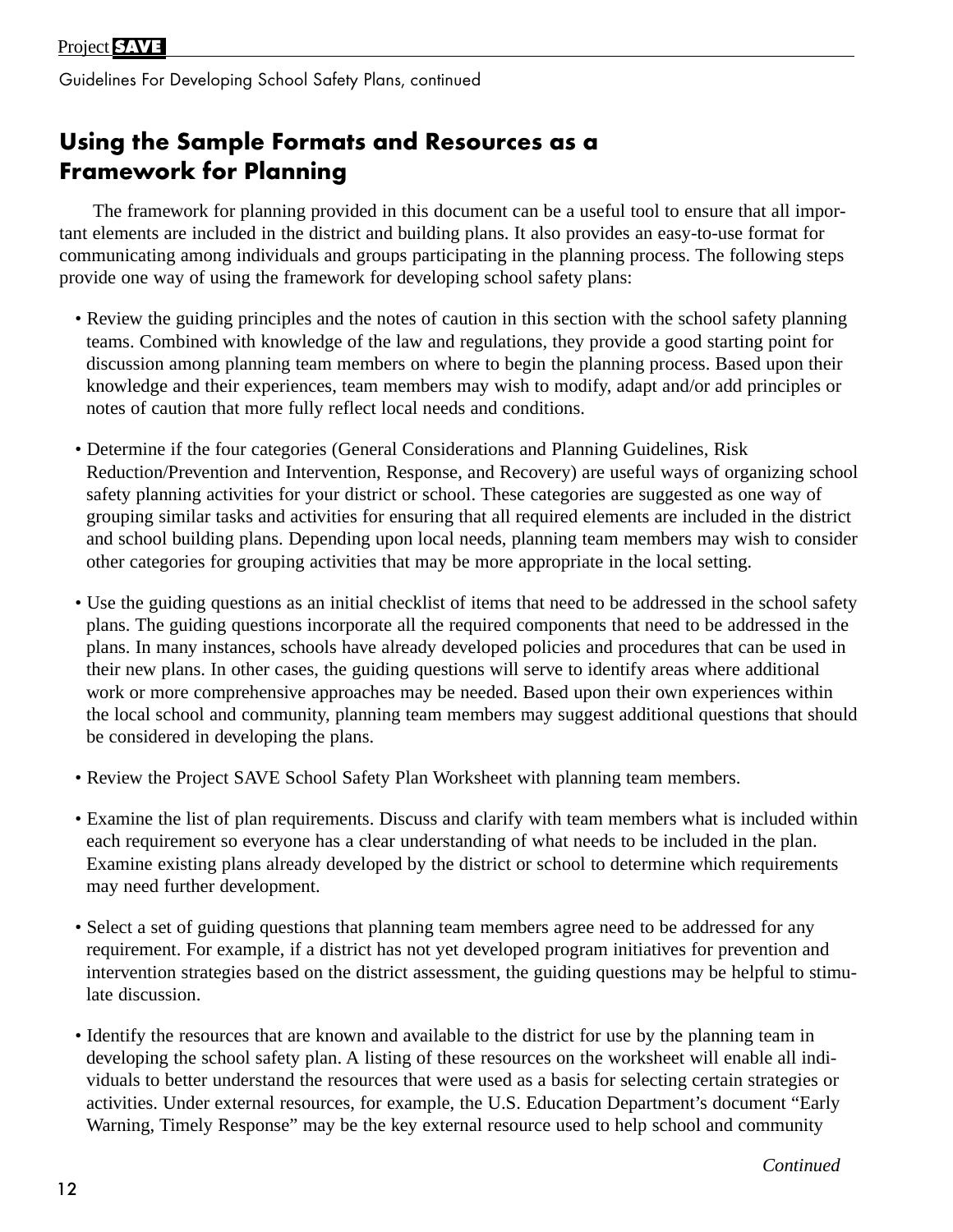members better understand early warning signs of potentially violent behaviors. Similarly, the school district's current school emergency management plan may be a key internal resource used to meet certain new requirements.

- Determine the tasks and activities that need to be completed in order to develop all the required components in the school safety plan. For example, a policy for reducing potential acts of violence may call for a new system for the registration of all visitors and the wearing of a visitor pass when an individual visits any school. The task could be to establish visitor protocols for school visitors, with activities including: developing sign in sheets, identifying the roles and responsibilities of school staff when a visitor arrives, and specifying rules for school visitations. The planning worksheets can be used to document the person(s) or group who will complete the activities, and the timeframe for their completion.
- Prepare a concise summary of the key strategies and activities included in each category as a way of summarizing for all individuals the important elements in the school safety plan.
- Review and consider the Sample Outlines for the District-wide and Building-level School Safety Plans as a potential format for developing the school safety plans. Sample outlines are provided as one way of organizing the information for presentation in the plan. These sample plans provide the structure for the information to be entered for each plan at the district and building levels. For the School Building-level Emergency Response Plan, a sample summary outline is also provided since the plan itself is confidential and legislation requires that only a summary be provided for public comment. Some districts may have already developed their plans in another format or are considering organizing their plan differently. While no single format is required, all legislative and regulatory components must be included in the plans.

In conclusion, the New York State Education Department understands that school districts across the state are in varying phases of planning. Some districts have comprehensive school safety plans in place that have been tested over a period of time, and will have few adjustments to make in order to comply with the Commissioner's Regulations, Section 155.17. Other districts may need further assistance to meet all of the requirements in the regulations. The sample outlines and resources made available in this guide are designed to assist all districts in their planning process.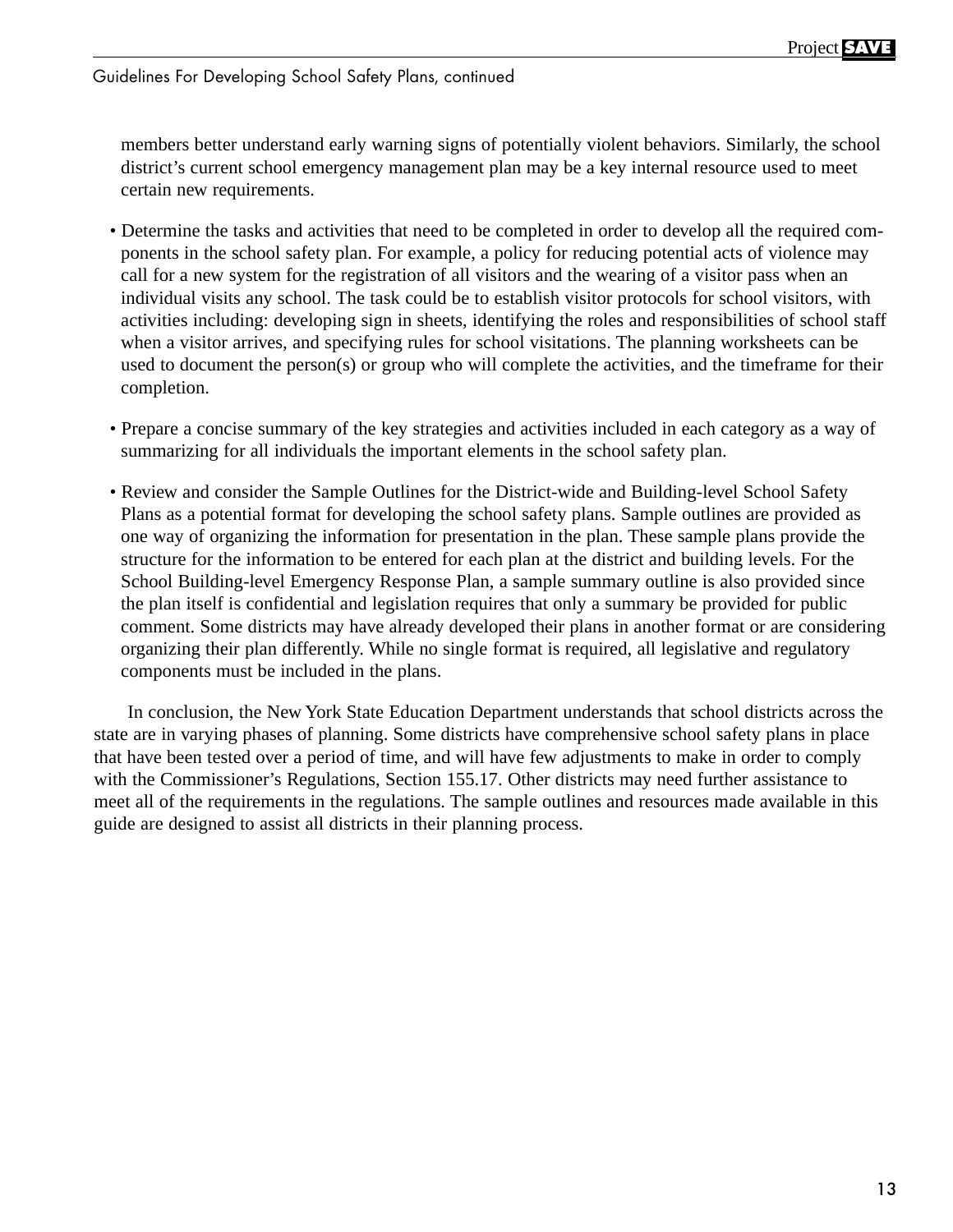## PROJECT SAVE (Safe Schools Against Violence in Education)

# **SAMPLE OUTLINE** For **District-wide School Safety Plan**

*Commissioner's Regulation 155.17*

## **Introduction**

Discussion: The Introduction is used to provide information about the background of the plan. Since the district-wide plan is subject to public comment prior to its adoption, the introductory section offers an opportunity for a district to provide important background information, describe its philosophy that guided the planning process, and include any other information that may aid people who will be reviewing the plan. The district may state its intent to invite the greater school community to assist in providing a safe school environment, and discuss the collaboration that is critical to the plan. The district may also want to discuss its process of needs assessment and the data sources used to develop the plan, including any data specific to the need for the plan and any information that is relevant to violence prevention and school safety. The sample introduction provided below is one potential format for consideration to initiate this section. District specific information should be added to reflect the individual characteristics of the school district.

Emergencies and violent incidents in school districts are critical issues that must be addressed in an expeditious and effective manner. Districts are required to develop a District-wide School Safety Plan designed to prevent or minimize the effects of serious violent incidents and emergencies and to facilitate the coordination of the district with local and county resources in the event of such incidents or emergencies. The district-wide plan is responsive to the needs of all schools within the district and is consistent with the more detailed emergency response plans required at the school building level. Districts are at risk of a wide variety of acts of violence, natural, and technological disasters. To address these threats, the State of New York has enacted the Safe Schools Against Violence in Education (SAVE) law. This component of Project SAVE is a comprehensive planning effort that addresses risk reduction/prevention, response, and recovery with respect to a variety of emergencies in the school district and its schools.

Describe the process used by the district in developing this school safety plan, including any strategies such as community or student involvement and collaboration. The district may describe the data or process used for needs assessment and implementation of the plan to meet the individualized needs of the district in keeping with the intent of Project SAVE.

School District supports the SAVE Legislation, and intends to engage in a planning process. The Superintendent of Schools encourages and advocates on-going district-wide cooperation and support of Project SAVE. *Continued*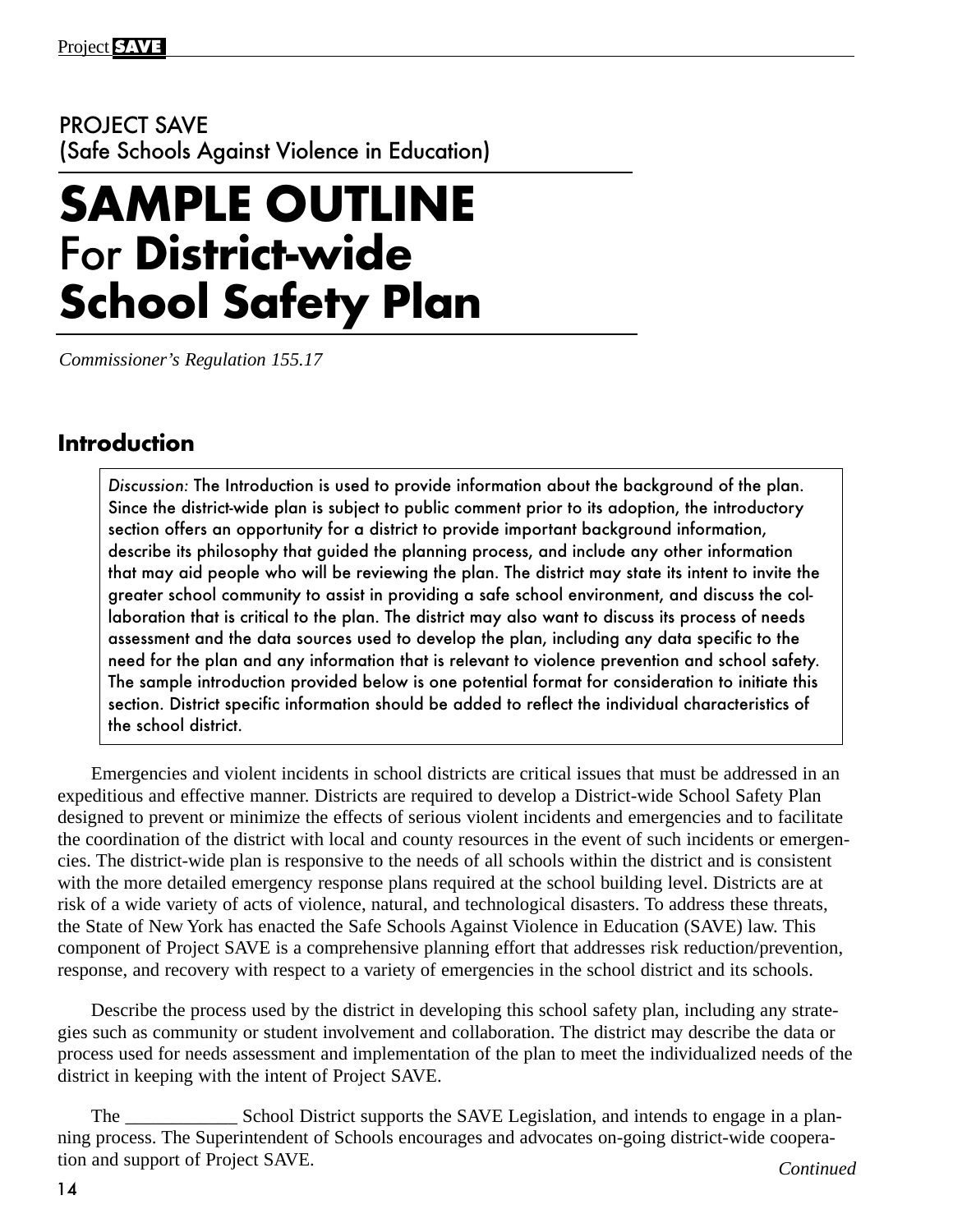## **Section I: General Considerations and Planning Guidelines**

Discussion: Section I is used to provide information about key considerations and planning guidelines that were used in developing the district-wide plan. The sample format shown below, for example, includes the purpose of the plan; an identification of the District-wide School Safety Team; an identification of the overall concepts of operation included in the plan; and a description of the plan review and public comment process that will be used in the district. As the district develops this section of its plan, specific information should be provided, such as the names and positions/affiliations of individuals on the planning team; how this plan supports the development and coordination of the Building-level Emergency Response Plans. This may be a section where the district describes what data collection methods it intends to use to identify school safety issues, how the data will be analyzed, which problems it wishes to resolve, and what implementation and evaluation strategies it will develop. Inclusion of procedures for public review and comment on the plan; date(s) for review and adoption of the plan by the Board of Education; and any other information deemed pertinent should be included in this section.

## **A. Purpose**

The <u>\_\_\_\_\_\_\_</u> District-wide School Safety Plan was developed pursuant to Commissioner's Regulation 155.17. At the direction of the \_\_\_\_\_\_\_\_\_\_\_\_\_ School District Board of Education, the Superintendent o School District Board of Education, the Superintendent of \_\_\_\_\_\_\_\_\_\_\_\_\_\_ School District appointed a District-wide School Safety Team and charged it with the development and maintenance of the District-wide School Safety Plan.

## **B. Identification of School Teams**

The \_\_\_\_\_\_\_\_\_\_ School District has appointed a District-wide School Safety Team consisting of, but not limited to, representatives of the School Board, students, teachers, administrators, parent organizations; school safety personnel; and, other school personnel. The members of the team and their positions or affiliations are as follows: \_\_\_\_\_\_\_\_\_\_\_\_\_\_\_\_

## **C. Concept of Operations**

- Describe how the District-wide School Safety Plan is directly linked to the individual Building-level Emergency Response Plans for each school building. Protocols reflected in the District-wide School Safety Plan will guide the development and implementation of individual Building-level Emergency Response Plans.
- Describe the methodology used to develop the district-wide plan, including the involvement of the community and what data were used to determine the key elements of the plan.
- Indicate that in the event of an emergency or violent incident, the initial response to all emergencies at an individual school will be by the School Emergency Response Team, and what processes are in place to notify the district.
- Indicate that upon the activation of the School Emergency Response Team, the Superintendent of Schools or his/her designee will be notified and, where appropriate, local emergency officials will also be notified.
- *Continued* • Describe how county and state resources could supplement the districts efforts through existing protocols.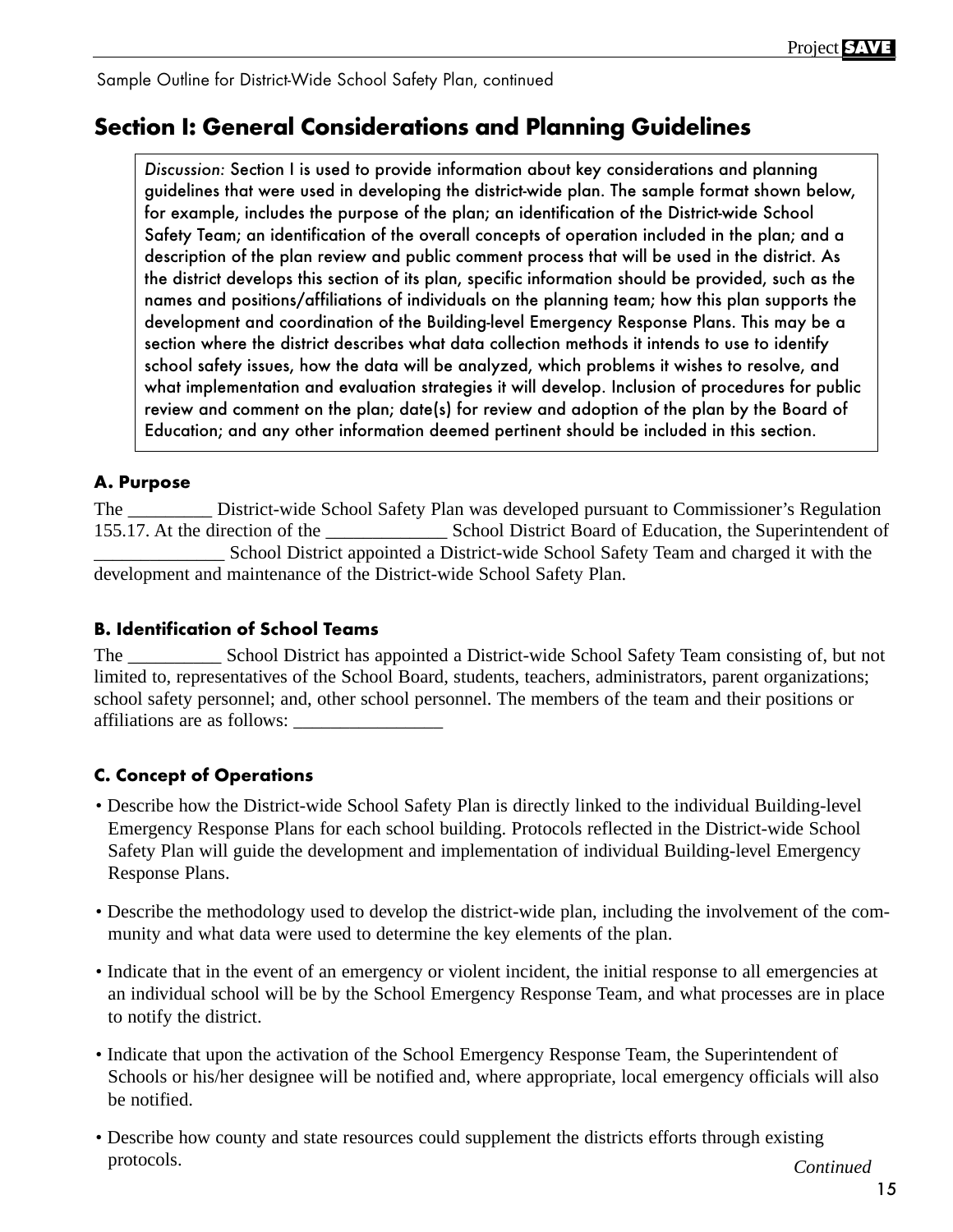## **D. Plan Review and Public Comment**

- Pursuant to Commissioner's Regulation, Section 155.17 (e)(3), this plan will be made available for public comment at least 30 days prior to its adoption. The district-wide plan may be adopted by the School Board only after at least one public hearing that provides for the participation of school personnel, parents, students and any other interested parties. The plan must be formally adopted by the Board of Education.
- Full copies of the District-wide School Safety Plan and any amendments will be submitted to the New York State Education Department within 30 days of adoption.
- This plan will be reviewed periodically during the year and will be maintained by the District-wide School Safety Team. The required annual review will be completed on or before July 1 of each year after its adoption by the Board of Education. A copy of the plan will be available at (location).

## **Section II: Risk Reduction/Prevention and Intervention**

Discussion: Section II of the plan is used to identify and describe the district's policies and procedures for reducing the risk of violence; implementing programs and activities for prevention of violence; and establishing clear descriptions of actions that will be taken in the event of a violent incident or other school emergency. Research demonstrates that positive, skills-based approaches can increase the safety of students and teachers in school, as well as improve the community climate. The sample format below provides an example for consideration by districts of one way of organizing the information in the plan.

## **A. Prevention/Intervention Strategies**

#### *Program Initiatives*

Describe the programs and activities the district has used for improving communication among students and between students and staff, and reporting of potentially violent incidents, such as the establishment of:

- Non-violent conflict resolution training programs,
- Peer mediation programs and youth courts,
- Extended day and other school safety programs,
- Youth-run programs,
- Creating a forum or designating a mentor for students concerned with bullying or violence,
- Establishing anonymous reporting mechanisms for school violence, and
- Others based on district needs.

The district may also want to describe what strategies it may develop, based on its needs assessment, to create a positive, safe learning environment for students, such as community involvement in the schools, mentoring programs, or adjusting scheduling to minimize potential for conflicts or altercations.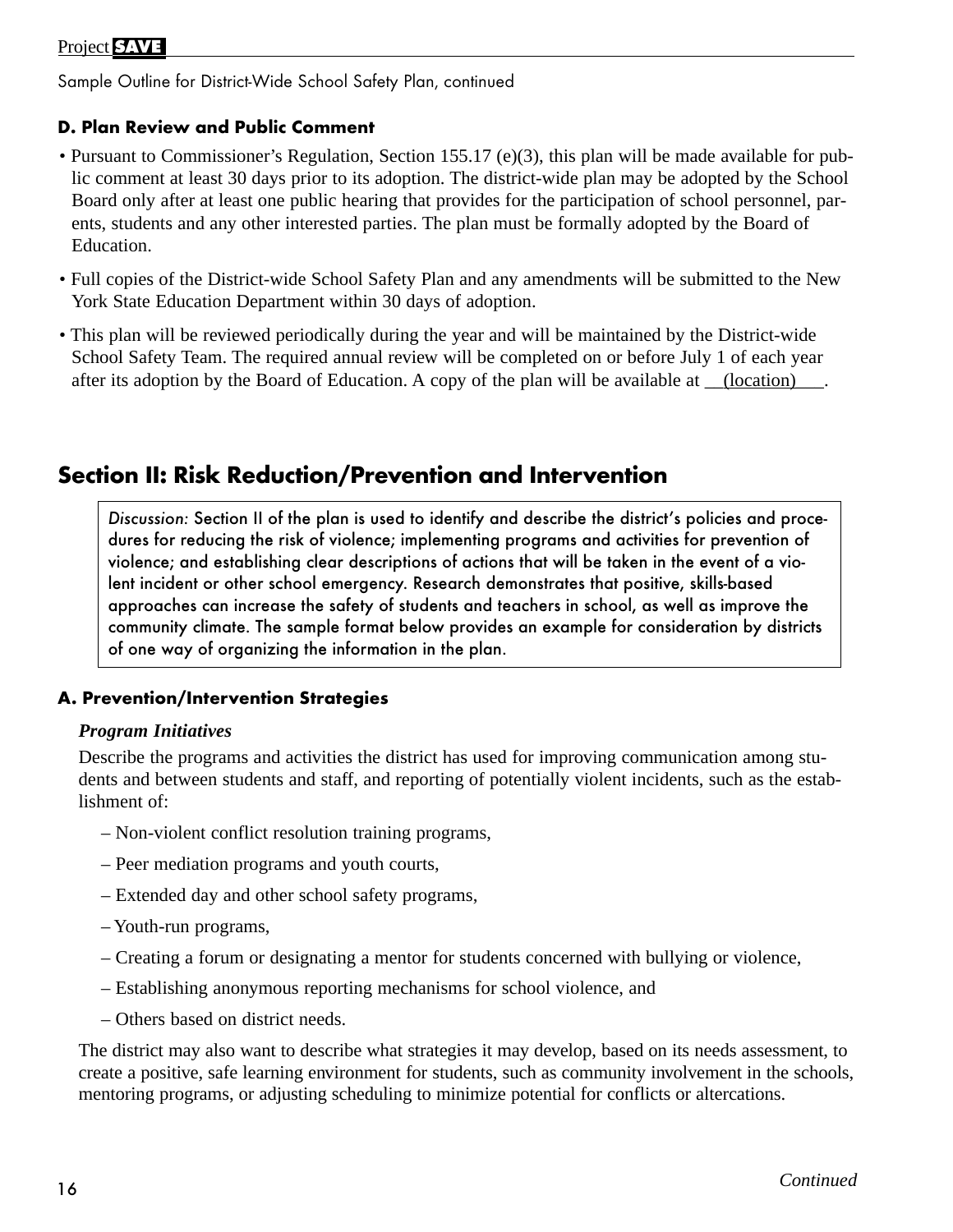## *Training, Drills, and Exercises*

- Describe the policies and procedures for annual multi-hazard school safety training for staff and students, including the strategies for implementing training related to multi-hazards. For example, the district may have established one or more of the following procedure(s) for annual multi-hazard school safety training for staff and students and would explain these procedures in this section: early go-home drill; table top exercise; live drill; and Emergency Management Team exercise.
- Describe the procedures the district uses for the review and conduct of drills and other exercises to test the components of the emergency response plan, including the use of tabletop exercises in coordination with local and county emergency response and preparedness officials.
- Provide a description of the duties, hiring and screening process, and required training of hall monitors and other school safety personnel acting in a school security capacity. This description could include collaborative agreements made by the district with state and local law enforcement officials designed to ensure that school safety officers and other security personnel are adequately trained, including training to de-escalate potentially violent situations.

## *Implementation of School Security*

– Provide a description of the policies and procedures related to school building security, including, where appropriate, the use of school safety officers and or/security devices or procedures. Examples of school building security measures could include: entrance guard; hall monitor; visitor badge/signin procedure; video surveillance; metal detectors including building and/or handheld; security officer; security audit; dog; and random search.

## *Vital Educational Agency Information*

– Describe how the district maintains certain information about each educational agency located in the school district, including information on: school population, number of staff, transportation needs, and the business and home telephone numbers of key officials of each such educational agency.

## **B. Early Detection of Potentially Violent Behaviors**

Explain how the district would implement policies and procedures for the dissemination of informative materials regarding the early detection of potentially violent behaviors, including, but not limited to: the identification of family, community and environmental factors to teachers, administrators, parents and other persons in parental relation to students of the school district or board, students and other persons deemed appropriate to receive such information. The district may also want to describe programs, training, and services the district may develop to prepare for violent incidents and lessen their impact, such as staff training in identifying early warning signs in students, early intervention/prevention strategies, or development of violence prevention instruction for all staff.

## **C. Hazard Identification**

Identify sites of potential emergency, which could also include the process for identifying the sites, the potential internal or external hazards or emergency situations identified, and the location of potential sites. The list of sites of potential emergency may include: all school buildings, playground areas, properties adjacent to schools, on and off-site athletic fields, buses, off-site field trips and others that the district's planning team chooses to identify.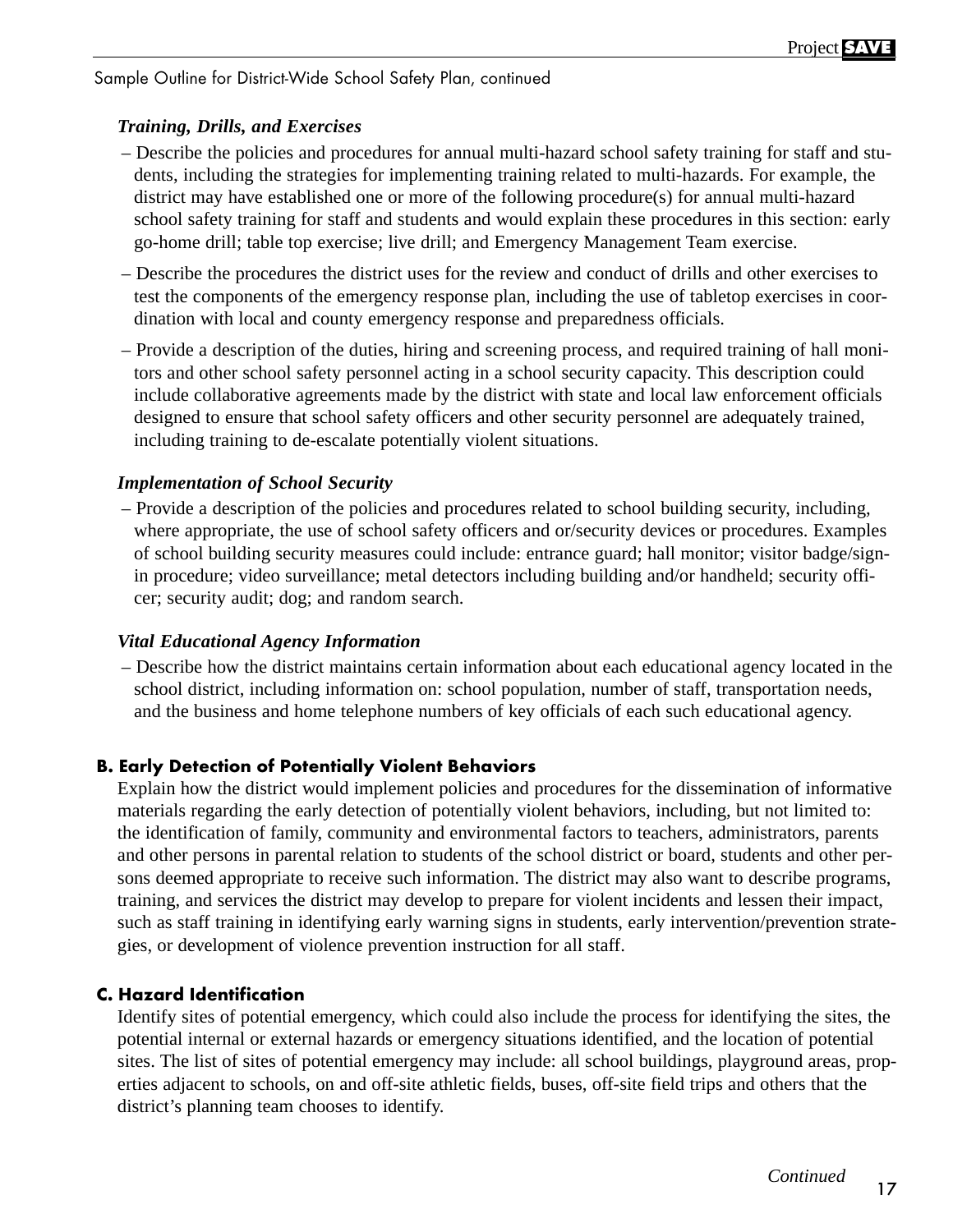## **Section III: Response**

Discussion: Section III of the plan is used to identify and describe the district's policies and procedures for responding to acts of violence and other school emergencies. The sample plan format below provides one way for organizing important information about the district's plans for response, including potential policies for communication; responses to specific situations; response protocols; and procedures for obtaining, or providing, emergency assistance in cooperation with local government officials.

## **A. Notification and Activation (Internal and External Communications)**

- Describe the policies and procedures for contacting appropriate law enforcement officials in the event of a violent incident. The district's procedures might include maintaining a list of local law enforcement agencies, and the designation of the individual who is authorized to contact the law enforcement agencies.
- Describe the system that has been established for informing all educational agencies within a school district of a disaster or an act of violence. The system could include the following forms of communication:

| Telephone                 | Intercom                     |
|---------------------------|------------------------------|
| Fax/Email                 | Local Media                  |
| District Radio System     | Emergency Alert System (EAS) |
| <b>NOAA Weather Radio</b> | Others as appropriate        |

The system may specify that in the event of an emergency, or impending emergency, the district will notify all principals/designees of facilities within the district to take the appropriate action.

• Describe the policies and procedures to contact parents, guardians or persons in parental relation to the students in the event of a violent incident or an early dismissal. The district might include using local media in some instances, or using a phone tree with emergency contact cards provided by students.

## **B. Situational Responses**

#### *Multi-Hazard Response*

Describe the district's multi-hazard response plans for taking actions in an emergency that may include the following situations:

| <b>Threats of Violence</b>       | Intruder              |
|----------------------------------|-----------------------|
| Hostage/Kidnapping               | Explosive/Bomb Threat |
| Natural/Weather Related          | Hazardous Material    |
| Civil Disturbance                | <b>Biological</b>     |
| School Bus Accident              | Radiological          |
| Gas Leak                         | Epidemic              |
| Others as determined by the      |                       |
| District-wide School Safety Team |                       |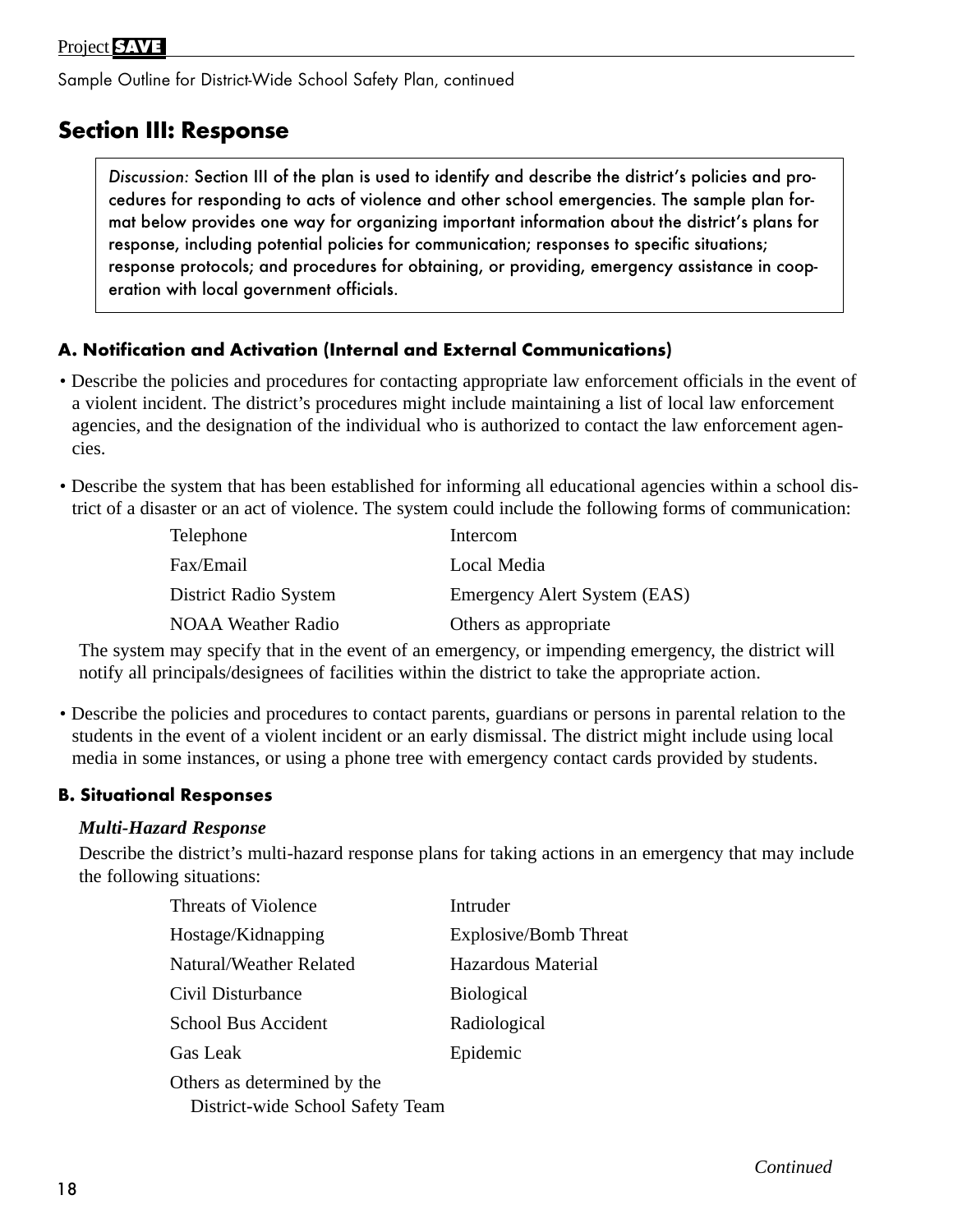## *Responses to Acts of Violence: Implied or Direct Threats*

Describe the district's policies and procedures for responding to implied or direct threats of violence by students, teachers, other school personnel and visitors to the school. The following types of procedure(s) could be used by the district:

- Use of staff trained in de-escalation or other strategies to diffuse the situation.
- Inform Building Principal of implied or direct threat.
- Determine level of threat with Superintendent/Designee.
- Contact appropriate law enforcement agency, if necessary.
- Monitor situation, adjust response as appropriate, include the possible use of the Emergency Response Team.

The district may also describe the training and professional development that is available to assist personnel, such as training in de-escalation or identification of early warning signs of potentially violent behavior.

## *Acts of Violence*

Describe the district's policies and procedures for responding to acts of violence by students, teachers, other school personnel and visitors to the school, including consideration of zero-tolerance policies for school violence. The following types of procedure(s) could be used by the district:

- Determine level of threat with Superintendent/Designee.
- If the situation warrants, isolate the immediate area and evacuate if appropriate.
- Inform Building Principal/Superintendent.
- If necessary, initiate lockdown procedure, and contact appropriate law enforcement agency.
- Monitor situation; adjust response as appropriate; if necessary, initiate early dismissal, sheltering or evacuation procedures.

## *Response Protocols*

Identify the district's selection of appropriate responses to emergencies, including protocols for responding to bomb threats, hostage takings, intrusions and kidnappings. The following protocols are provided as examples:

- Identification of decision makers.
- Plans to safeguard students and staff.
- Procedures to provide transportation, if necessary.
- Procedures to notify parents.
- Procedures to notify media.
- Debriefing procedures.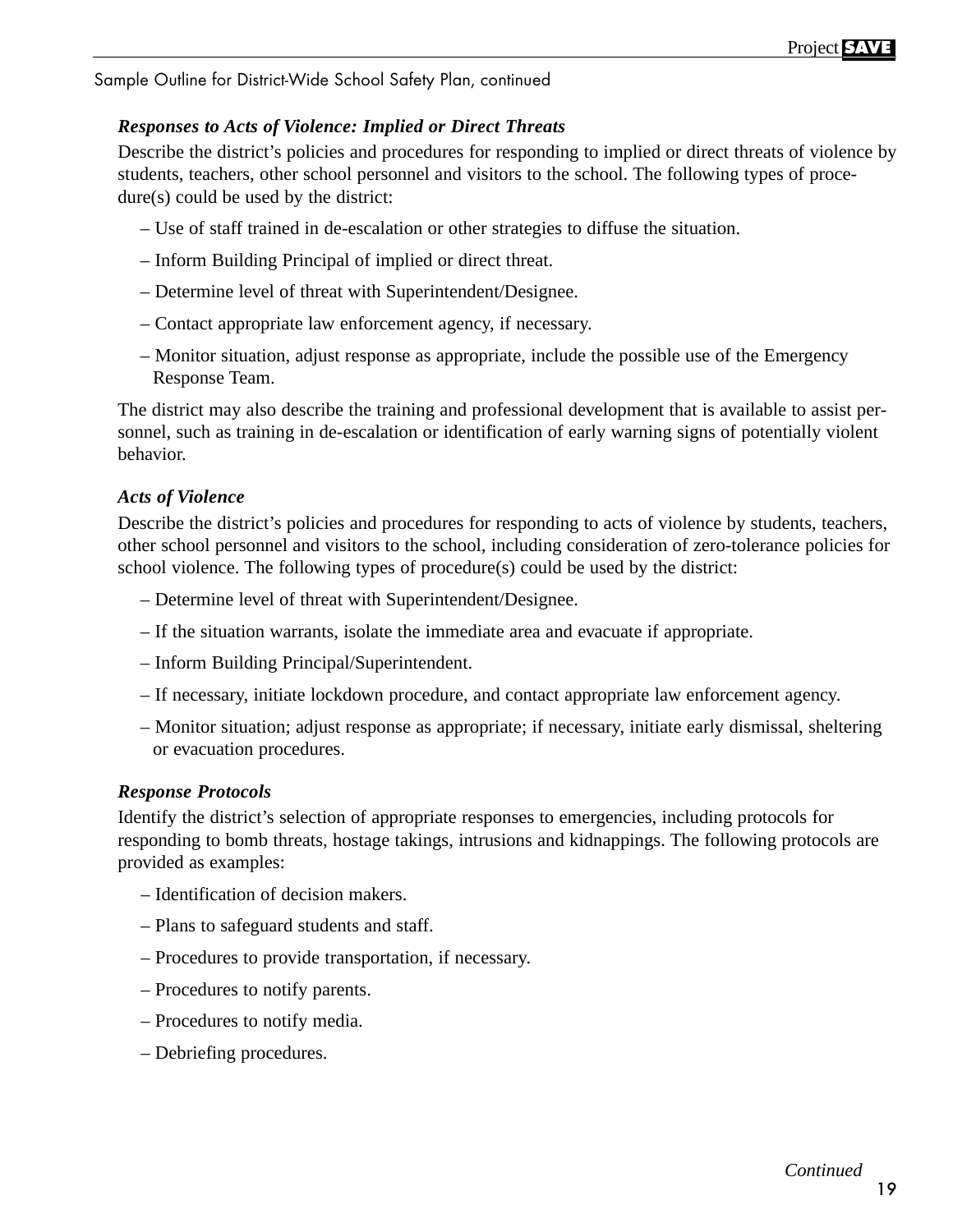## Project **SAVE**

Sample Outline for District-Wide School Safety Plan, continued

### *Arrangements for Obtaining Emergency Assistance from Local Government*

Provide a description of the arrangements for obtaining assistance during emergencies from emergency services organizations and local government agencies. The following examples are the types of arrangements that could be used by the district:

- Superintendent/Designee in an emergency contacts dispatch point or 911 center for fire or EMS response.
- Superintendent/Designee contacts highest-ranking local government official for notification and/or assistance.

#### *Procedures for Obtaining Advice and Assistance from Local Government Officials*

Identify the procedures the district will use for obtaining advice and assistance from local government officials including the county or city officials responsible for implementation of Article 2-B of the Executive Law. The types of procedures for obtaining advice and assistance from local governments during countywide emergencies could include the following:

- Superintendent/Designee in an emergency will contact emergency management coordinator and/or the highest-ranking local government official for obtaining advice and assistance.
- The district has identified resources for an emergency from the following agencies: (examples include the Red Cross, fire department, police, private industry, private individuals, religious organizations and others).

#### *District Resources Available for Use in an Emergency*

Identify the district resources which may be available during an emergency, which could include the identification of resources, such as facilities, buses and trucks.

## *Procedures to Coordinate the Use of School District Resources and Manpower during Emergencies*

Describe the district's procedures to coordinate the use of school district resources and manpower during emergencies, including the identification of the officials authorized to make decisions and the staff members assigned to provide assistance during emergencies.

#### *Protective Action Options*

Describe plans for taking the following actions in response to an emergency where appropriate: school cancellation, early dismissal, evacuation, and sheltering. Examples of actions could include the following and could be made in cooperation with local emergency responders:

- School cancellation
	- Monitor any situation that may warrant a school cancellation *decision maker/team.*
	- Make determination *decision maker.*
	- Contact local media.
- Early dismissal
	- Monitor situation *decision maker/team.*
	- If conditions warrant, close school *decision maker.*
	- Contact Transportation Supervisor to arrange transportation.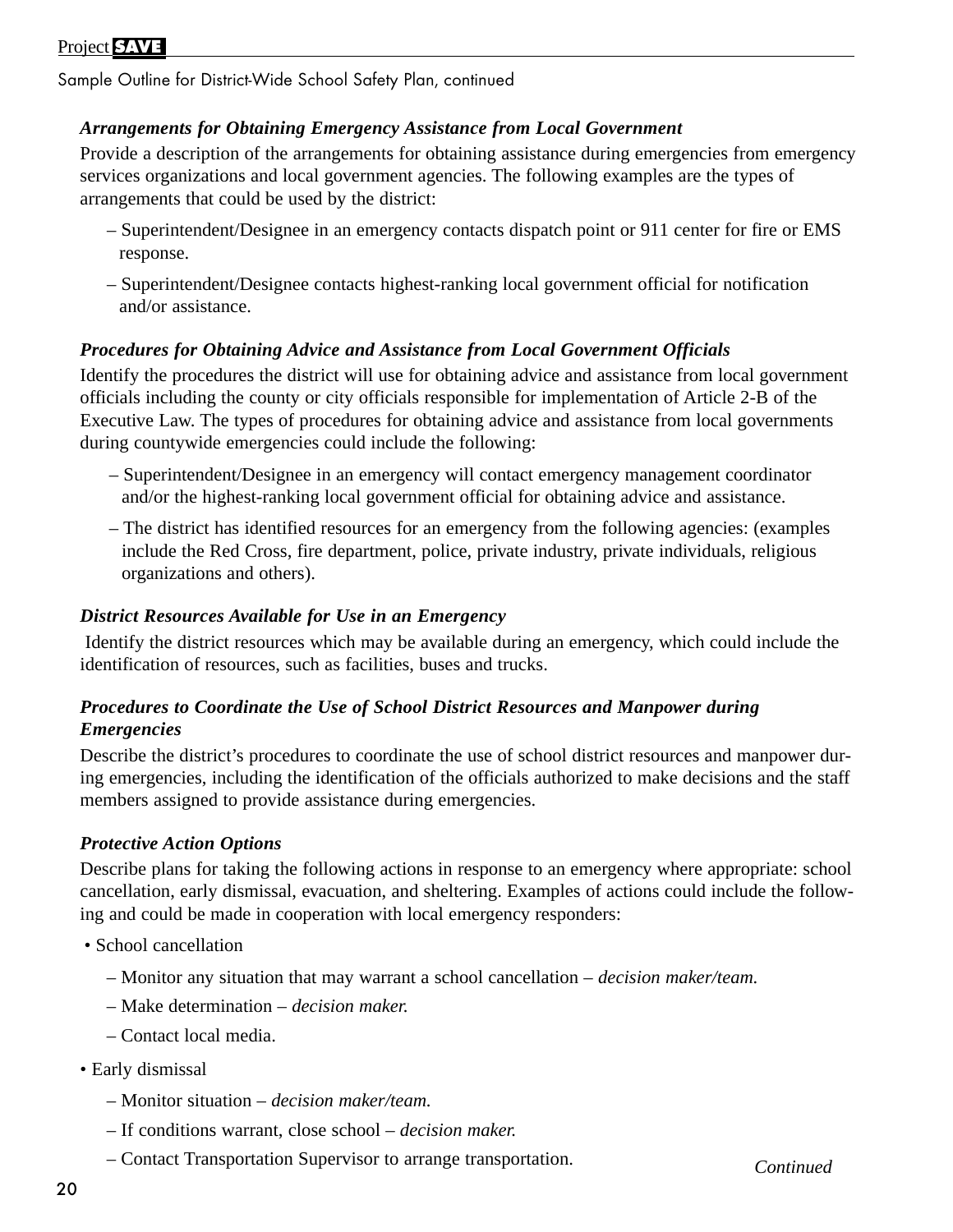- Contact local media to inform parents of early dismissal *Incident Reporting Form.*
- Set up an information center so that parents may make inquiries as to the situation.
- Retain appropriate district personnel until all students have been returned home.
- Evacuation (before, during and after school hours, including security during evacuation and evacuation routes)
	- Determine the level of threat *Superintendent/Designee.*
	- Contact Transportation Supervisor to arrange transportation *Designee.*
	- Clear all evacuation routes and sites prior to evacuation.
	- Evacuate all staff and students to pre-arranged evacuation sites.
	- Account for all student and staff population. Report any missing staff or students to Building Principal.
	- Make determination regarding early dismissal *Designee.*
	- If determination was made to dismiss early, contact local media to inform parents of early dismissal – *Incident Reporting Form*.
	- Ensure adult supervision or continued school supervision/security.
	- Set up an information center so that parents may make inquires as to the situation.
	- Retain appropriate district personnel until all students have been returned home.
- Sheltering sites (internal and external)
	- Determine the level of threat *Superintendent/Incident Commander/Designee.*
	- Determine location of sheltering depending on nature of incident.
	- Account for all students and staff. Report any missing staff or students to designee.
	- Determine other occupants in the building.
	- Make appropriate arrangements for human needs.
	- Take appropriate safety precautions.
	- Establish a public information officer to provide information and current status of the situation to parents and other inquiring parties.
	- Retain appropriate district personnel until all students have been returned home.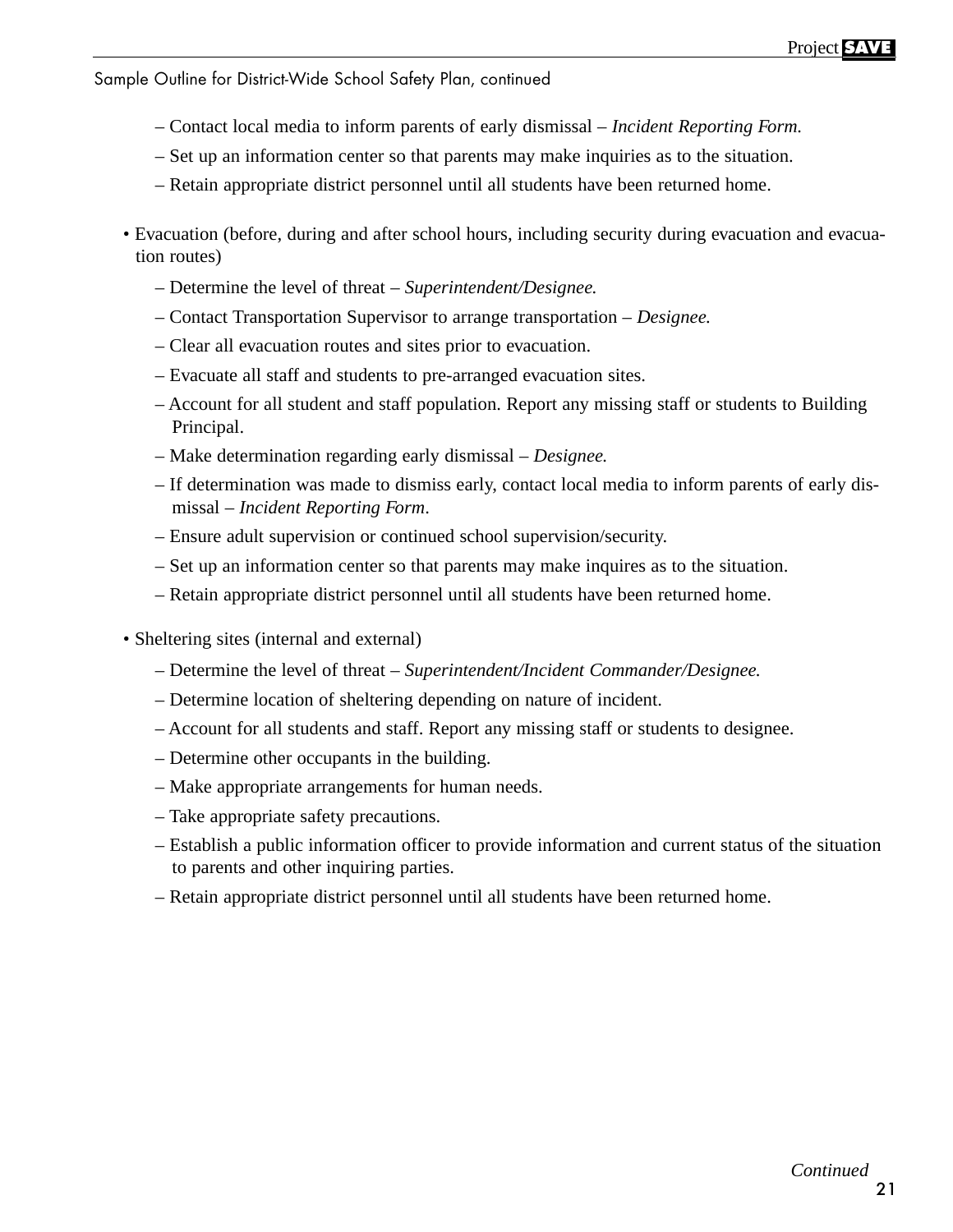## **Section IV: Recovery**

Discussion: Section IV of the plan is used to identify and describe the district's actions that will be taken after acts of threats or actual violent incidents or other emergencies that have had a major effect on the well being of students, school staff and the community at large. Project SAVE requires coordination of Building-level School Safety Plans with the statewide plan for disaster mental health services to assure that schools have access to federal, state and local mental health resources in the event of a violent incident. If the district chooses, Section IV can be used as the overall guidance for recovery that can facilitate plans at the building level. Educators can also use the recovery, sometimes referred to as the postvention phase, to evaluate its current plan, and develop additional strategies, such as school safety team training in crisis management and development of post-crisis procedures to restore safe school environments.

## **A. District Support for Buildings**

• Describe how district resources will support the Emergency Response Teams and the Post-Incident Response Teams in the affected school(s).

## **B. Disaster Mental Health Services**

- Describe how the district office will assist in the coordination of Disaster Mental Health Resources, in support of the Post-Incident Response Teams, in the affected school(s).
- The district may wish to describe how the recovery phase will result in reevaluation of current violence prevention and school safety activities and what the school can do to improve its plan.

## SUGGESTED APPENDICES

*(Not required to be filed with the Commissioner of Education)*

## *Appendix 1:*

Listing of all school buildings covered by the District-wide School Safety Plan with addresses of buildings, and contact names and telephone numbers for building staff.

## *Appendix 2:*

Copies of all Building-level Emergency Response Plans. Identification of local and state law enforcement agencies where building-level plans are filed.

## *Appendix 3:*

Memoranda of Understanding or agreements relevant to implementation of the District-wide School Safety Plan and, where appropriate, Building-level Emergency Response Plans.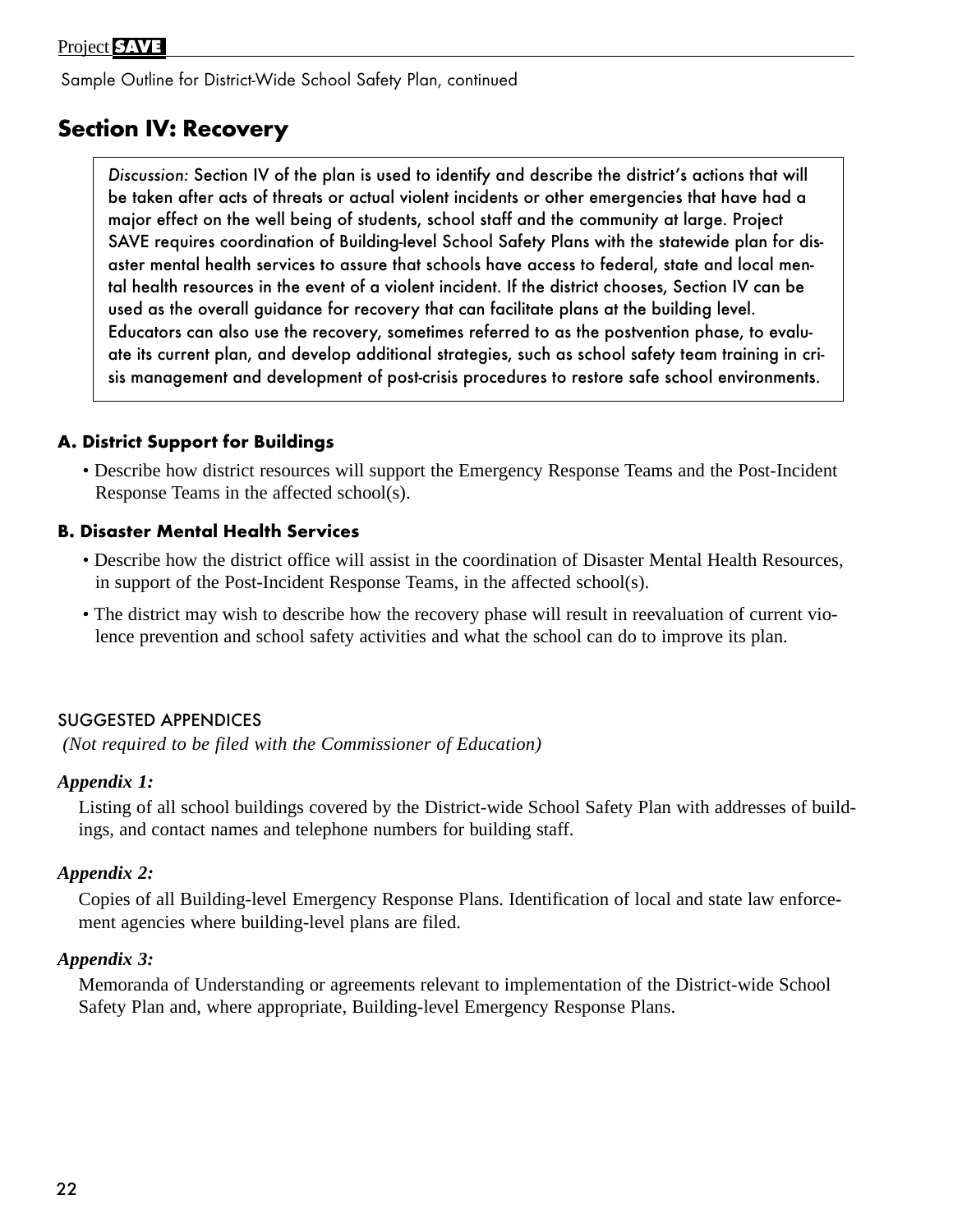## PROJECT SAVE (Safe Schools Against Violence in Education)

# **SAMPLE OUTLINE Emergency Response Plan**

*Commissioner's Regulation 155.17*

## **Introduction**

Discussion: The Introduction is used to provide information about the background of the Buildinglevel Emergency Response Plan, including how the plan is coordinated with the District-wide School Safety Plan. Since a summary of the Building-level Emergency Response Plan is subject to public comment prior to its adoption, the introductory section offers the opportunity for a building to provide important background information, describe its philosophy that guided the planning process, and include any other information that may aid people who will be reviewing a summary of the plan. The sample introduction provided below is one potential format for consideration and building-specific information should be included.

Emergencies in schools must be addressed in an expeditious and effective manner. Schools are at risk of acts of violence, natural, and manmade disasters. To address these threats, the State of New York has enacted the Safe Schools Against Violence in Education (SAVE) law. Project SAVE is a comprehensive planning effort that addresses prevention, response, and recovery with respect to a variety of emergencies in schools.

Describe the process used by the building in developing this Building-level Emergency Response Plan, including any strategies such as community or student involvement and collaboration. The school may describe the data or process used for needs assessment and implementation of the plan to meet the individualized needs of the school in keeping with the intent of Project SAVE.

School District supports the SAVE Legislation, and intends to facilitate the planning process. The Superintendent of Schools encourages and advocates on-going district-wide cooperation and support of Project SAVE.

## **Section I: General Considerations and Planning Guidelines**

Discussion: Section I is used to provide information about key considerations and planning guidelines that were used in developing the building-level plan. The sample format shown below, for example, includes the purpose of the plan; an identification of the building-level teams including the School Safety Team, the School Emergency Response Team, and the Post-incident Response Team; an identification of the overall concepts of operation included in the plan; and a description of the plan review and public comment process that will be used for the building's plan. As the school building develops this section of its plan, specific information should be provided, such as the names and positions/affiliations of individuals on the school's teams; procedures for public review and comment on the plan; date(s) for review and adoption of the plan by the Board of Education and any other information deemed pertinent for inclusion in this section.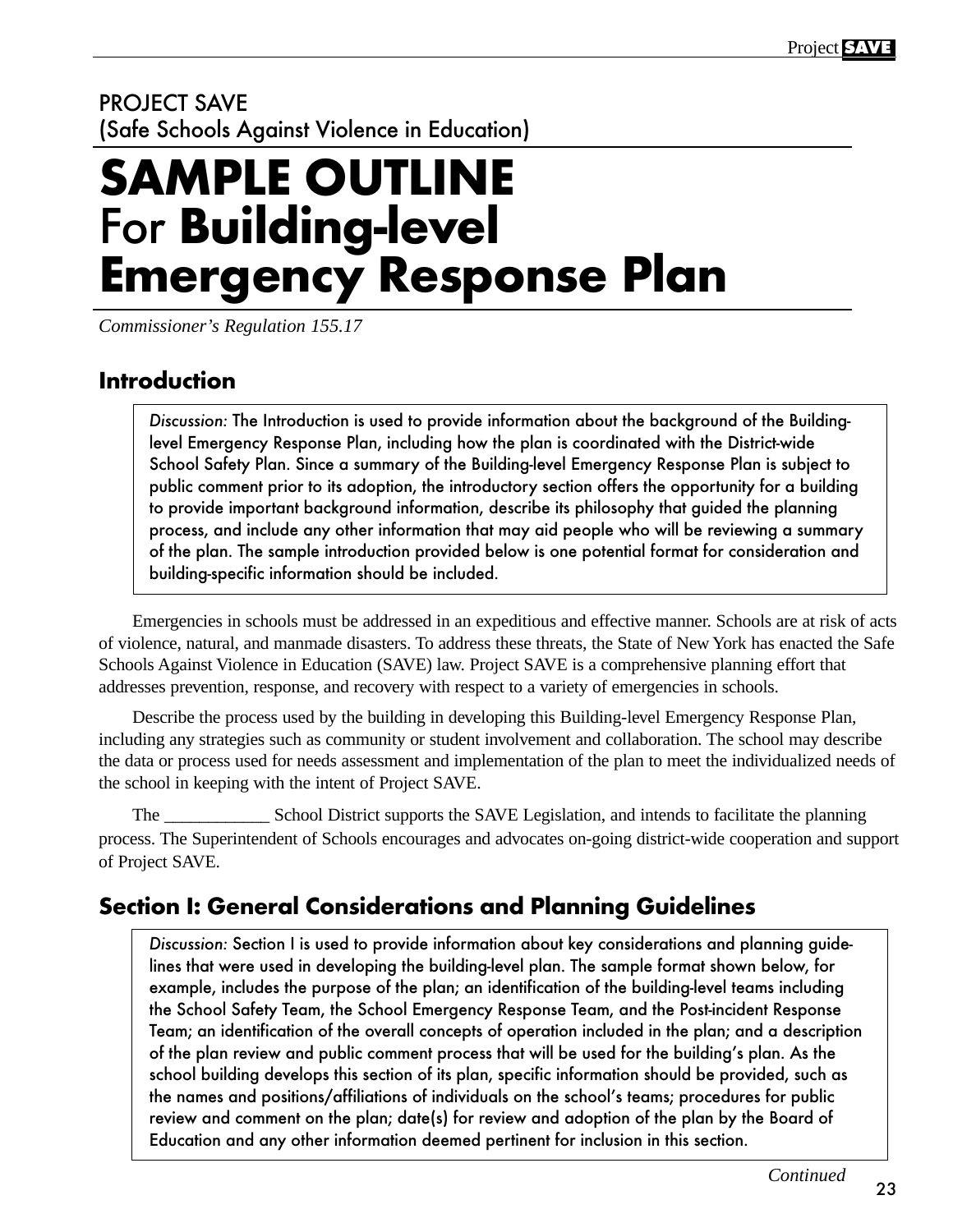## Project **SAVE**

Sample Outline for Building-Level Emergency Response Plan, continued

## **A. Purpose**

The School's Building-level Emergency Response Plan was developed pursuant to Commissioner's Regulation 155.17. At the direction of the School District Board of Education, the Principal of School appointed a Building-level School Safety Team and charged it with the development and maintenance of the Building-level Emergency Response Plan.

## **B. Identification of School Teams**

The \_\_\_\_\_\_\_\_\_\_\_\_\_\_\_\_\_\_\_\_\_ School has developed three emergency teams:

- Building-level School Safety Team
- Building-level School Emergency Response Team
- Building-level Post-incident Response Team

Provide a description of the roles of each team.

## **C. Concept of Operations**

- The initial response to all emergencies at School will be by the School Emergency Response Team.
- Upon the activation of the School Emergency Response Team, the Superintendent of Schools or his/her designee will be notified and, where appropriate, local emergency officials will also be notified.
- Efforts may be supplemented by county and state resources through existing protocols.

## **D. Plan review and public comment**

- Pursuant to Commissioner's Regulation, Section 155.17 (e)(3), a summary of this plan will be made available for public comment at least 30 days prior to its adoption. Building-level plans may be adopted by the School Board only after at least one public hearing that provides for the participation of school personnel, parents, students and any other interested parties. The plans must be formally adopted by the Board of Education.
- Building-level Emergency Response Plans shall be confidential and shall not be subject to disclosure under Article 6 of the Public Officers Law or any other provision of law, in accordance with Education Law Section 2801-a.
- Full copies of the Building-level Emergency Response Plan will be supplied to both local and State Police within 30 days of adoption.
- This plan will be reviewed periodically during the year and will be maintained by the Building-level School Safety Team. The required annual review will be completed on or before July 1 of each year after its adoption by the Board of Education.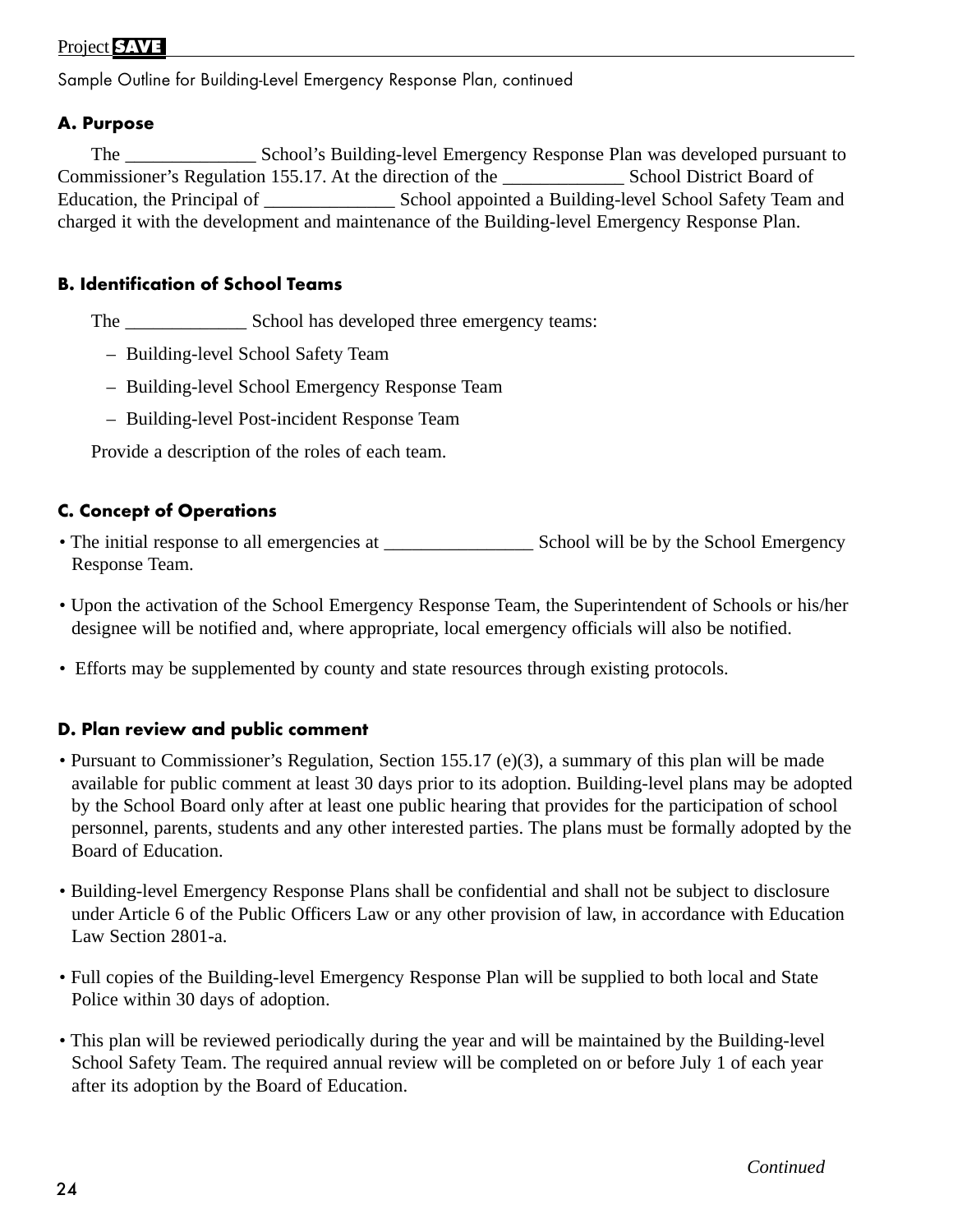## **Section II: Risk Reduction/Prevention and Intervention**

Discussion: Section II of the plan is used to identify and describe the building's policies and procedures for reducing the risk of violence; implementing programs and activities for prevention of violence; and establishing clear descriptions of actions that will be taken in the event of a violent incident or other school emergency. The sample format below provides an example of one way of organizing the information in the Building-level Emergency Response Plan.

## **A. Designation of School Teams**

- Identify the members of the Building-level School Safety Team, including the following members required by regulation:
	- School safety personnel
	- Local law enforcement officials
	- Representatives of teacher, administrator, and parent organizations
	- Local ambulance and other emergency response agencies
	- Other representatives the Board of Education or Chancellor in New York City deems appropriate
	- Other school personnel
	- Community members
- Identify the members of the Building-level Emergency Response Team, including the following members required by regulation:
	- Appropriate school personnel
	- Local law enforcement officials
	- Representatives from local, regional, and/or State emergency response agencies
- Identify the members of the Building-level Post-incident Response Team, including the following members required by regulation:
	- Appropriate school personnel
	- Medical personnel
	- Mental health counselors
	- Others who can assist the school community in coping with the aftermath of a serious violent incident or emergency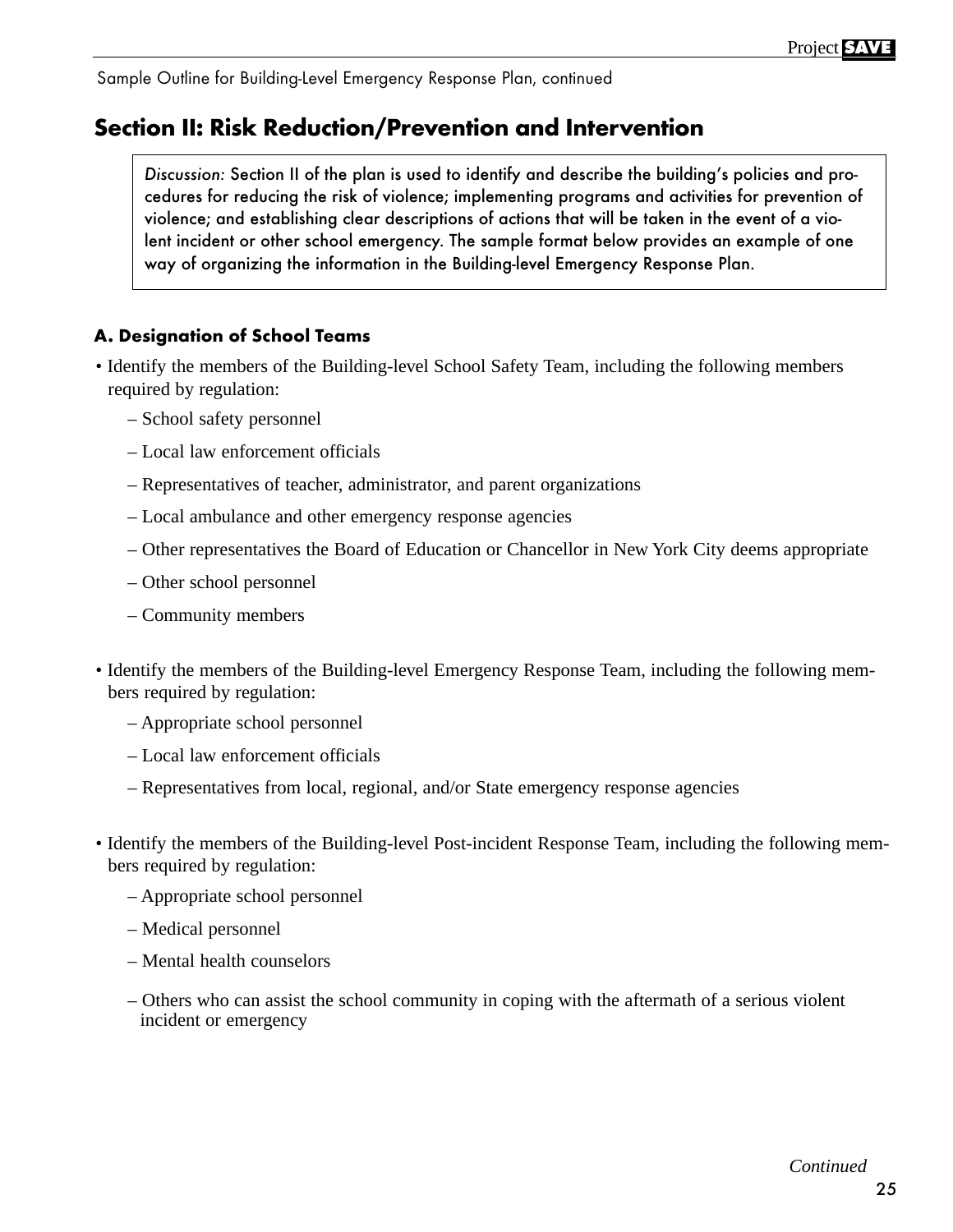## **B. Prevention/Intervention Strategies**

## *Building Personnel Training*

Training for emergency teams and safety officers, including de-escalation training, should be conducted as determined in the district-wide plan. This section of the building's plan could be used to describe the training provided to all personnel acting in a school security capacity in the building.

## *Coordination with Emergency Officials*

Describe the procedures for an annual review and the conduct of drills and exercises to test components of this school's plan, including the use of tabletop exercises, in coordination with local and county emergency responders and preparedness officials. Describe the role that the Emergency Response Team plays in coordinating these exercises.

## *Annual Multi-hazard Training for Staff and Students*

The District-wide School Safety Plan requires annual multi-hazard training for students and staff. This section of the school's plan could describe how this training will be provided to staff and students in the building.

## **C. Identification of Sites of Potential Emergencies**

• The District-wide School Safety Plan requires an identification of sites of potential emergency. This section of the school building's plan can be used to describe how the Building-level School Safety Team will work to identify both internal and external hazards that may warrant protective actions, such as the evacuation and sheltering of the school population.

## **Section III: Response**

Discussion: Section III of the plan is used to identify and describe the school building's policies and procedures for responding to acts of violence and other school emergencies. The sample plan format below provides one way for organizing important information about the building's plans for response, including assignment of responsibilities, continuity of operations during an emergency, notification and activation of the plan, guidelines for specific emergencies and hazards, evacuation procedures, and crime scene security.

## **A. Assignment of Responsibilities**

• Provide a description of the chain of command consistent with the National Interagency Incident Management System (NIIMS)/Incident Command System (ICS) that will be used in response to an emergency including the role of the Building-level Emergency Response Team. In the event of an emergency, the response team may adapt NIIMS/ICS principles based on the needs of the incident.

## **B. Continuity of Operations**

This section can be used to describe how the building will continue operations during an emergency. A potential format for describing continuity of operations is as follows: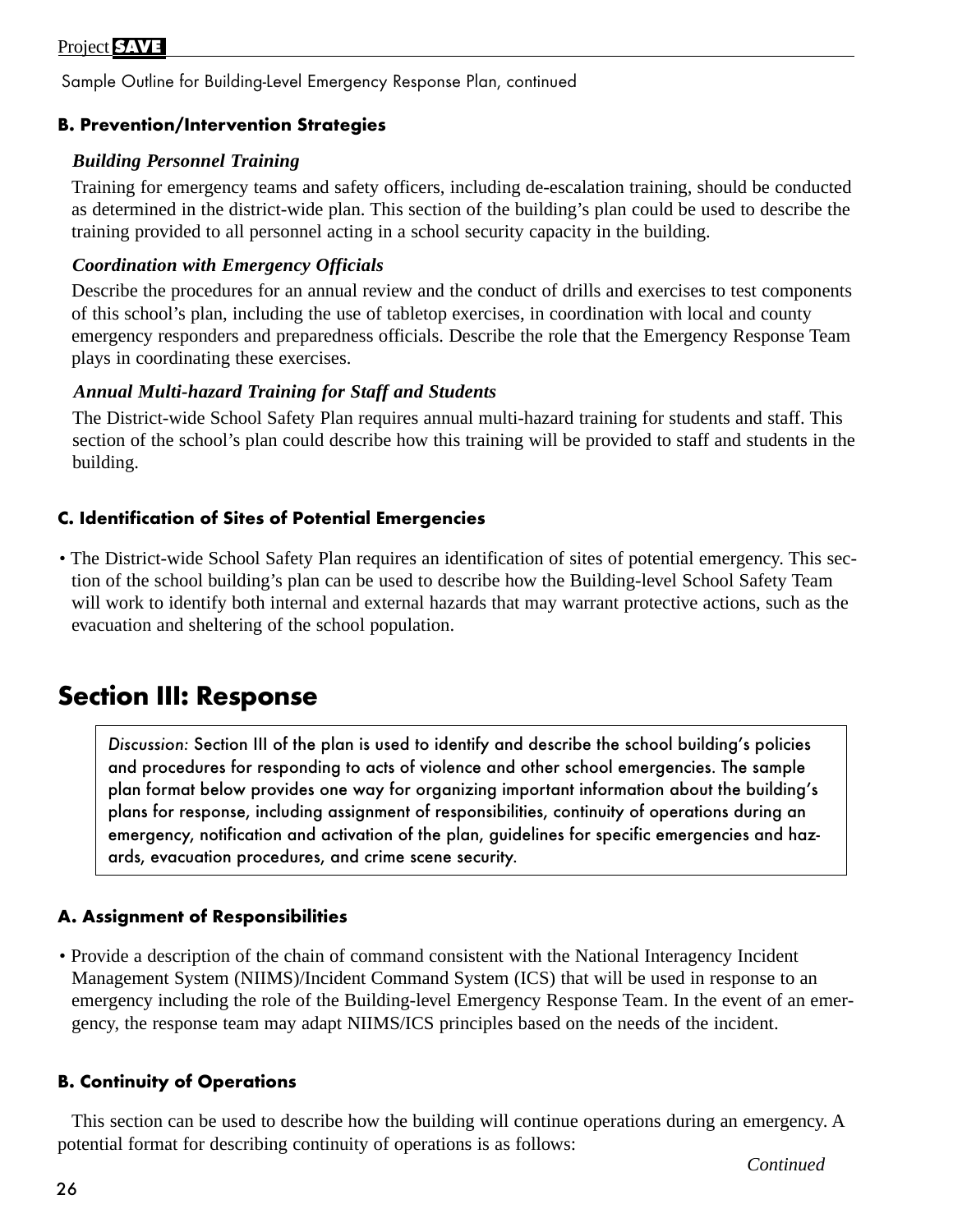- In the event of an emergency, the Building Principal or his/her designee will serve as Incident Commander. The School Incident Commander may be replaced by a member of a local emergency response agency.
- After relinquishing command, the Building Principal or his/her designee may be asked to serve in a support role as part of a Unified Incident Command, if established, by the local emergency response agency.
- The school will establish a chain of command to ensure continuity of operations.

## **C. Access to Floor Plans**

• Describe the procedures that have been developed to assure that crisis response, fire and law enforcement agencies have access to floor plans, blueprints, schematics or other maps of the school's interior, school grounds and road maps of the immediate surrounding area.

## **D. Notification and Activation**

- Describe the internal and external communication systems that will be used in emergencies. The description could include, by way of example, some or all of the following:
	- Telephone Bull horns Intercom Bus radio system District radio system (portables) Runner system Local media NOAA Weather Radio Emergency Alert System (EAS)

- This section could also include the following elements concerning notification and activation of the Building-level Emergency Response Plan:
	- The report of an incident or a hazard's development will be reported to the Building Principal or his/her designee as soon as possible following its detection.
	- In the event of an emergency, the Building Principal or his/her designee will notify all building occupants to take the appropriate protective action.
	- Further district notification procedures will be addressed as outlined in the district-wide plan.

## **E. Hazard Guidelines**

The District-wide School Safety Plan includes multi-hazard response plans for taking actions in response to an emergency. This section of the building's plan could be used to describe building-specific guidelines that could include the following types of emergencies:

| Threats of Violence                                                     | Intruder              |           |
|-------------------------------------------------------------------------|-----------------------|-----------|
| Hostage/Kidnapping                                                      | Explosive/Bomb Threat |           |
| Natural/Weather Related                                                 | Hazardous Material    |           |
| Civil Disturbance                                                       | <b>Biological</b>     |           |
| School Bus Accident                                                     | Radiological          |           |
| Gas Leak                                                                | Epidemic              |           |
| Others as determined by the<br><b>Building-level School Safety Team</b> |                       | Continued |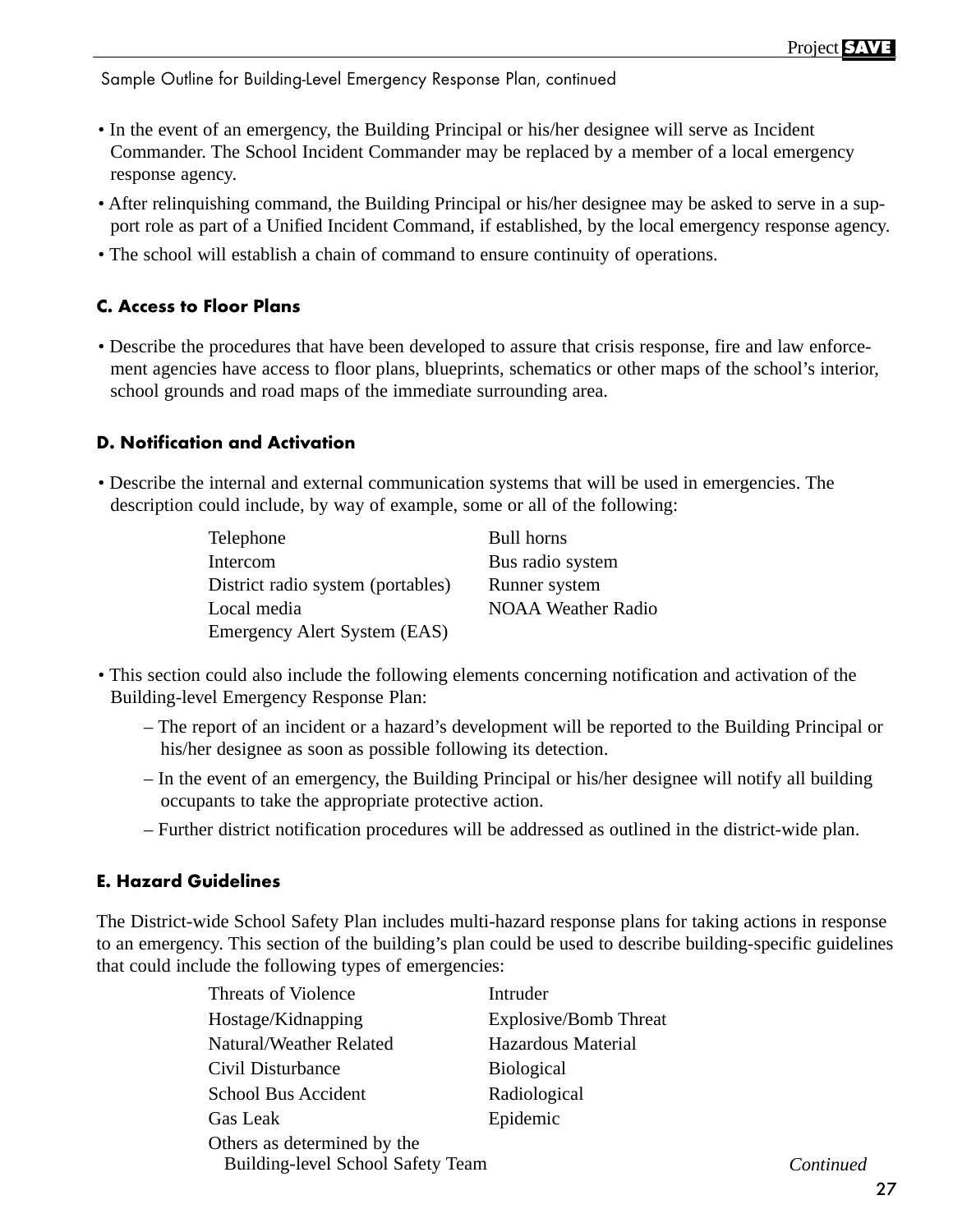## **F. Evacuation Procedures**

Describe the policies and procedures that have been developed for the safe evacuation of students, teachers, other school personnel and visitors to the school in the event of a serious violent incident which include at least the following:

- Evacuation before, during and after school hours (including security during evacuation)
- Evacuation routes (internal & external)
- Sheltering sites (internal & external)
- Procedures for addressing medical needs
- Transportation
- Emergency notification of persons in parental relation to the students
- Other procedures as determined by the Building-level Safety Team.

## **G. Security of Crime Scene**

Describe the policies and procedures that have been established for securing and restricting access to the crime scene in order to preserve evidence from being disturbed or destroyed in cases of violent crimes on school property. Examples of policies and procedures that may be considered include the following:

- The Building Principal or designee is responsible for crime scene security until relieved by law enforcement officials.
- No items shall be moved, cleaned, or altered without prior approval from the appropriate law enforcement agency.
- Nothing in this section should be interpreted to preclude the rescue and aid of injured persons.

## **Section IV: Recovery**

Discussion: Section IV of the plan is used to identify and describe the building's actions that will be taken after a severe act of violence or other emergency that has had a major effect on the well being of students, school staff and the community at large. Project SAVE requires coordination of Building-level School Safety Plans with the statewide plan for disaster mental health services to assure that schools have access to federal, state and local mental health resources in the event of a violent incident.

Describe how the Building-level Emergency Response Plan will be coordinated with the statewide plan for disaster mental health services to assure that the school has access to federal, state and local mental health resources in the event of a violent incident. An example of the types of recovery actions that a building could consider, including the provision of mental health resources, is as follows:

The building's Post-incident Response Team has developed the following procedures for dealing with post-incident response: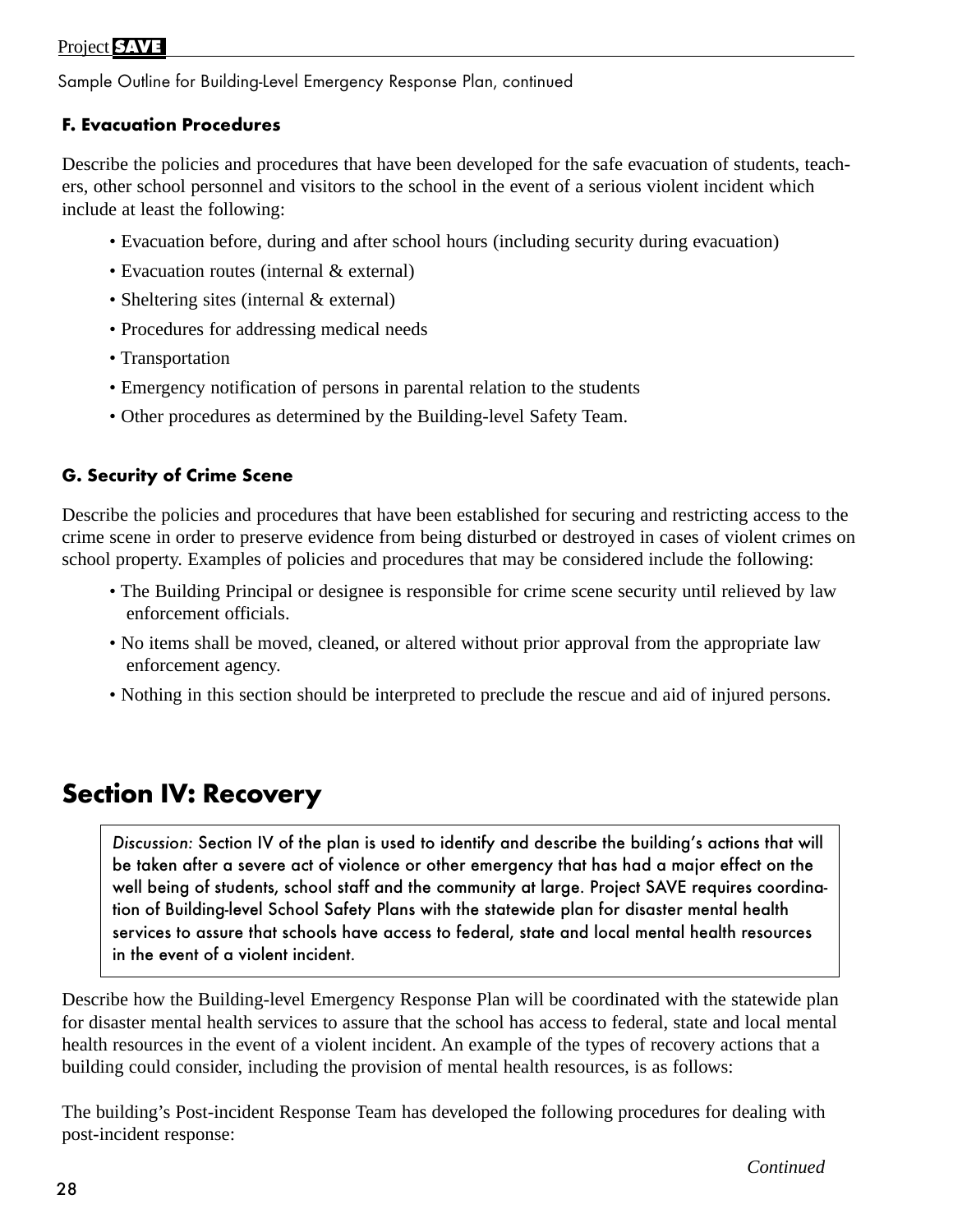- Short term
	- Mental health counseling (students and staff)
	- Building security
	- Facility restoration
	- Post-incident response critique
	- Other
- Long term
	- Mental health counseling (monitor for post-traumatic stress behavior)
	- Building security
	- Mitigation (to reduce the likelihood of occurrence and impact if it does occur again)
	- Other

#### SUGGESTED APPENDICES

#### *Appendix 1:*

District Street Map: to include the emergency response traffic control map

#### *Appendix 2:*

Building floor plan/schematic maps, to include:

- Evacuation Routes Utility Shutoffs
- Emergency Response Area Layout Shelter Locations

#### *Appendix 3:*

District Organization in a manner consistent with NIIMS/ICS, including ICS Position Descriptions

#### *Appendix 4:*

Emergency Supplies Inventory

#### *Appendix 5:*

District-owned vehicle inventory: to include buses and other vehicles

#### *Appendix 6:*

American Red Cross Shelter agreement and layout map

#### *Appendix 7:*

Memoranda of Understanding

#### *Appendix 8:*

Name, address, and contact numbers of building staff

#### *Appendix 9:*

Local resources' telephone numbers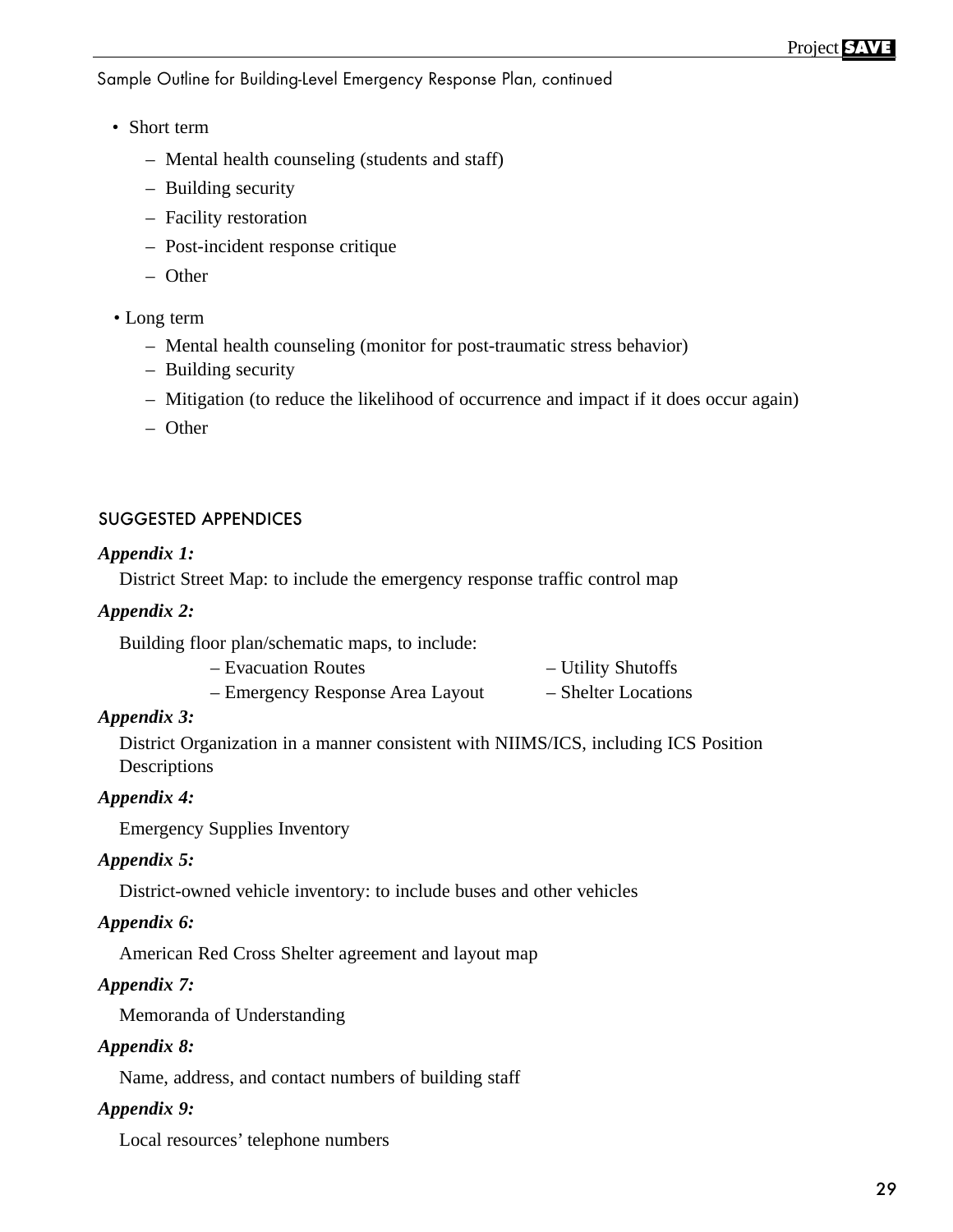PROJECT SAVE (Safe Schools Against Violence in Education)

## **SAMPLE SUMMARY Building-Level Emergency Response Plan** For Public Hearing

*Commissioner's Regulation 155.17*

## **Introduction**

Discussion: The Introduction is used to provide information about the background of the Building-level Emergency Response Plan, including how the plan is coordinated with the Districtwide School Safety Plan. Since a summary of the Building-level Emergency Response Plan is subject to public comment prior to its adoption, the introductory section offers the opportunity for a building to provide important background information, describe its philosophy that guided the planning process, and include any other information that may aid people who will be reviewing a summary of the plan. The sample introduction provided below is one potential format for consideration and building-specific information should be included. The entire introductory section of the building's plan could be used in the plan summary that will be made available for public review.

Legislation requires that Building-level Emergency Response Plans shall be confidential and shall not be subject to disclosure under Article 6 of the Public Officers Law or any other provision of law, in accordance with Education Law Section 2801-a. Pursuant to Commissioner's Regulation 155.17 (e)(3), a summary of this plan is being provided for public comment 30 days prior to its adoption. The district-wide and building-level plans may be adopted by the School Board only after at least one public hearing that provides for the participation of school personnel, parents, students and any other interested parties. The plans must be formally adopted by the Board of Education.

Describe the process used by the building in developing this Building-level Emergency Response Plan, including any strategies such as community or student involvement and collaboration. The school may describe the data or process used for needs assessment and implementation of the plan to meet the individualized needs of the school in keeping with the intent of Project SAVE.

Emergencies in schools must be addressed in an expeditious and effective manner. Schools are at risk of acts of violence, natural, and manmade disasters. To address these threats, the State of New York has enacted the Safe Schools Against Violence in Education (SAVE) law. Project SAVE is a comprehensive planning effort that addresses prevention, response, and recovery with respect to a variety of emergencies in schools.

The \_\_\_\_\_\_\_\_\_\_\_\_\_\_\_ School District supports the SAVE Legislation and intends to facilitate the planning process. The Superintendent of Schools encourages and advocates on-going district-wide cooperation and support of Project SAVE. *Continued*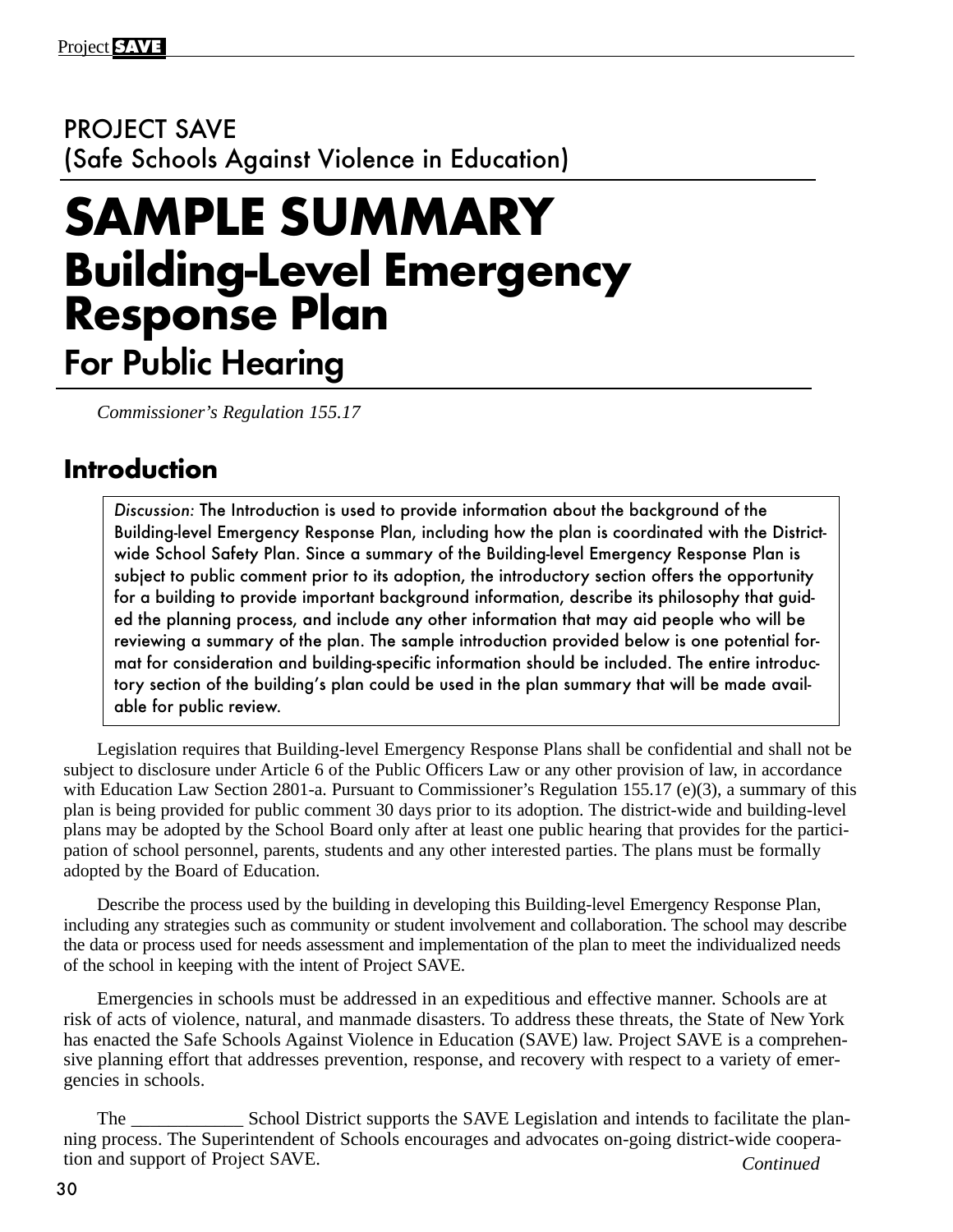Sample Summary – Building-Level Emergency Response Plan , continued

## **Section 1: General Considerations and Planning Guidelines**

Discussion: This section is used to provide information about key considerations and planning guidelines that were used in developing the building-level plan. The sample format shown below, for example, includes the purpose of the plan; an identification of the building-level teams including the School Safety Team, the School Emergency Response Team, and the Postincident Response Team; an identification of the overall concepts of operation included in the plan; and a description of the plan review and public comment process that will be used for the building's plan. In the summary of the building's plan, specific information should be provided, such as the names and positions/affiliations of individuals on the school's teams; procedures for public review and comment on the plan; date(s) for review and adoption of the plan by the Board of Education and any other information deemed pertinent for inclusion in this section. This entire section of the building's plan could be used in the plan summary that will be made available for public review.

## **A. Purpose**

The \_\_\_\_\_\_\_\_\_\_\_\_\_\_ School's Building-level Emergency Response Plan was developed pursuant to Commissioner's Regulation 155.17. At the direction of the School District Board of Education, the Principal of \_\_\_\_\_\_\_\_\_\_\_\_\_\_\_\_\_\_\_\_\_ School appointed a Building-level School Safety Team and charged it with the development and maintenance of the School Emergency Response Plan.

## **B. Identification of School Teams**

The \_\_\_\_\_\_\_\_\_\_\_\_\_\_\_\_\_\_\_\_\_ School has developed three emergency teams:

- Building-level School Safety Team
- Building-level School Emergency Response Team
- Building-level Post-incident Response Team

Provide a description of the roles of each team.

## **C. Concept of Operations**

- The initial response to all emergencies at  $\Box$  School will be by the School Emergency Response Team.
- Upon the activation of the School Emergency Response Team, the Superintendent of Schools or his/her designee will be notified and, where appropriate, local emergency officials will also be notified.
- Efforts may be supplemented by county and state resources through existing protocols.

## **D. Plan review and public comment**

• This plan will be reviewed periodically during the year and will be maintained by the Building-level School Safety Team. The required annual review will be completed on or before July 1 of each year after its adoption by the Board of Education. *Continued*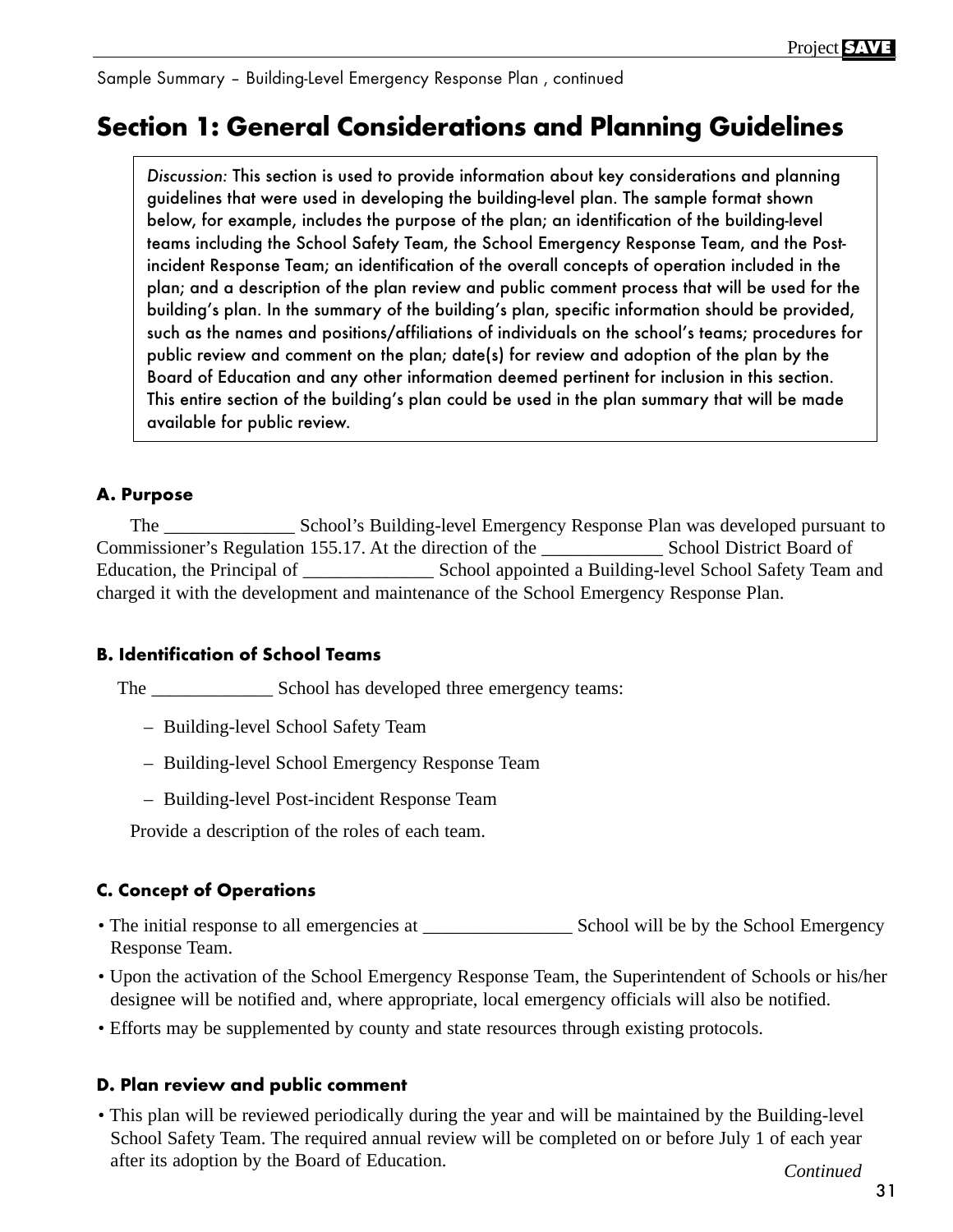## Project **SAVE**

Sample Summary – Building-Level Emergency Response Plan , continued

- Pursuant to Commissioner's Regulation 155.17 (e)(3), a summary of this plan will be made available for public comment at least 30 days prior to its adoption. The district-wide and building-level plans may be adopted by the School Board only after at least one public hearing that provides for the participation of school personnel, parents, students and any other interested parties. The plans must be formally adopted by the Board of Education.
- Building-level Emergency Response Plans shall be confidential and shall not be subject to disclosure under Article 6 of the Public Officers Law or any other provision of law, in accordance with Education Law Section 2801-a.
- Full copies of the Building-level Emergency Response Plan will be supplied to both local and State Police within 30 days of adoption.

## **Plan Summary Section II: Risk Reduction/Prevention and Intervention**

Discussion: Section II of the school's plan is used to develop a summary of the building's policies and procedures for reducing the risk of violence; implementing programs and activities for prevention of violence; and establishing clear descriptions of actions that will be taken in the event of a violent incident or other school emergency. The sample format below provides an example of one way of summarizing the information in the Building-level Emergency Response Plan. Building-specific information should be included in each section, except for where that information may jeopardize or hinder the school from carrying out its emergency response plan or endanger the health and safety of staff and students.

## **A. Designation of School Teams**

- A Building-level School Safety Team, including the members required by regulation, has been created. Members of the team include: school safety personnel; local law enforcement officials; representatives of teacher, administrator, and parent organizations; local ambulance and other emergency response agencies; community members; other school personnel; and other representatives appointed by the Board of Education.
- A Building-level Emergency Response Team, including the members required by regulation, has been created. Members of the team include: school personnel, local law enforcement officials, representatives from local, regional, and/or State emergency response agencies; and other appropriate incident response teams.
- A Building-level Post-incident Response Team, including the members required by regulation, has been created. Members of the team include: school personnel; medical personnel; mental health counselors; and others who can assist the school community in coping with the aftermath of a serious violent incident or emergency.

## **B. Prevention/Intervention Strategies**

• Training for emergency teams and safety officers, including de-escalation training, has been conducted as determined in the district-wide plan.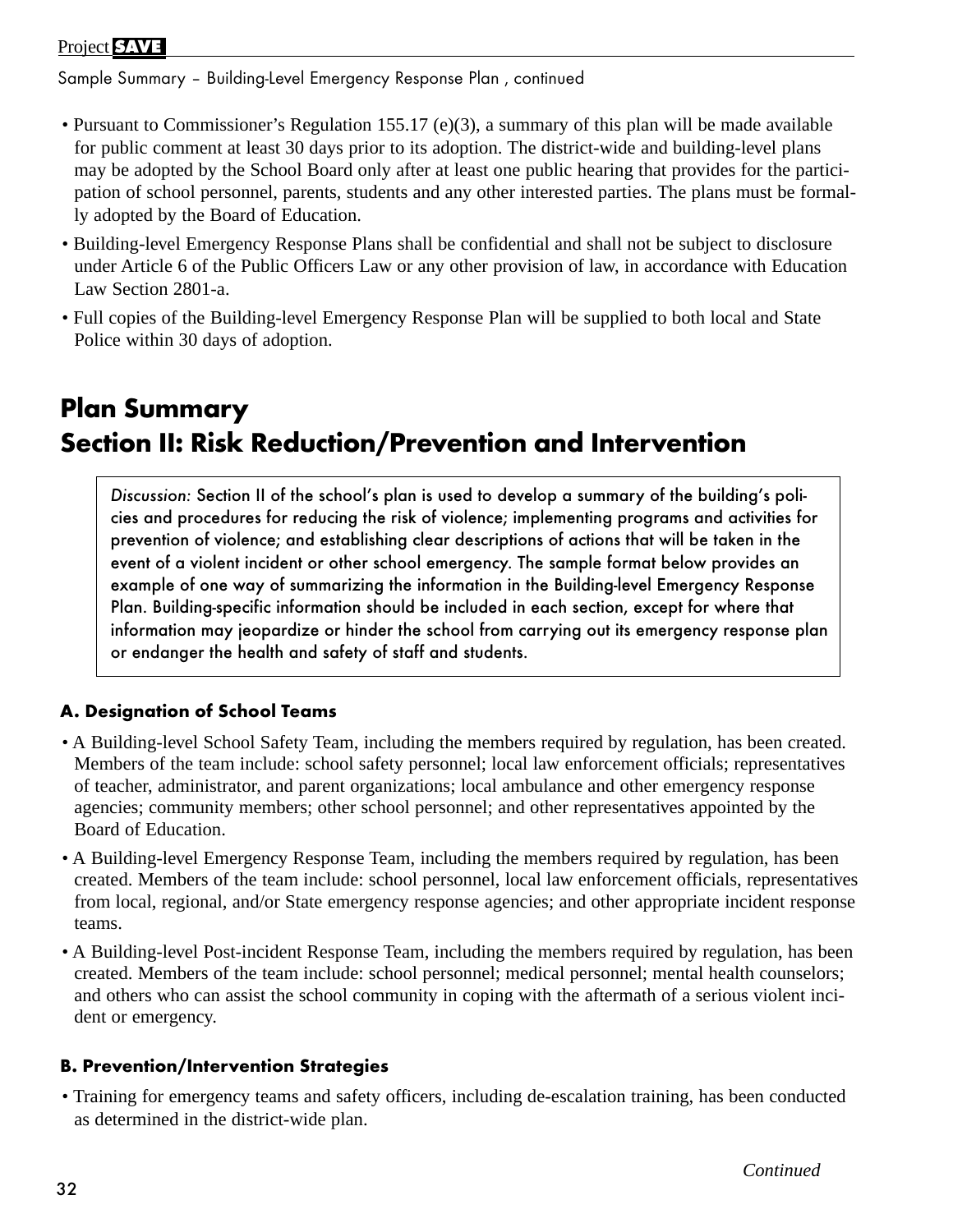Sample Summary – Building-Level Emergency Response Plan , continued

- Procedures for an annual review and the conduct of drills and exercises to test components of this school's plan, including the use of tabletop exercises, in coordination with local and county emergency responders and preparedness officials have been developed and will be implemented.
- The District-wide School Safety Plan requires annual multi-hazard training for students and staff. The school's plan describes how this training will be provided to staff and students in the building.

## **C. Identification of Sites of Potential Emergencies**

• The District-wide School Safety Plan requires an identification of sites of potential emergency. The Building-level School Safety Team has identified both internal and external hazards that may warrant protective actions, such as the evacuation and sheltering of the school population.

## **Section III: Response**

Discussion: Section III of the school's plan is used to develop a summary of the building's policies and procedures for responding to acts of violence and other school emergencies. The sample format below provides an example of one way of summarizing the information in the Building-level Emergency Response Plan for response, including assignment of responsibilities, continuity of operations during an emergency, notification and activation of the plan, guidelines for specific emergencies and hazards, evacuation procedures, and crime scene security. Building-specific information should be included in each section, except for where that information may jeopardize or hinder the school from carrying out its emergency response plan or endanger the health and safety of staff and students.

## **A. Assignment of Responsibilities**

• A chain of command consistent with the National Interagency Incident Management System (NIIMS)/Incident Command System (ICS) will be used in response to an emergency in the building. In the event of an emergency, the building's response team may adapt NIIMS/ICS principles based on the needs of the incident.

## **B. Continuity of Operations**

• The building has developed procedures to continue operations during an emergency.

## **C. Access to Floor Plans**

• Procedures have been developed to ensure that crisis response, fire and law enforcement agencies have access to floor plans, blueprints, schematics or other maps of the school's interior, school grounds and road maps of the immediate surrounding area.

## **D. Notification and Activation**

• Procedures have been developed to ensure that crisis response, fire and law enforcement agencies have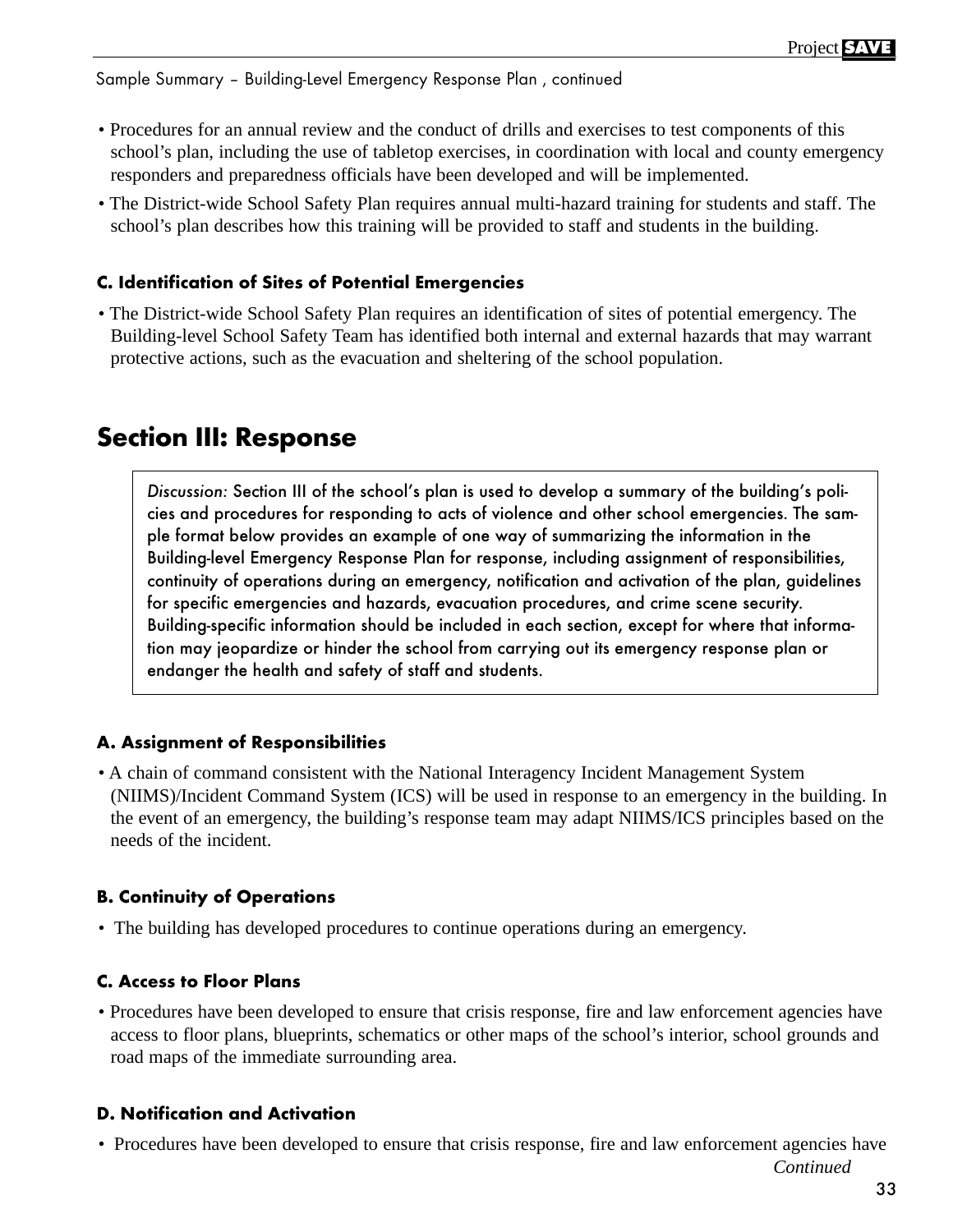## Project **SAVE**

Sample Summary – Building-Level Emergency Response Plan , continued

access to floor plans, blueprints, schematics or other maps of the school's interior, school grounds and road maps of the immediate surrounding area.

- Internal and external communication systems have been developed that will be used in emergencies.
- Procedures are in place for notification and activation of the Building-level Emergency Response Plan.

## **E. Hazard Guidelines**

• The District-wide School Safety Plan includes multi-hazard response plans for taking actions in response to an emergency. The school building's plan includes building-specific guidelines for the following types of emergencies: (examples)

| Threats of Violence                      | Intruder                     |  |
|------------------------------------------|------------------------------|--|
| Hostage/Kidnapping                       | <b>Explosive/Bomb Threat</b> |  |
| Natural/Weather Related                  | Hazardous Material           |  |
| Civil Disturbance                        | <b>Biological</b>            |  |
| School Bus Accident                      | Radiological                 |  |
| <b>Gas Leak</b>                          | Epidemic                     |  |
| Others as determined by the              |                              |  |
| <b>Building-level School Safety Team</b> |                              |  |

## **F. Evacuation Procedures**

- Policies and procedures have been developed for the safe evacuation of students, teachers, other school personnel and visitors to the school in the event of a serious violent incident which include at least the following:
	- Evacuation before, during and after school hours (including security during evacuation)
	- Evacuation routes (internal & external)
	- Sheltering sites (internal & external)
	- Procedures for addressing medical needs
	- Transportation
	- Emergency notification of persons in parental relation to the students
	- Other procedures as determined by the Building-level School Safety Team.

## **G. Security of Crime Scene**

Policies and procedures have been established for securing and restricting access to the crime scene in order to preserve evidence from being disturbed or destroyed in cases of violent crimes on school property.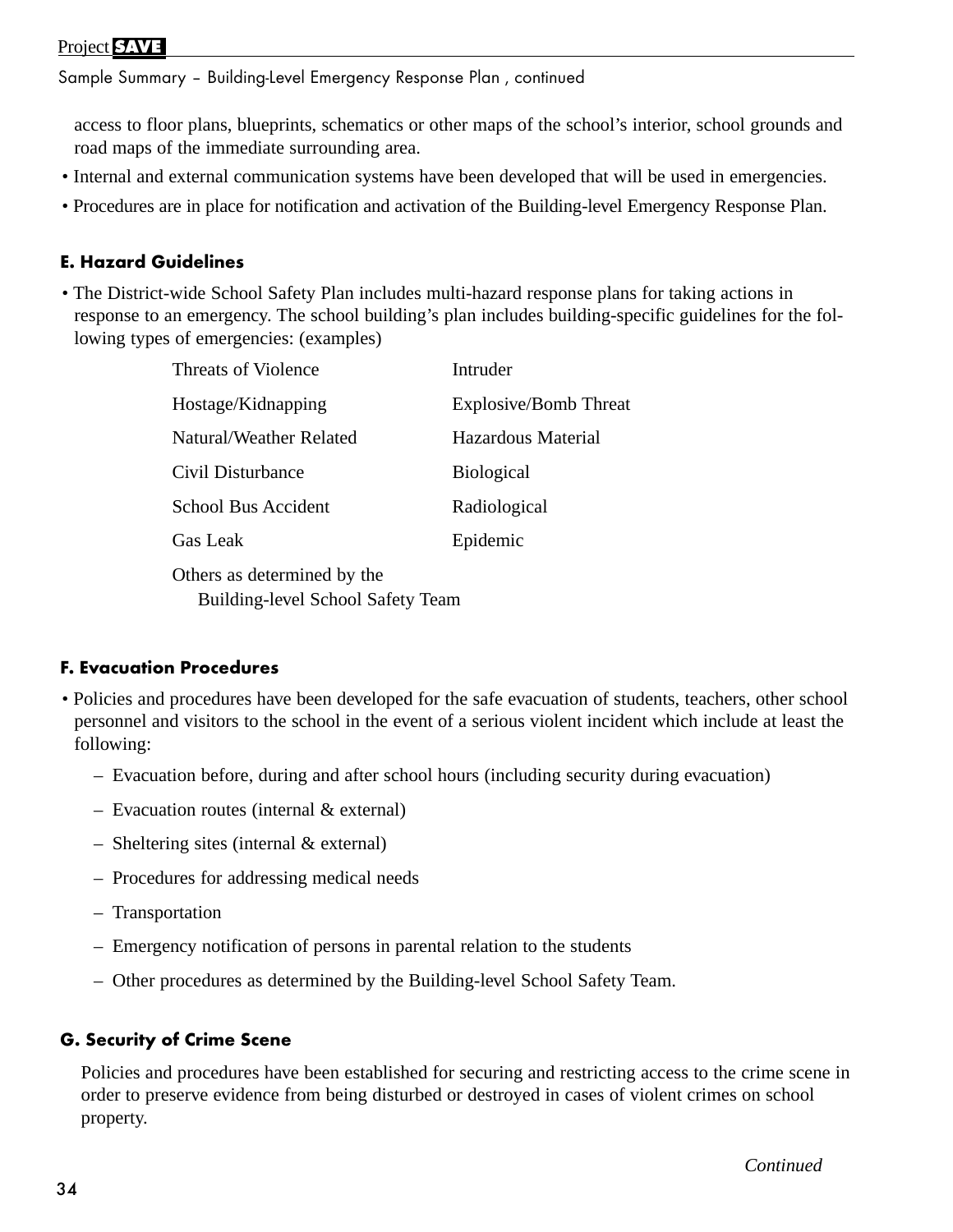Sample Summary – Building-Level Emergency Response Plan , continued

## **Section IV: Recovery**

Discussion: Section IV of the school's plan is used to develop a summary of the building's actions that will be taken after a severe act of violence or other emergency that has had a major effect on the well being of students, school staff and the community at large. Project SAVE requires coordination of Building-level Emergency Response Plans with the statewide plan for disaster mental health services to assure that schools have access to federal, state and local mental health resources in the event of a violent incident. The sample format below provides an example for consideration by buildings of one way of summarizing the information in the building plan for recovery. Building-specific information should be included in each section, except for where that information may jeopardize or hinder the school from carrying out its emergency response plan or endanger the health and safety of staff and students.

The Building-level Emergency Response Plan will be coordinated with the statewide plan for disaster mental health services to assure that the school has access to federal, state and local mental health resources in the event of a violent incident.

- Short term actions for recovery include: (examples)
	- Mental health counseling (students and staff)
	- Building security
	- Facility restoration
	- Post-incident response critique
	- Other
- Long term actions for recovery include: (examples)
	- Mental health counseling (monitor for post-traumatic stress behavior)
	- Building security
	- Mitigation (to reduce the likelihood of occurrence and impact if it does occur again)
	- Other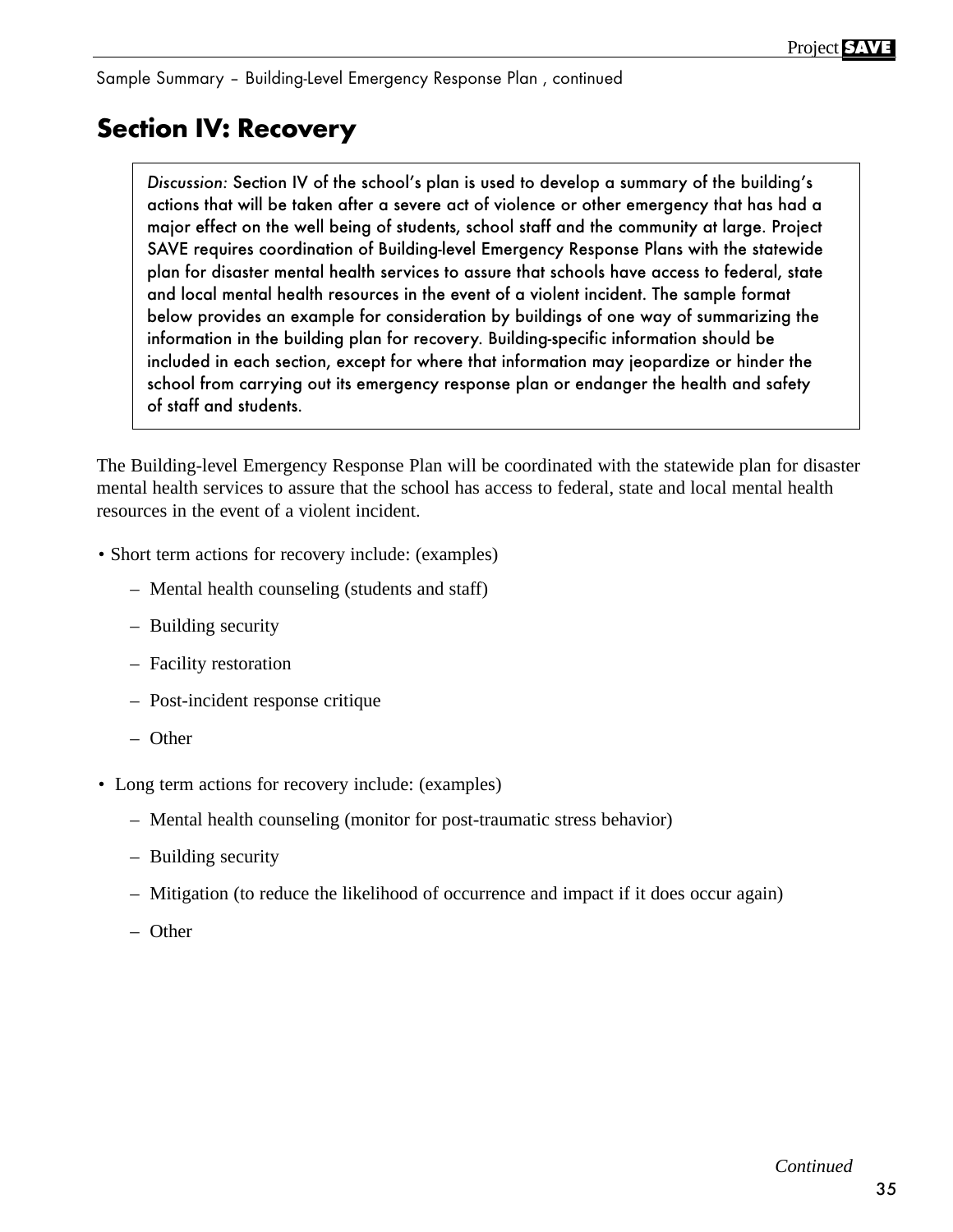Sample Summary – Building-Level Emergency Response Plan , continued

#### SUGGESTED APPENDICES

*(Have been submitted to local and State Police with full plan)*

#### *Appendix 1:*

District Street Map: to include the emergency response traffic control map

#### *Appendix 2:*

Building floor plans/schematic maps, to include at least:

- Evacuation Routes Utility Shutoffs
- Emergency Response Area Layout Shelter Locations

#### *Appendix 3:*

District Organization in a manner consistent with NIIMS/ICS, including ICS Position Descriptions

#### *Appendix 4:*

Emergency Supplies Inventory

#### *Appendix 5:*

District-owned vehicle inventory: to include buses and other vehicles

#### *Appendix 6:*

American Red Cross Shelter agreement and layout map

#### *Appendix 7:*

Memoranda of Understanding

#### *Appendix 8:*

Name, address, and contact numbers of building staff

#### *Appendix 9:*

Local resources' telephone numbers.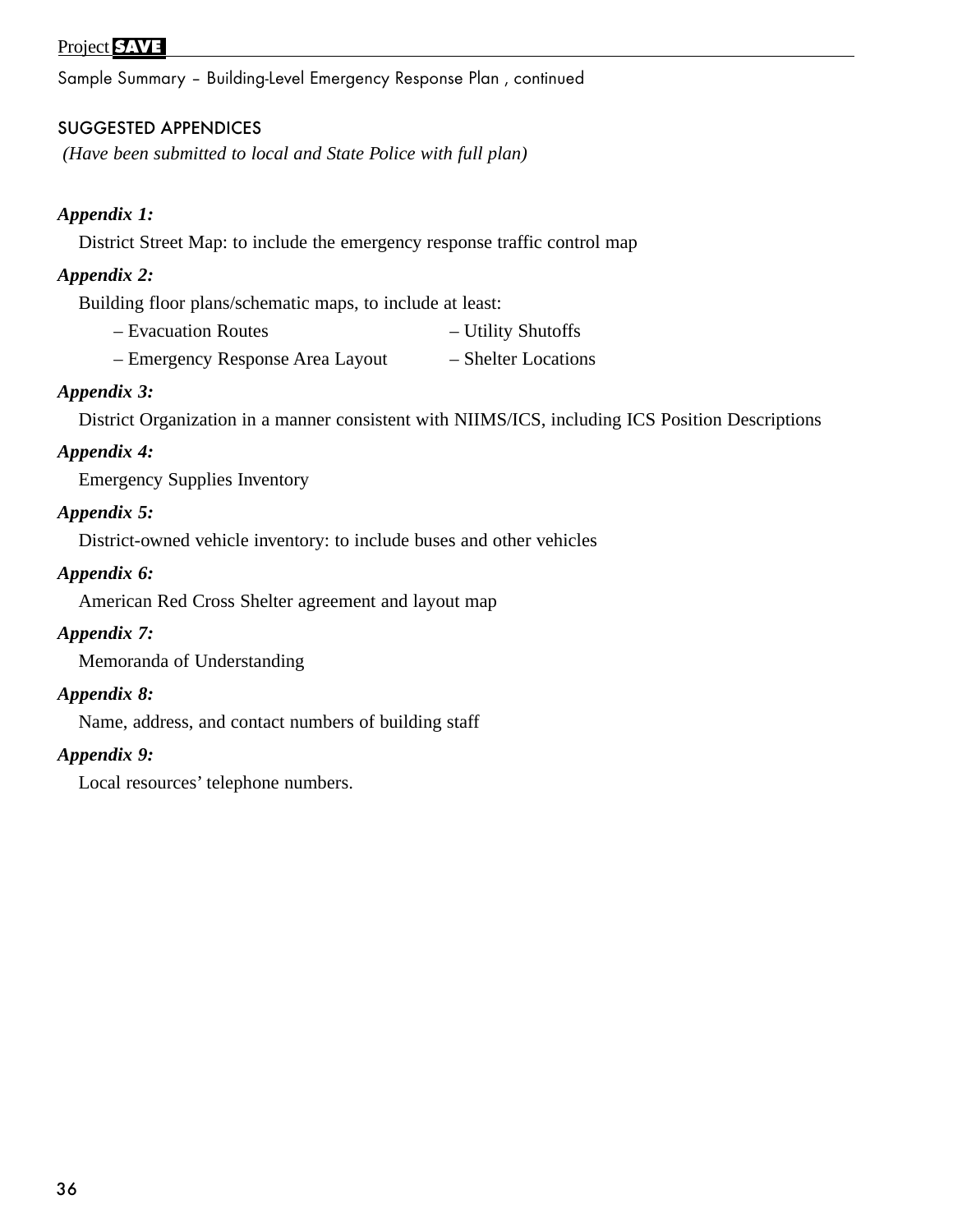# **APPENDICES** Project **SAVE**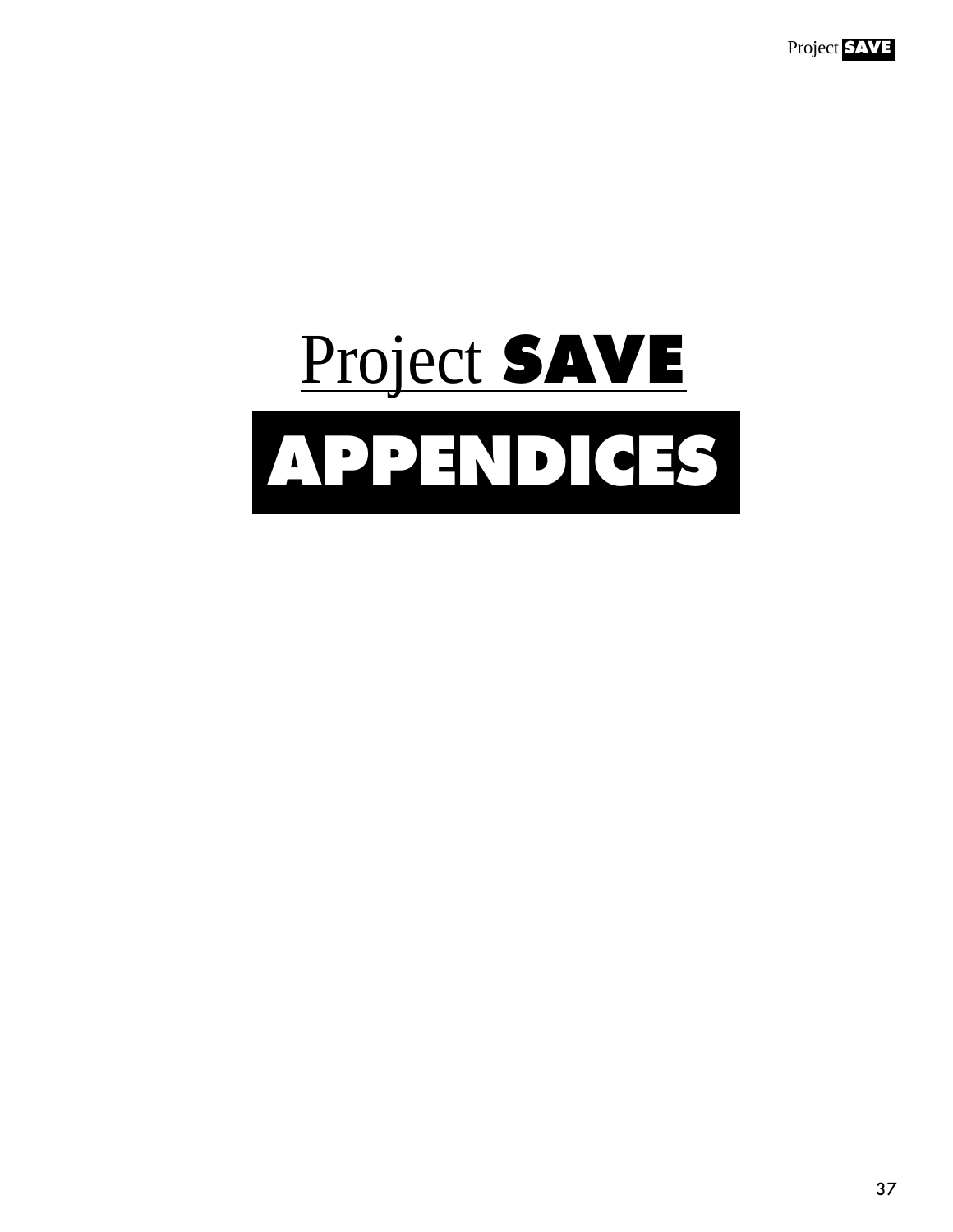# **District-Wide School Safety Plans** Regulatory Description of Components

| <b>Component</b>                                                               | <b>Regulatory Description</b>                                                                                                                                                                                                                                                                                                                                                                                                                                                                                                                      |
|--------------------------------------------------------------------------------|----------------------------------------------------------------------------------------------------------------------------------------------------------------------------------------------------------------------------------------------------------------------------------------------------------------------------------------------------------------------------------------------------------------------------------------------------------------------------------------------------------------------------------------------------|
| <b>Potential Emergency</b>                                                     | Identification of sites of potential emergency.                                                                                                                                                                                                                                                                                                                                                                                                                                                                                                    |
| <b>Plans for Response to</b><br><b>Specific Emergencies*</b>                   | A description of plans for taking the following actions in<br>response to an emergency where appropriate: (a) school<br>cancellation; (b) early dismissal; (c) evacuation; and (d) sheltering.                                                                                                                                                                                                                                                                                                                                                     |
| <b>Implied or Direct Threats of Violence</b>                                   | Policies and procedures for responding to implied or direct<br>threats of violence by students, teachers, other school personnel<br>and visitors to the school.                                                                                                                                                                                                                                                                                                                                                                                    |
| <b>Acts of Violence</b>                                                        | Policies and procedures for responding to acts of violence by<br>students, teachers, other school personnel and visitors to the<br>school, including consideration of zero-tolerance policies for<br>school violence.                                                                                                                                                                                                                                                                                                                              |
| <b>Prevention and Intervention Strategies</b>                                  | Appropriate prevention and intervention strategies such as:<br>(a) collaborative arrangements with state and local law enforce-<br>ment officials, designed to ensure that school safety officers and<br>other security personnel are adequately trained, including being<br>trained to de-escalate potentially violent situations, and are<br>effectively and fairly recruited; (b) non-violent conflict<br>resolution training programs; (c) peer mediation programs and<br>youth courts; and (d) extended day and other school safety programs. |
| <b>Law Enforcement in Violent Incident</b>                                     | Policies and procedures for contacting appropriate law<br>enforcement officials in the event of a violent incident.                                                                                                                                                                                                                                                                                                                                                                                                                                |
| <b>Assistance During Emergencies*</b>                                          | A description of the arrangements for obtaining assistance during<br>emergencies from emergency services organizations and local<br>governmental agencies.                                                                                                                                                                                                                                                                                                                                                                                         |
| <b>Local Government Officials*</b>                                             | The procedures for obtaining advice and assistance from local<br>government officials, including the county or city officials<br>responsible for implementation of Article 2-B of the Executive Law.                                                                                                                                                                                                                                                                                                                                               |
| <b>Identification of District Resources*</b>                                   | The identification of district resources which may be available<br>for use during an emergency.                                                                                                                                                                                                                                                                                                                                                                                                                                                    |
| <b>Procedures to Coordinate Use of</b><br><b>School District Resources*</b>    | A description of procedures to coordinate the use of school<br>district resources and manpower during emergencies, including<br>identification of the officials authorized to make decisions and of<br>the staff members assigned to provide assistance during emergencies.                                                                                                                                                                                                                                                                        |
| <b>Contacting Parents, Guardians or</b><br><b>Persons in Parental Relation</b> | Policies and procedures for contacting parents, guardians or<br>persons in parental relation to the students of the district in the<br>event of a violent incident or an early dismissal.                                                                                                                                                                                                                                                                                                                                                          |

**\****Does not apply to a school district in a city having more than one million inhabitants. Continued*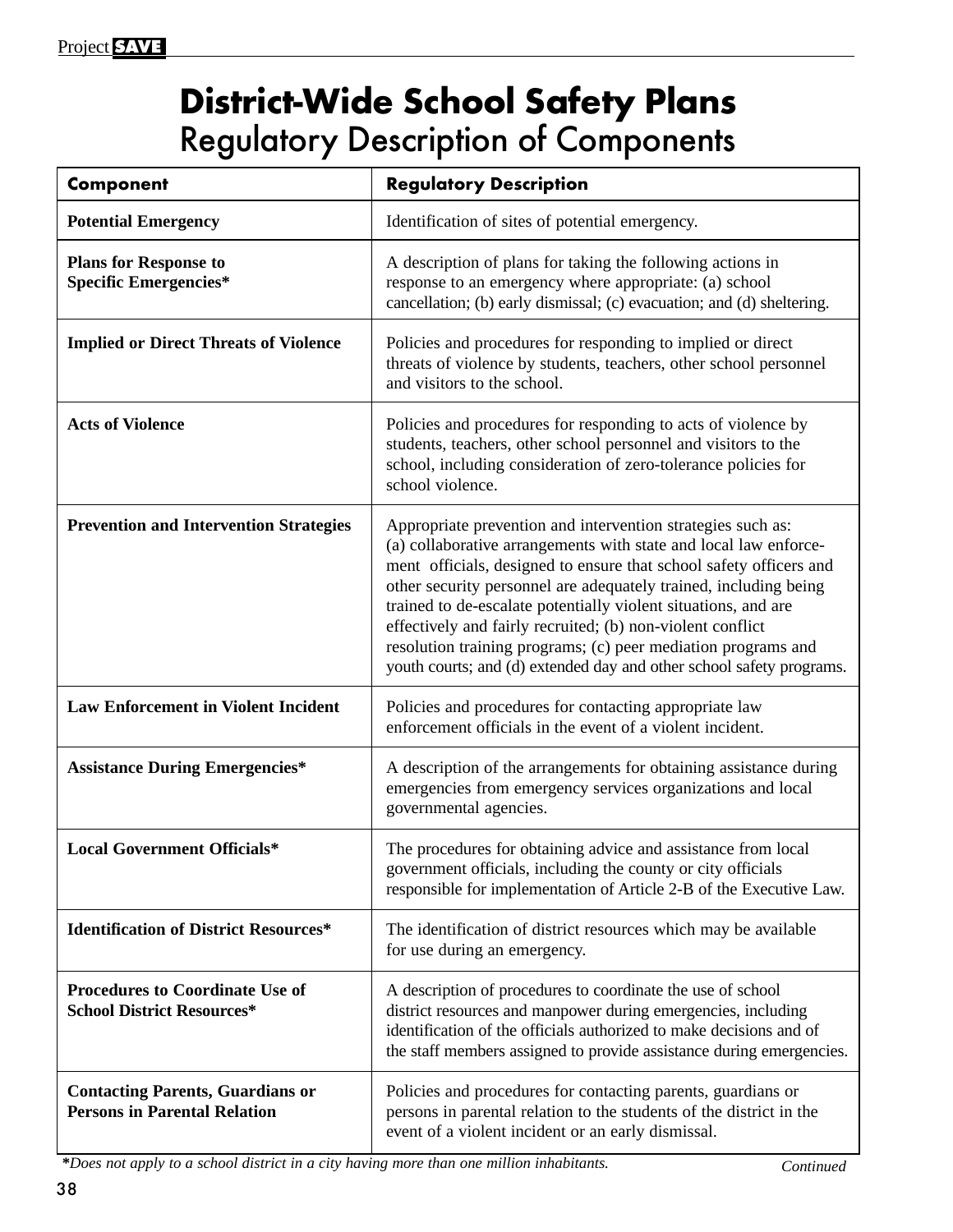District-Wide School Safety Plans, Regulatory Description of Components, continued

| <b>School Building Security</b>                                               | Policies and procedures relating to school building security,<br>including, where appropriate, the use of school safety officers<br>and/or security devices or procedures.                                                                                                                                                                                                                                                                                   |  |
|-------------------------------------------------------------------------------|--------------------------------------------------------------------------------------------------------------------------------------------------------------------------------------------------------------------------------------------------------------------------------------------------------------------------------------------------------------------------------------------------------------------------------------------------------------|--|
| <b>Early Detection of</b><br><b>Potentially Violent Behaviors</b>             | Policies and procedures for the dissemination of informative<br>materials regarding the early detection of potentially violent<br>behaviors, including, but not limited to the identification of family,<br>community and environmental factors to teachers, administrators,<br>parents and other persons in parental relation to students of the<br>school district or board, students and other persons deemed<br>appropriate to receive such information. |  |
| <b>Annual Multi-Hazard Safety Training</b>                                    | Policies and procedures for annual multi-hazard school safety<br>training for staff and students.                                                                                                                                                                                                                                                                                                                                                            |  |
| <b>Test Components of the</b><br><b>Emergency Response Plan</b>               | Procedures for review and the conduct of drills and other<br>exercises to test components of the emergency response plan,<br>including the use of tabletop exercises, in coordination with local<br>and county emergency responders and preparedness officials.                                                                                                                                                                                              |  |
| <b>Responses to Emergencies</b>                                               | The identification of appropriate responses to emergencies,<br>including protocols for responding to bomb threats, hostage-<br>takings, intrusions, and kidnappings.                                                                                                                                                                                                                                                                                         |  |
| <b>Improving Communication</b><br>with Students                               | Strategies for improving communication among students and<br>between students and staff and reporting of potentially violent<br>incidents, such as the establishment of youth-run programs, peer<br>mediation, conflict resolution, creating a forum or designating a<br>mentor for students concerned with bullying or violence and<br>establishing anonymous reporting mechanisms for school violence.                                                     |  |
| <b>Hall Monitors/Personnel Acting in a</b><br><b>School Security Capacity</b> | A description of the duties of hall monitors and any other school<br>safety personnel, the training required of all personnel acting in a<br>school security capacity, and the hiring and screening process for<br>all personnel acting in school security capacity.                                                                                                                                                                                         |  |
| <b>Informing All Educational Agencies*</b>                                    | In the case of a school district, a system for informing all<br>educational agencies within such school district of a disaster.                                                                                                                                                                                                                                                                                                                              |  |
| <b>Information About</b><br><b>Educational Agencies*</b>                      | In the case of a school district, certain information about each<br>educational agency located in the school district, including<br>information on school population, number of staff, transportation<br>needs and the business and home telephone numbers of key<br>officials of each such agency.                                                                                                                                                          |  |

**\****Does not apply to a school district in a city having more than one million inhabitants.*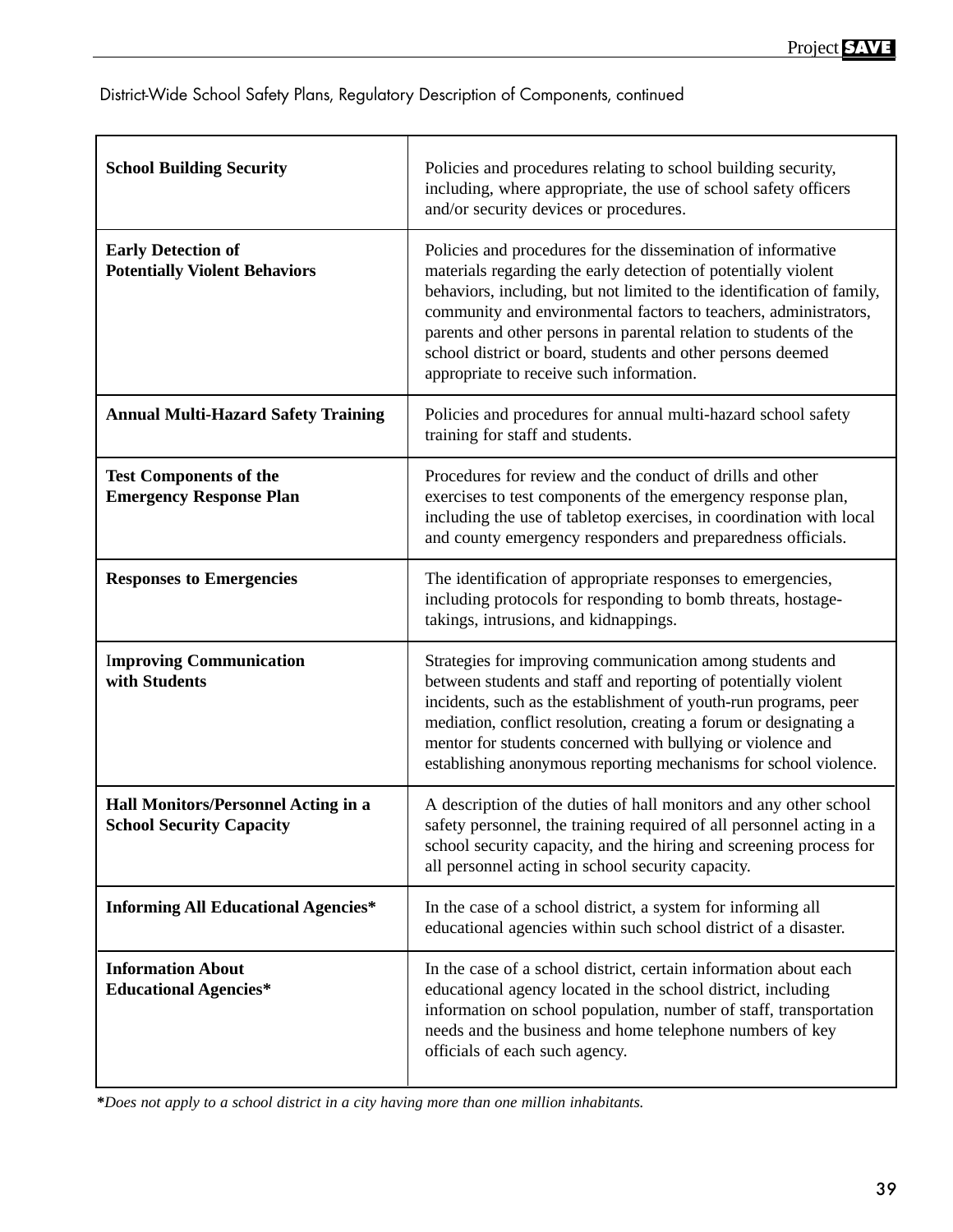# **Building-level Emergency Response Plans**  Regulatory Description of Components

| <b>Component</b>                                                            | <b>Regulatory Description</b>                                                                                                                                                                                                                                                                                                                                                                                                                                |
|-----------------------------------------------------------------------------|--------------------------------------------------------------------------------------------------------------------------------------------------------------------------------------------------------------------------------------------------------------------------------------------------------------------------------------------------------------------------------------------------------------------------------------------------------------|
| <b>Safe Evacuation</b>                                                      | Policies and procedures for the safe evacuation of students,<br>teachers, other school personnel and visitors to the school in the<br>event of a serious violent incident or other emergency which<br>may occur before, during, or after school hours, which shall<br>include evacuation routes and shelter sites and procedures for<br>addressing medical needs, transportation and emergency<br>notification to persons in parental relation to a student. |
| <b>Emergency and Post-Emergency</b><br><b>Response Teams*</b>               | Designation of an emergency response team and a post-incident<br>response team.                                                                                                                                                                                                                                                                                                                                                                              |
| <b>Floor Plans</b>                                                          | Procedures for assuring that crisis response, fire and law<br>enforcement officials have access to floor plans, blueprints,<br>schematics or other maps of the school interior, school grounds<br>and road maps of the immediate surrounding area.                                                                                                                                                                                                           |
| <b>Internal and External Communication</b><br><b>Systems in Emergencies</b> | Establishment of internal and external communication systems<br>in emergencies.                                                                                                                                                                                                                                                                                                                                                                              |
| <b>Chain of Command</b>                                                     | Definition of the chain of command in a manner consistent with<br>the national interagency incident management system (NIIMS)/<br>incident command system (ICS).                                                                                                                                                                                                                                                                                             |
| <b>Disaster Mental Health Services</b>                                      | Coordination of the school safety plan with the state-wide plan<br>for disaster mental health services to assure that the school has<br>access to federal, state, and local mental health resources in the<br>event of a violent incident.                                                                                                                                                                                                                   |
| <b>Annual Review of Emergency</b><br><b>Response Plan</b>                   | Procedures for an annual review and the conduct of drills and<br>other exercises to test components of the emergency response<br>plan, including the use of tabletop exercises, in coordination<br>with local and county emergency responders and preparedness<br>officials.                                                                                                                                                                                 |
| <b>Crime Scene</b>                                                          | Policies and procedures for securing and restricting access to<br>the crime scene in order to preserve evidence in cases of violent<br>crimes on school property.                                                                                                                                                                                                                                                                                            |

**\****In a school district in a city having a population of more than one million inhabitants, unique teams are not required in each school building. Such teams may be created on the district level with building-level participation.*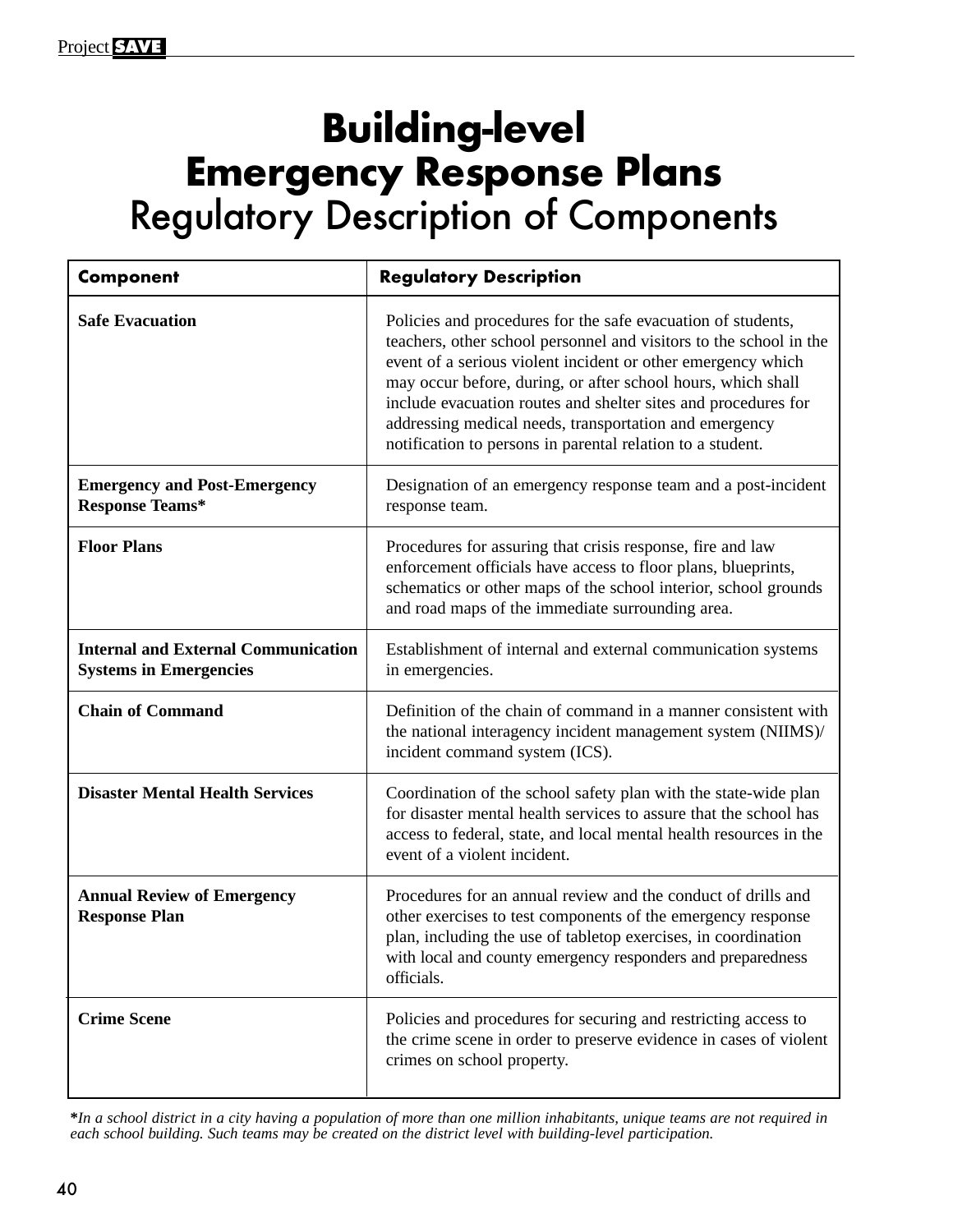# PROJECT SAVE (Safe Schools Against Violence in Education)

# Sample **DISTRICT-WIDE SCHOOL SAFETY PLAN GUIDING QUESTIONS**

*Commissioner's Regulation 155.17*

This resource has been developed to provide districts with a series of questions based on the intent of Project SAVE to ensure that all districts have a district-wide school safety plan. Questions have been developed by a group of state agencies, BOCES, and school districts and are designed to assist districts in the planning process. Questions relating to the requirements in the Commissioner's Regulation 155.17 are listed, as well as probing questions that can assist districts further in the planning process. The guiding questions may be useful as the district discusses and creates its plan. The questions are generally organized to reflect the framework provided in the sample district-wide school safety plan, and emphasize only those sections of the plan where additional guidance may be helpful.

## **General Considerations and Planning Guidelines**

- 1. Has the district established the required district-wide school safety team?
- 2. Are all required members present, including representatives of the school board, students, teachers, administrators, parent organizations, school safety personnel and other school personnel?
- 3. Has the district given consideration to other members of the community who may be helpful as members of the district-wide school safety team?
- 4. Has the district considered the relationship between the district wide school safety team and the building-level school safety team? How will these groups interact?
- 5. In the event of an emergency or violent incident, does the district-wide plan reflect how the district will interact with an individual school emergency response team?
- 6. Has the district considered potential training for the members of the district-wide school safety team?
- 7. Have arrangements been made for regularly scheduled meetings and opportunities for communications?
- 8. Has the district made provisions for the review of the district-wide school safety plan by the Districtwide School Safety Team?
- 9. Has the district made provisions for the scheduling of a public hearing at least 30 days prior to its adoption by the Board of Education?
- 10. Has the district made provisions for the submission of a full copy of the plan and any subsequent amendments to the New York State Education Department?

*Continued*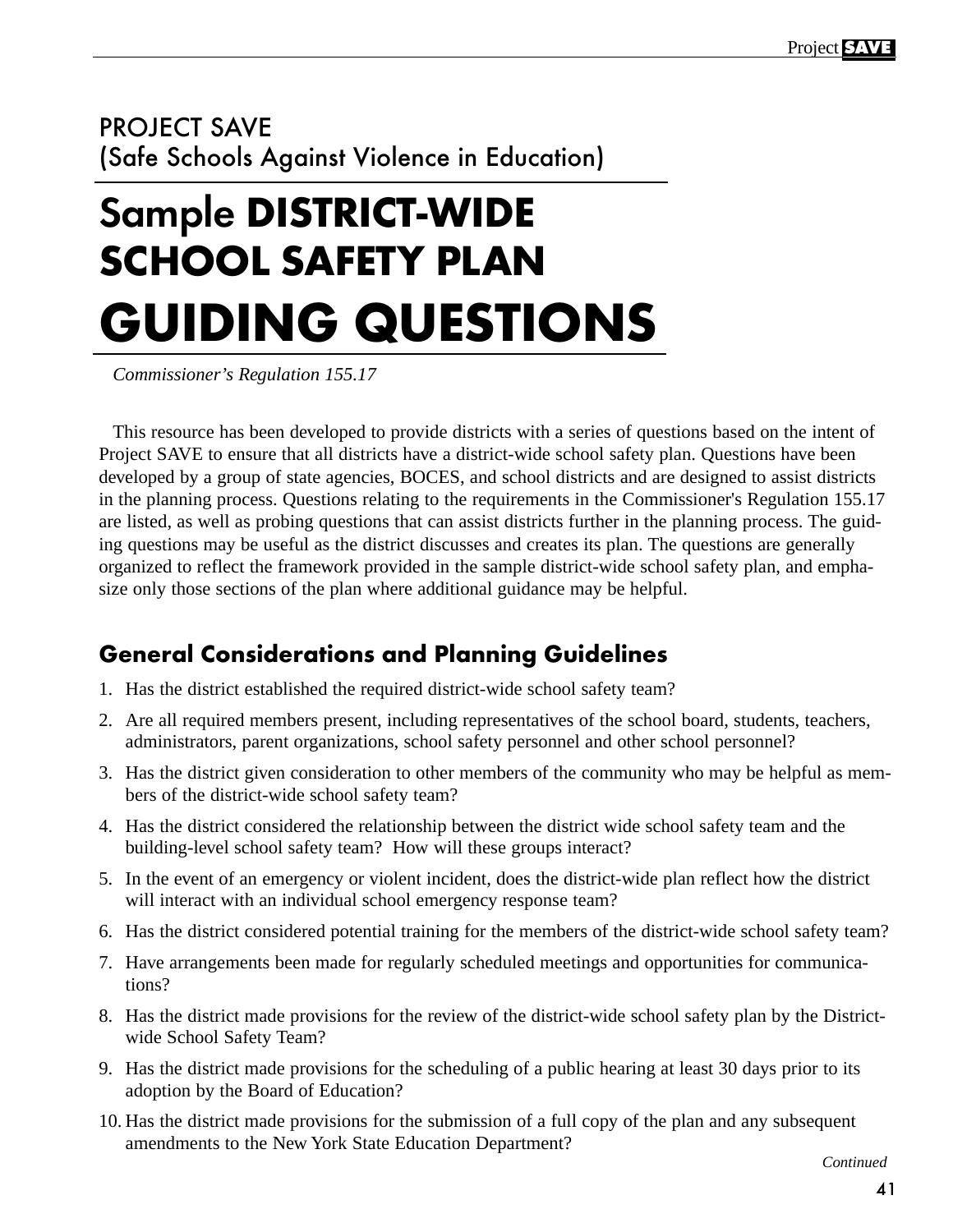Sample DISTRICT-WIDE School Safety Plan – GUIDING QUESTIONS, continued

### **Risk Reduction/Prevention and Intervention**

#### *Prevention/Intervention Strategies: Program Initiatives*

- 1. Has a local assessment been conducted to determine strategies appropriate to the local area?
- 2. Has local data, such as that reported and summarized from the Uniform Violent Incident Report, been used to substantiate the need for security procedures and devices?
- 3. Are selected prevention and intervention strategies based on research findings of effectiveness, and are they evaluated to determine their impact in the district?
- 4. Have prevention and intervention programs been linked to community resources, including health and mental health?
- 5. Have prevention and intervention strategies been included in the district's Professional Development Plan to cover identified and required school safety training components?
- 6. Have nonviolent conflict resolution training programs, peer mediation programs and youth courts, extended day and other school safety programs been considered as ways of preventing potential violence?
- 7. Have character, citizenship and civility education programs been included?
- 8. Have strategies been developed for improving communication among students and between students and staff?
- 9. Do the strategies include safe and confidential ways for students to report potentially violent incidents?
- 10. Have best practices and effective strategies used by others been considered for improving communication?
- 11. Are students involved in programs regarding policy development?
- 12. Are students encouraged to serve as peer leaders or mentors for younger students?

#### *Prevention/Intervention Strategies: Training, Drills, and Exercises*

- 13. Have policies and procedures been developed for annual multi-hazard school safety training for staff and students?
- 14. Have procedures been developed for review and the conduct of drills and other exercises to test components of the emergency response plan?
- 15. Are tabletop exercises used to simulate real-life emergencies and responses by staff?
- 16. Are the drills and exercises conducted in coordination with local and county emergency responders and preparedness officials?
- 17. Are policies and procedures updated and/or modified as a result of information gained during drills and exercises?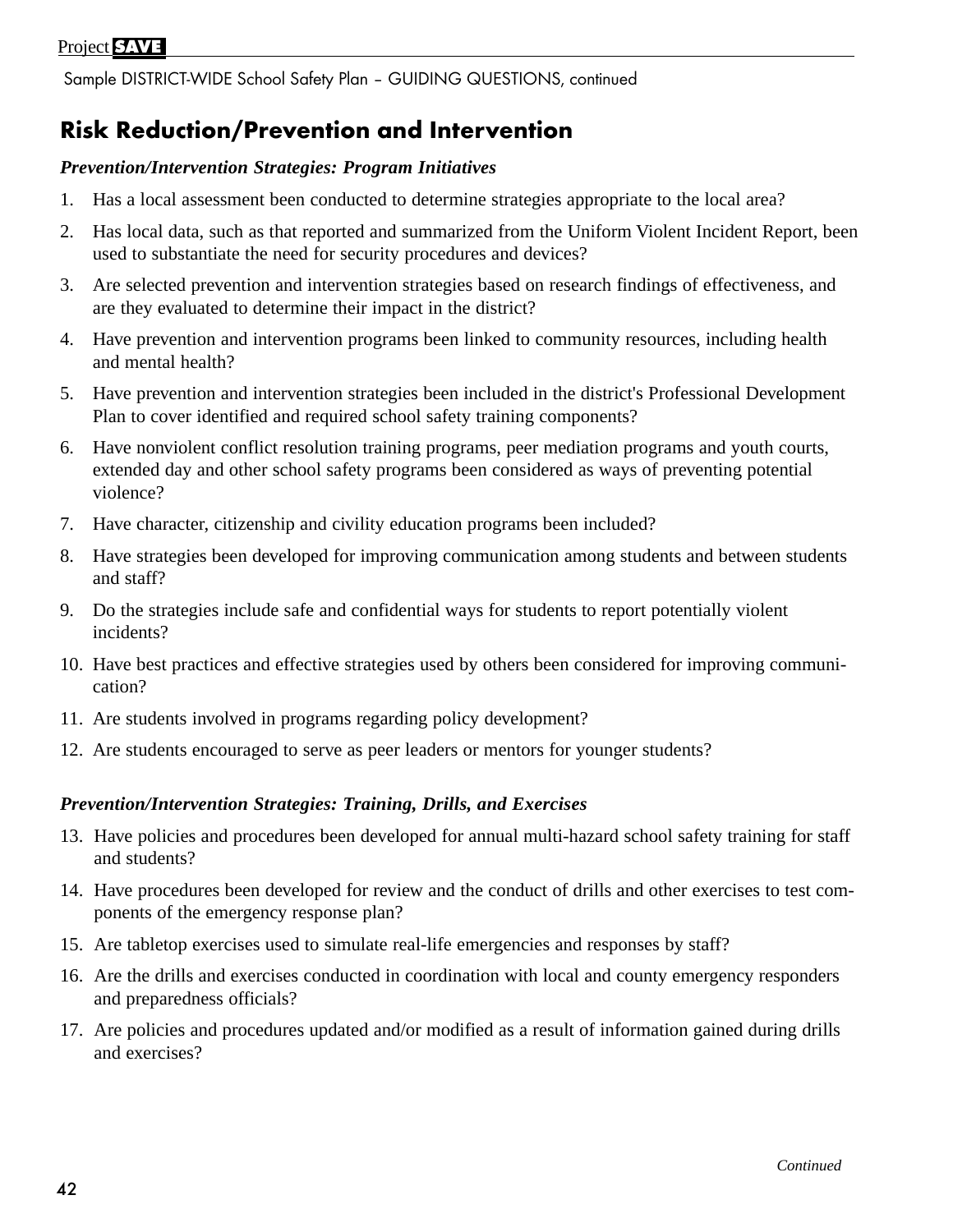Sample DISTRICT-WIDE School Safety Plan – GUIDING QUESTIONS, continued

#### *Prevention/Intervention Strategies: Implementation of School Security*

- 18. Has the district developed a description of the policies and procedures related to school building security?
- 19. Have collaborative agreements been made with state and local law enforcement officials to ensure that school safety officers, if used, are adequately trained to de-escalate potentially violent situations, and are effectively and fairly recruited?
- 20. Have descriptions been developed of the duties of hall monitors and any other school safety personnel?
- 21. Has the training required of all personnel acting in a school security capacity been identified?
- 22. Has the hiring and screening process for all personnel acting in a school security capacity been identified?

#### *Early Detection of Potentially Violent Behaviors*

- 23. Have policies and procedures been developed for the dissemination of informative materials regarding the early detection of potentially violent behaviors?
- 24. Have materials been distributed to teachers, administrators, school personnel, persons in parental relation to students, students and others deemed appropriate to receive such information?
- 25. Have staff been trained on the U.S. Department of Education's "Early Warning, Timely Response" document relating to early identification of potentially violent behaviors?
- 26. Has consideration been given to integrating skills-based violence prevention education into health education and other related curricula?
- 27. Have staff been trained to identify family, community and environmental factors that may lead to potentially violent behaviors?
- 28. Are staff trained on identification of risk and protective factors to help children?

#### *Hazard Identification*

- 29. Have districts identified sites of potential internal and external emergencies?
- 30. Have potential hazards in the neighborhood and community been considered, such as facilities containing toxic, chemically reactive, and/or radioactive materials; high voltage power lines; transportation routes of vehicles including trucks and trains carrying hazardous materials; underground gas and oil pipelines; underground utility vaults and above-ground transformers; multi-story buildings vulnerable to damage or collapse; water towers and tanks; and other potentially hazardous sites in your community?
- 31. Has the district consulted with your local emergency managers on the hazard analysis for the area in which your school district is located?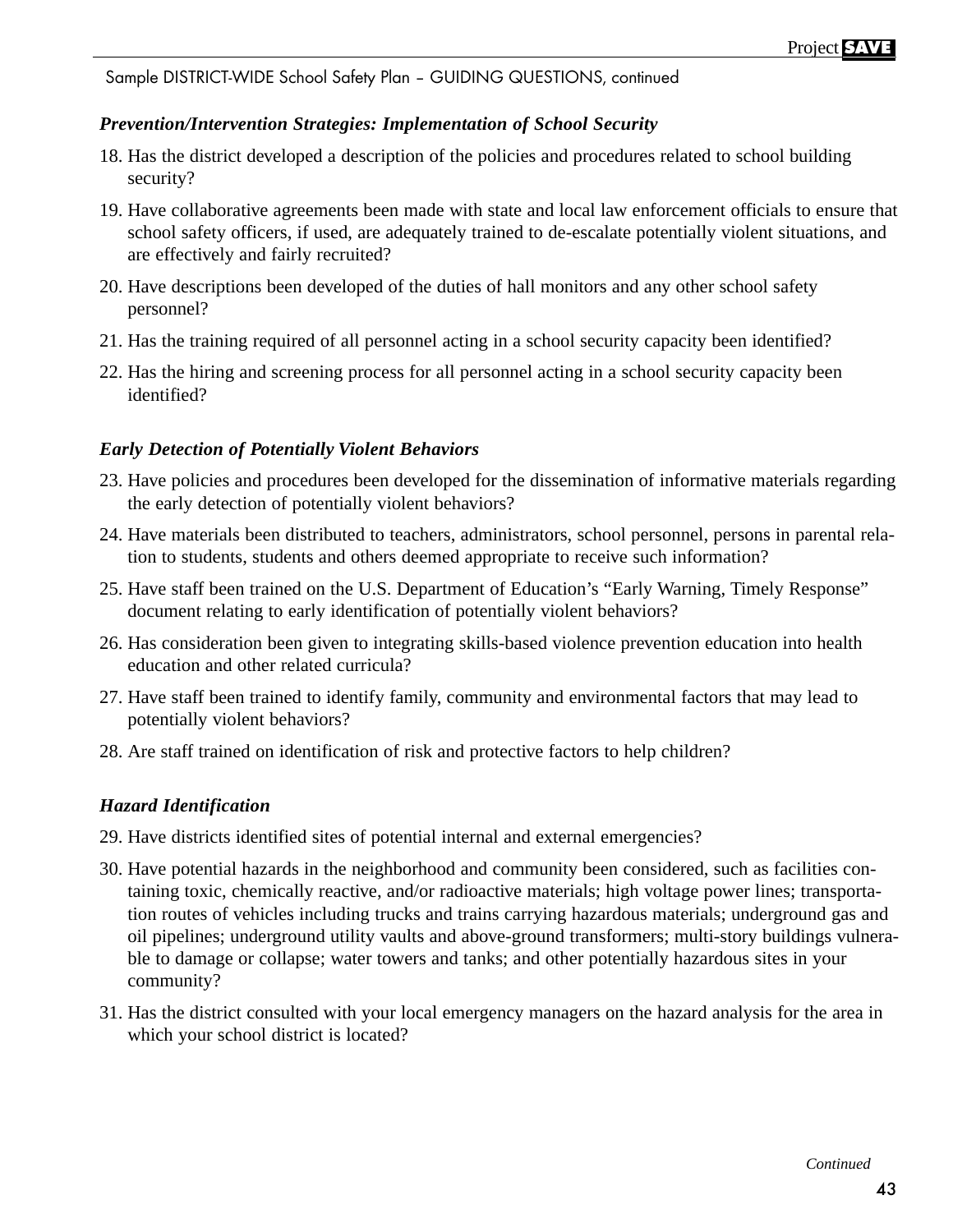Sample DISTRICT-WIDE School Safety Plan – GUIDING QUESTIONS, continued

### **Response**

#### *Notification and Activation*

- 1. Are there policies and procedures for contacting appropriate law enforcement officials in the event of a violent incident or other emergency?
- 2. Are there provisions for notifying appropriate agencies, including police, fire, rescue, mental health, and others, where necessary?
- 3. Has an appropriate local law enforcement liaison for the district's area been identified?
- 4. Has a communication protocol been established with and between the local law enforcement agencies?
- 5. Have staff been trained on emergency reporting procedures?
- 6. Have appropriate responses been identified for responding to emergencies?
- 7. Are there protocols for responding to bomb threats, hostage-takings, intrusions and kidnappings?
- 8. Have local law enforcement officials been consulted about the protocols?
- 9. Have current State Education Department materials been reviewed to link protocols to recommended procedures?
- 10. Are students and teachers knowledgeable about what to do in an emergency?
- 11. Have policies and procedures been developed for contacting parents, guardians or persons in parental relation to the students in the event of a violent incident or an early dismissal?
- 12. Do the policies and procedures address issues of ensuring accurate, timely and consistent information to parents?
- 13. Do the policies and procedures identify the medium (i.e., telephone call, press release, letter, other) that will be used to communicate with parents?
- 14. Have parents been informed about the ways they will be contacted in the event of an emergency, including information provided in the primary language of the parents?
- 15. Do you have policies and procedures for responding to media inquires?
- 16. Do you have a media liaison or public information officer?
- 17. Do you have a dedicated emergency phone line to use in an emergency?

#### *Situational Responses: Multi-hazard Responses*

- 18. Are there provisions for taking action in emergencies?
- 19. Are there descriptions of actions to be taken in response to specific emergencies, including school cancellation, early dismissal, evacuation and sheltering?
- 20. Are both internal and external evacuation routes included in the plan?
- 21. Do these actions include provisions for incidents before, during and after school hours?
- 22. Are provisions included for evacuation of building occupants with special needs?
- 23. Has there been an identification of district resources that may be available during an emergency?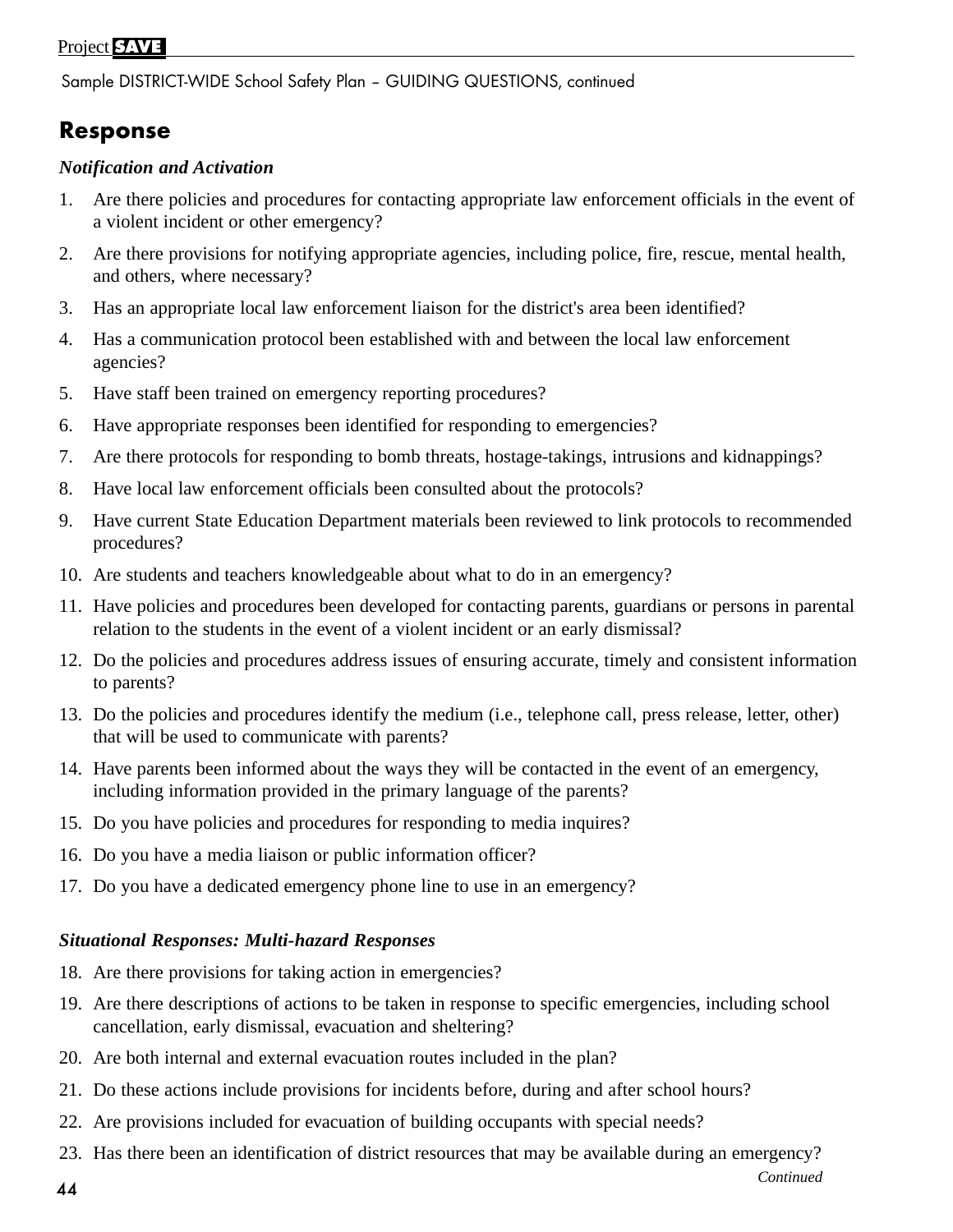Sample DISTRICT-WIDE School Safety Plan – GUIDING QUESTIONS, continued

- 24. Are there provisions for emergency supplies and first aid kits for all schools?
- 25. Are portable communication devices available, if they are needed?
- 26. Are there provisions for transportation in an emergency?

#### *Situational Responses: Responses to Acts of Violence, Including Implied or Direct Threats*

- 27. Are there policies and procedures for responding to implied or direct threats of violence by students, teachers, other school personnel and visitors to the school?
- 28. Is there an agreement with state/local law enforcement offices to ensure that safety officers and other security personnel are adequately trained in de-escalation of potentially violent situations?
- 29. Do the policies and procedures include notification of appropriate school authorities in impacted buildings?
- 30. Have one or more members of school staff been trained in de-escalation of potentially violent situations?
- 31. Are staff and students knowledgeable about what to do when there is a direct or implied threat of violence?
- 32. Have the terms "implied" and "direct" threats been defined with input from the district's legal counsel, and are they included in the district's code of conduct?
- 33. Are there policies and procedures for responding to acts of violence by students, teachers, other school personnel and visitors to the school, including consideration of zero-tolerance policies for school violence?
- 34. If zero-tolerance policies are considered, are they age and incident appropriate?
- 35. Do teachers, students and school staff understand what to do in the event of a violent incident?

#### *Situational Responses: Response Protocols and Relationships with Other Agencies*

- 36. Has a description of procedures to coordinate the use of school district resources and manpower during an emergency been prepared?
- 37. Are the officials authorized to make decisions in an emergency identified?
- 38. Are staff members assigned or designated to provide assistance during an emergency identified?
- 39. Have all school buildings received information on district-wide procedures?
- 40. Are roles and responsibilities of district and school staff clearly defined?
- 41. Are there contingency provisions if one or more key individuals are not available, or unable to perform their roles and responsibilities?
- 42. Have descriptions been developed of the arrangements for obtaining assistance during emergencies from emergency services organizations and local governmental agencies?
- 43. Are the descriptions reviewed and updated on a periodic basis to reflect any changes in personnel, organizational structures or other conditions?
- 44. Has a system been developed for informing all educational agencies within the school district of a disaster? *Continued*

45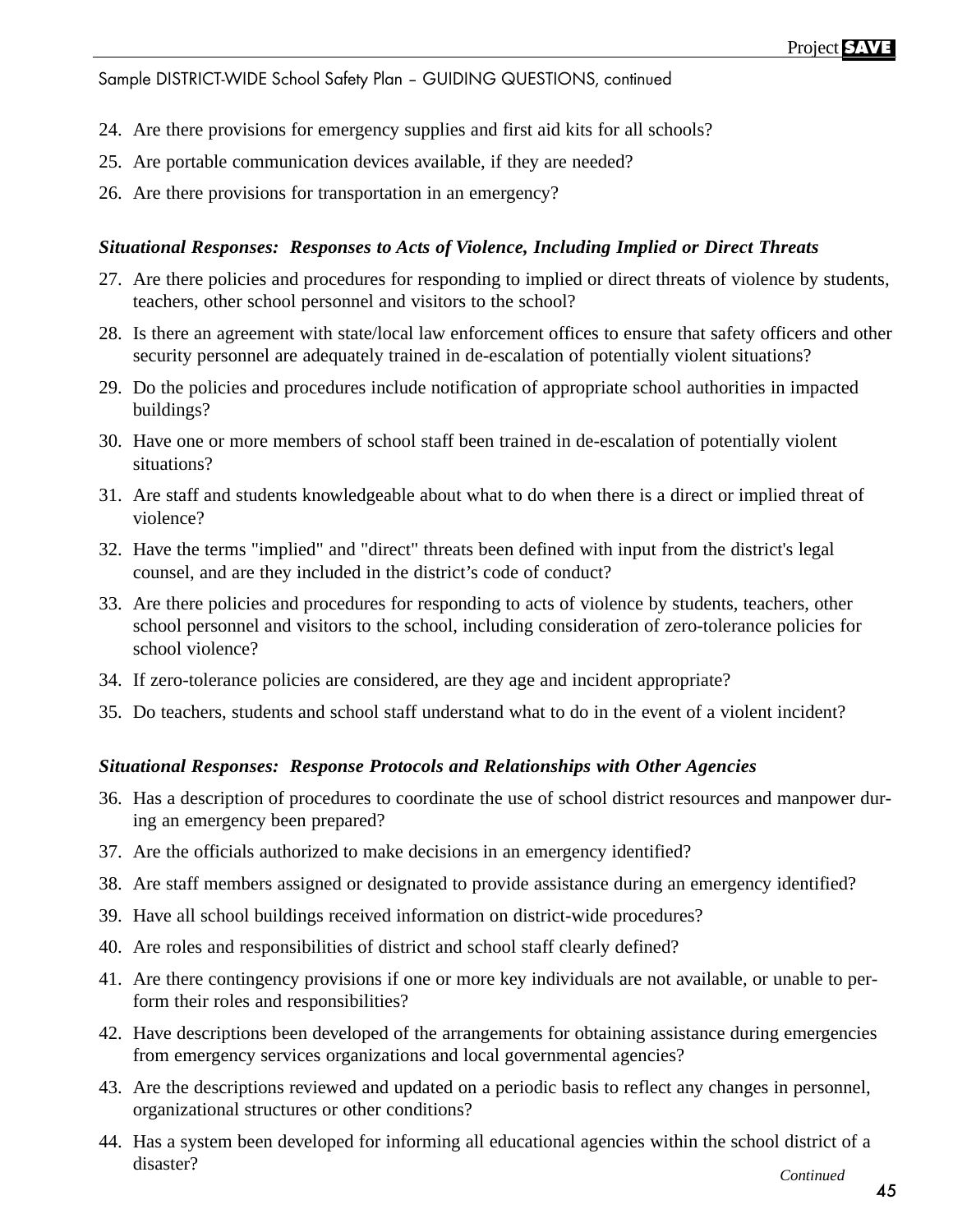Sample DISTRICT-WIDE School Safety Plan – GUIDING QUESTIONS, continued

- 45. Has information been gathered and documented about each educational agency located in the school district, including information on school population, number of staff, transportation needs, and the business and home phone numbers of key officials of each educational agency?
- 46. Do you know what type of internal communication system other schools in your area are using (i.e. code words or bells)?
- 47. Have procedures been developed for obtaining advice and assistance from local government officials including the county or city officials responsible for implementation of Article 2-B of the Executive Law?
- 48. Have policies and procedures been developed related to school building security, including, where appropriate, the use of school safety officers or security devices and procedures?
- 49. Has a security assessment of school buildings been conducted in cooperation with law enforcement, school security staff, teachers, other school staff, and others, where appropriate?
- 50. Has local data been used to substantiate the need for security procedures and devices?
- 51. Are school visitors required to sign in, sign out, and wear visible visitors passes when visiting school buildings?

### **Recovery**

- 1. Do members of the District-wide School Safety Team know their roles and responsibilities?
- 2. Does each building in the district have a Post-Incident Response Team?
- 3. Have you identified district resources that will assist in the recovery process?
- 4. Have these resources been involved in the planning process?
- 5. Have you educated staff in the policies and procedures of recovery efforts?
- 6. Have you designated someone to coordinate resources from the county and state (i.e., Disaster Mental Health Services)?
- 7. How will the District-wide School Safety Team assist in response and recovery to an affected building(s) in support of local teams?
- 8. Who, at the district level, has been designated to respond to the affected building(s)?
- 9. Have you considered how you will relocate students and continue their education for an extended period of time if a disaster/emergency renders a building unsafe to occupy?
- 10. Have you identified personnel who will work with local, state, and federal officials, in evaluating damage assessment of district property?
- 11. Have you identified personnel that can document cost-related expenditures that may be incurred from a disaster/emergency?
- 12. Have you considered improvements that can be made to district facilities if such facilities are damaged or destroyed during a disaster/emergency? (These efforts would result in district facilities being more resistant to suffering similar or worse damage in the future.)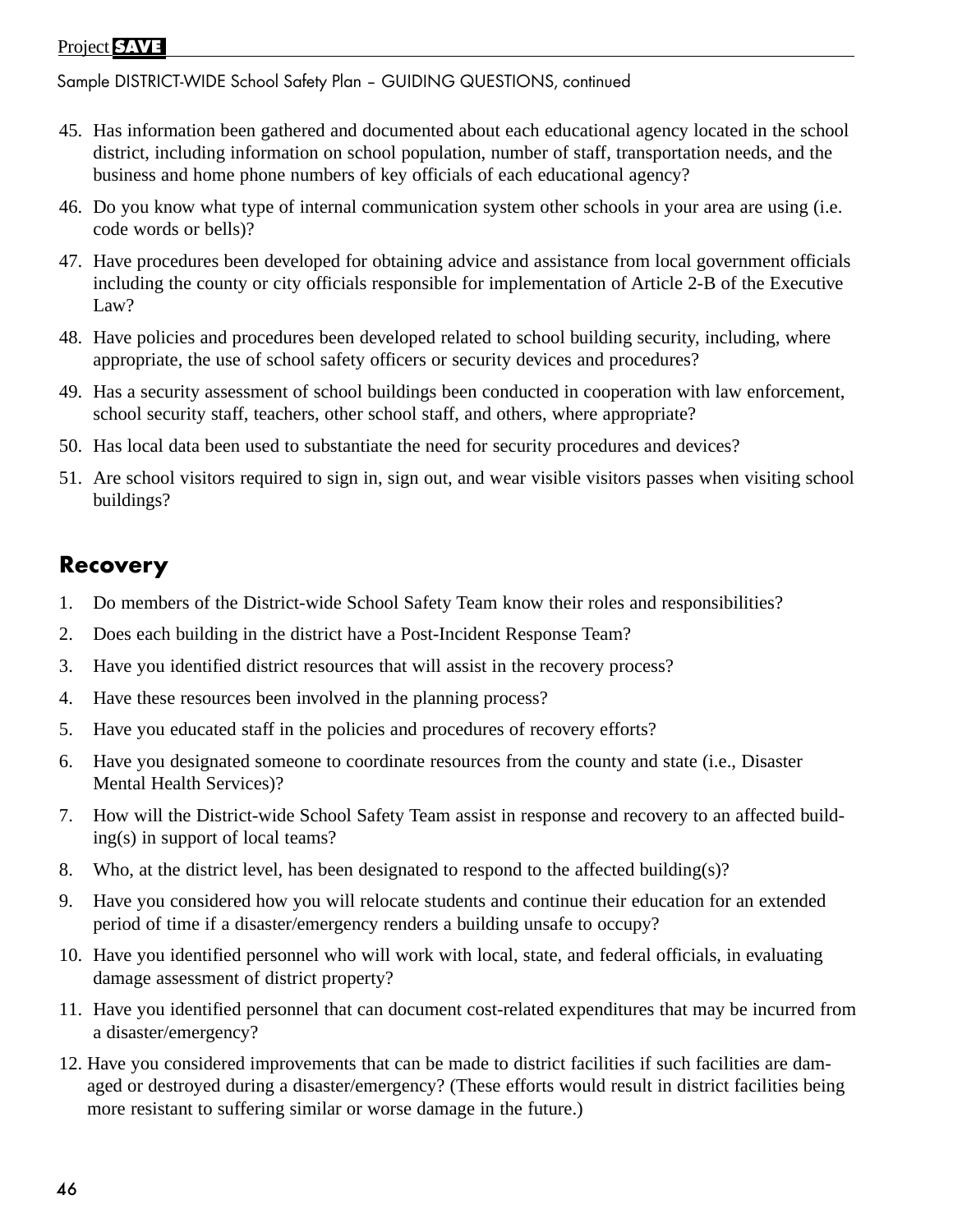## PROJECT SAVE (Safe Schools Against Violence in Education)

# Sample **BUILDING-LEVEL EMERGENCY RESPONSE PLAN GUIDING QUESTIONS**

*Commissioner's Regulation 155.17*

This resource has been developed to provide individual school buildings with a series of questions based on the intent of Project SAVE to ensure that all individual buildings within school districts have in place a building-level emergency response plan. Questions have been developed by a group of state agencies, BOCES, and school districts and are designed to assist individual school buildings in the planning process. Questions relating to the requirements in the Commissioner's Regulation 155.17 are listed as well as probing questions that can assist buildings further in the planning process. The guiding questions may be useful as the building discusses and creates its plan. The questions are generally organized to reflect the framework provided in the sample building-level emergency response plan.

# **General Considerations and Planning Guidelines**

- 1. Has the school established the required building-level school safety team?
- 2. Are all required members present, including representatives of teachers, administrators, parent organizations, school safety personnel, other school personnel, community members, local law enforcement officials, local ambulance or other emergency response agencies and any other representatives?
- 3. Have team members been notified and their roles defined?
- 4. Has the school given consideration to including students who may be helpful as members of the building-level school safety team?
- 5. Has the school considered the relationship between the district-wide school safety team and the building-level school safety team and how these groups interact?
- 6. In the event of an emergency or violent incident, does the building-level school safety plan reflect how the school will interact with the district?
- 7. Has the building developed a list of building staff with names, addresses, and telephone numbers?
- 8. Has the school considered potential training for the members of the building-level school safety team in collaboration with district-wide training?
- 9. Have arrangements been made for regularly scheduled meetings and opportunities for communications?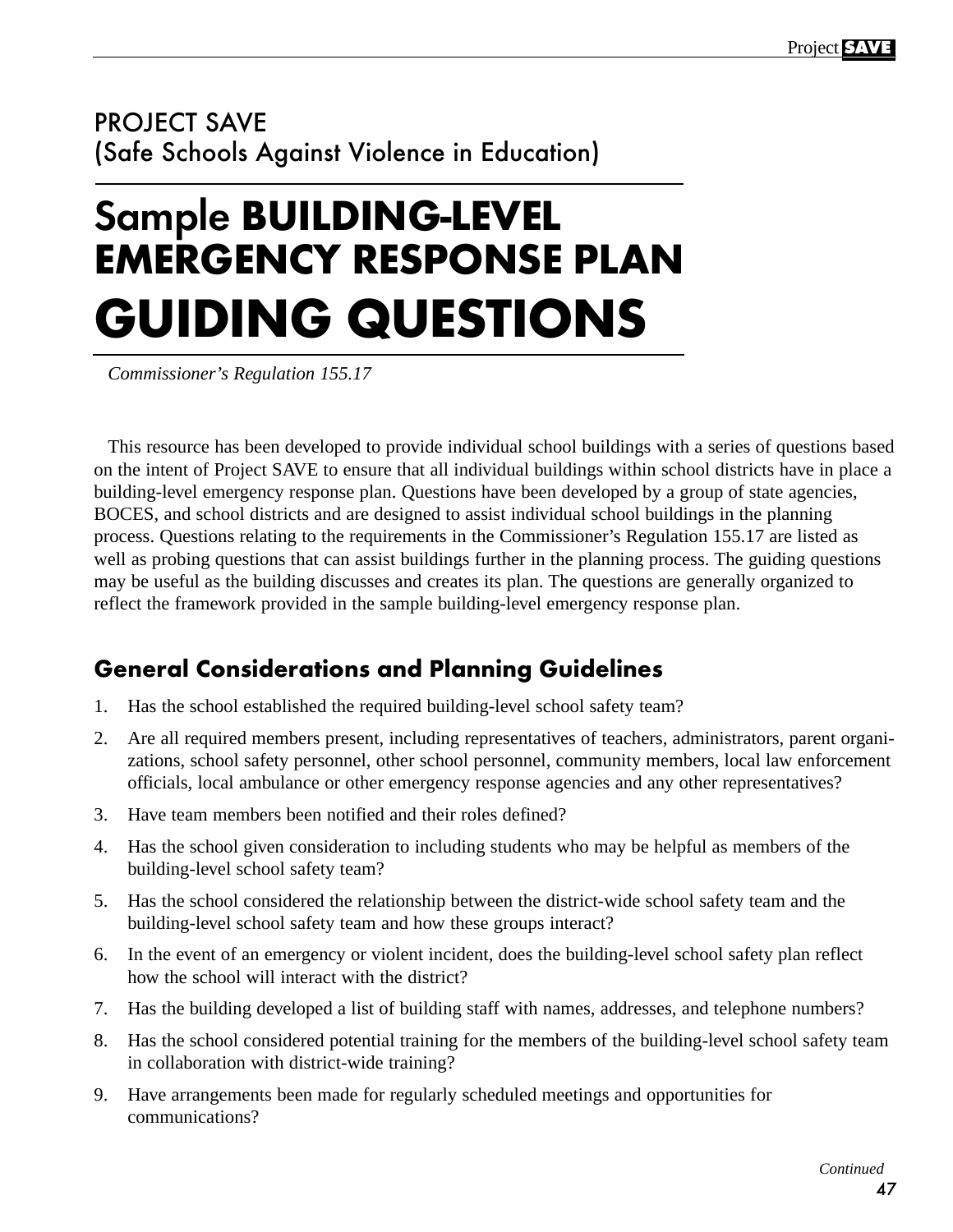Sample BUILDING-LEVEL Emergency Response Plan – GUIDING QUESTIONS, continued

- 10. Has the school made provisions for the review of the plan by the building-level school safety team?
- 11. In cooperation with the district, has the building made provisions for the scheduling of a public hearing at least 30 days prior to its adoption by the Board of Education?
- 12. Has a summary of the building-level plan been developed for the purposes of the public hearing?
- 13. Has the building team developed procedures for annually reviewing the building-level emergency response plan?
- 14. Has the plan been approved by the Board of Education after at least one public hearing?
- 15. Has the school made provision for and submitted a full copy of the plan and any subsequent amendments to the New York State Police and local law enforcement agencies?

### **Risk Reduction/Prevention and Intervention**

#### *Designation of School Teams*

- 1. Has the building-level school safety team designated an emergency response team, other appropriate incident response teams, and a post-incident response team?
- 2. Do team members know their roles and have they been trained to perform them?
- 3. Are school personnel familiar with the local emergency planner and staff, including Disaster Mental Health staff?

#### *Building/Personnel Training*

4. Has training for emergency teams and safety officers, including de-escalation training been conducted?

#### *Coordination with Emergency Officials*

- 5. Is there a plan in place for annually testing components of the plan?
- 6. Are both evacuation and reverse evacuation plans practiced?
- 7. Are shelters in place and/or lockdown procedures drills practiced?
- 8. During drills, are student accountability systems tested (staff and visitors)?
- 9. During evacuation drills, are exits regularly blocked to test secondary evacuation routes?

#### *Annual Multi-hazard Training*

- 10. Is annual multi-hazard training for staff (including substitutes) provided?
- 11. Is annual multi-hazard training for students provided?

#### *Identification of Sites of Potential Emergencies*

12. Have potential internal and external hazards been identified? (Risk analysis)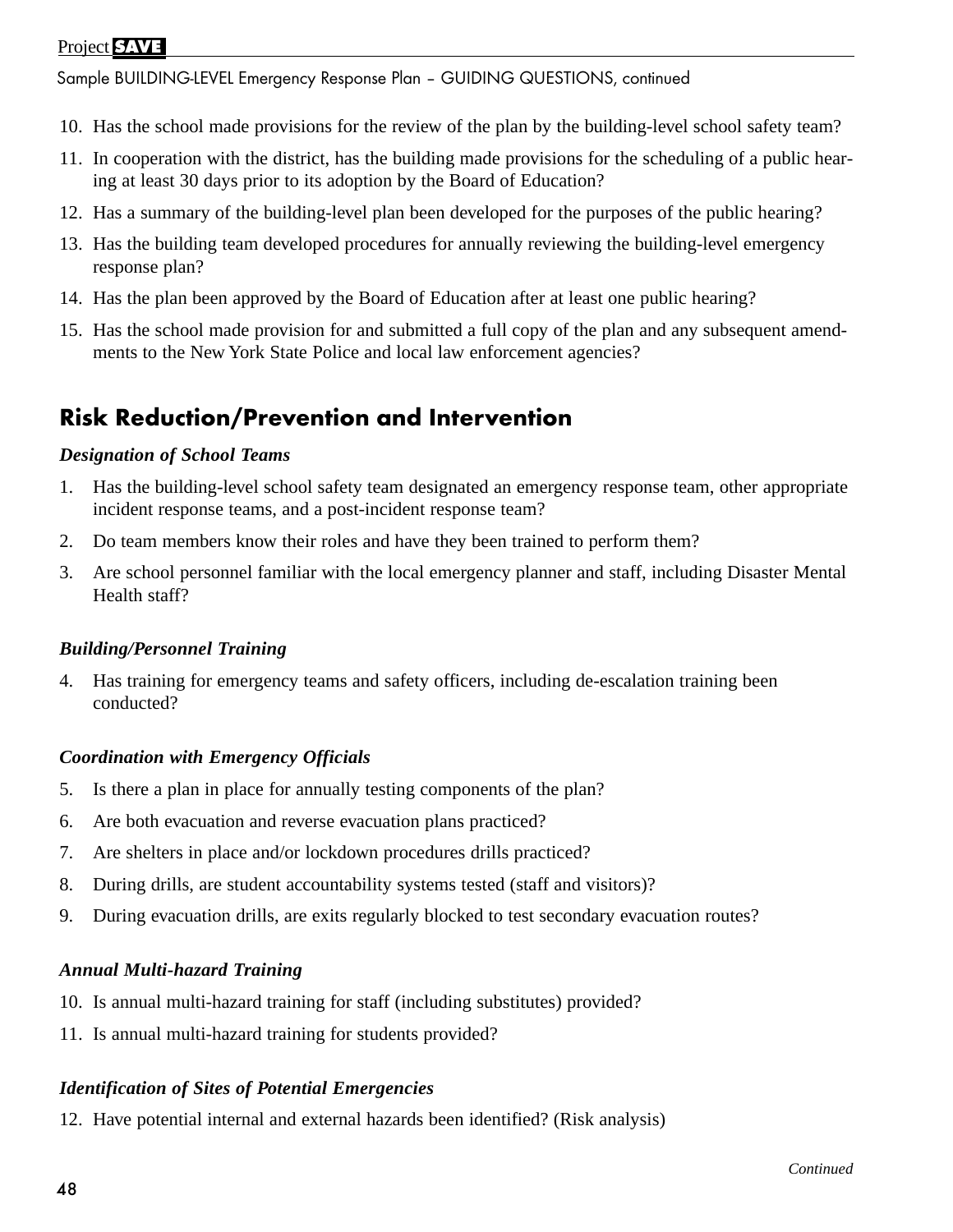Sample BUILDING-LEVEL Emergency Response Plan – GUIDING QUESTIONS, continued

### **Response**

#### *Assignment of Responsibilities*

- 1. Has the building-level chain of command been developed and communicated?
- 2. Have internal and external communication systems been identified, including notification requirements at the district level?
- 3. Do the participants know their roles within the ICS System?
- 4. Has ICS training been provided to appropriate staff?
- 5. Are there methods to identify staff (at least crisis team members) so that outside agency personnel can readily identify team members?

#### *Continuity of Operations*

- 6. Are there clear mechanisms in place to identify, at any point in the plan, who is in charge?
- 7. Is there a method to reassess needs, evaluate services to date, and plan for transition to the recovery phase?
- 8. Are there follow-up procedures in place to individuals or groups in need of disaster mental health services?

#### *Access to Floor Plans*

- 9. Have you included floor plans and schematics in the plan?
- 10. Does the school have a procedure in place for updating the floor plans and schematics?

#### *Notification and Activation*

- 11. Are there mechanisms to ensure that all appropriate agencies are notified and that resources and services will be coordinated?
- 12. Has a person been identified to coordinate and interface with the media?
- 13. Are there public information campaigns related to available disaster mental health services?

#### *Hazard Guidelines*

- 14. Have you developed specific guidelines for: natural/weather related incidents, civil disturbances, bomb threats, intruders, school bus accidents, gas leaks, hazardous material, biological, threats of violence, hostage/kidnappings, radiological, and others as determined by the Building-level Safety Team?
- 15. Does your building-level plan address implied or direct threats of violence?
- 16. Does your building-level plan address responding to acts of violence?
- 17. Has the risk of a secondary device been addressed?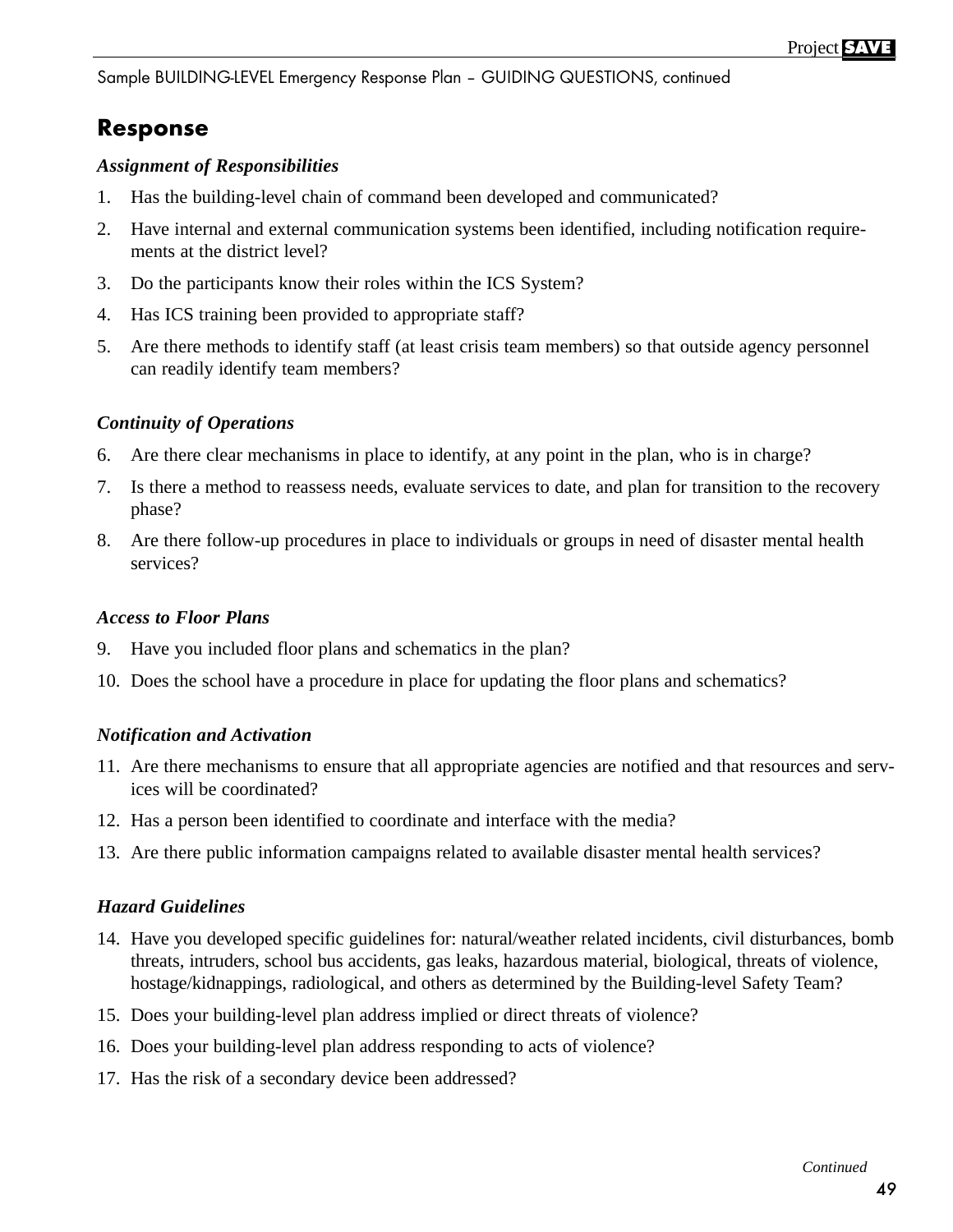Sample BUILDING-LEVEL Emergency Response Plan – GUIDING QUESTIONS, continued

#### *Evacuation Procedures*

- 18. Does the building level school safety plan address incidents before, during, and after school hours? Have procedures been developed to address medical needs?
- 19. Have sheltering agreements been identified and appended to the building-level plan?
- 20. Have internal and external shelter sites been identified?
- 21. Does your plan address internal and external evacuation routes?
- 22. Does the plan address emergency notification of persons in parental relationship to students?
- 23. Has a vehicle inventory list been developed?
- 24. Has the building developed an emergency supplies inventory?
- 25. Does your plan provide for evacuation of building occupants with special needs?

#### *Security of Crime Scene*

- 26. Has the building developed crime scene management guidelines?
- 27. Are policies and procedures for security of the crime scene understood by all parties?

### **Recovery**

- 1. Has your post-incident response team been activated?
- 2. Has the building-level team addressed short-term and long-term recovery issues?
- 3. Does the plan provide access to local and state mental health resources?
- 4. Are there provisions to maintain contact with the County Disaster Mental Health Response Team to notify it of changing needs or potential problems?
- 5. Are there strategies in place to reassess disaster mental health needs of victims and relatives to evaluate and refer to ongoing treatment if Brief Critical Incident Stress Management techniques are not restoring children to pre-disaster levels both psychologically or scholastically?
- 6. Are there methods to debrief daily or as needed to ensure that changing conditions are accommodated?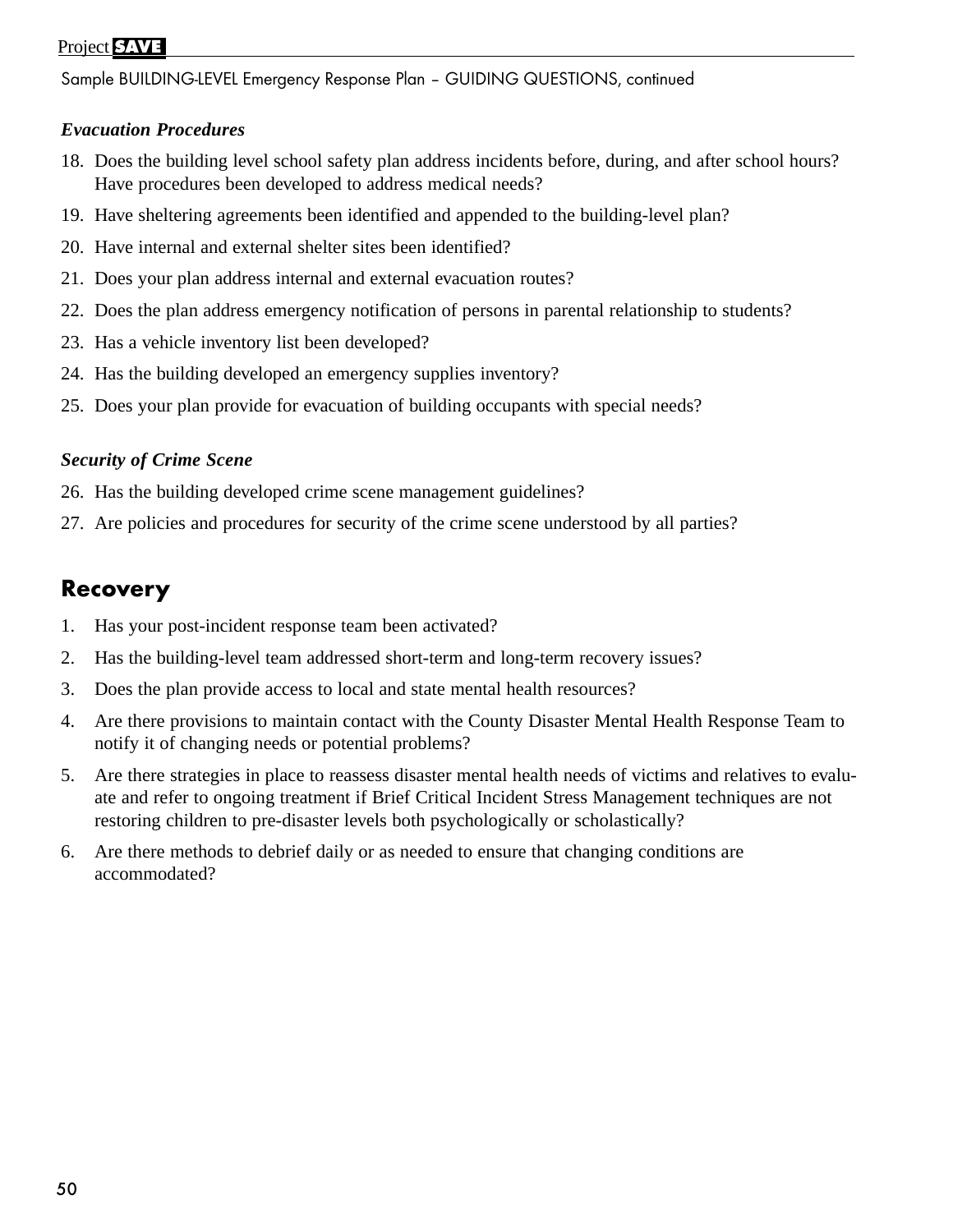# **Project SAVE School Safety Plan Worksheet**

(This worksheet is provided to assist districts or individual school buildings in the planning process for Project SAVE. The worksheet may be used by the district or a school to outline the planning process for a specific component of Project SAVE, and provides a guideline for the district to follow in developing strategies for that component. This format is provided as a guide for use at the local level.)

| <b>Focus</b><br>(Select one)                                                                                                                                                                                                                                                                                                   | <b>District-wide School Safety Plan</b><br>$\Box$ Building-level Emergency Response Plan                                                                                                                                                                                                                             |  |  |
|--------------------------------------------------------------------------------------------------------------------------------------------------------------------------------------------------------------------------------------------------------------------------------------------------------------------------------|----------------------------------------------------------------------------------------------------------------------------------------------------------------------------------------------------------------------------------------------------------------------------------------------------------------------|--|--|
| <b>Component</b><br>(Select one)                                                                                                                                                                                                                                                                                               | <b>General Considerations</b><br><b>Risk Reduction/Prevention and Intervention</b><br><b>Response</b><br><b>Recovery</b>                                                                                                                                                                                             |  |  |
| <b>Specific</b><br>Requirement<br>to Be Addressed                                                                                                                                                                                                                                                                              | List here the specific regulatory requirement that the district or school building would<br>like to address. (Examples might include the identification of sites of potential emer-<br>gencies, creation of evacuation procedures, or other regulatory requirements that the<br>district wishes to explore further.) |  |  |
| <b>Guiding Questions Selected By District to Guide Planning Process</b><br>(The district or school building may wish to review the Guiding Questions provided in the resource section of<br>this document to determine the considerations it wishes to address. All guiding questions are numbered for<br>reference purposes.) |                                                                                                                                                                                                                                                                                                                      |  |  |
|                                                                                                                                                                                                                                                                                                                                | <b>Available Resources Known to District</b>                                                                                                                                                                                                                                                                         |  |  |
| (List here the resources that are available to the school safety team. External resources may include docu-<br>ments, websites or community resources that could be consulted. Internal resources may include knowledge-<br>able school personnel, existing policies, or other internal documents that may be helpful.)        |                                                                                                                                                                                                                                                                                                                      |  |  |
| <b>External</b>                                                                                                                                                                                                                                                                                                                | <b>Internal</b>                                                                                                                                                                                                                                                                                                      |  |  |
|                                                                                                                                                                                                                                                                                                                                |                                                                                                                                                                                                                                                                                                                      |  |  |
|                                                                                                                                                                                                                                                                                                                                |                                                                                                                                                                                                                                                                                                                      |  |  |
|                                                                                                                                                                                                                                                                                                                                |                                                                                                                                                                                                                                                                                                                      |  |  |
|                                                                                                                                                                                                                                                                                                                                | the control of the control of the control of the control of the control of the control of the control of the control of the control of the control of the control of the control of the control of the control of the control                                                                                        |  |  |
|                                                                                                                                                                                                                                                                                                                                |                                                                                                                                                                                                                                                                                                                      |  |  |
|                                                                                                                                                                                                                                                                                                                                | Continued                                                                                                                                                                                                                                                                                                            |  |  |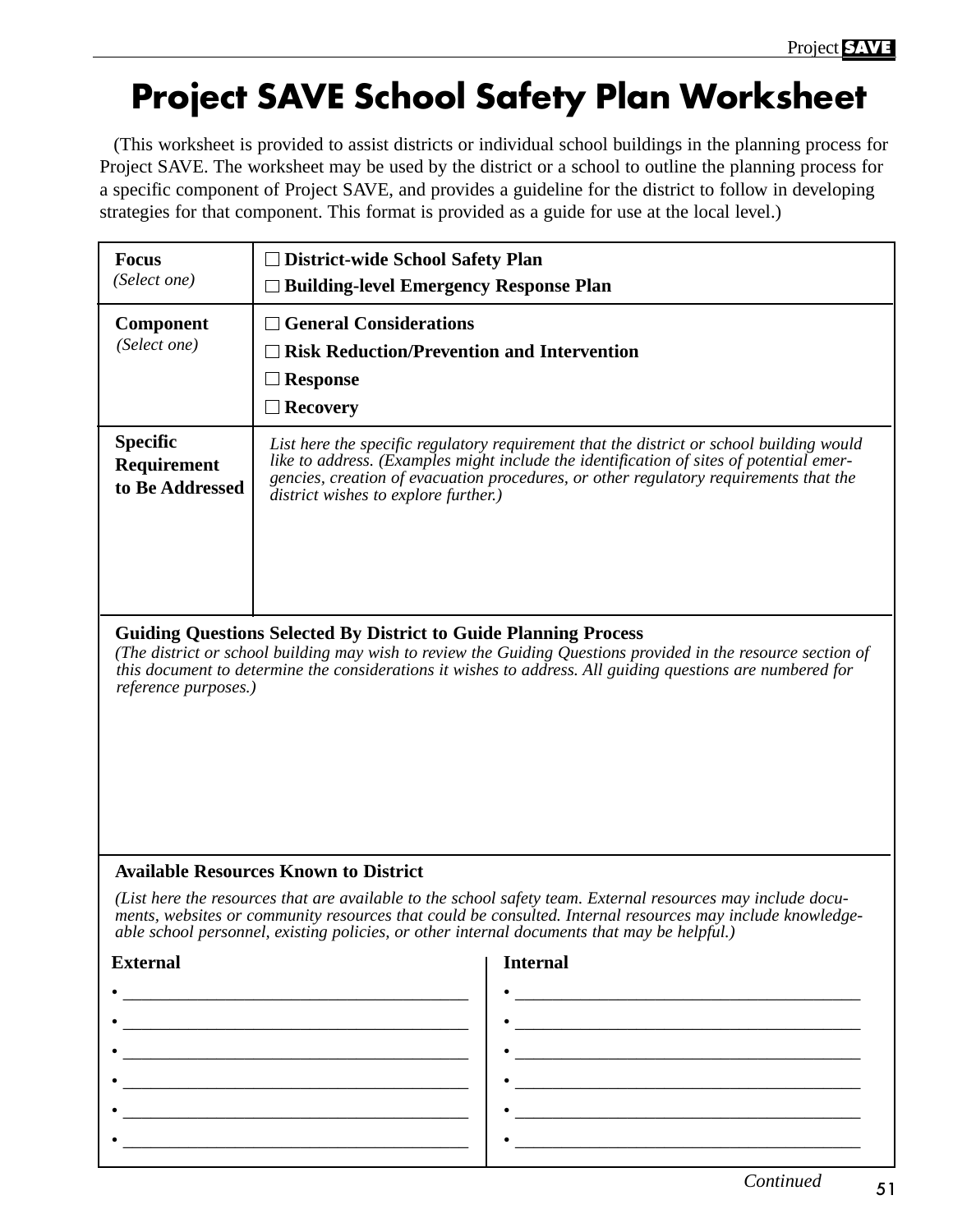Project SAVE School Safety Plan Worksheet, continued

#### **Safety Team Planning Process**

*(The district or the building-level safety team may outline the steps it will take to develop a specific component of the district-wide or building level safety plan. This format provides the team with an outline for identifying the tasks to be accomplished and the activities necessary to complete the tasks.)* 

| <b>Tasks</b> | <b>Activities</b> | Who | When |
|--------------|-------------------|-----|------|
|              |                   |     |      |
|              |                   |     |      |
|              |                   |     |      |
|              |                   |     |      |
|              |                   |     |      |
|              |                   |     |      |
|              |                   |     |      |
|              |                   |     |      |
|              |                   |     |      |
|              |                   |     |      |
|              |                   |     |      |
|              |                   |     |      |
|              |                   |     |      |
|              |                   |     |      |
|              |                   |     |      |
|              |                   |     |      |
|              |                   |     |      |
|              |                   |     |      |
|              |                   |     |      |

#### Summary

*(For its planning records, the district or individual school building may choose to summarize its decisions or options selected to meet a regulatory requirement.)*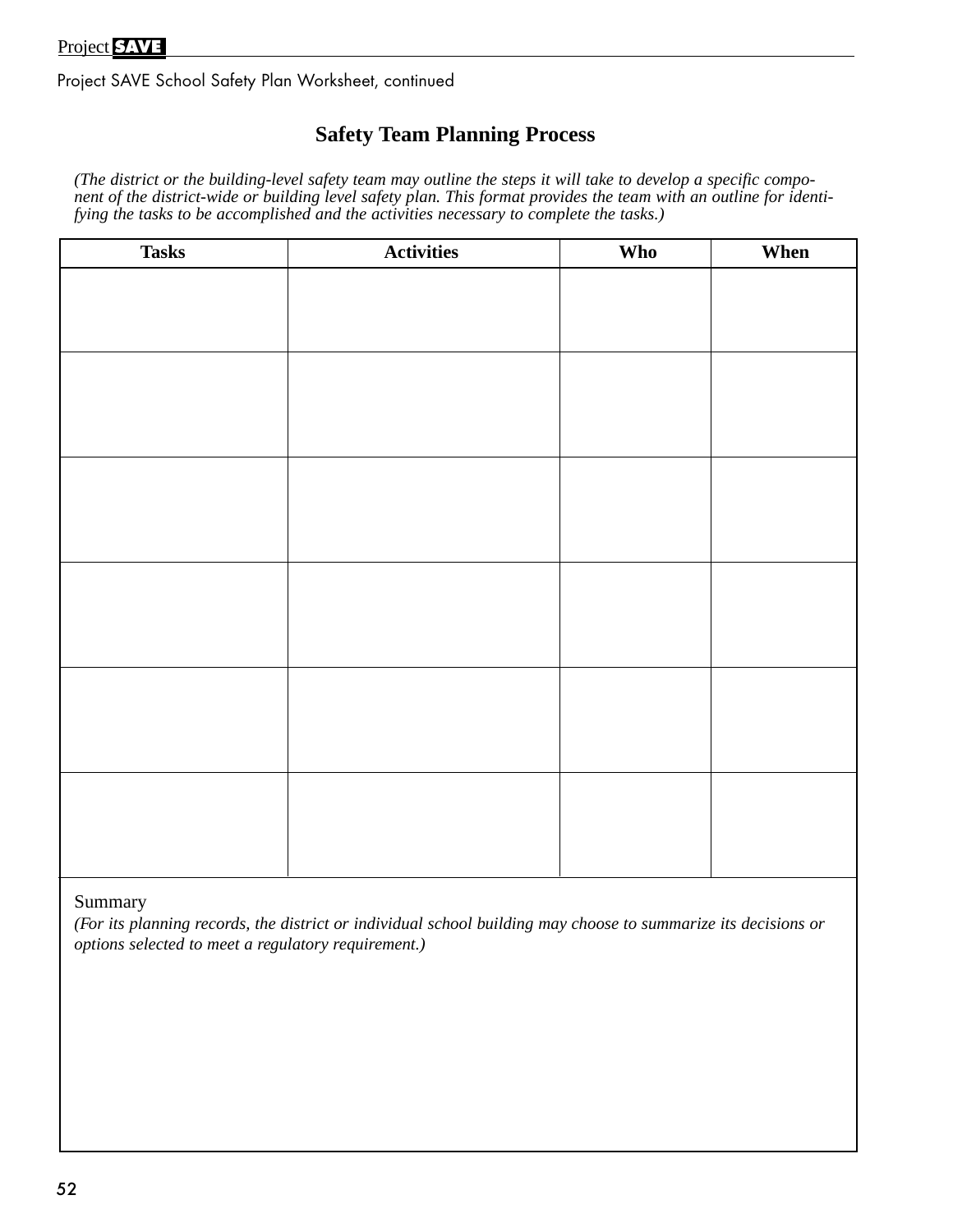# **New York State Education Department Contacts**

#### **Comprehensive Health and Pupil Services Office (CHAPS)**

Rebecca Gardner, *Team Leader* John Soja Evelyn Bernstein Room 319 Education Building Albany, New York 12234 Phone: 518-486-6090 rgardner@mail.nysed.gov, jsoja@mail.nysed.gov, ebernst2@mail.nysed.gov

#### **Office of Facilities Planning and Management Services**

Carl Thurnau, *Coordinator* Laura Sahr, *Emergency Planning Liaison*; David Clapp, *Fire Safety Coordinator* Room 1060 Education Building Annex Albany, New York 12234 Phone: 518-474-3906 cthurnau@mail.nysed.gov, lsahr@mail.nysed.gov, dclapp@mail.nysed.gov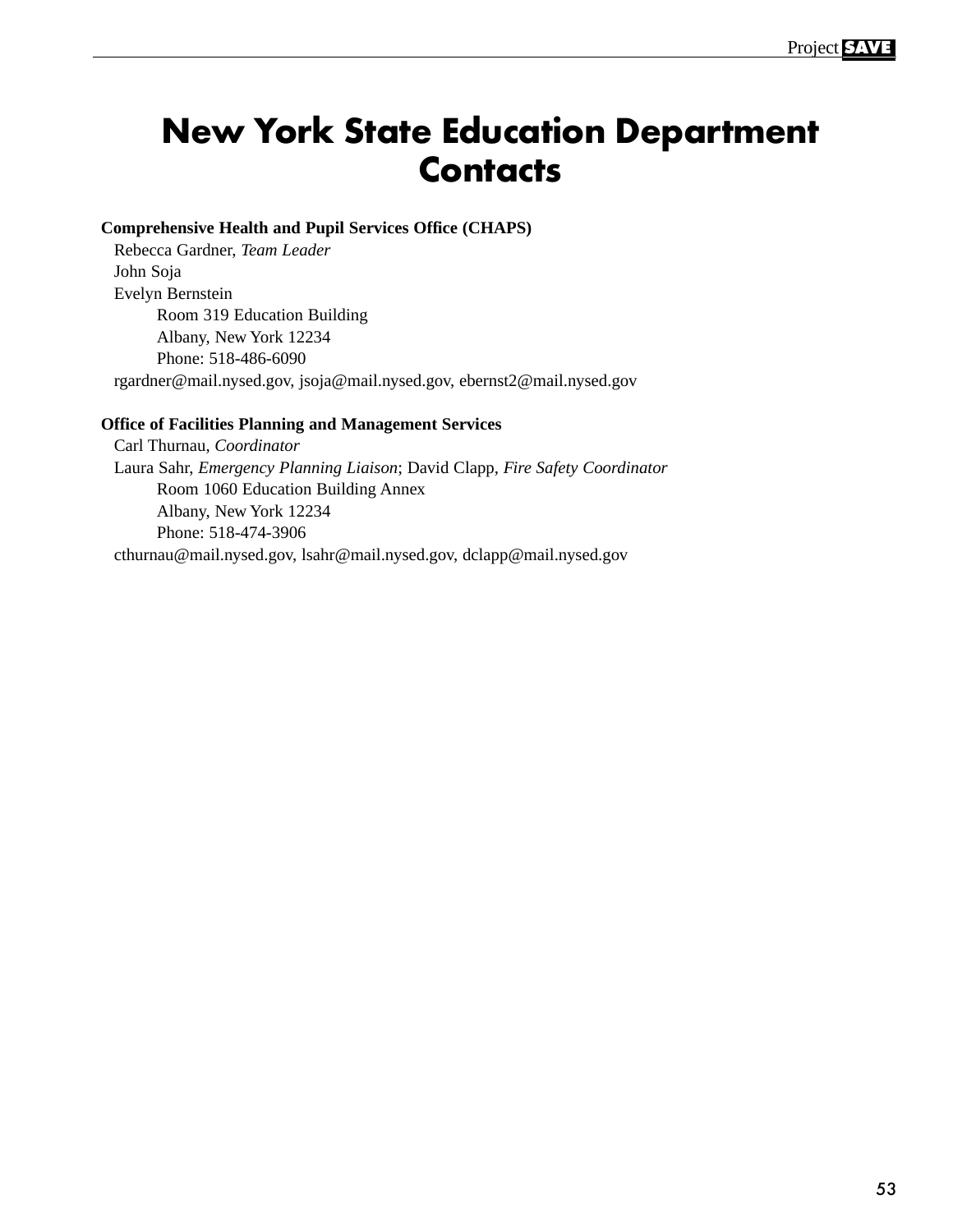# **New York State Center for School Safety**

175 Route 32 North New Paltz, NY 12516 Phone: (845) 255-8989 Fax: (845) 255-3836 E-mail: scss@mhric.org www.mhric.org/scss

The New York State Center for School Safety is funded through grants from the Governor's Office, the New York State Education Department, the Office of the Attorney General and New York State Department of Health for the primary purpose to help make schools safe. The fundamental principles of this mission are as follows:

- Collaborate with state agencies to assist schools in creating safe learning environments.
- To be a clearinghouse of school safety resources, with emphasis on comprehensive safe schools planning.
- Provide training and technical assistance to schools on implementing the SAVE legislation.
- Assist in the collection, assessment, and dissemination of successful school safety programs and strategies.
- Under the direction of the State Education Department, to work collaboratively and cooperatively with the Coordinated School Health and Wellness Centers and the Statewide Advocacy Offices.
- Assist the Attorney General's office in implementing the SAVI (Students Against Violence Initiative) Project.
- Develop and implement the Commissioner of Education's Safe Schools initiative on protecting students from harassment and hate crime, and administrators institute on discipline.
- Provide technical assistance and training support to ESD/SVP funded schools.

#### Mary Grenz Jalloh, Director *mjalloh@mhric.org*

| Felicia Watson           | Dale Guerra               |
|--------------------------|---------------------------|
| fwatson@mhric.org        | dguerra@mhric.org         |
| Joakim Lartey            | Lorelei Christensen       |
| <i>jlartey@mhric.org</i> | <i>lchriste@mhric.org</i> |
| <b>Sheryl Post</b>       | Jean Eckdahl              |
| spost@mhric.org          | jeckdah2@mhric.org        |
| Steve Lopez              | Shirley Jones             |

Steve Lopez *slopez@mhric.org* Shirley Jones *sjones@mhric.org*

#### Satellite Office:

Debra Fuchs Nadeau Sullivan County BOCES 6 Wierk Avenue Liberty, NY 12754 Phone: 845-292-0082 Fax: 845-292-8694 E-mail: dfuchs@scboces.org

Veta Sheppard-Hayes, Western Suffolk BOCES 220 Washington Avenue Deer Park, NY 11749 Phone: 631-242-1128 x262 Fax: 631-242-4269 E-mail: vshepard@wsboces.org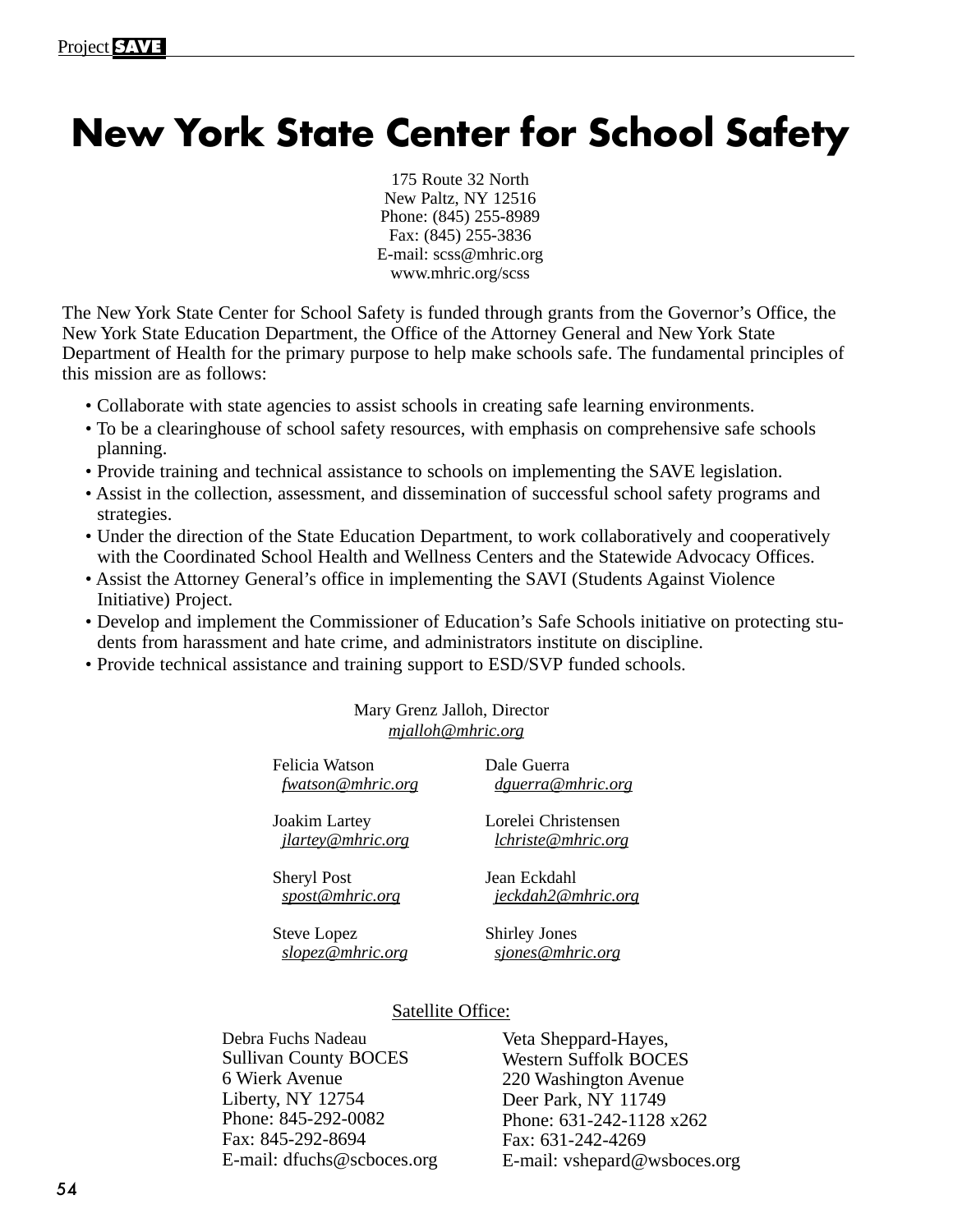# New York State Education Department **Coordinated School Health Network (CSHN) Centers**

|                      | <b>CSHN</b> Center                                                                                                                                                                                                                      | <b>JMT Region BOCES</b>                                                                                                                                                                                              |                                                                           | <b>Counties</b>                                        |
|----------------------|-----------------------------------------------------------------------------------------------------------------------------------------------------------------------------------------------------------------------------------------|----------------------------------------------------------------------------------------------------------------------------------------------------------------------------------------------------------------------|---------------------------------------------------------------------------|--------------------------------------------------------|
| West                 | Jane Ogilvie, Coordinator<br>E-Mail: jogilvie@erie1.wnyric.org<br>Erie 1 BOCES<br>1050 Maryvale Drive<br>Cheektowaga, NY 14225<br>Phone: (716) 630-4250<br>Fax: (716) 630-4251                                                          | Cattaraugus-Allegany-Erie-<br>Wyoming<br>Erie 1<br>Erie 2-Chautauqua-<br>Cattaraugus<br>Orleans-Niagara<br>Steuben-Allegany                                                                                          | Orleans<br>Niagara<br>Erie<br>Chautauqua                                  | Cattaraugus<br>Allegany<br>Steuben                     |
| Mid-West             | Kim McLaughlin, Coordinator<br>E-Mail:<br>kmclaughlin@gvmail.edutech.org<br>Genesee Valley BOCES Service<br>Center<br>80 Munson Street<br>Leroy, NY 14482<br>Phone: (716) 344-7570<br>Fax: (716) 344-7578                               | Genesee Valley<br>Monroe 1<br>Monroe 2-Orleans<br>Wayne-Finger Lakes                                                                                                                                                 | Monroe<br>Wayne<br>Genesee<br>Wyoming                                     | Livingston<br>Ontario<br>Yates<br>Seneca               |
| Mid-South            | Colleen Hurd, Coordinator<br>E-Mail: churd@mail.sctboces.org<br>Schuyler-Chemung-Tioga BOCES<br>459 Philo Road<br>Elmira, NY 14903<br>Phone: (607) 739-3581<br>$(607)$ 795-5310<br>Fax:                                                 | Broome-Delaware-Tioga<br>Delaware-Chenango-Madison-<br>Otsego<br>Otsego-Northern Catskill<br>Schuyler-Chemung-Tioga                                                                                                  | Schuyler<br>Chemung<br>Tioga<br><b>Broome</b>                             | Chenango<br>Otsego<br>Delaware                         |
| Mid-State            | Lee Beals, Coordinator<br>E-Mail: lbeals@ocmboces.org<br>Onondaga-Cortland-Madison<br><b>BOCES</b><br>6075 East Molloy Road<br>P.O. Box 4774<br>Syracuse, NY 13221-4774<br>Phone: (315) 431-8556<br>$(315)$ 433-2636<br>Fax:            | Cayuga-Onondaga<br>Onondaga-Cortland-Madison<br>Oswego<br>Tompkins-Seneca-Tioga                                                                                                                                      | Oswego<br>Onondaga<br>Cayuga<br>Cortland<br>Tompkins                      |                                                        |
| North Country/Mohawk | Suzanne Doin, Coordinator<br>E-Mail: sdoin@cves.org<br>Clinton-Essex-Warren-Washington<br><b>BOCES</b><br>P.O.Box 455<br>Plattsburgh, NY 12901<br>FedEx Add:4 Area Development Dr<br>Phone: (518) 561-0100 x 135<br>Fax: (518) 561-0240 | Clinton-Essex-Warren-<br>Washington<br>Franklin-Essex-Hamilton<br>Herkimer-Fulton-Hamilton-Otsego<br>Jefferson-Lewis-Hamilton-<br>Herkimer-Oneida<br>Oneida-Herkimer-Madison<br>St. Lawrence-Lewis<br>Madison-Oneida | Clinton<br>Franklin<br>St. Lawrence<br><b>Essex</b><br>Jefferson<br>Lewis | Oneida<br>Herkimer<br>Madison<br>Hamilton<br>Continued |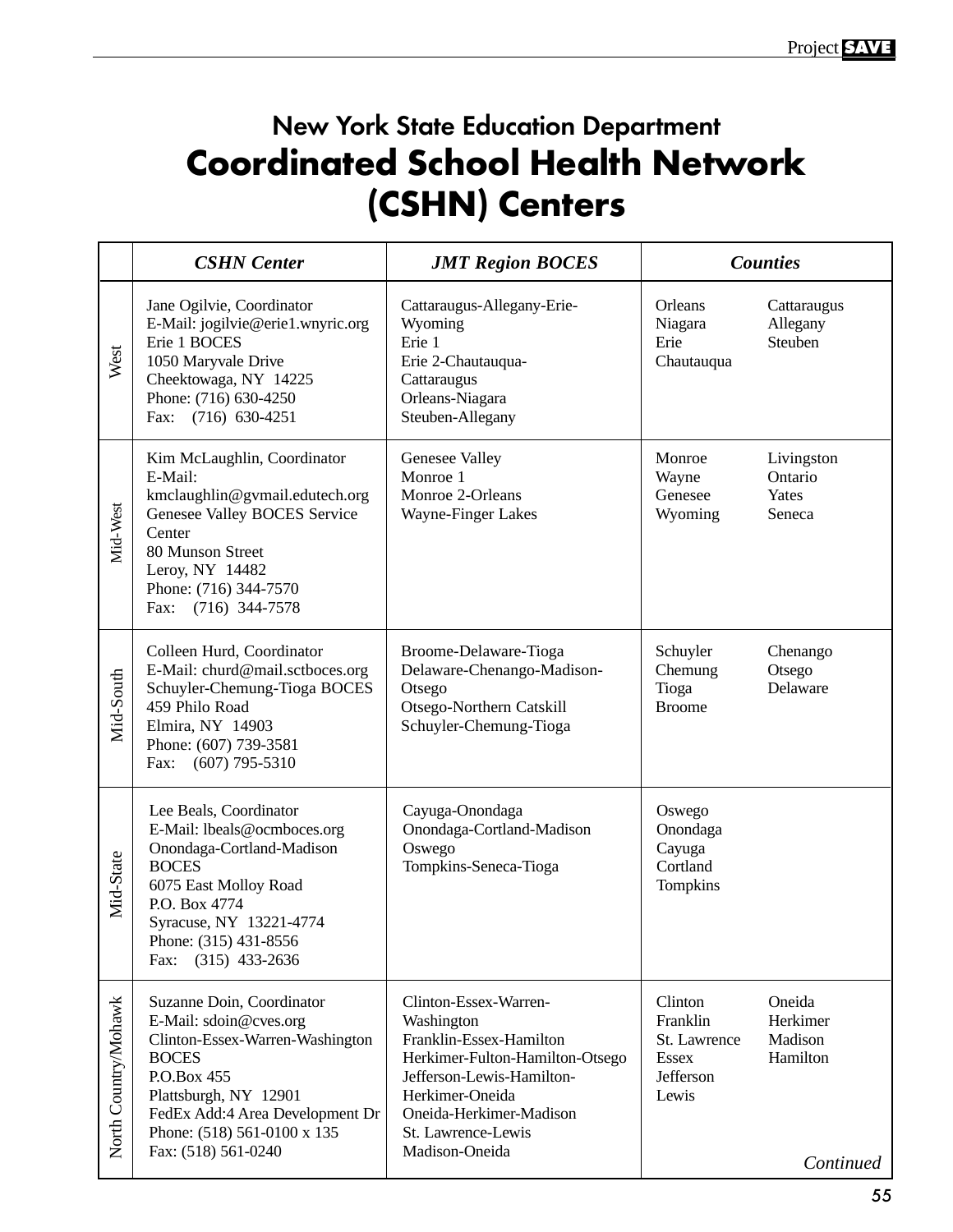Coordinated School Health Network (CSHN) Centers, continued

| Hudson Valley                              | Elizabeth Mastro, Coordinator<br>E-Mail: emastro@mhric.org<br><b>Ulster County BOCES</b><br>175 Route 32 North<br>New Paltz, NY 12561<br>Phone: (845) 255-8989<br>Fax:<br>$(845)$ 255-3836                                           | Dutchess<br>Orange-Ulster<br>Putnam-Northern Westchester<br>Rockland<br>Southern Westchester<br>Sullivan<br><b>Ulster</b>                     | Ulster<br>Dutchess<br>Orange<br>Putnam<br>Rockland<br>Westchester<br>Sullivan                                                                  |
|--------------------------------------------|--------------------------------------------------------------------------------------------------------------------------------------------------------------------------------------------------------------------------------------|-----------------------------------------------------------------------------------------------------------------------------------------------|------------------------------------------------------------------------------------------------------------------------------------------------|
| Capital                                    | Kay Bradley, Coordinator<br>E-Mail: kbradley@gw.neric.org<br><b>Capital Region BOCES</b><br>6 British American Boulevard, Suite G<br>Latham, NY 12110<br>Phone: (518) 786-3223<br>Fax:<br>$(518)$ 786-8511                           | Albany-Schoharie-Schenectady-<br>Saratoga<br>Hamilton-Fulton-Montgomery<br>Questar III (RCG)<br>Washington-Saratoga-Warren-<br>Hamilton-Essex | Hamilton<br>Schenectady<br>Warren<br>Schoharie<br>Washington<br>Albany<br>Rensselaer<br>Saratoga<br>Greene<br>Fulton<br>Columbia<br>Montgomery |
| Long Island                                | Susan Kessler, Coordinator<br>E-Mail: skessler@wsboces.org<br><b>Western Suffolk BOCES</b><br>220 Washington Avenue<br>Deer Park, NY 11729<br>Phone: (631) 242-1128<br>$(631)$ 242-4269<br>Fax:                                      | Eastern Suffolk<br><b>Nassau</b><br>Western Suffolk                                                                                           | Nassau<br>Suffolk                                                                                                                              |
| New York City                              | Mohamed Yasin, Director<br>E-Mail: Myasin@nycboe.net<br>Office of Comprehensive Health<br>NYC Board of Education<br>131 Livingston Street, Room 621<br>Brooklyn, NY 11201<br>Phone: (718) 935-4140<br>(718) 935-3192 or 3158<br>Fax: | All Boroughs                                                                                                                                  | <b>All NYC Counties</b>                                                                                                                        |
| Statewide Center for<br>School Health      | Gary English, Coordinator<br>E-Mail: genglish@ntcnet.com<br><b>Statewide Center for School Health</b><br>77 North Ann Street<br>Little Falls, NY 13365<br>Phone: (315) 823-1015<br>Fax:<br>$(315) 823 - 1012$                        | All                                                                                                                                           | <b>All NYS Counties</b>                                                                                                                        |
| Statewide School<br>Health Services Center | Mary Capparelli, Administrator<br>E-mail: mcappare@monroe#2boces.org<br>Monroe 2-Orleans BOCES<br>43 Turner Drive<br>Spencerport, NY 14559<br>Phone: (716) 349-7630<br>$(716)$ 352-9131<br>Fax:                                      | All                                                                                                                                           | <b>All NYS Counties</b>                                                                                                                        |
| New York State<br>Center for School Safety | Mary Grenz Jalloh, Director<br>E-mail: scss@mhric.org<br>New York State Center<br>for School Safety<br><b>Ulster County BOCES</b><br>175 Route 32 North<br>New Paltz, NY 12561<br>Phone: (845) 255-8989<br>$(845)$ 255-3836<br>Fax:  | All                                                                                                                                           | All NYS Counties                                                                                                                               |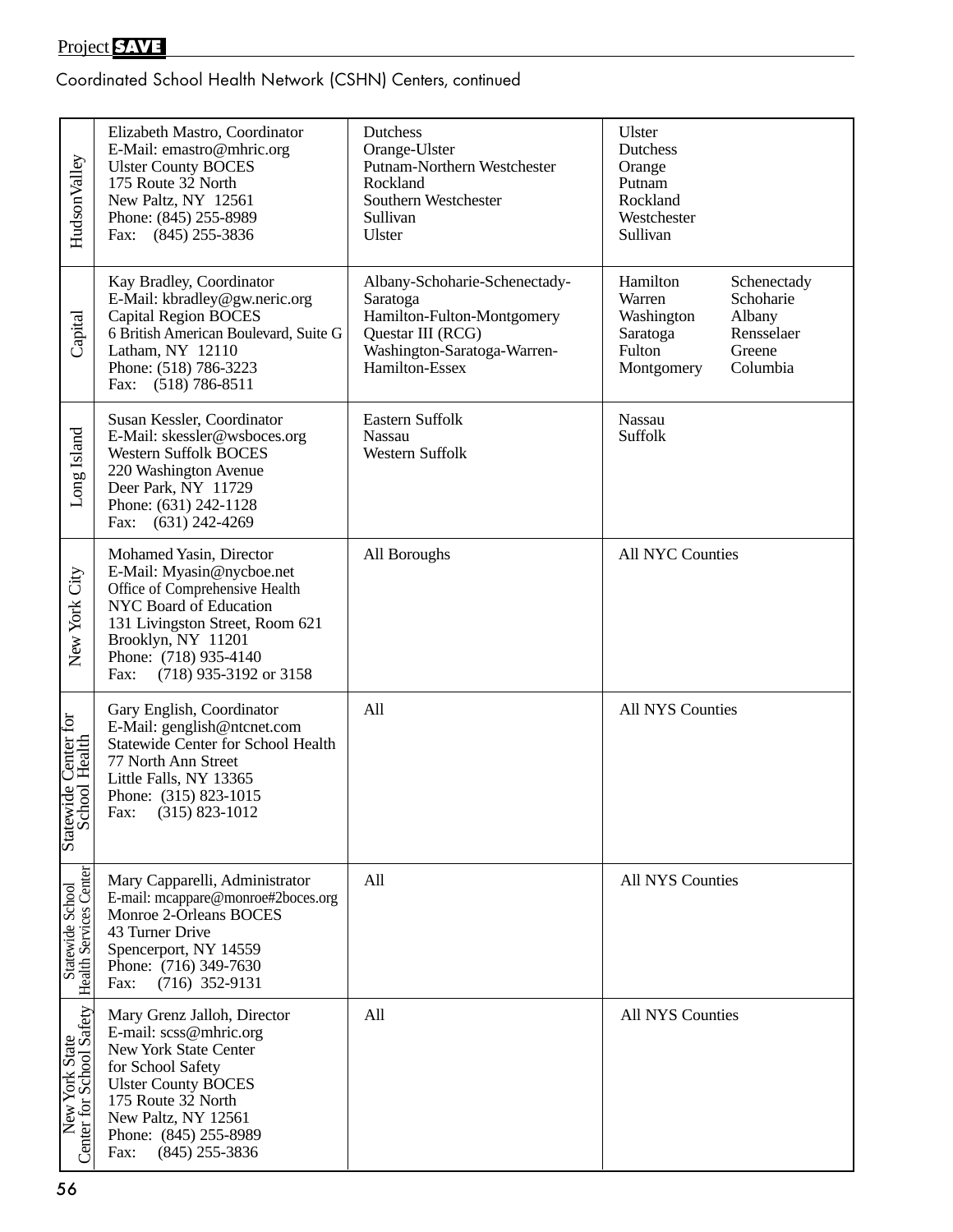# **BOCES Health and Safety Coordinators**

Information on the site includes upcoming events, member list, current projects, and other information relating to school health and safety issues. *www.AESHP.org*

#### **Broome-Delaware-Tioga BOCES**

23 Jackson Avenue Endicott, NY 13760 607-786-8591 Callie Trout *ctrout@btboces.org*

#### **Capital Region BOCES (Albany-Schenectady-Schoharie)** 6 British American Blvd. Latham, NY 12110

518-786-3261 Brian Backus *bbackus@gw.neric.org*

#### **Cattaraugus-Allegany-Erie-Wyoming BOCES**

1824 Windfall Road Olean, NY 14760 716-372-8293 Ext. 277 David Owlett *dave\_owlett@cabo.wnyric.org*

#### **Cayuga-Onondaga BOCES**

5980 South Road Auburn, NY 13021 315-253-0361 Mark Snyder *doctorsafe@hotmail.com*

#### **Champlain Valley Educational Services (Clinton Essex Warren Washington)** 4 Area Development Drive

Plattsburgh, NY 12901 518-561-0100 Ext. 358 Dan Riley *driley@cves.org*

#### **Delaware-Chenango-Madison-Otsego BOCES**

6678 County Road 32 Norwich, NY 13815 607-335-1249 Richard Shaw *shawr@dcmoboces.com*

#### **Dutchess County BOCES**

578 Salt Point Turnpike Poughkeepsie, NY 12601 845-486-4800 Walter Niemiec *niemiecw@admin.dcboces.org*

#### **Eastern Suffolk BOCES**

201 Sunrise Highway Patchogue, NY 11772 631-687-3131 Larry Speciner *lspecine@sricboces.org*

#### **Erie I BOCES**

355 Harlem Road West Seneca, NY 14224 716-821-7440 Frank Markott *fmarrott@erie1.wynric.org*

#### **Erie II Chautauqua - Cattaraugus BOCES**

9520 Fredonia-Stockton Road Fredonia, NY 14063 716-672-4371 Ext 276 Andrew Ippolito *ajisr@yahoo.com*

#### **Franklin-Essex-Hamilton BOCES**

Box 28, West Main Street Malone, NY 12953 518-483-6420 Dave Werner *dwerner@mail.fehb.org*

#### **Genesee Valley BOCES (Livingston, Steuben, Wyoming)** Livonia Primary School, PO Box E

Livonia, NY 14487 716-346-4105 Carol Rinere *crinere@frontiernet.net*

#### **Hamilton-Fulton-Montgomery BOCES**

14 School Street Broadalbin, NY 12025 518-883-5245 David K. Aimone *daimone@superior.net*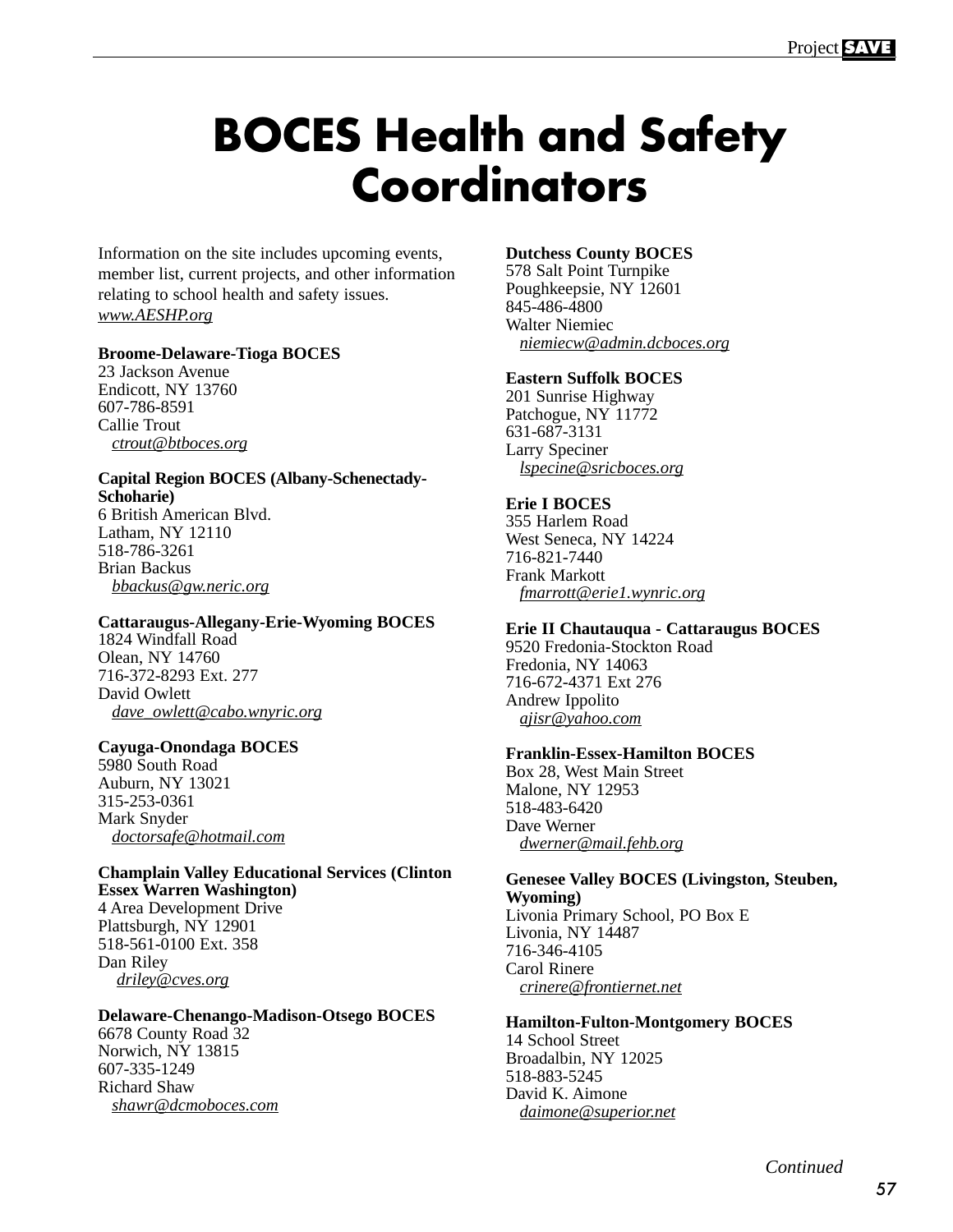OCES Health and Safety Coordinators, continued

#### **Herkimer-Fulton-Hamilton-Otsego BOCES**

P O Box 70, Middle Settlement Road New Hartford, NY 13413 315-793-8693 Geraldine Bradley *gbradley@oneida-boces.moric.org*

#### **Jefferson-Lewis BOCES**

20104 State Route 3 Watertown, NY 13601 315-779-7055 John Warneck *jwarneck@mail.boces.com*

#### **Madison-Oneida BOCES**

P O Box 70, Middle Settlement Road New Hartford, NY 13413 315-793-8693 Geraldine Bradley *gbradley@oneida-boces.moric.org*

#### **Monroe #1 BOCES**

41 OíConnor Road Fairport, NY 14450 716-383-2289 David Duford *david\_duford@ccmail.monroe.edu*

#### **Monroe #2-Orleans BOCES**

Livonia Primary School Livonia, NY 14487 716-346-4105 Carol Rinere *crinere@frontiernnet.net*

#### **Nassau BOCES**

718 The Plain Road Westbury, NY 11590 516-997-8700 Ext 2387 Peter Laduca

#### **Oneida-Herkimer-Madison BOCES**

POBox 70, Middle Settlement Road New Hartford, NY 13413 315-793-8693 Geraldine Bradley *gbradley@oneida-boces.moric.org*

#### **Onondaga-Cortland-Madison BOCES**

PO Box 4754 Syracuse, NY 13221 315-431-8591 David Daignault *ddaignault@ocmboces.com*

#### **Orange-Ulster BOCES**

Memorial Education Center 83 Linden Avenue Middletown, NY 10940 845-343-7772 Arthur J. Lange *alange@ouboces.org*

#### **Orleans-Niagara BOCES**

4232 Shelby Basin Road Medina, NY 14103 800-836-7510 Bruce J. Potter *bpotter@anboces.org*

#### **Oswego County BOCES**

179 County Route 64 Mexico, NY 13114 316-963-4276 Joanne Morgan *jmorgan@oswegoboces.org*

#### **Otsego-Northern Catskill (Otsego-Delaware-Schoharie-Greene) BOCES** Grand Gorge Civic Center

P. O. Box 121 Grand Gorge, NY 12434 607-588-6420 Pamela Zoll *pzoll@mail.oncboces.org*

#### **Putnam-Northern Westchester BOCES**

200 BOCES Drive Yorktown Heights, NY 10598-4399 914-248-2457 Nicholas Lamberti *nick@BOCESPNW.lhric.org*

#### **Questar III BOCES (Rensselaer-Columbia-Greene)**

1943 Brookview Road Castleton, NY 12033 518-732-4116 Joseph McDowell *jmcdowell@questar.org*

#### **Rockland County BOCES**

65 Parrott Road – Bldg. #12 West Nyack, NY 10994 845-627-4761 Kenneth Eck *keck@rboces.lhric.org*

#### **St. Lawrence-Lewis BOCES**

139 Outer State Street Canton, NY 13617 315-779-7055 John Warneck *jwarneck@mail.boces.com*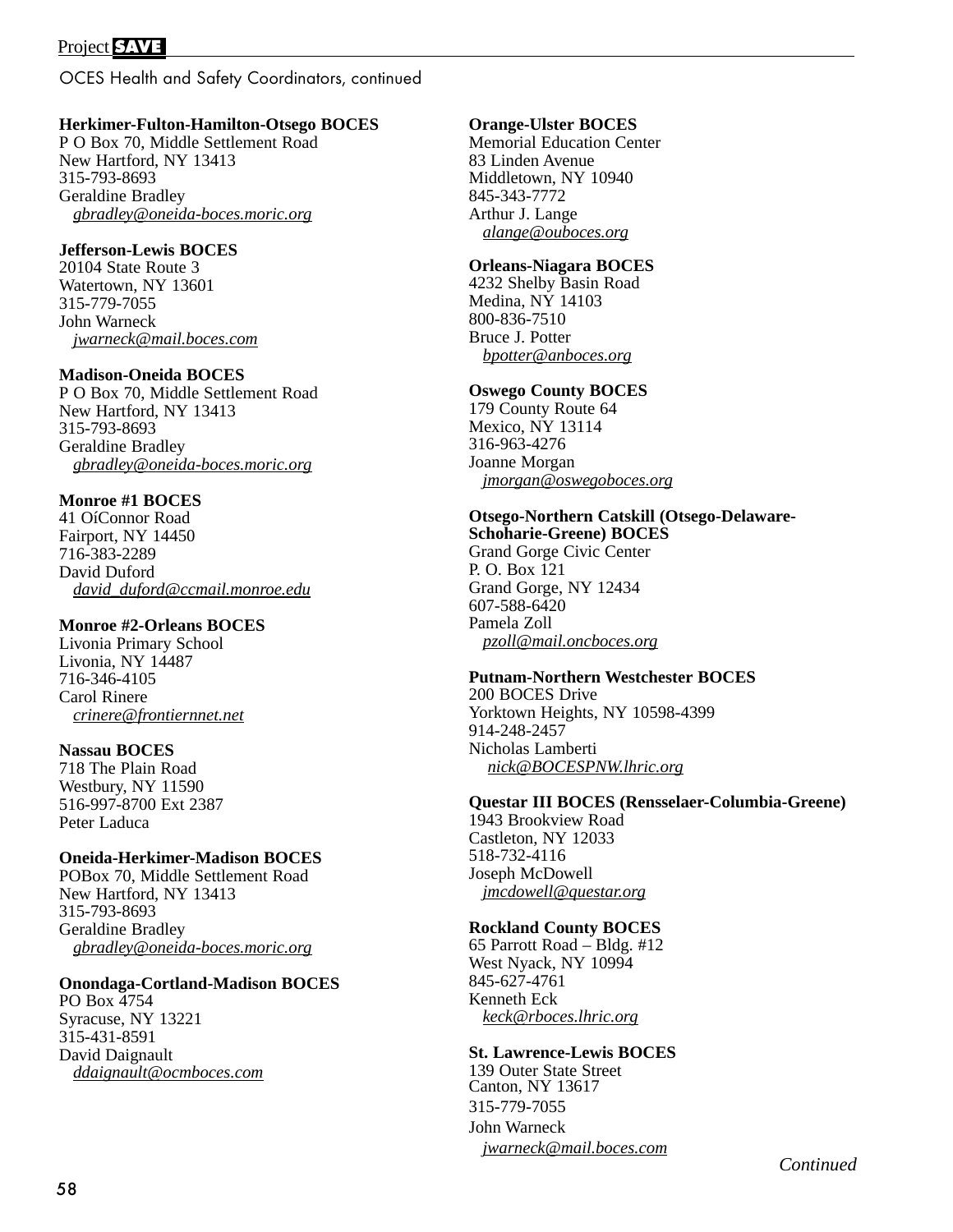#### BOCES Health and Safety Coordinators, continued

#### **Schuyler-Chemung-Tioga BOCES**

459 Philo Road Elmira, NY 14903 607-739-3581 Vincent Moschetti, Jared Jones *vmoschet@mail.sctboces.org jjones@mail.sctboces.org*

#### **Southern Westchester BOCES**

2 Westchester Plaza Elmsford, NY 10523 914-345-8500 Ext 120 Rosemary Lee *rlee@westplaza.lhric.org*

#### **Steuben-Alleghany BOCES**

Livonia Primary School Livonia, NY 14487 716-346-4105 Carol Rinere *crinere@frontiernnet.net*

#### **Sullivan BOCES**

6 Wierk Avenue Liberty, NY 12754 845-292-0082

#### **Tompkins-Seneca-Tioga BOCES**

555 Warren Road Ithaca, NY 14850 607-257-1555 Ext 460 or 443 Sandra Novelli, David Pitcher *snovelli@mail.tstboces.org dpitcher@mail.tstboces.org*

#### **Ulster BOCES**

175 Route 32 N New Paltz, NY 12561 845-255-3040 Michael O'Rourke *morourke@mhric.org*

#### **Washington-Saratoga-Warren-Hamilton-Essex BOCES** 6 British American Blvd. Latham, NY 12110

518-786-3261 Brian Backus *bbackus@gw.neric.org*

#### **Wayne-Finger Lakes BOCES**

Livonia Primary School Livonia, NY 14487 716-346-4105 Carol Rinere  *crinere@frontiernnet.net*

#### **Western Suffolk BOCES**

152 Laurel Hill Road Northport, NY 11768 516-261-5071 Debra Tenenbaum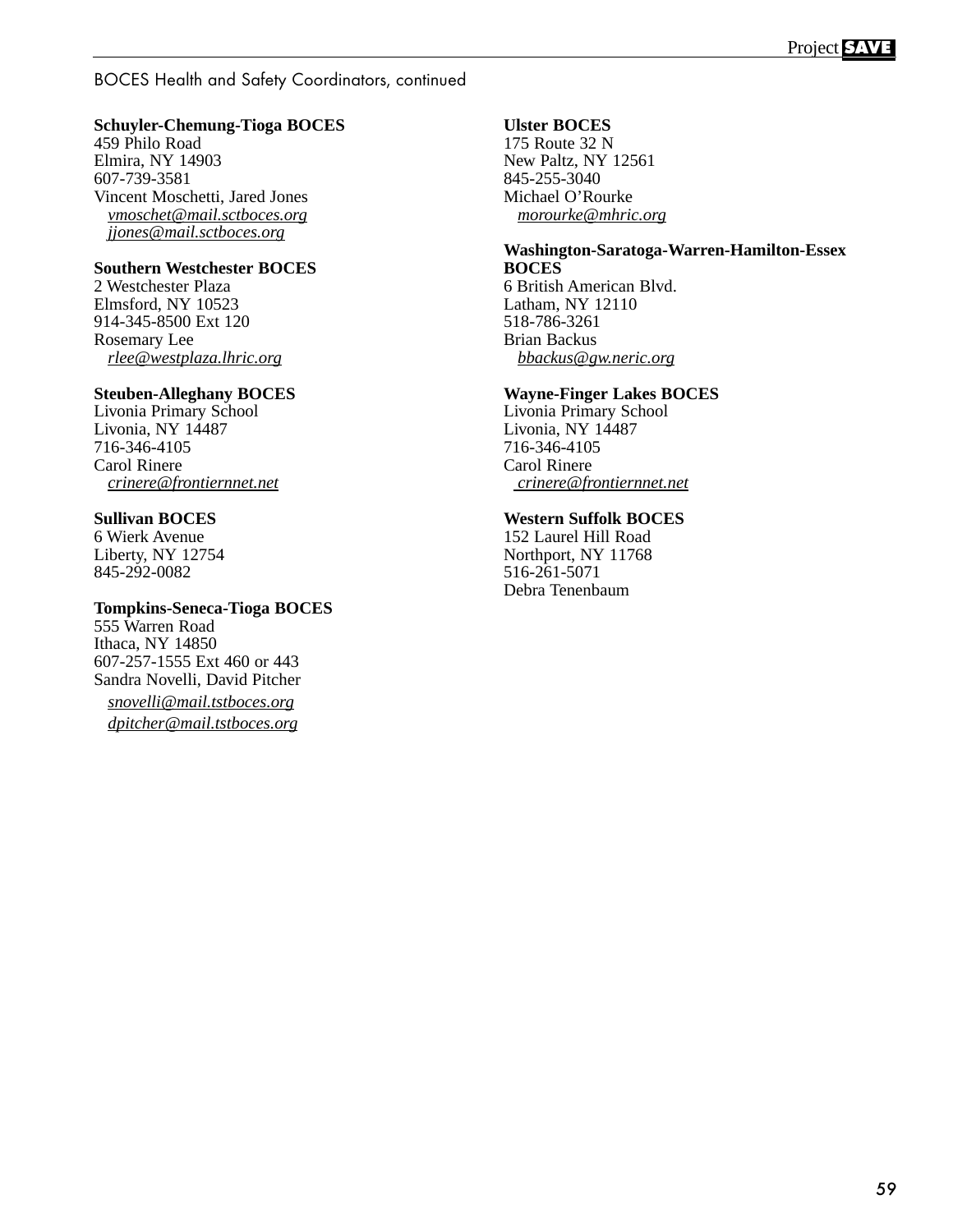# **New York State Division of Criminal Justice Services Agency Contacts**

#### **Funding and Program Assistance**

Office of Funding and Program Assistance NYS Division of Criminal Justice Services 4 Tower Place Albany, NY 12203 Phone No: (518) 457-8462 *E-mail: funding@dcjs.state.ny.us*

#### **School Resource Officer and DARE (Drug Abuse Resistance Education) Programs**

Mark Fettinger DARE and Youth Services Office of Public Safety NYS Division of Criminal Justice Services 4 Tower Place Albany, NY 12203 Phone No. (518) 457-6116 or (518) 457-2667 *E-mail: fettinger@dcjs.state.ny.us*

**Website:** No information is provided on the website.

#### **Child Safety and Missing Children**

Missing/Exploited Children Clearinghouse Office of Legal Services NYS Division of Criminal Justice Services 4 Tower Place Albany, NY 12203 Phone No. 1-800-FIND KID, 1-800-346-3543 *E-mail: missingchildren@dcjs.state.ny.us*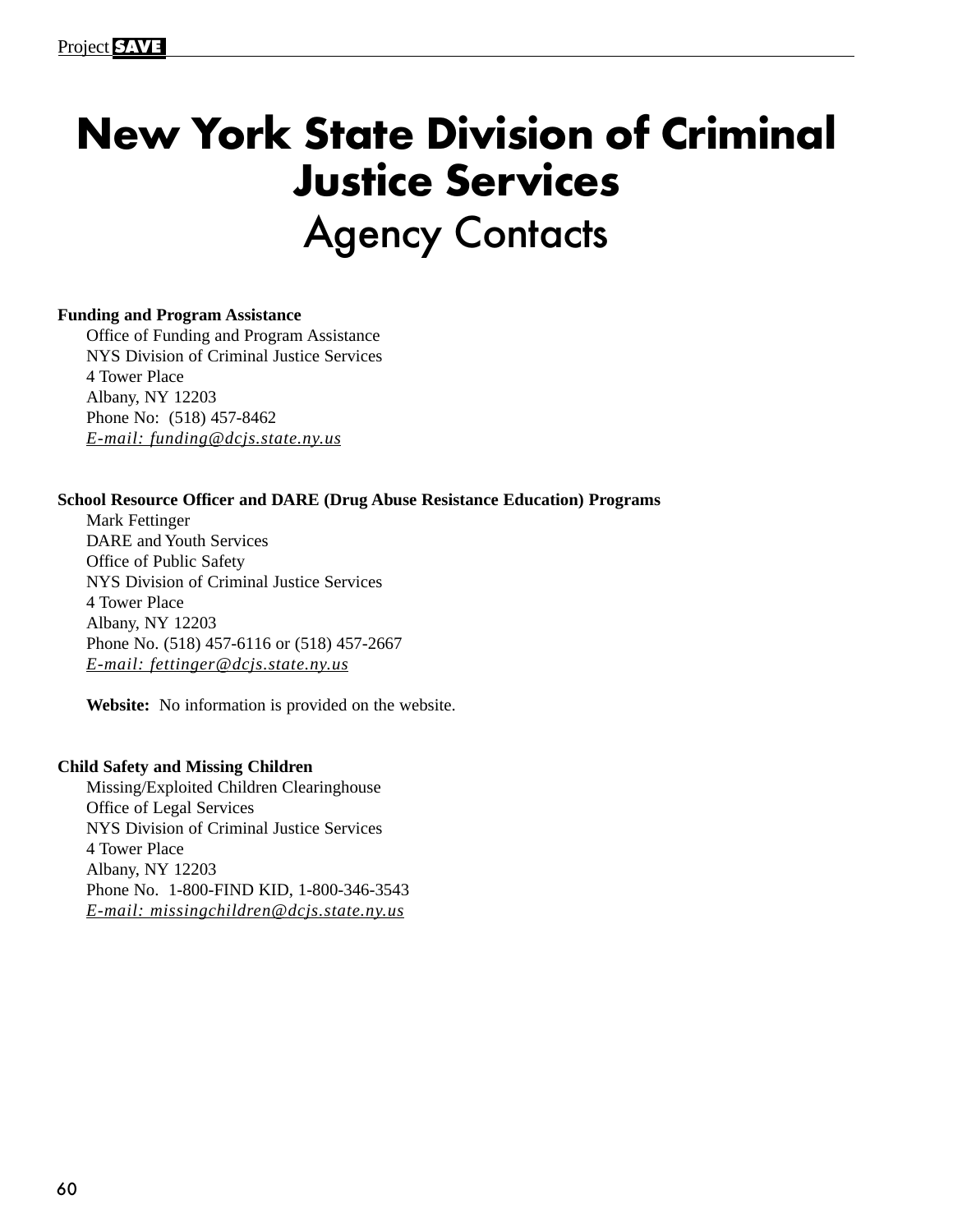# **The New York State Police**

The New York State Police is an agency with a variety of resources available to schools and the community. One of these resources is the Safe Schools Program. This program includes information for school employees about violence prevention and response techniques. State Police personnel are available to participate in the planning and drilling process.

The SAVE legislation requires schools to include law enforcement representatives on the School safety planning teams. It also requires that building level emergency response plans be given to state and local police. To assist schools in meeting these two requirements, a list of state police representatives that can be invited to be on your team, and addresses to mail your plan are listed below. Use the state map to locate the Troop(s) your school district is in.

Please contact your local police agencies for information regarding representatives and dissemination of your planto those agencies.

**Troop A** Headquarters 4525 West Saile Drive Batavia, NY 14020 Trooper Robert L. Sawicki (716) 699-2657 Sergeant Stephen J. Fortuin  $(716)$  343-2200

**Troop B** Headquarters Route 86 P. O. Box 100 Ray Brook, NY 12977 Trooper Marc A. McDonell (518) 897-2048 Sergeant Chad K. Niles (518) 897-2083

**Troop C** Headquarters Rt 7 P.O. Box 300 Sidney, NY 13838 Trooper Brian E. diLorenzo (607) 561-7488 Sergeant Michael P. Lynch (607) 561-7410

**Troop D Headquarters** Rt. 5, PO Box 30 Oneida, NY 13421-0030 Trooper Thomas P. Rogers (315) 366-6077 Sergeant William J. Slater (315) 366-6059

**Troop E** Headquarters P.O. Box 25220 Canandaigua, NY 14425 Trooper Bridgette B. Lanphere (607) 776-2182 Sergeant James Faber (716) 398-4164

**Troop F Headquarters** Crystal Run Rd Middletown, NY 10941 Trooper Steven M. Margini (845) 567-0052 Sergeant Kevin P. Cunningham (845) 344-5389

**Troop G** Headquarters 504 Loudon Rd Loudonville, NY 12211 Trooper Michael W. Wilson (518) 783-3237 Trooper George H. Murphy, Jr. (518) 783-3235 Sergeant Eric C. Meybaum

**Troop K** Headquarters Box 3000 Poughkeepsie, NY 12603 Trooper Joseph R. Lutz (845) 677-7431 Sergeant Gerard S. Mallet (845) 677-7380

**Troop L Headquarters** 7140 Republic Airport Farmingdale, NY 11735 Trooper Thomas Collins (631) 756-3389 Sergeant Lawrence F. Mahoney (631) 756-3328

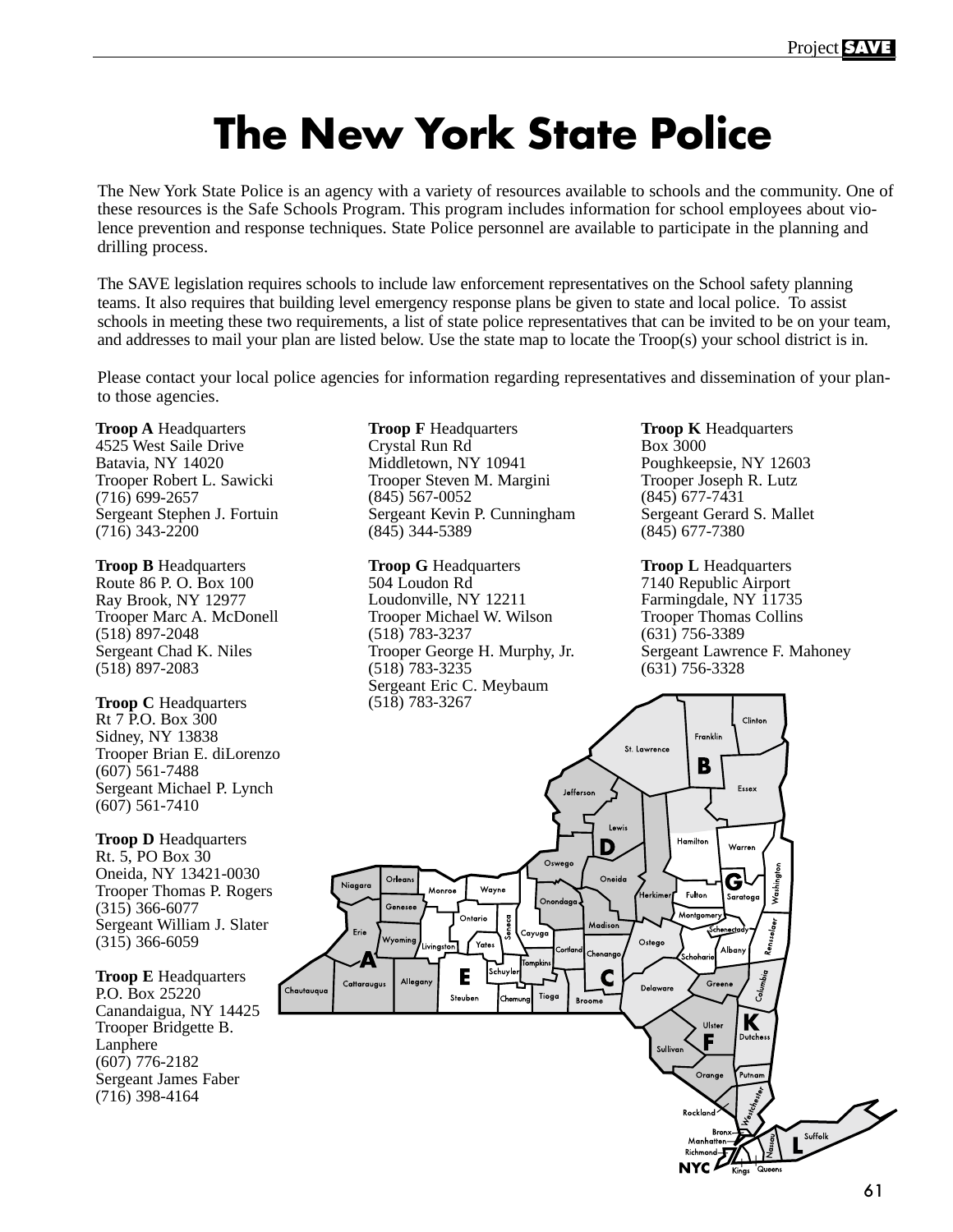# **New York State Emergency Management Office**

The New York State Emergency Management Office (SEMO) coordinates Emergency Management Services for the State by providing leadership, mitigation measures, planning, education, and resources to protect lives, property and the environment. SEMO coordinates these activities through local government officials, specifically county emergency managers.

### **Contacts**

SEMO headquarters, located in Albany, utilizes five regional offices to coordinate activities in support of local government. The regions and contacts are as follows:

#### **Region 1: Includes Nassau and Suffolk Counties, and the New York City Metropolitan area.**

*Larry Rawa, Regional Director* 250 Veteran's Memorial Highway Hauppauge, NY 11788-5506 Bus: (631) 952-6759 Bus Fax: (631) 952-6758 *larry.rawa@semo.state.ny.us*

**Region 2: Includes Rockland, Orange, Westchester, Putnam, Ulster, Sullivan, Dutchess, Columbia, Greene, and Delaware Counties.** 

*Christopher Holmes, Regional Director* Creek Road Poughkeepsie, NY 12601-1098 Bus: (845) 454-0430 Bus Fax: (845) 454-4620 E-mail: *christopher.holmes@semo.state.ny.us* 

**Region 3: Includes Albany, Schenectady, Rensselaer, Schoharie, Otsego, Montgomery, Herkimer, Fulton, Saratoga, Washington, Warren, Hamilton, Essex, Franklin, and Clinton Counties.**

*Robert Baccari, Regional Director* 5 Fox Farm Road Queensbury, NY 12804-1107 Bus: (518) 793-6646 Bus Fax: (518) 793-6647 E-mail: *robert.baccari@semo.state.ny.us*

**Region 4: Includes Broome, Tioga, Chenango, Cortland, Tompkins, Schuyler, Cayuga, Seneca, Onondaga, Madison, Oneida, Oswego, Lewis, and Jefferson Counties.**

*Gerald Heitzman, Regional Director* NYS Armory 1055 East Genesee Street Syracuse, NY 13210-1893 Bus: (315) 448-4536 Bus Fax: (315) 423-0419 E-mail: *gerald.heitzman@semo.state.ny.us* **Region 5: Includes Chemung, Steuben, Allegany, Cattaraugus, Chautauqua, Erie, Wyoming, Livingston, Yates, Ontario, Genesee, Wayne, Monroe, Orleans, and Niagara Counties.** 

*William Clark, Regional Director* 1144 East Union Street Newark, NY 14513-9201 Bus: (315) 331-4880 Bus Fax: (315) 331-3934 E-mail: *william.clark@semo.state.ny.us*

## References and Citations:

- List of SEMO training courses: School officials may be able to attend courses in emergency management at various locations throughout the State, or attend courses at the Emergency Management Institute (EMI) in Emmittsburg, Maryland. SEMO is continually offering ICS training, planning workshops, and other introductory courses on a regular basis. EMI has many programs in emergency management, including FEMA's "Multi-Hazard School Safety" course. The listing for these courses in accessible through our web site, or through the local county emergency manager's office.
- SEMO's Planning Section can conduct Train-the-Trainer workshops for school officials interested in utilizing the HAZNY program. SEMO staff can provide this training at the county or regional level to assist in the proper facilitation of the program.
- Listing of positions within the NIIMS Incident Command System. SEMO has guidance in ICS, and can provide ICS position descriptions for officials.
- List of potential external hazards. This is community based, and availability is subject to which municipalities have done a Hazard Analysis. SEMO can provide Hazard Analysis reports of jurisdictions that have done the analysis to school officials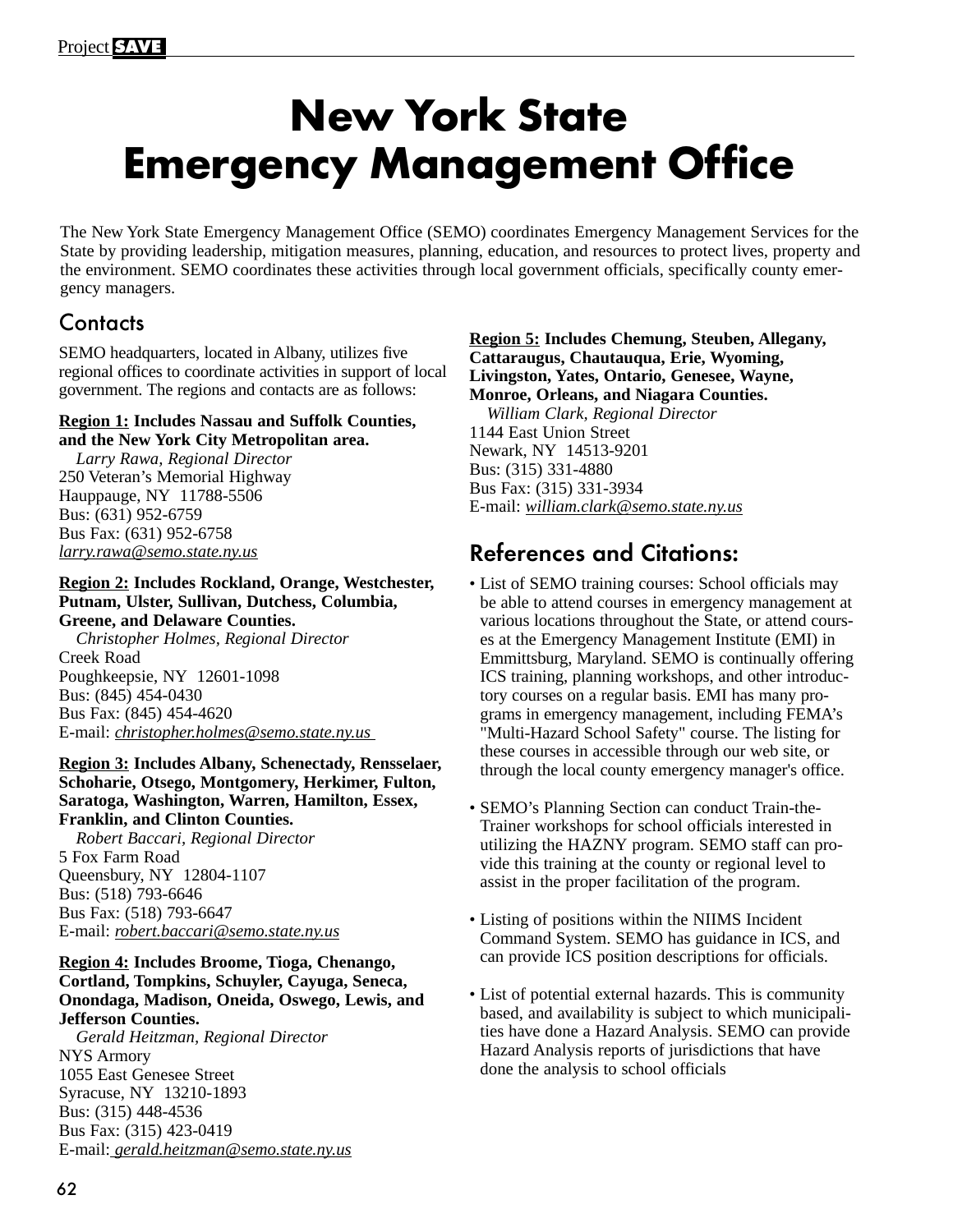# **New York State Office of Mental Health**  County Mental Health Directory

Robin B. Siegal, Ph.D, Director **Albany County** Community Services 175 Green Street Post Office Box 678 Albany, NY 12202 Phone: 518-447-4555 Fax: 518-447-4577

Robert W. Anderson, Ph.D., Director **Allegany County** Community Services Counseling **Center** 45 North Broad Street Wellsville, NY 14895 Phone: 716-593-1991 Fax: 716-593-7104

Arthur R. Johnson, Commissioner **Broome County** Community Mental Health Services One Hawley Street 3rd Floor – Administration Binghamton, NY 13901 Phone: 607-778-1152 Fax: 607-778-6189

Michael L. Anderson, MSW, Director **Cattaraugus County** Mental Health Services 1701 Lincoln Avenue Suite 4308 Olean, NY 14760-1156 Phone: 716-373-8040 Fax: 716-373-4820

David A. Blair, Director Community Mental Health Center of **Cayuga County** 146 North Street Auburn, NY 13021 Phone: 315-253-2746 Fax: 315-253-1077

Patricia Ann Brinkman, MS, MBA., Director **Chautauqua County** Mental Hygiene Services Hall R. Clothier Building, 1st Floor 7 North Erie Street Mayville, NY 14757 Phone: 716-753-4319 Fax: 716-753-4230

Pauline M. Sanders, Acting Director **Chemung County** Community Mental Health Services Human Resources Center - 3rd Floor 425 Pennsylvania Avenue Post Office Box 588 Elmira, NY 14902-0588 Phone: 607-737-5501 Fax: 607-737-5500

Mary Ann Spryn, MSW, ACSW, Director **Chenango County** Community Services Chenango County Office Building Suite 42 Norwich, NY 13815 Phone: 607-337-1600 Fax: 607-334-4519

John E. Johnson, CSW, Director **Clinton County** Community Mental Health Services 18 Ampersand Drive Plattsburgh, NY 12901 Phone: 518-566-0100 Fax: 518-566-0168

Michael OíLeary, DSW, Director **Columbia County** Department of Human Services 71 North Third Street Hudson, NY 12534 Phone: 518-828-9446 Fax: 518-828-9450

Patricia Thomson, CSW, Director **Delaware County** Community Mental Health Services One Hospital Road, Box 266 Walton, NY 13856 Phone: 607-865-6522 Fax: 607-865-7424

Kenneth M. Glatt, Ph.D., Commissioner **Dutchess County** Department of Mental Hygiene 230 North Road Poughkeepsie, NY 12601 Phone: 845-485-9700 or 486-2750 Fax: 845-485-2759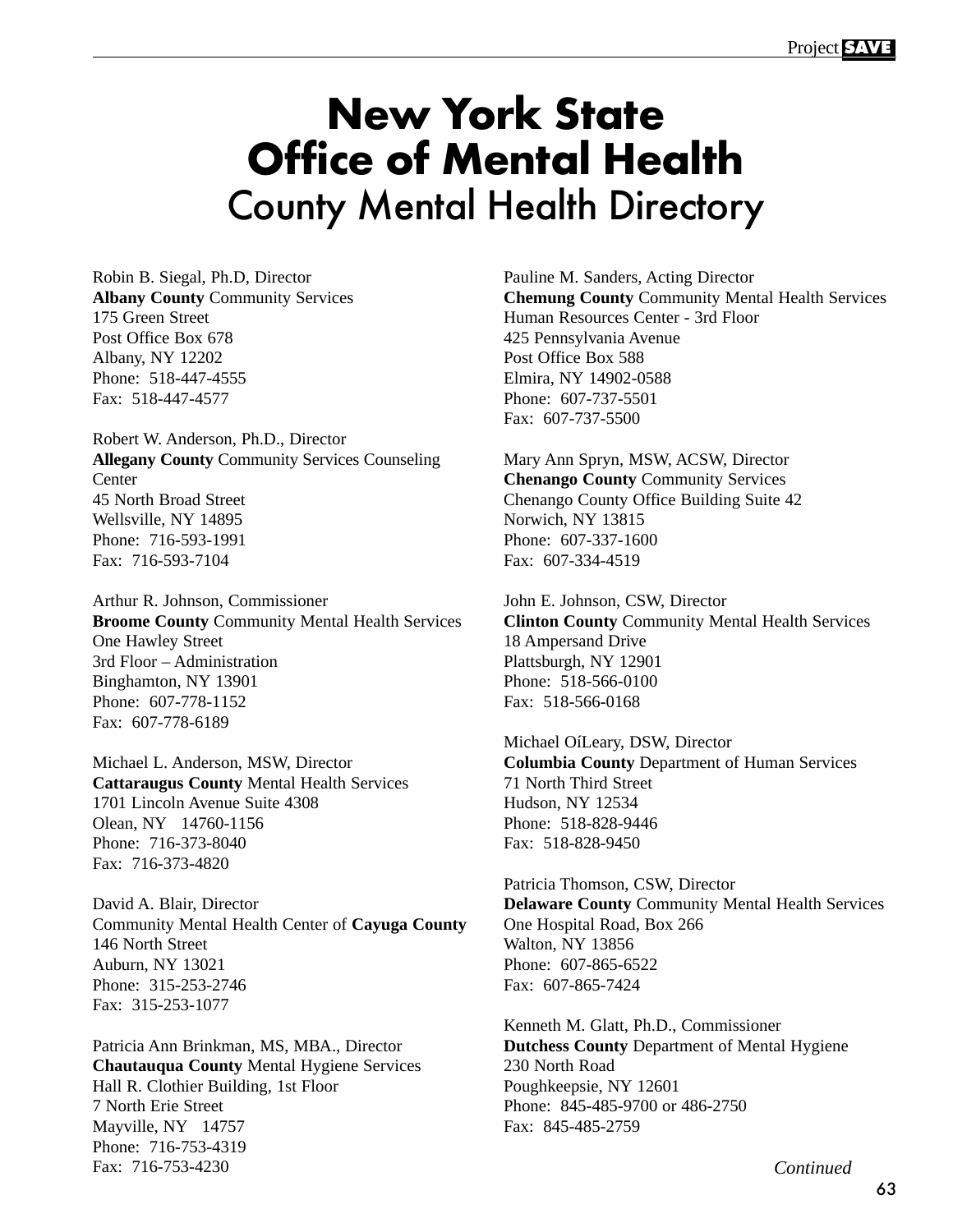NYS Office of Mental Health, County Mental Health Directory, continued

Michael Weiner, MS, MBA, Commissioner **Erie County** Department of Mental Health Room 1237 Rath Building 95 Franklin Street Buffalo, NY 14202 Phone: 716-858-8530 Fax: 716-858-6264

Nicole P. Bryant, Director **Essex County** Community Services Court Street Post Office Box 8 Elizabethtown, NY 12932 Phone: 518-873-3670 Fax: 518-873-3777

Susan Delehanty, CSW, Director **Franklin County** Community Mental Health Services 10 Main Street Saranac Lake, NY 12983 Phone: 518-891-2280 Fax: 518-891-2621

Stephen Edward Jacobs, Director F**ulton County** Mental Health Services 57 East Fulton Street Gloversville, NY 12078 Phone: 518-773-8231 Fax: 518-773-9103

Ted C. Miller, Director **Genesee County** Community Mental Health Services 211 East Main Street Batavia, NY 14020-2261 Phone: 716-344-1421 Fax: 716-344-3047

Edward J. Gunn, Director **Greene County** Mental Health Center 905 Greene County Office Building Cairo, NY 12413 Phone: 518-622-9163 Fax: 518-622-8592

Richard Kleppang, CSW, Director **Hamilton County** Community Services 83 White Birch Lane Indian Lake, NY 12842 Phone: 518-648-5355 Fax: 518-648-6437

Edgar Scudder, Director **Herkimer County** Mental Health Services 301 North Washington Street Suite 2470 Herkimer, NY 13350-2905 Phone: 315-867-1465 Fax: 315-867-1469

Larry D. Tingley, Director **Jefferson County** Community Services Human Services Building Lower Level 175 Arsenal Street Watertown, NY 13601 Phone: 315-785-3283 Fax: 315-785-5182

Philip E. McDowell, MSW, Director **Lewis County** Community Services 7750 South State Street Lowville Common Lowville, NY 13367 Phone: 315-376-5450 Fax: 315-376-7221

Mark S. Brown, CSW, Director **Livingston County** Mental Health Services 4223 Lakeville Road Geneseo, NY 14454-1195 Phone: 716-243-7250 Fax: 716-243-7264

James A. Yonai, Ph.D., Director **Madison County** Mental Health Department County Office Building Post Office Box 608 Veteranís Memorial Building Wampsville, NY 13163 Phone: 315-366-2327 Fax: 315-366-2599

Stephen L. Dungan, CSW, Director **Monroe County** Office of Mental Health 4117 City Place 50 West Main Street Rochester, NY 14614 Phone: 716-428-4990 Fax: 716-428-9009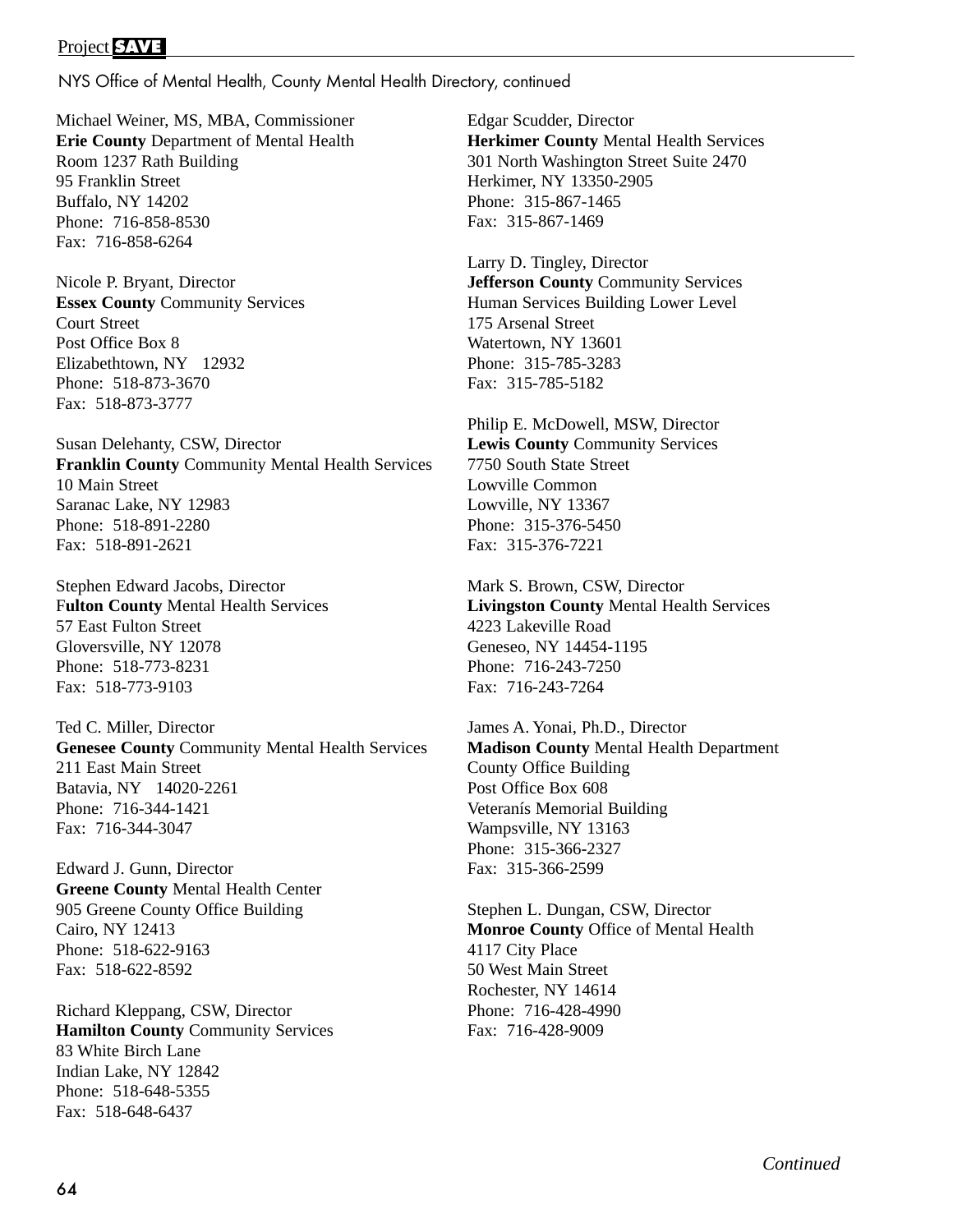NYS Office of Mental Health, County Mental Health Directory, continued

James Gumaer, Director **Montgomery County** Community Services 427 Guy Park Avenue Amsterdam, NY 12010 Phone: 518-842-1900 Fax: 518-853-8220

Howard Sovronsky, ACSW, Acting Commissioner **Nassau County** Department of Mental Health, Mental Retardation 240 Old Country Road Mineola, NY 11501 Phone: 516-571-3355 Fax: 516-571-2214 or 571-3444

Neal Cohen, M.D., Commissioner **New York City** Department of Mental Health, Mental Retardation and Alcoholism Services 93 Worth Street, Room 410 New York, NY 10013 Phone: 212-219-5400 Fax: 212-219-5555

Antoinette Lech, Director **Niagara County** Mental Health Department 5467 Upper Mountain Road Suite 200 Lockport, NY 14094-1895 Phone: 716-439-7410 Fax: 716-439-7418

Phillip Endress, Commissioner **Oneida County** Department of Mental Health Oneida County Office Building 287 Genesee Street Utica, NY 13501 Phone: 315-798-5903 Fax: 315-798-9439

Joette Deane, Director **Oswego County** Health Department Mental Health Division 70 Bunner Street Oswego, NY 13126 Phone: 315-349-3591 Fax: 315-349-3435

David Brownell, Commissioner **Onondaga County** Department of Mental Health Civic Center 10th Floor 421 Montgomery Street Syracuse, NY 13202 Phone: 315-435-3355 Fax: 315-435-3279

William M. Swingly, CSW, Director **Ontario County** Community Mental Health Services 3019 County Complex Drive Canandaigua, NY 14424 Phone: 716-396-4363 Fax: 716-396-4551

Chris Ashman, Commissioner **Orange County** Department of Mental Health 30 Harriman Drive Goshen, NY 10924-2410 Phone: 914-291-2600 Fax: 914-291-2628

Donald Metzger, MSW, CSW, Director **Orleans County** Department of Mental Health 14014 Route #31 West Albion, NY 14411 Phone: 716-589-7066 Fax: 716-589-6395

Patricia Gambitta, Director **Otsego County** Community Services 242 Main Street Oneonta, NY 13820 Phone: 607-433-2334 Fax: 607-433-6229

Michael J. Piazza, Jr., CSW, Commissioner **Putnam County** Mental Health 110 Old Route 6 Carmel, NY 10512 Phone: 845-225-7040, Ext. 1201 Fax: 845-225-8635

Lorraine Chesin, ACSW, Commissioner **Rensselaer County** Department of Mental Health County Office Building 1600 Seventh Avenue Troy, NY 12180 Phone: 518-270-2800 Fax: 518-270-2723

Mary Ann Walsh-Tozer, Commissioner **Rockland County** Department of Mental Health Sanatorium Road Summit Park Complex Building F Pomona, NY 10970 Phone: 914-364-2374 Fax: 914-364-2381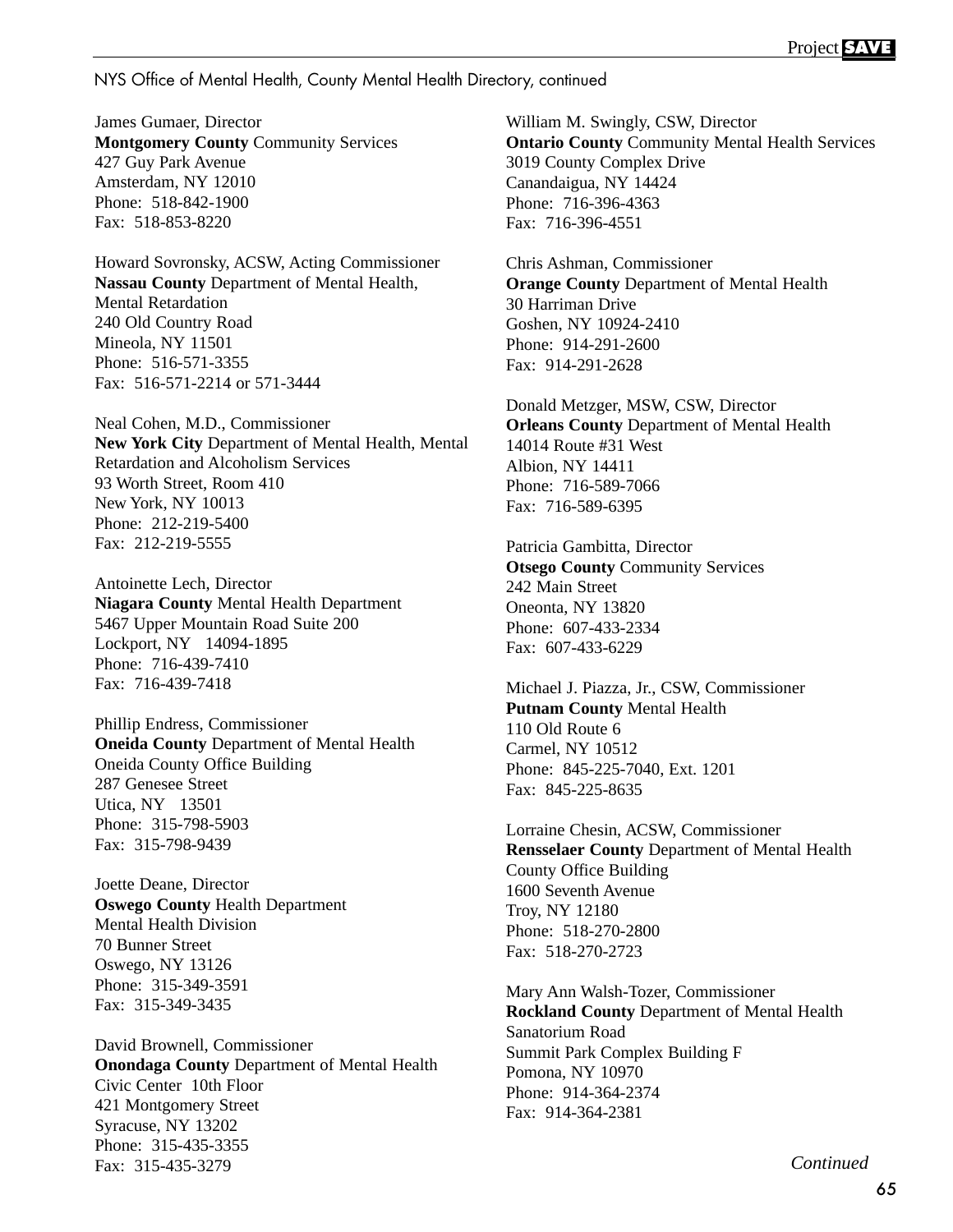Office of Mental Health, County Mental Health Directory, continued

M. Juliana DeGone, CSW, Director **St. Lawrence County** Community Services Post Office Box 229 Potsdam, NY 13676 Phone: 315-265-7381 Fax: 315-265-0037

Dale R. Angstadt, ACSW, Director **Saratoga County** Mental Health Center Cramer House 211 Church Street Saratoga Springs, NY 12866 Phone: 518-584-9030 Fax: 518-581-1709

John Cadalso, Director **Schenectady County** Community Services Schaffer Heights 107 Nott Terrace Suite 200 Schenectady, NY 12308-3111 Phone: 518-386-2218 Fax: 518-382-0194

Dennis Chapman, Director **Schoharie County** Community Mental Health Center County Office Building, 3rd Floor Post Office Box 160 Schoharie, NY 12157 Phone: 518-295-8336 Fax: 518-295-8724

Duane Spilde, CSW, Director **Schuyler County** Mental Health Services Mill Creek Center 106 South Perry Street, Suite 4 Watkins Glen, NY 14891 Phone: 607-535-8288 Fax: 607-535-8284

David G. Hekel, MSW, CSW, ACSW, Director **Seneca County** Mental Health Services 31 Thurber Drive Waterloo, NY 13165 Phone: 315-539-1980 Fax: 315-539-1054

Robert W. Anderson, Ph.D., Director **Steuben County** Community Services 115 Liberty Street Bath, NY 14810 Phone: 607-776-6577 Fax: 607-776-7949

Thomas O. MacGilvray, CSW, CSAC, Director **Suffolk County** Community Mental Hygiene Services 225 Rabro Drive East Hauppauge, NY 11788 Phone: 631-853-3114 Fax: 631-853-3117

G. Martin Woodard, Ph.D, Director **Sullivan County** Department of Community Services Community Services Building Post Office Box 716, Infirmary Road Liberty, NY 12754 Phone: 845-292-8770 Fax: 845-292-4298

Paul J. LeBlanc, ACSW, CSW, Director **Tioga County** Department of Mental Health Services Washington-Gladden Building 1277 Taylor Road Owego, NY 13827 Phone 607-687-0200 Fax: 607-687-0248

Anthony B. DeLuca, CSW, Commissioner **Tompkins County** Mental Health Services 201 East Green Street Ithaca, NY 14850-5421 Phone:607-274-6300 Fax:607-274-6316

Marshall Beckman, Director **Ulster County** Mental Health Department 239 Golden Hill Lane Kingston, NY 12401-6441 Phone: 845-340-4174 Fax: 845-340-4094

Janet Talley, CSW, Director **Warren/Washington County** Community Services 10 Harlem Street Glens Falls, NY 12801 Phone: 518-792-7143 Fax: 518-792-7166

Richard Hoyt, Ph.D., Director **Wayne County** Mental Health Services 1519 Nye Road Suite 110 Lyons, NY 14489-9105 Phone: 315-946-5722 Fax: 315-946-5726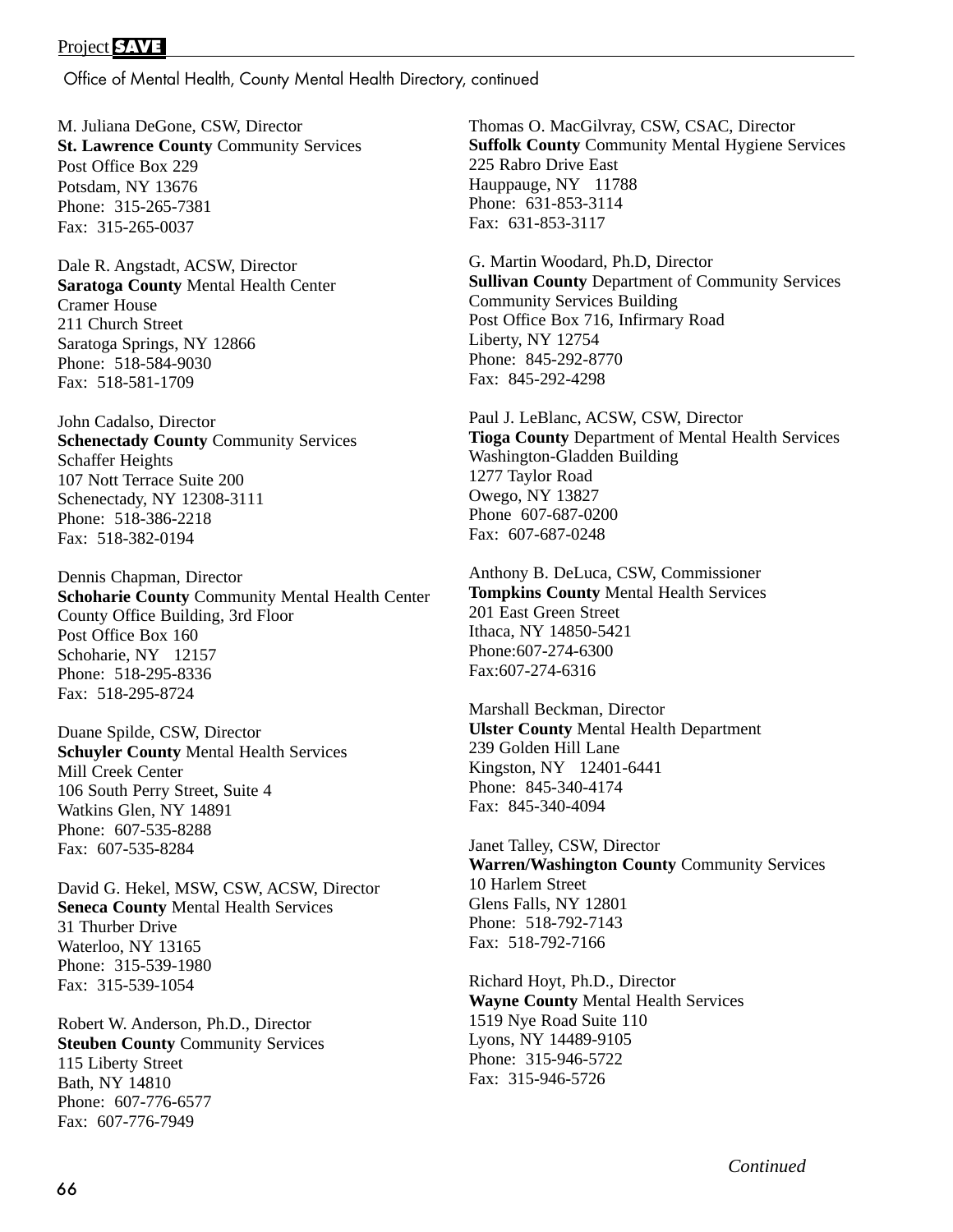Office of Mental Health, County Mental Health Directory, continued

Steven J. Friedman, Commissioner **Westchester County** Department of Community Mental Health 112 East Post Road, 2nd Floor White Plains, NY 10601 Phone: 914-285-5236 Fax: 914-285-4265

Kathleen Plum, Ph.D., R.N., Director **Wyoming County** Department of Mental Health 338 North Main Street Warsaw, NY 14569 Phone: 716-786-8871 Fax: 716-786-8874

Richard Kwitek, Director **Yates County** Mental Health Services 431 Liberty Street Penn Yan, NY 14527 Phone: 315-536-5115 Fax: 315-536-5149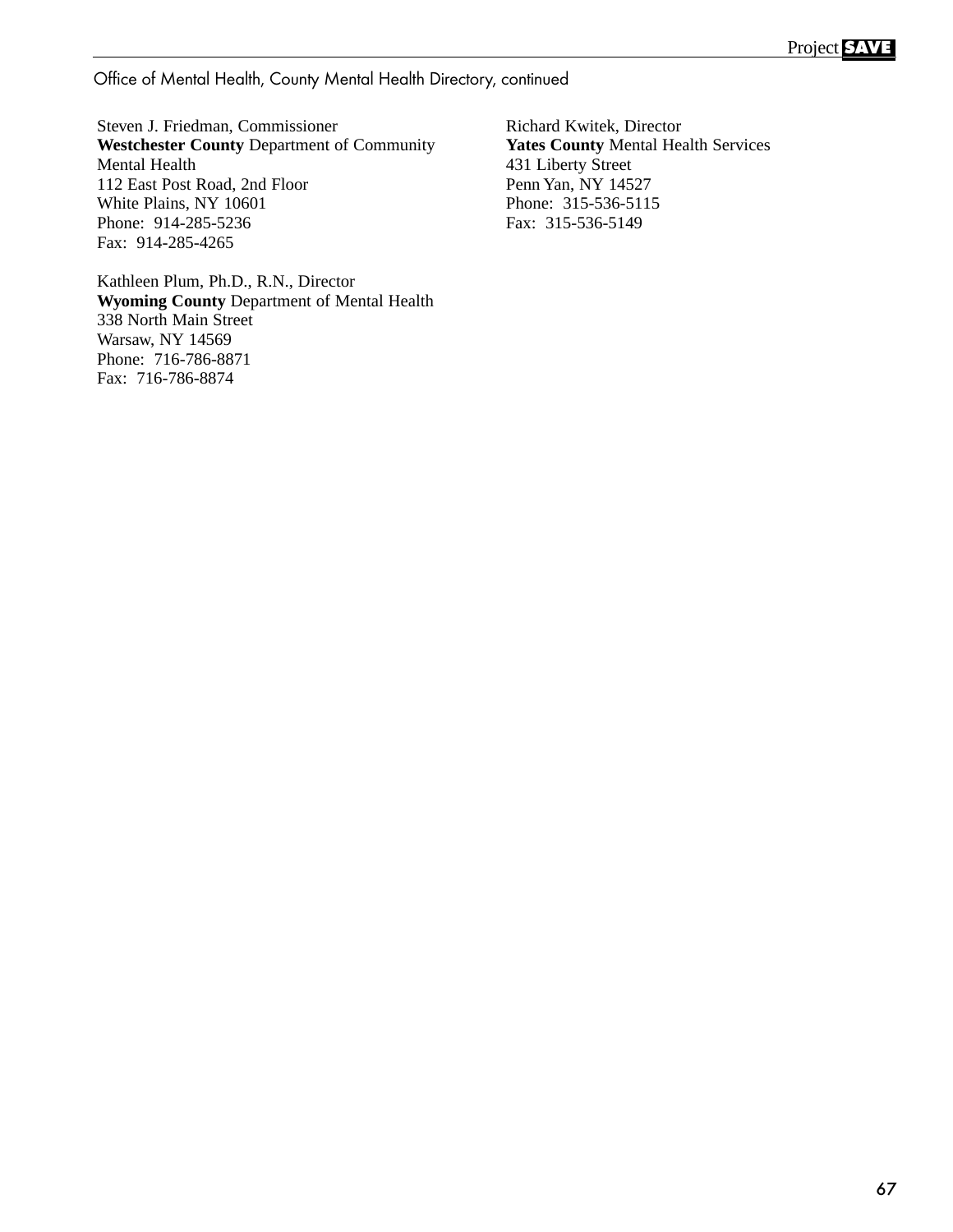# **New York City Board of Education Contacts**

Burton Sacks Office of Chief Executives for Community School District Affairs Room 1003 110 Livingston Street Brooklyn, New York 11201 e-mail: bsacks@nycboe.net

Vincent B. Giordano Director, Student Support Services Room 504 110 Livingston Street Brooklyn, New York 11201 e-mail: vbgiorda@nycboe.net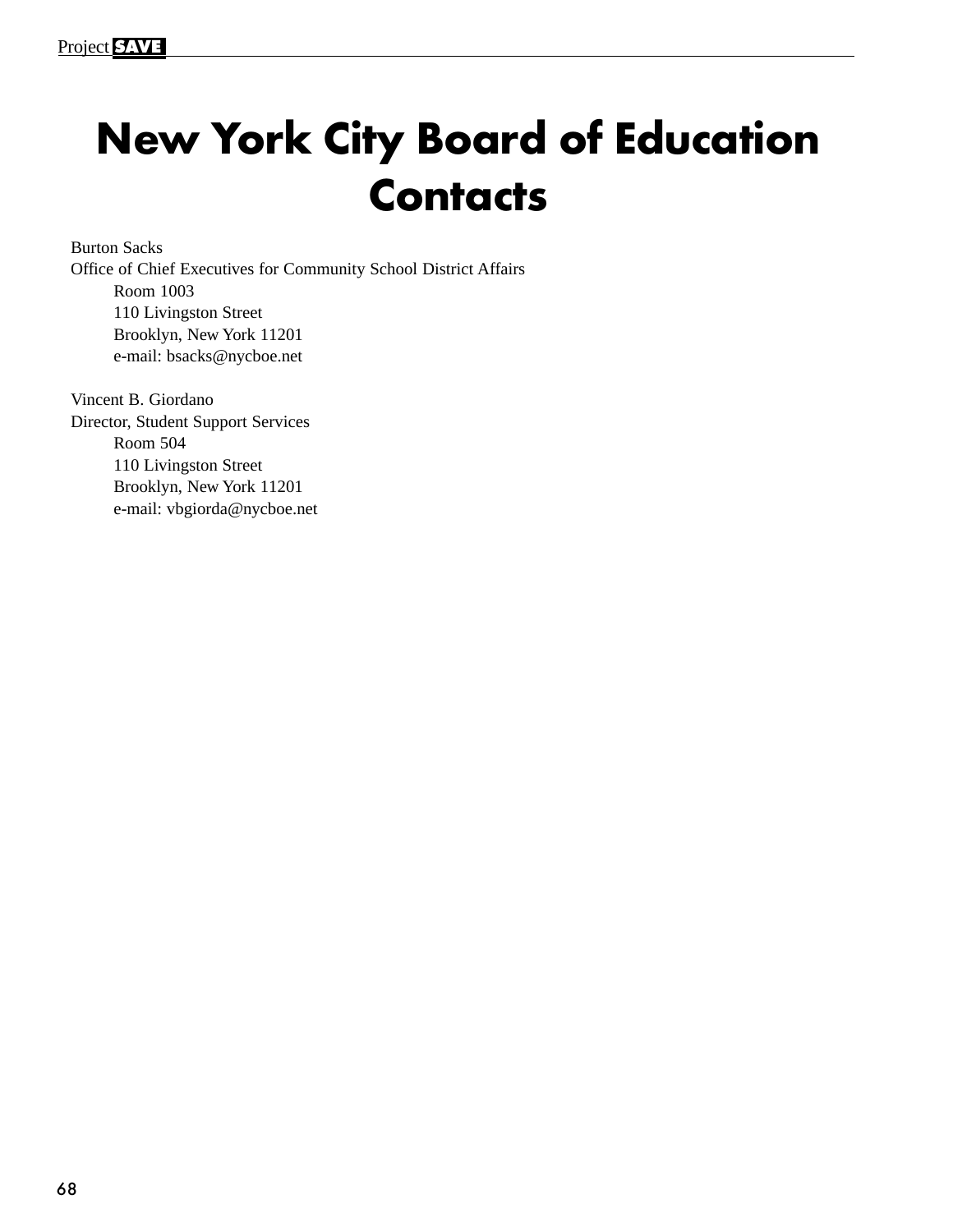# PROJECT SAVE (Safe Schools Against Violence in Education) **Selected Web-Based Resources**

### General Websites

#### **American Association of School Administrators**

#### *[www.aasa.org.](http://www.aasa.org)*

This site offers a variety of articles on school safety and violence prevention.

#### **American Red Cross**

#### *<http://www.redcross.org/disaster/masters/>*

This site offers a program developed by the American Red Cross to help teachers integrate disaster safety concepts into their regular lesson plans.

#### **ERIC Clearinghouse on Urban Education**

#### *<http://eric-web.tc.columbia.edu>*

This site features digests, short bibliographies, parent guides, key abstracts (short summaries), additional publications, and other information relating to major budget areas. School safety is a major subject area.

#### **Federal Bureau of Investigation (FBI)**

#### *<http://www.fbi.gov/kids/kids.htm>*

This site is specifically geared for children and teachers. It offers games, safety tips., and guides.

#### **Federal Emergency Management Agency (FEMA)**

#### *<http://www.fema.gov/kids/>*

This site teaches students how to be prepared for disasters and how to prevent disasters by taking action now! Students can learn what causes disasters, play games, read stories and become a "Disaster Action Kid."

#### **Guide for Preventing and Responding to School Violence**

#### *<http://www.theiacp.org/pubinfo/Pubs/pslc/svindex.htm>*

The International Association of Chiefs of Police (IACP) and the National Crime Prevention Council, with help from law enforcement officers and school administrators, and support of the Bureau of Justice Assistance, created this document to help begin and enhance programs and strategies that will prevent violence in schools and the community.

#### **National Association of School Psychologists**

#### *<http://www.naspweb.org/>*

The site provides a wide variety of resources toward the goal of promoting educationally and psychologically healthy environments for students.

#### **National Fire Protection Association (NFPA)**

*[http://www.nfpa.org/Education/Consumers\\_and\\_](http://www.nfpa.org) Families/Fire\_Safety\_Information/*

This site offers a program for talking to children about disasters.

#### **National School Boards Association**

#### *[www.nsba.org](http://www.nsba.org)*

This site has released a 10 point safe schools plan, available on-line at www.keepschoolssafe.org.

#### **National School Safety Center**

#### *<http://www.nssc1.org/>*

The center is an internationally recognized resource for school safety information, training and violence prevention. The site has information on successful violence preventions strategies, data on school violence, and training opportunities.

#### **National Weather Service/National Oceanic & Atmospheric Administration (NOAA)**

#### *<http://www.education.noaa.gov/>*

NOAA distributes and produces many educational activities. This site has been designed to help students, teachers, librarians and the general public access NOAA's educational activities, publications, and booklets.

#### **New York State Center for School Safety** *[www.mhric.org/scss](http://www.mhric.org/scss)*

The New York State Center for School Safety collaborates with state agencies to assist in creating safe learning environments, provides a clearinghouse for school safety resources with an emphasis on comprehensive safe schools planning an Project Save. Other initiatives, such as extended school day programs and protecting students from harassment, and hate crimes are featured on this site.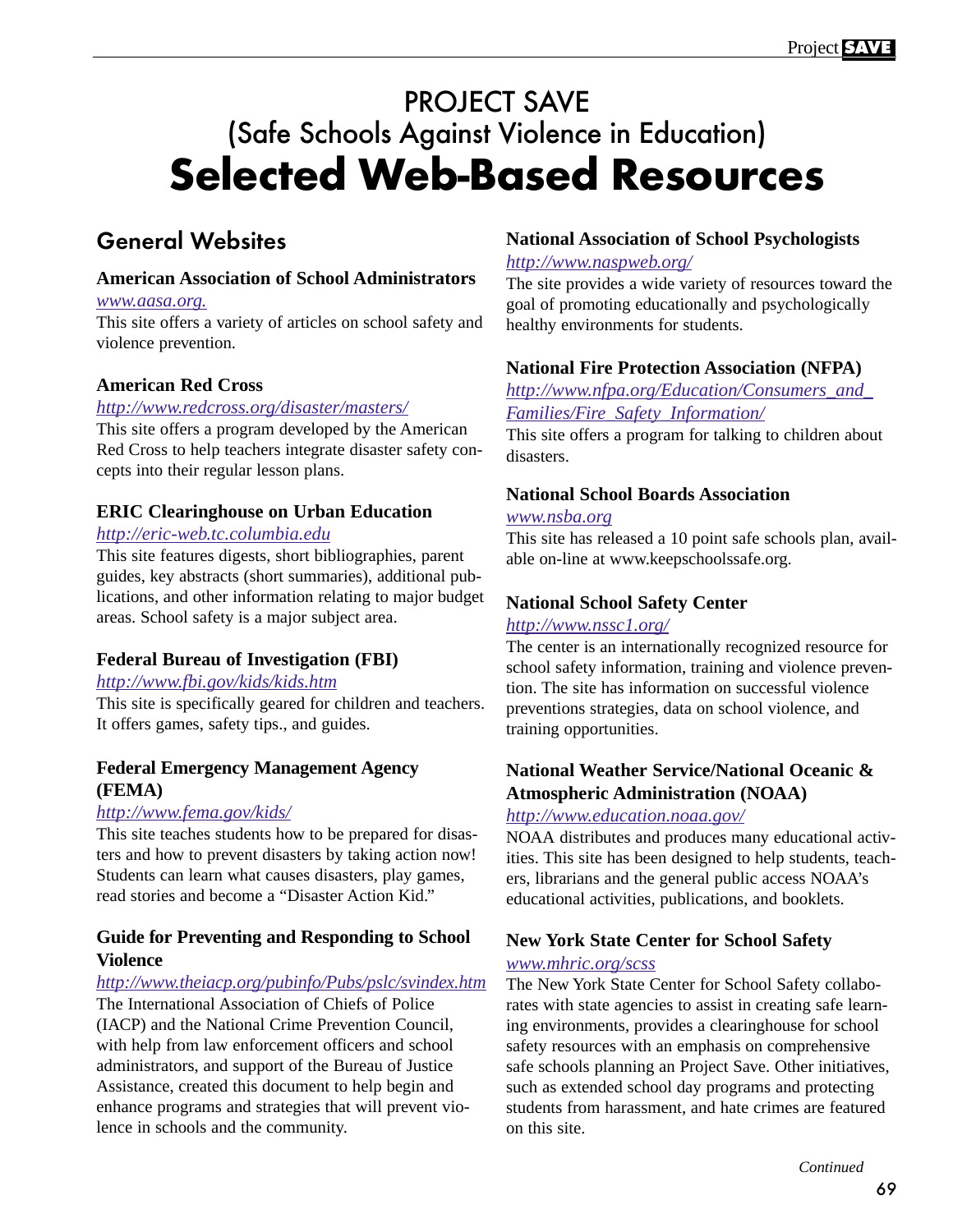Project SAVE – Selected Web-based Resources, continued

#### **New York State Division of Criminal Justice Services, Funding and Program Assistance**

*<http://criminaljustice.state.ny.us/ofpa/index.htm>* The website includes information on: grantsmanship tips, whatís new, staff directory, grantee forms, concept paper format, LAMIS 2000, FAQs, links to related sites, and agency contacts.

#### **New York State Division of Criminal Justice Services, Office of Public Safety**

*<http://criminaljustice.state.ny.us/ops/index.htm>*

This website contains a brief description of the DARE police officer training program offered through the DCJS Office of Public Safety.

#### **New York State Division of Criminal Justice Services, Child Safety and Missing Children**

*<http://criminaljustice.state.ny.us/missing/index.htm>* The website includes information on: Internet Crimes Against Children Task Force, missing child pictures, child safety programs, college campus safety, runaway information, clearinghouse information, annual reports, web links, and publications order forms.

#### **New York State Emergency Management Office**

#### *[www.nysemo.state.ny.us](http://www.nysemo.state.ny.us)*

The SEMO website is a good source for access to training materials and upcoming courses, including training in the Incident Command System (ICS). Emergency planning materials are also available, including HAZNY (Hazards New York) which is a tool used to identify and rank hazards that may potentially effect a school or school district. Additional links include SEMOís mitigation section, hazardous weather information, links to local emergency management officials, and access to many State and federal agencies.

#### **New York State Police**

#### *[www.troopers.state.ny.us/PSAC/PSACindex.html](http://www.troopers.state.ny.us/PSAC/PSACindex.html)*

The New York State Police web site has several resource materials available including: Safe Schools Programs - A series of programs for all school employees about prevention, intervention and response to school violence incidents; Field Trip Attendance System - A safety first system used for school trips to aid in chaperoning and tracking students; Gotta Go Bags - What do you need during a school emergency

situation? This checklist will get you ready; Step Away for Safety - A child abduction prevention program for 4th - 6th grade students. This is a great program to give just prior to a field trip; Crime Scene Management Pamphlet and Program - Is there anything I can do to help protect evidence at a school crime scene prior to police arrival?

#### **New York State Education Department - Office of Facilities Planning**

#### *[www.emsc.nysed.gov/facplan/](http://www.emsc.nysed.gov/facplan/)*

The State Education Department's Office of Facilities Planning web site offers a wide variety of school emergency and safety planning information and guidance.

#### **Safe and Drug Free Schools Program (United States Department of Education)**

#### *<http://www.ed.gov/offices/OESE/SDFS/>*

The Safe and Drug-Free Schools Program is the Federal government's primary vehicle for reducing drug, alcohol and tobacco use, and violence, through education and prevention activities in our nation's schools. This program is designed to prevent violence in and around schools, and strengthen programs that prevent the illegal use of alcohol, tobacco, and drugs, involve parents, and are coordinated with related Federal, State and community efforts and resources.

#### **Safe Schools Coalition**

#### *<http://www.ed.mtu.edu/safe/>*

The Safe Schools Coalition gathers the skills and resources of diverse national organizations to address a wide variety of school safety issues, including gang behavior, youth conflicts, and others.

#### **United States Department of Education**

#### *[www.ed.gov](http://www.ed.gov)*

This site offers a vast array of resources, from publications regarding school safety and violence prevention to extended research.

#### **United States Department of Justice**

#### *[www.usdoj.gov](http://www.usdoj.gov)*

This site offers a vast array of resources, from publications regarding violence prevention and school safety to statistical information regarding youth violence.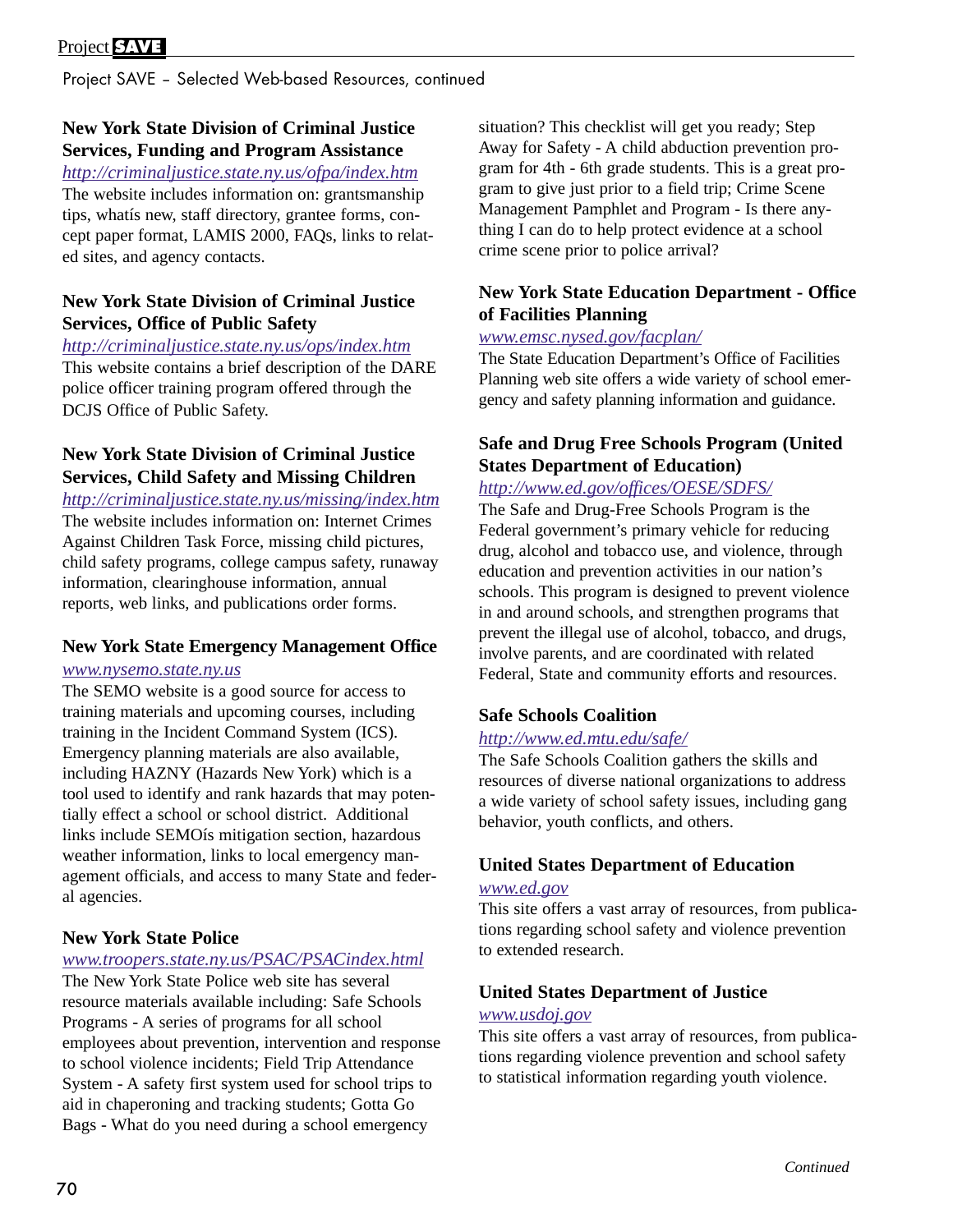# School Safety and Violence Prevention: Specific Articles

## **The Appropriate and Effective Use of Security Technologies in U.S. Schools**

#### *[www.ncjrs.org/school/178265.pdf](http://ncjrs.org/school/178265.pdf)*

Because of recent school violence episodes, communities around the country have put pressure on school districts to incorporate more extensive security measures into their safety programs. The Appropriate and Effective Use of Security Technologies in U.S. Schools is a guide from the National Institute of Justice to help school administrators and their colleagues in law enforcement analyze a school's vulnerability to violence, theft, and vandalism, and research possible technologies to effectively address these problems. This NIJ Research Report is based on a 7-year study of more than 100 schools and offers practical guidance on several aspects of security, including security concepts and operational issues, video surveillance, weapons detection devices, entry controls, and duress alarms.

#### **Crisis Response Box: Partnering for Safe Schools**

*<http://www.caag.state.ca.us/cvpc/crisisresponse.pdf>* California Attorney General's Crime And Prevention Center and the California Department of Education's Safe Schools and Violence Prevention Office outline the steps needed to develop a comprehensive school crisis prevention plan by assembling a box of information which would serve as a useful tool in the event of a critical incident.

### **Early Warning: Timely Response: A Guide to Safe Schools**

*[www.ed.gov/offices/OSERS/OSEP/earlywrn.html](http://www.ed.gov/offices/OSERS/OSEP/earlywrn.html)* This guide from the Departments of Justice and Education indicates what to look for and what to do to prevent violence, when to intervene and get help for troubled children, and how to respond when violent situations occur.

#### **Facts About Gun Violence**

#### *[www.abanet.org/gunviol/schoolshm.html](http://www.abanet.org/gunviol/schoolshm.html)*

The American Bar Association offers information on gun violence in schools.

## **Improving School Violence Prevention Through Meaningful Evaluation**

*<http://eric-web.tc.columbia.edu/digests/dig132.html>* The ERIC Clearinghouse on Urban Education provides a digest specific to the need for evaluation, types of evaluation, and evaluation methods for school violence prevention.

## **Inventory of Federal Activities Addressing Violence in Schools**

*<http://www.cdc.gov/nccdphp/dash/violence/index.htm>* The Centers for Disease Control and Prevention has created this new inventory to portray what the federal government is doing to respond to violence in our nation's schools.

## **Is Youth Violence Just Another Fact of Life?**

#### *<http://www.apa.org/ppo/violence.html>*

The American Psychological Association states that there is no gene for violence. Violence is a learned behavior, and it is often learned in the home or the community from parents, family members, or friends. Children are more aggressive and grow up more likely to become involved in violence—either as a victimizer or as a victim—if they witness violent acts.

## **Protective Schools: Linking Drug Abuse Prevention with Student Success**

#### *[www.drugstats.org/prosch.html](http://www.drugstats.org/prosch.html)*

A guide for policy makers, educators, and families produced by Smith Initiatives for Prevention and Education, College of Education, the University of Arizona. Its focus is data-based decision-making with an emphasis on strengthening academic achievement.

## **Safe Schools Now Network**

#### *[http://www.aasa.org/issues\\_and\\_insights/safety/](http://www.aasa.org/issues_and_insights/safety/safe_schools_now.htm) safe\_schools\_now.htm*

The NEA and the Learning First Alliance of which AASA is a partner formed the NEA Safe Schools Now Network in response to the growing concerns about school safety.

## **School Safety and the Legal Rights of Students**

*<http://eric-web.tc.columbia.edu/digests/dig121.html>* The ERIC Clearinghouse on Urban Education provides a digest regarding court decisions which seek to balance students' constitutional rights with the need for safety and freedom from violence in the schools.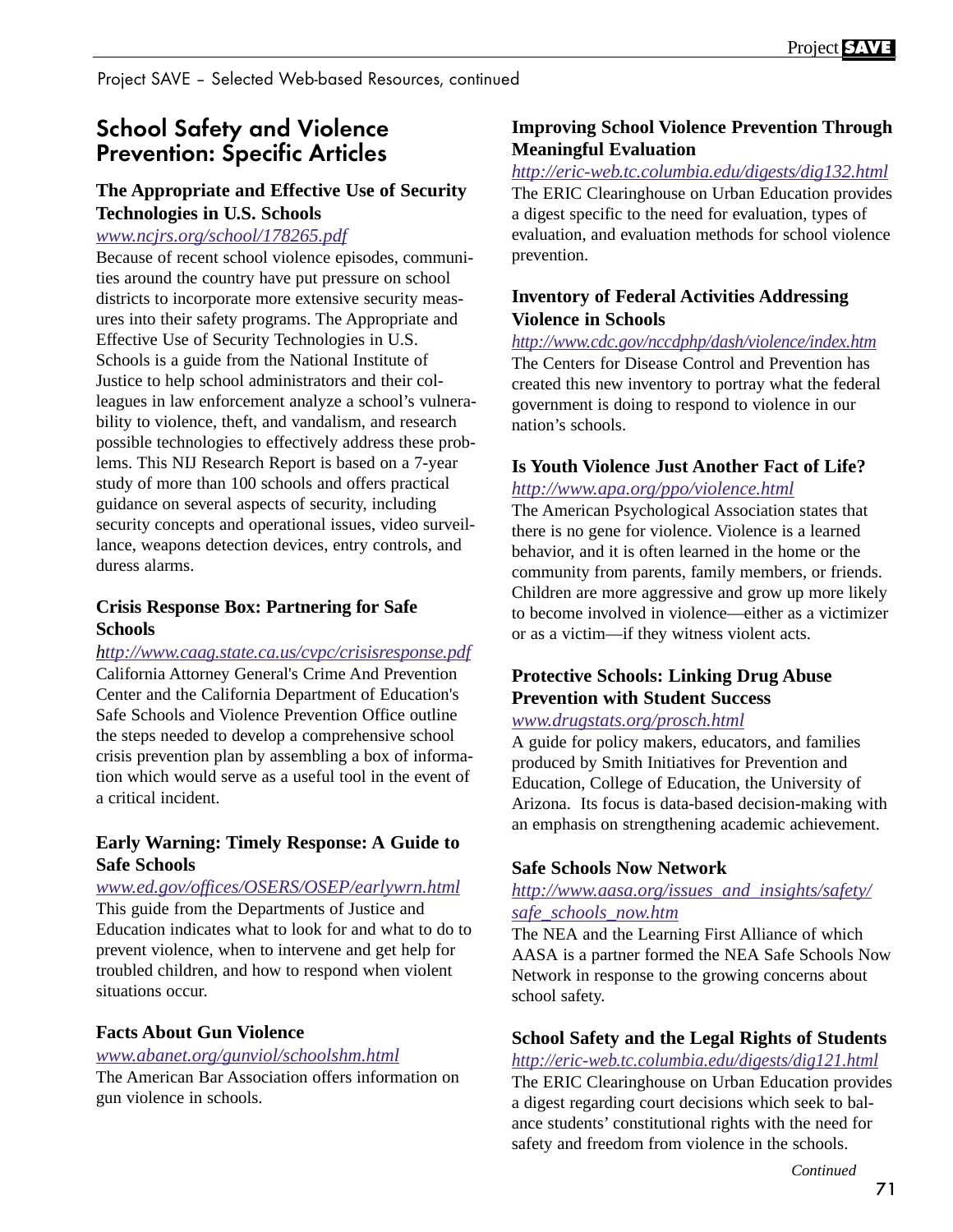## Project **SAVE**

Project SAVE – Selected Web-based Resources, continued

## **The School Safety Profiler**

#### *[www.rippleeffects.com/needs](http://www.rippleeffects.com/needs)*

This is a set of surveys designed to measure perceived safety at your school from the separate perspectives of students and educators. These tools can be used by schools safety teams conducting safety audits.

#### **The School Shooter: A Threat Assessment Perspective**

#### *[www.fbi.gov/library/school/school2.pdf](http://www.fbi.gov/library/school/school2.pdf)*

New FBI report says there is no way to "profile" potential perpetrators, but offers tool to assess threats logically, judiciously, rapidly.

#### **Top Rated School Violence Prevention Programs (8/4/98)**

#### *[www.aasa.org/issues\\_and\\_insights/safety/top\\_rated\\_](http://www.aasa.org/issues_and_insights/safety/top_rated_programs.htm) programs.htm*

Only 10 out of 84 nationally available school violence prevention programs got an "A" in an evaluation released in June.

### **Why the Brutality?**

### *[ericweb.tc.columbia.edu/administration/safety/gang\\_](http://www.ericweb.tc.columbia.edu/administration/safety/gang brutality/index .html) brutality/index .html*

This focus is on predatory violence of gangs as distinct from that occurring apart from gang activity. The purpose is to examine the dynamics of why gangs can, at times, be so brutal.

## Other Resource Centers on Safe Schools, Youth Violence

## **American Academy of Experts in Traumatic Stress**

#### *[www.schoolcrisisresponse.com](http://www.schoolcrisisresponse.com)*

The American Academy of Experts in Traumatic Stress publication, A Practical Guide for Crisis Response in Our Schools, conveys critical information to assist school districts in responding effectively to 'everyday crises' as well as school-based disasters. It is an invaluable resource for administrators, support personnel and faculty in preparation for, and during, actual crisis situations.

#### **Centers for Disease Control and Prevention Division of Violence Prevention**

### *[www.cdc.gov/ncipc/dvp/dvp.htm](http://www.cdc.gov/ncipc/dvp/dvp.htm)*

The division has four priority areas for violence prevention: youth violence, family and intimate violence, suicide and firearm injuries. Another Centers for Disease Control site, www.cdc.gov/nccdphp/dash, offers a way into programs.

#### **Center for the Prevention of School Violence**

#### *[www.ncsu.edu/cpsv](http://www.ncsu.edu/cpsv)*

The center serves as a primary resource for dealing with the problem of school violence. This North Carolina center focuses on ensuring that schools are safe and secure. Featured topics include school resource officers and student involvement projects.

### **Center for Schools and Communities**

#### *[www.center-school.org/](http://www.center-school.org/)*

The Center for Schools and Communities has been committed to improving outcomes for children and families through training, technical assistance, program evaluation, research and resource development. Funded primarily by the Pennsylvania Departments of Education, Health and Public Welfare. Provides training, technical assistance and a clearinghouse of video and print materials to help schools.

## **Center for the Study and Prevention of Violence**

#### *[www.colorado.edu/cspv](http://www.colorado.edu/cspv)*

This Colorado-based center provides technical assistance, information, and research for groups committed to understanding and preventing violence, particularly adolescent violence.

## **Communities Against Violence Network (CAVNET)**

#### *[www.askam.com/cavnet](http://www.askam.com/cavnet)*

This site is a guide to anti-violence resources.

#### **Family Life Development Center**

#### *[www.child.cornell.edu/](http://www.child.cornell.edu/)*

Located at Cornell University, the center works to improve professional and public efforts to understand and deal with risk factors in the lives of children, youth, families and communities that lead to family violence and neglect.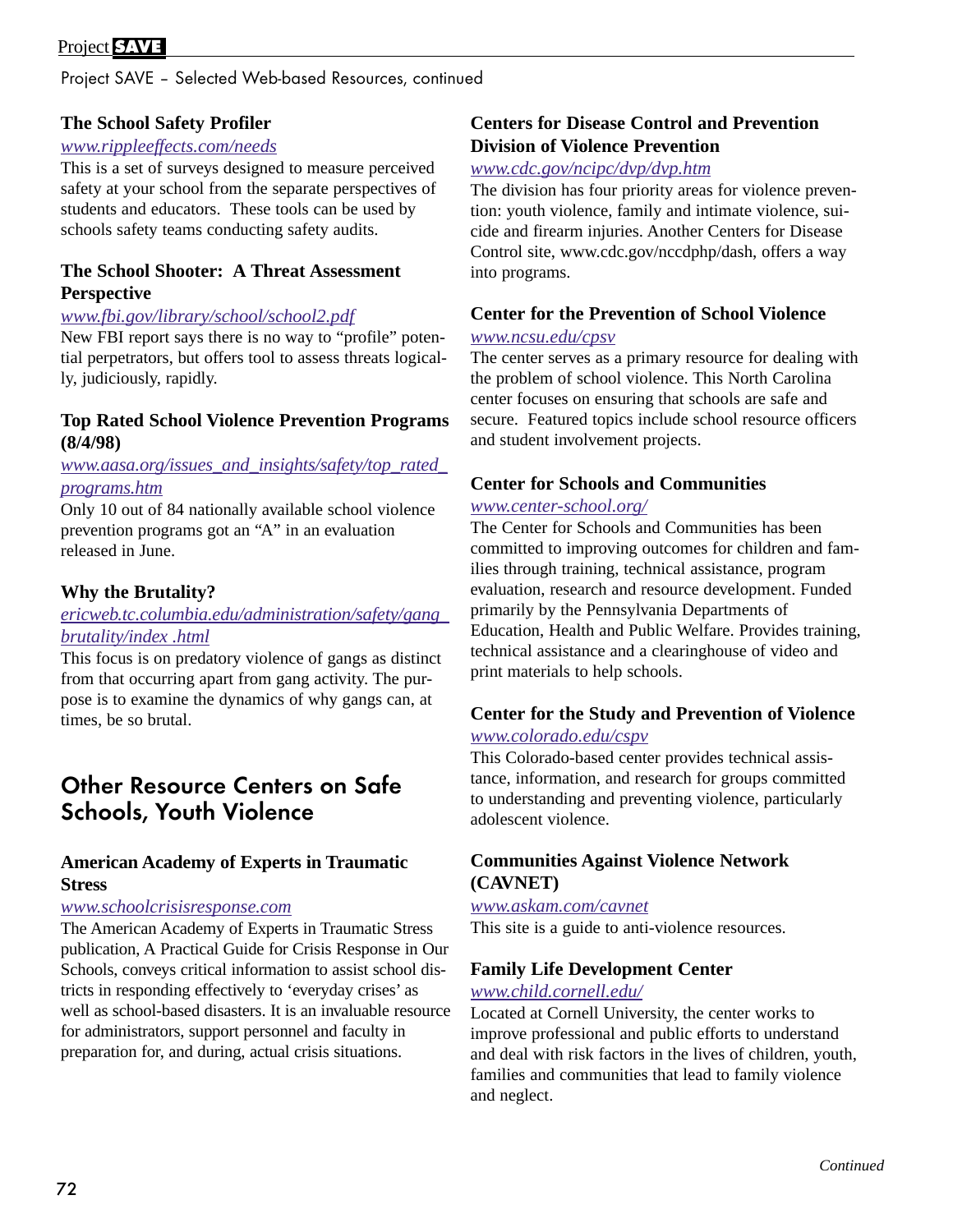## Project SAVE – Selected Web-based Resources, continued

## **The Hamilton Fish Institute**

#### *[www.hamfish.org](http://www.hamfish.org)*

The Hamilton Fish Institute rigorously researches, develops, and evaluates violence prevention strategies for schools and their immediate communities.

## **Institute for Violence Reduction**

#### *[www.vm.uconn.edu/~wwwswk/violence.htm](http://www.vm.uconn.edu/~wwwswk/violence.htm)*

Located at the University of Connecticut, this center works with policy makers to develop more effective approaches for violence reduction in schools and communities.

## **Join Together**

#### *<http://www.jointogether.org>*

Join Together, a project of the Boston University School of Public Health, is a national resource for communities working together to reduce substance abuse and gun violence.

## **Keep Schools Safe**

#### *[www.keepschoolssafe.org](http://www.keepschoolssafe.org)*

This site provides useful information regarding strategies to reduce violence and is a link to other sites. The site is managed by a collaboration between the National Association of Attorneys General and the National School Board Association.

#### **Keeping Schools and Communities Safe**

*[www.ed.gov/offices/OESE/SDFS/safeschools.html](http://www.ed.gov/offices/OESE/SDFS/safeschools.html)* The US Department of Education's site provides information regarding federal efforts to enhance school safety; provides information on USDOE programs and funding and has policy statements and reports outlining school violence statistics.

## **Kentucky Center for School Safety**

#### *[www.kysafeschools.org](http://www.kysafeschools.org)*

This center acts as a clearinghouse of information and materials concerning school violence prevention and provides training, technical assistance, and program development.

### **National Alliance for Safe Schools**

#### *[www.safeschools.org](http://www.safeschools.org)*

The National Alliance for Safe Schools was established to provide training, technical assistance, and publications to school districts interested in reducing school based crime and violence.

## **National Criminal Justice Reference Center**

#### *[www.ncjrs.org](http://www.ncjrs.org)*

NCJRS is a federally sponsored information clearinghouse for people around the country and the world involved with research, policy, and practice related to criminal and juvenile justice and drug control. Documents available at this site include The Appropriate and Effective Use of Security and Technology in US Schools.

## **National Resource Center for Safe Schools**

## *[www.safetyzone.org](http://www.safetyzone.org)*

The National Resource Center for Safe Schools works with schools, communities, state and local education agencies, and other concerned individuals and agencies to create safe learning environments and prevent school violence.

## **Office of Juvenile Justice and Delinquency Prevention**

#### *[www.ojjdp.ncjrs.org](http://ojjdp.ncjrs.org)*

OJJDP sponsors a broad array of research, program, and training initiatives and disseminates accurate, upto-date information about juvenile justice and delinquency issues.

## **Partnership Against Violence Network (PAVNET)**

#### *[www.pavnet.org](http://www.pavnet.org)*

This website offers information on programs, resources and funding sources.

In addition to the New York State Education Department, the Web sites posted here contain hypertext links or pointers to information created and maintained by other public and private organizations. These links and pointers are provided for the user's convenience. The Education Department does not control or guarantee the accuracy, relevance, timeliness, or completeness of the outside information. Further, the inclusion of links or pointers to particular items in hypertext is not intended to reflect their importance, nor is it intended to endorse any views expressed, or products or services offered, on these outside sites, or the organizations sponsoring the sites.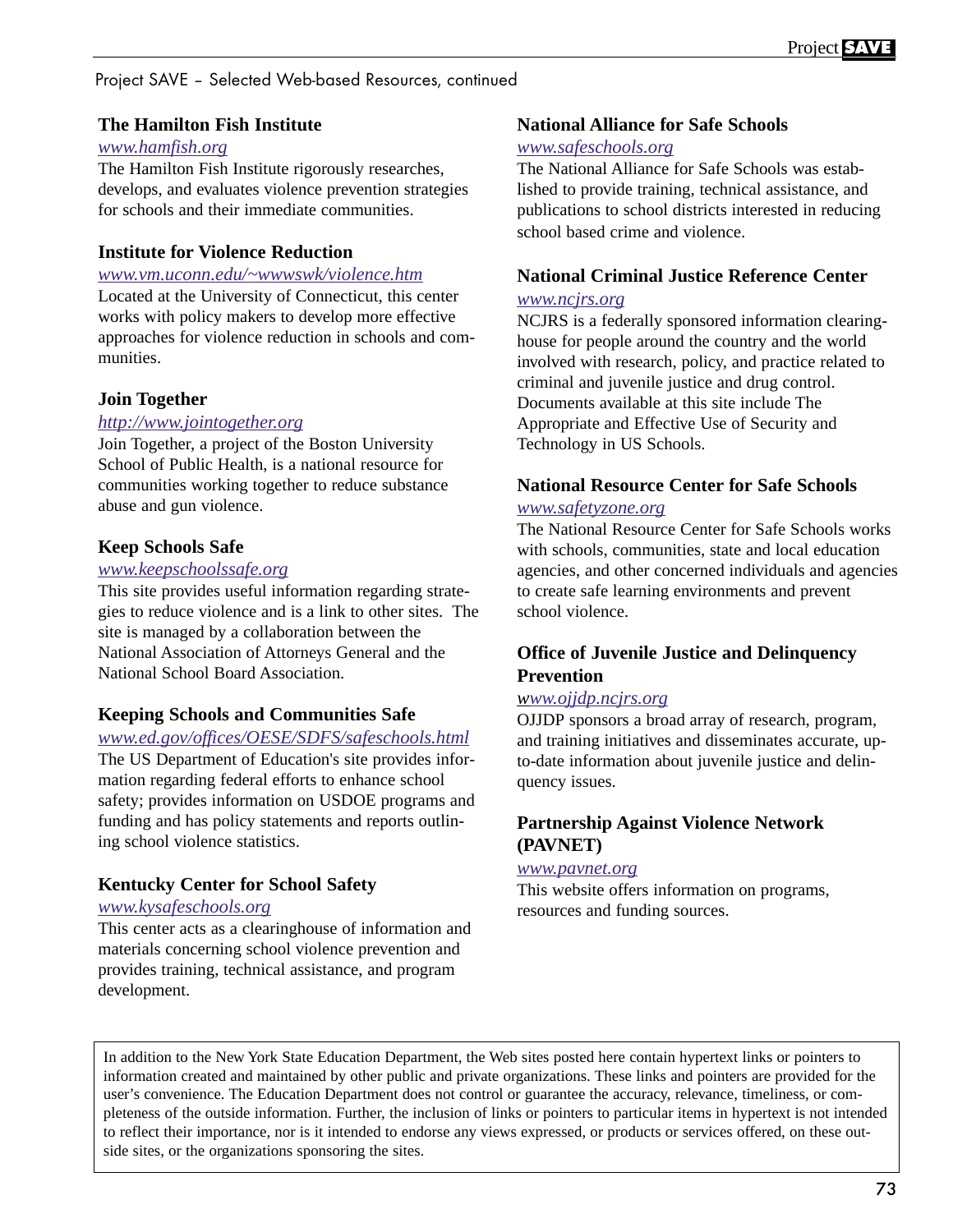# PROJECT SAVE (Safe Schools Against Violence in Education) **Selected Print References**

*Also see Selected Web Resources for a listing of documents that are available on-line.*

**Coping With Crisis: Lessons Learned: A Resource for Schools, Parents, and Communities.** Scott Poland and Jami S. McCormick; Sopris West, Longmont, CO, 1999.

Provides detailed, comprehensive steps for schools in the event of any type of crisis situation such as threats, fights, intruders, weapons and/or death, includes actual case studies from many recent high profile school shootings.

**Crisis Counseling Guide to Children and Families in Disasters.** New York State Office of Mental Health, Albany, NY, September 2000

This guide is intended for use by persons who respond to the disaster mental health needs of children in emergencies and disasters. Human service workers, emergency personnel, community members and elected officials who are responsible for planning and organizing services to meet the needs of children and families impacted by emergencies and disasters will find this guide valuable.

**"Guide for School Safety and Security."** The University of the State of New York and The State Education Department, Office of Intercultural Relations, Albany, NY, 1996.

This document explains the necessary component for a school safety action plan utilizing prevention as well as intervention strategies and community support and resources.

## **Healing the Hate: A National Hate Crime Prevention Curriculum for Middle Schools.**

Karen A. McLaughlin and Kelly J. Brilliant; Educational Development Center, Inc., Newton, MA, 1997.

The Office of Juvenile Justice and Delinquency Prevention, Office of Justice Programs, United States Department of Justice is responsible for this program which promotes, understanding, and tolerance through a variety of lessons and activities for students that analyze hate crimes, their victims and perpetrators, media messages, stereotypes, racism, and ways to promote change.

**"How to Create Safe Schools: Action Steps for the Community".** Ronald D. Stephens; National Educational Service, Bloomington, IN, 1996.

Three twenty minute videos address topics such as, assembling a safety task force, assessing existing vulnerabilities, various specific strategies and creating an action plan.

**"Peer Justice and Youth Empowerment: An Implementation Guide for Teen Court Program"**: Tracy M. Godwin with David J. Steinhart and Betsey A. Fulton; American Probation and Parole Association. n.d.

This guide comprehensively covers every aspect associated with the concept of teen courts, from understanding the basis, recruiting support, designing a program, human and financial resources, and evaluation.

**Practical School Security: Basic Guidelines for Safe and Secure Schools.** Kenneth S. Trump; Corwin Press, Inc., Thousand Oaks, CA, 1998.

This guide offers step by step plans to assessing the current physical security of a school as well as implementing further instruments such as staffing, locks, lighting and metal detectors.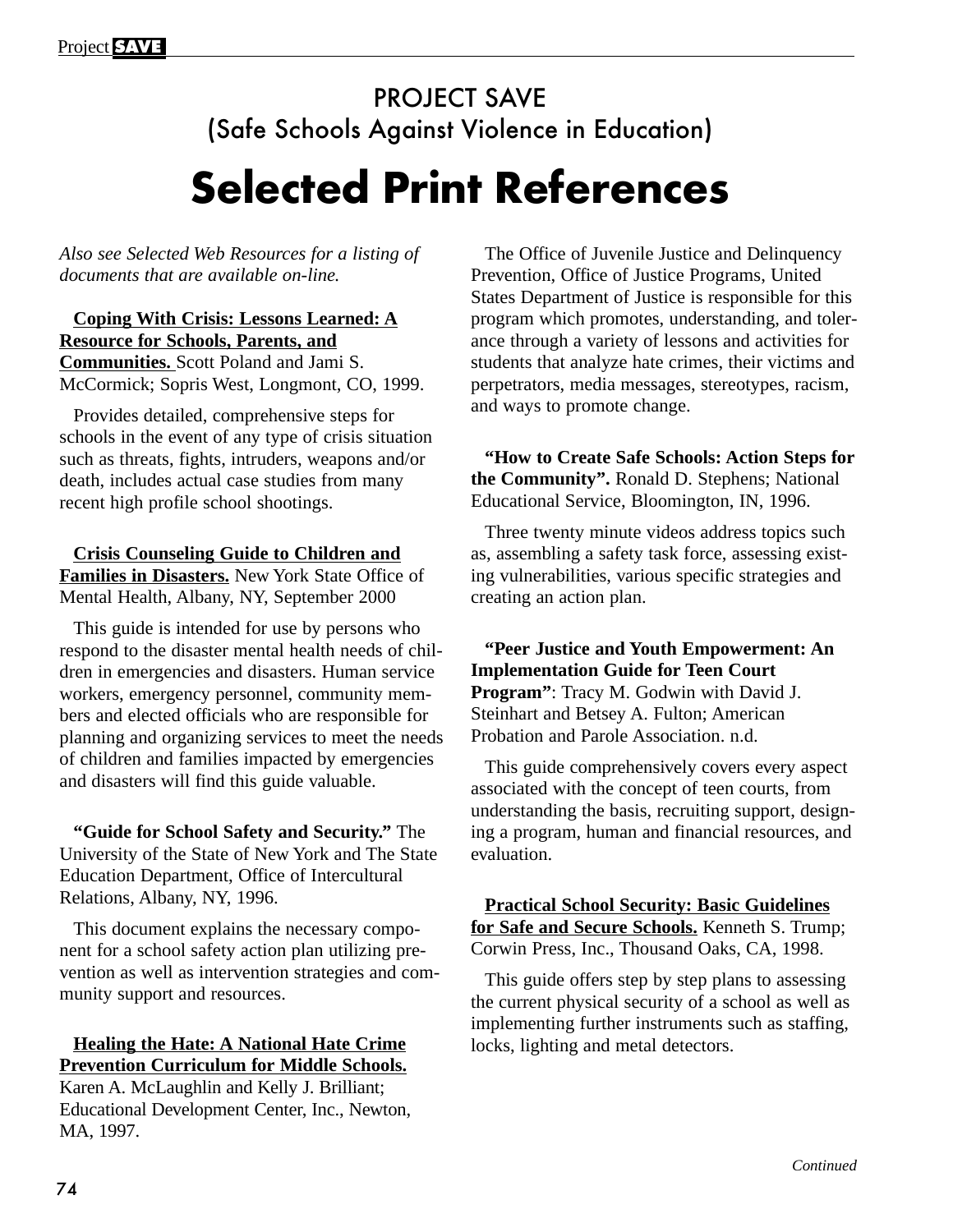Selected Print References, continued

**Preventing Student Violence: What Schools**

**Can Do.** Kris Bosworth, ed; Phi Delta Kappa and The Center for Evaluation, Development, and Research, 1999.

This publication contains three chapters, each addressing different topics related to youth violence; its risk factors, its affects, and what schools can do. Each topic is covered through different articles from various sources.

**"Protective Intelligence and Threat Assessment Investigations: A Guide for State and Local Law Enforcement Officials."** Robert A. Fein and Bryan Vossekuil; US Department of Justice, Office of Justice Programs, National Institute of Justice, Washington, D.C., 1998.

This report presents information and ideas about protective intelligence and threat assessment. Using prior case studies, it debunks myths and explains the operation of threat assessment.

**Safe by Design: A Plan for Peaceful School Communities.** Sarah Miller, Janine Brodine and Terri Miller, eds.; Committee for Children, Seattle, WA, 1996.

This is the first of a two volume planning and resource guide for schools. Topics covered include, creating community linkage, family involvement, positive school climate, school policies, and student social skills.

**Safe Schools: A Handbook for Violence Prevention** Ronald D. Stephens; National Educational Services, Bloomington, IN. n.d.

This handbook explains how to assess current school safety then develop, implement and evaluate a comprehensive school safety plan; includes sample plans and documents.

#### **Safe Schools, Safe Students: A Guide to Violence Prevention Strategies.** Drug Strategies, Washington, D.C., 1998

This guide provides a "consumer reports" format for research based violence prevention and other strategies.

**"Safe Spaces: Creating Safe and Drug-Free Learning Environments."** The Upstate Center for School Safety, New Paltz, NY, 2000.

A training guide and accompanying manual uses the concept of systems thinking to promote a paradigm shift among a school safety team and use research based action plans in order to nourish a more positive school environment.

**"Safeguarding Our Children: An Action Guide."** U.S. Departments of Education and Justice, American Institutes for Research, Washington, D.C., 2000.

This document is a follow-up resource to Early Warning, Timely Response: A Guide to Safe Schools. It provides additional information about the ìhow toî of developing school safety plans.

**School Expulsions, Suspensions, and Dropouts: Understanding the Issue.** Arnold Gallegos; ed, Phi Delta Kappa and The Center for Evaluation, Development, and Research, 1998.

This publication contains three chapters, each addressing different topics related to school dicipline; contextual factors, codes of conduct, promising programs and practices. Each topic is covered through different articles from various sources.

**"School Violence Prevention and Management Guide."** New York Schools Insurance Reciprocal, Garden City, NY. n.d.

This publication gives a short overview of effective intervention programs, areas for assessment, and emergency response procedures.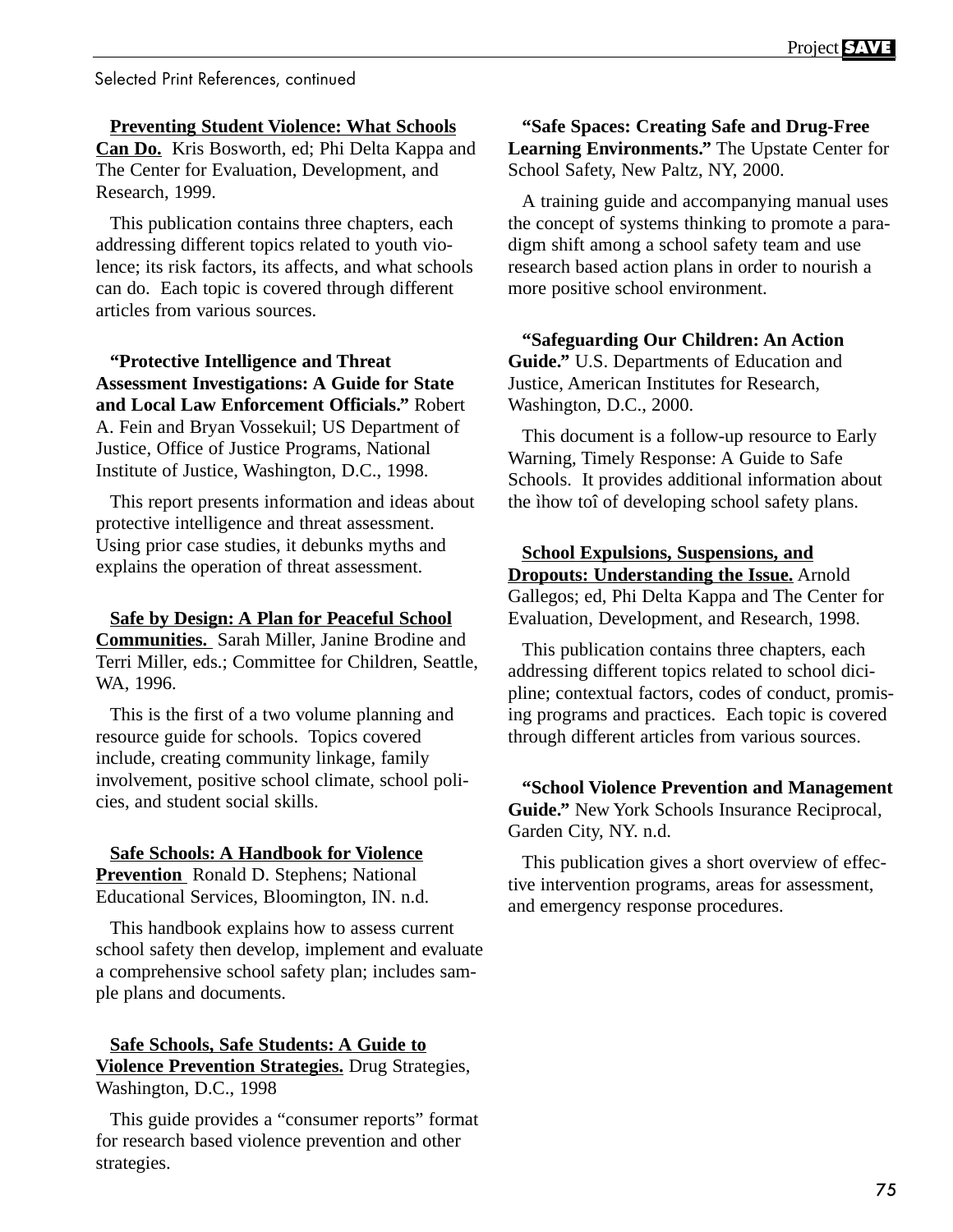# This document is available on the following websites:

New York State Education Department [www.nysed.gov](http://www.nysed.gov)

New York State Center for School Safety [www.mhric.org/scss](http:/www.mhric.org/scss)

> New York State Police [www.troopers.state.ny.us/](http://www.troopers.state.ny.us)

New York State Emergency Management Office [www.nysemo.state.ny.us](http://www.nysemo.state.ny.us)